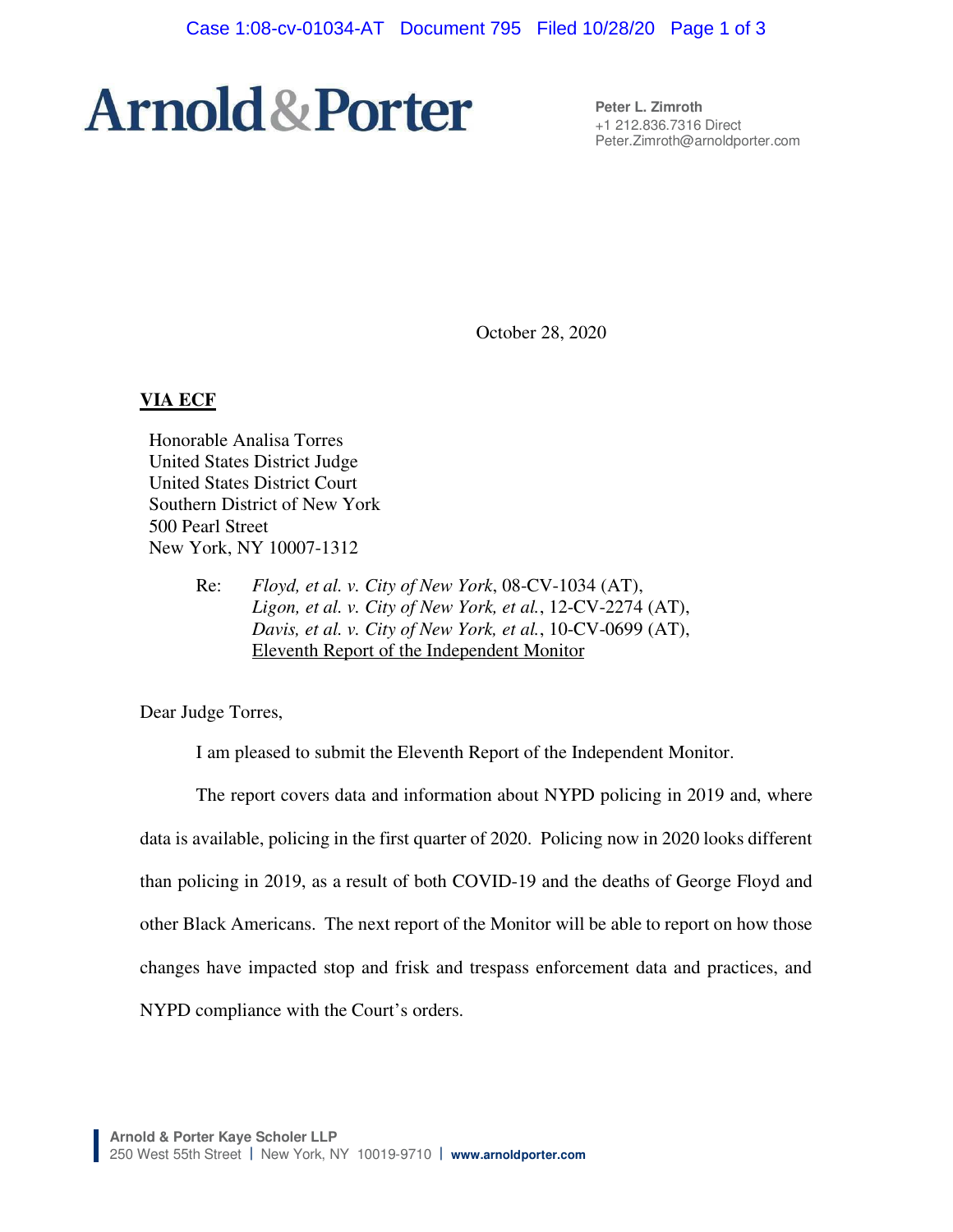## **Arnold&Porter**

Since the 10th Report of the Monitor, a number of changes of interest to the

monitorship have occurred:

- The Court issued an order setting out the requirements for the NYPD's Early Intervention System (EIS)
- The NYPD's 2020 Auditing Plan was approved by the Court
- The NYPD has trained the vast majority of patrol officers and sergeants and lieutenants on stop and frisk policies
- The NYPD conducted one-day training for all Housing Bureau officers
- The NYPD has proposed a Disciplinary Matrix outlining penalties for misconduct violations
- The NYPD has completed the Fair and Impartial Policing training for its members
- In September 2020, the NYPD ended the Trespass Affidavit Program (TAP), in which officers conducted routine vertical patrols in certain private multi-unit residences.
- The Police Academy class of recruit officers planned to begin in April 2020 was cancelled because of the coronavirus; the new Academy recruit class that was to begin in July was cancelled after the City Council passed its budget in July 2020.

One of the first tasks set out for the Monitor by the Court was to specify for the

City the milestones that the NYPD must achieve to demonstrate substantial compliance with the Court's requirements. Although general milestones were established early in the monitorship, I have worked with the parties to detail each requirement and establish the benchmarks and standards I would use to determine compliance, including what sources of information I would use and what kinds of analysis and metrics would be used to evaluate compliance. For this 11th Report, I have included as Appendix A an Excel spreadsheet listing more than 90 separate tasks and for each task, the text from which the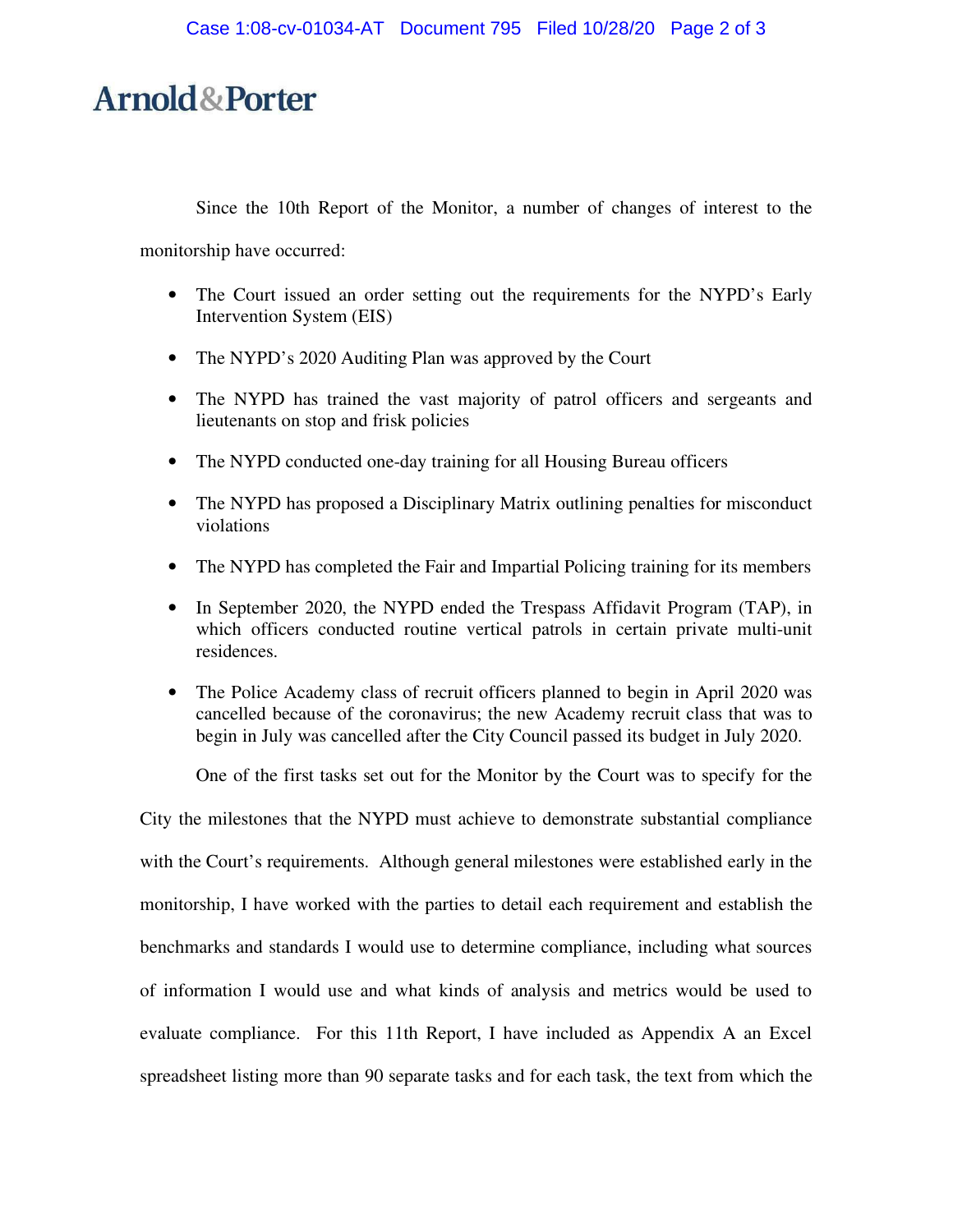# **Arnold&Porter**

requirement is derived, the definition of compliance, the methodology and data used for assessing compliance, and a column setting forth my view as to whether the City has done the work necessary to meet the definition of compliance for each task. More detail and discussion are in the body of the Report.

Respectfully submitted,

/*s/ Peter L. Zimroth* Peter L. Zimroth Monitor

Attachment: Eleventh Report of the Independent Monitor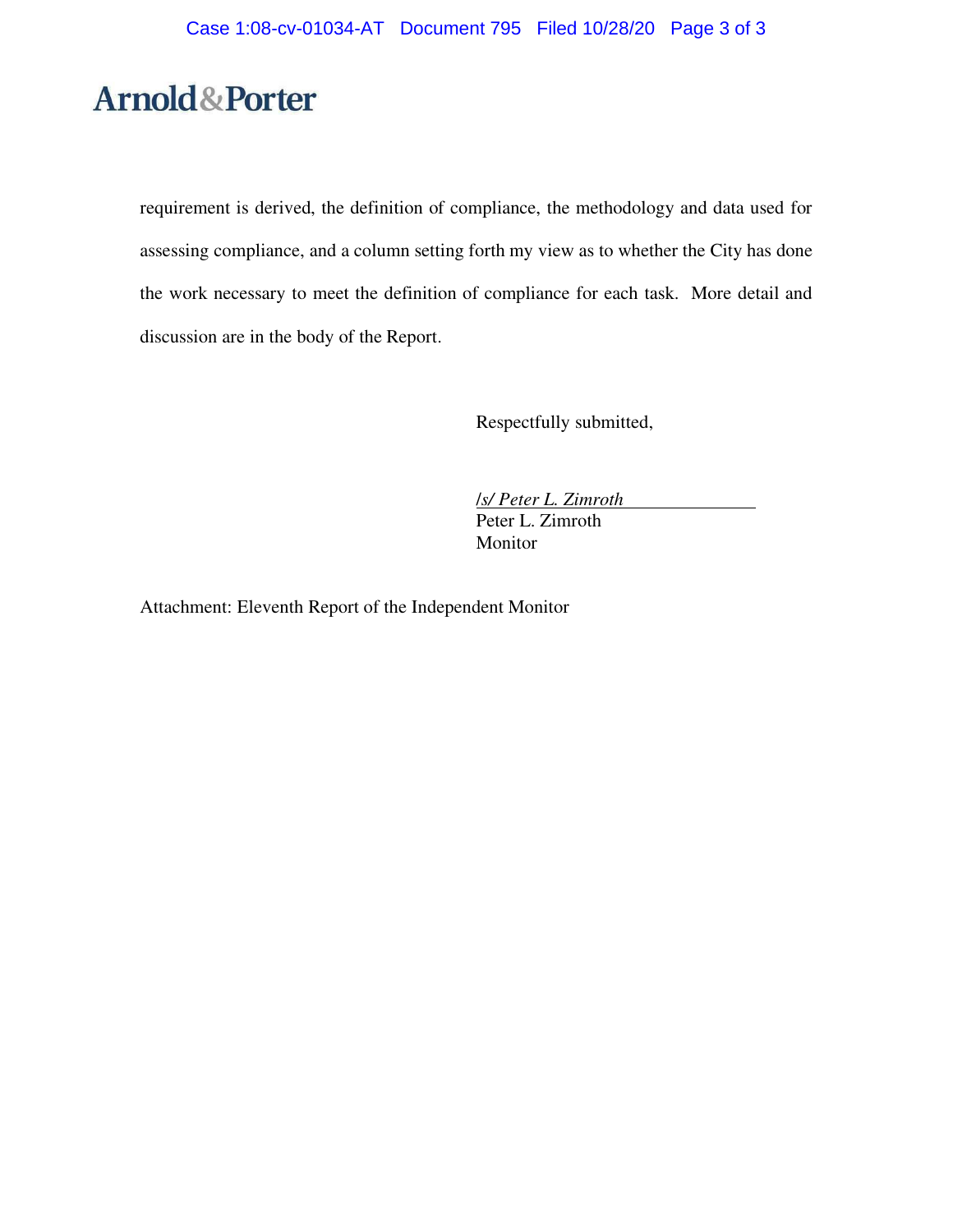### **Eleventh Report of the Independent Monitor**

# **Peter L. Zimroth**

**October 28, 2020** 

*Floyd, et al. v. City of New York Ligon, et al. v. City of New York, et al. Davis, et al. v. City of New York, et al.*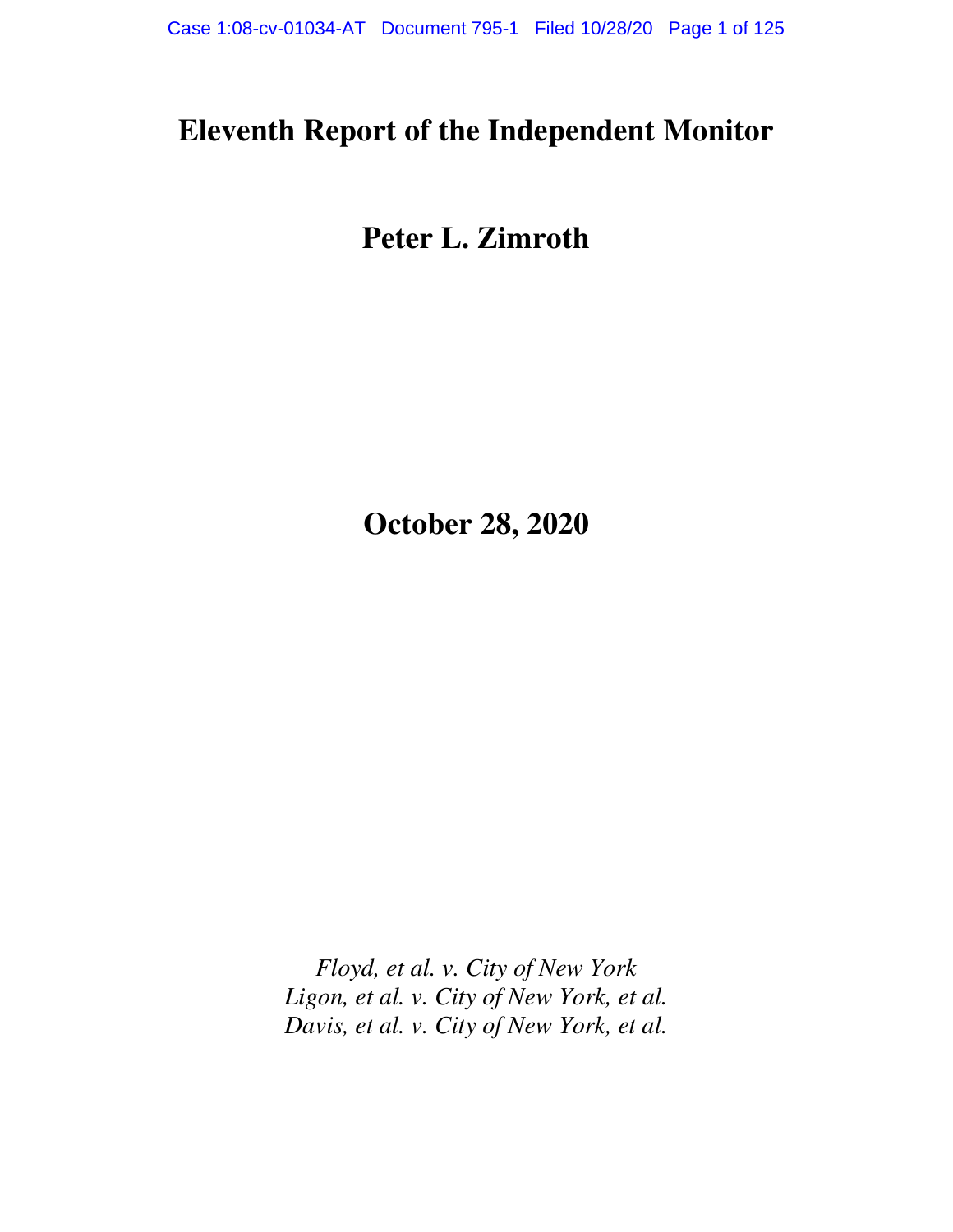### **MONITOR TEAM**

Peter L. Zimroth Monitor

Richard Jerome Deputy Monitor

Anthony A. Braga

Cassandra Chandler

Jennifer Eberhardt

Demosthenes Long

John MacDonald

James McCabe

Jane Perlov

James Yates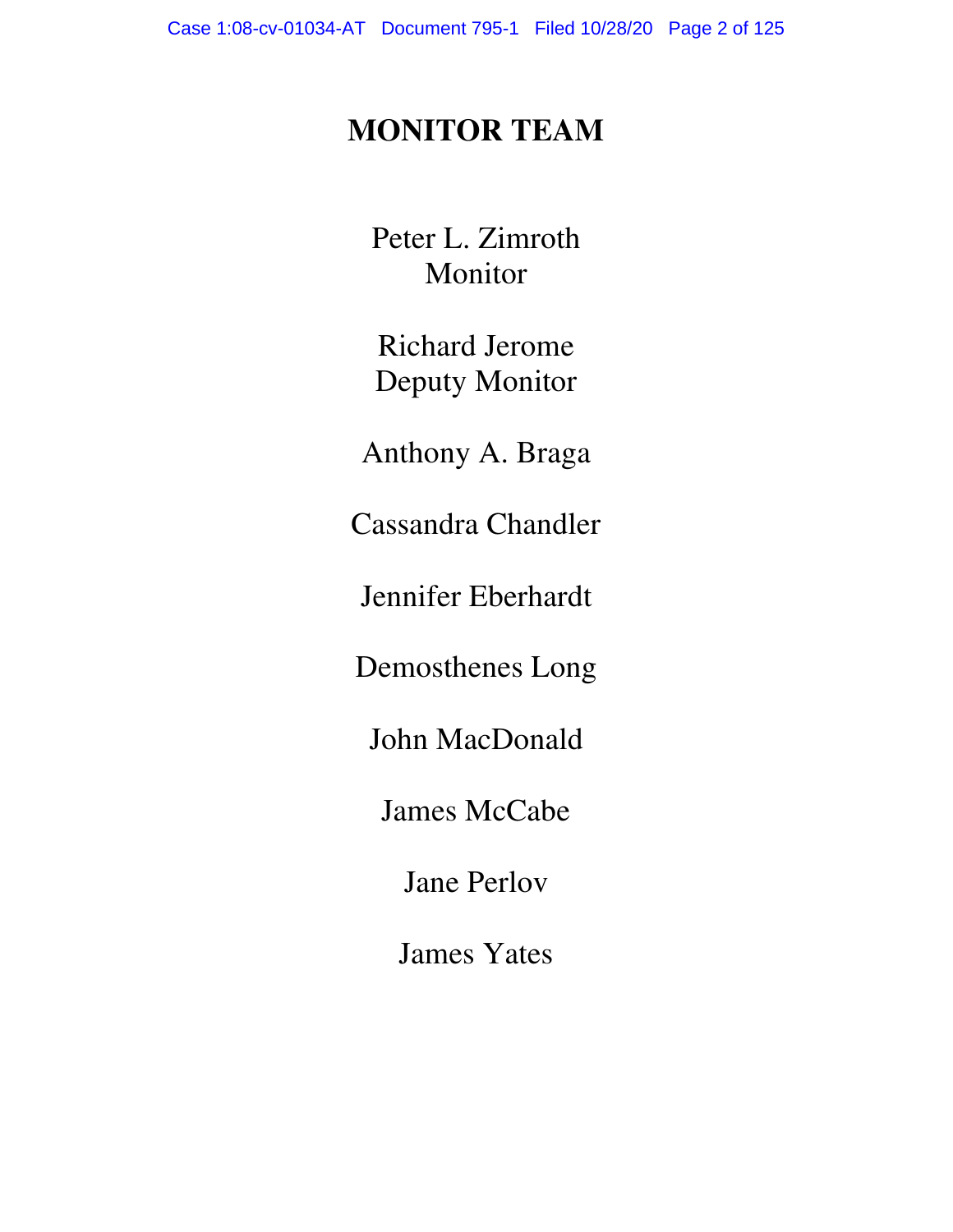### Table of Contents

| I.   |                |    |    |                                                               |  |  |  |  |
|------|----------------|----|----|---------------------------------------------------------------|--|--|--|--|
| II.  |                |    |    |                                                               |  |  |  |  |
| III. |                |    |    |                                                               |  |  |  |  |
|      | $\mathbf{A}$ . |    |    |                                                               |  |  |  |  |
|      |                | 1. |    | Compliance Assessment-Written Stop and Frisk Policies and     |  |  |  |  |
|      | <b>B.</b>      |    |    |                                                               |  |  |  |  |
|      |                | 1. |    | Compliance Assessment-Stop Report Form and Implementation 13  |  |  |  |  |
|      |                |    | a. | CCRB Reports of Other Misconduct Noted (OMN)  14              |  |  |  |  |
|      |                |    | b. | RAND Audits, Command RAND Audits, Automated RAND              |  |  |  |  |
|      |                |    | c. |                                                               |  |  |  |  |
|      |                |    | d. |                                                               |  |  |  |  |
|      |                |    | e. |                                                               |  |  |  |  |
|      |                |    | f. | Discipline and Correction of Officers with Unreported Stops18 |  |  |  |  |
|      | $\mathbf{C}$ . |    |    |                                                               |  |  |  |  |
|      |                | 1. |    |                                                               |  |  |  |  |

| D. |    |             |                                                       |  |  |
|----|----|-------------|-------------------------------------------------------|--|--|
|    | 1. |             | Compliance Assessment—NYCHA Interior Patrol Policy 24 |  |  |
|    |    | a.          |                                                       |  |  |
|    |    | b.          |                                                       |  |  |
|    |    | $c_{\cdot}$ |                                                       |  |  |
| E. |    |             |                                                       |  |  |

Page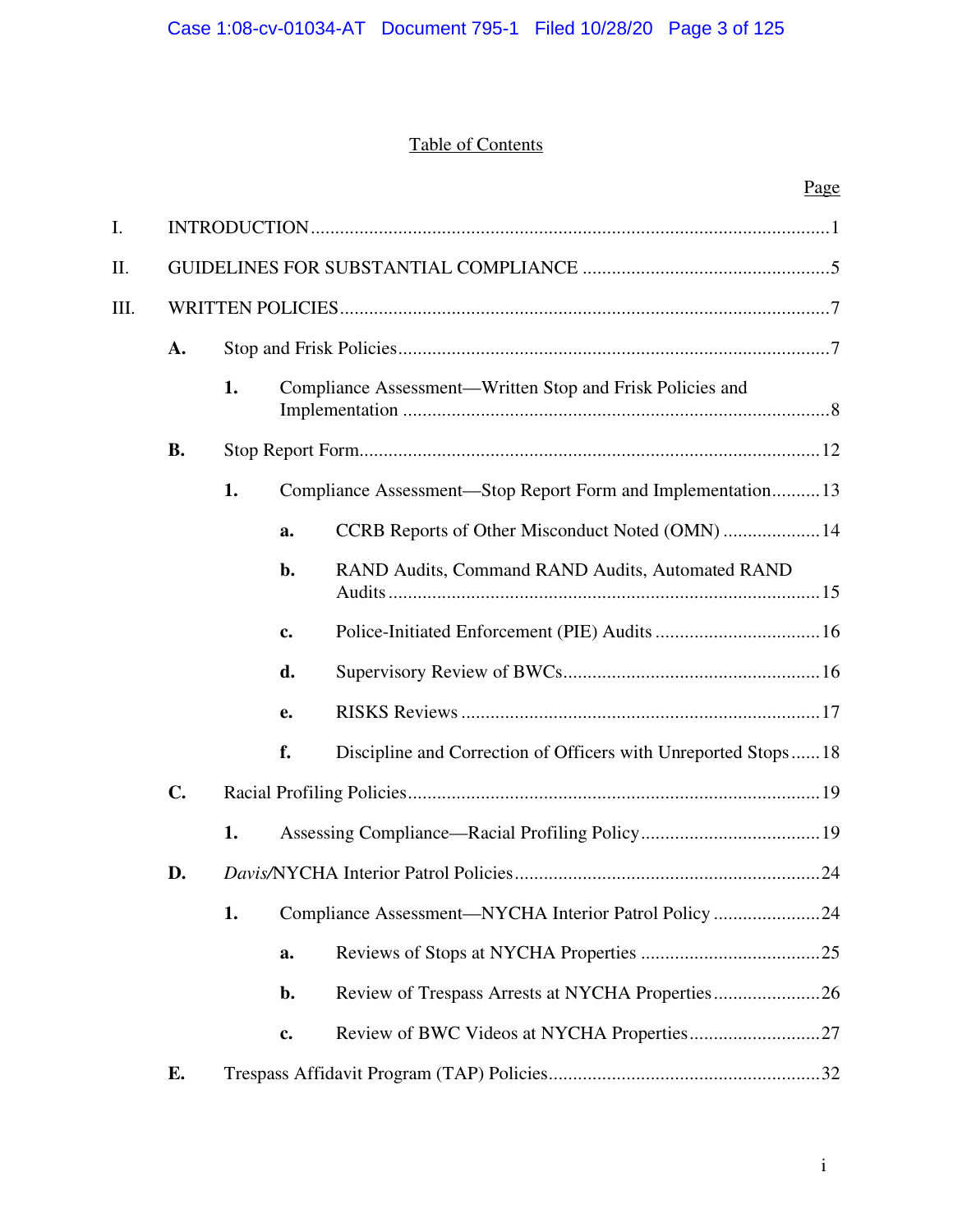### Case 1:08-cv-01034-AT Document 795-1 Filed 10/28/20 Page 4 of 125

|     |                | 1. |    |                                                                             |  |  |  |
|-----|----------------|----|----|-----------------------------------------------------------------------------|--|--|--|
|     |                |    | a. |                                                                             |  |  |  |
|     |                |    | b. |                                                                             |  |  |  |
|     |                |    | c. |                                                                             |  |  |  |
|     |                | 2. |    |                                                                             |  |  |  |
|     |                |    | a. |                                                                             |  |  |  |
|     |                |    | b. |                                                                             |  |  |  |
|     | F.             |    |    |                                                                             |  |  |  |
|     |                | 1. |    |                                                                             |  |  |  |
|     | G.             |    |    |                                                                             |  |  |  |
| IV. |                |    |    |                                                                             |  |  |  |
|     |                | 1. |    |                                                                             |  |  |  |
| V.  |                |    |    |                                                                             |  |  |  |
|     | A.             |    |    |                                                                             |  |  |  |
|     |                | 1. |    | Compliance Assessment-In-Service Training for Stop and Frisk and            |  |  |  |
|     | <b>B.</b>      |    |    |                                                                             |  |  |  |
|     |                | 1. |    | Compliance Assessment-Newly Promoted Supervisor Training  59                |  |  |  |
|     | $\mathbf{C}$ . |    |    |                                                                             |  |  |  |
|     |                | 1. |    |                                                                             |  |  |  |
|     | D.             |    |    | Training for Investigating Profiling and Biased-Based Policing Complaints61 |  |  |  |
|     |                | 1. |    | Compliance Assessment—Training for Investigating Profiling and              |  |  |  |
|     | E.             |    |    |                                                                             |  |  |  |
|     |                | 1. |    |                                                                             |  |  |  |
|     | F.             |    |    |                                                                             |  |  |  |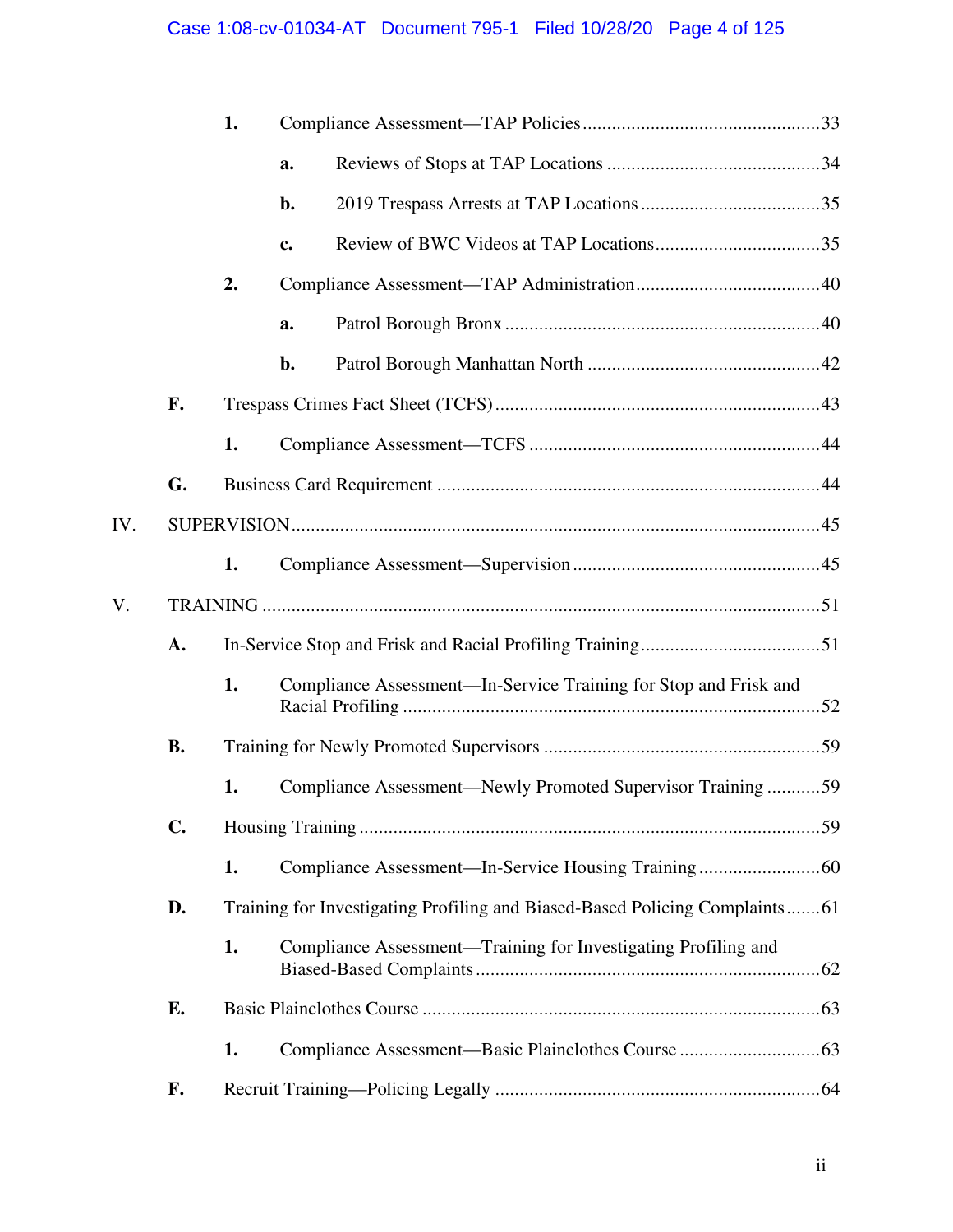|       |           | 1. | Compliance Assessment-Recruit Training-Policing Legally 65          |
|-------|-----------|----|---------------------------------------------------------------------|
|       | G.        |    |                                                                     |
|       |           | 1. | Compliance Assessment—Recruit Training—Policing Impartially66       |
|       | Н.        |    |                                                                     |
|       |           | 1. | Compliance Assessment-Recruit Training-Characteristics of Armed     |
|       | I.        |    |                                                                     |
|       |           | 1. |                                                                     |
|       | J.        |    |                                                                     |
|       |           | 1. | Compliance Assessment—Field Training Guide and FTO Training68       |
|       | <b>K.</b> |    |                                                                     |
|       |           | 1. | Compliance Assessment—Refresher Training Course for Investigative   |
| VI.   |           |    |                                                                     |
|       | A.        |    |                                                                     |
|       |           | 1. |                                                                     |
|       |           | 2. |                                                                     |
|       |           | 3. |                                                                     |
|       | <b>B.</b> |    |                                                                     |
|       |           | 1. |                                                                     |
| VII.  |           |    |                                                                     |
|       |           | 1. |                                                                     |
| VIII. |           |    |                                                                     |
|       | A.        |    |                                                                     |
|       | <b>B.</b> |    |                                                                     |
|       | C.        |    | QAD Audits of BWC Videos Associated with Stop Reports and Arrests81 |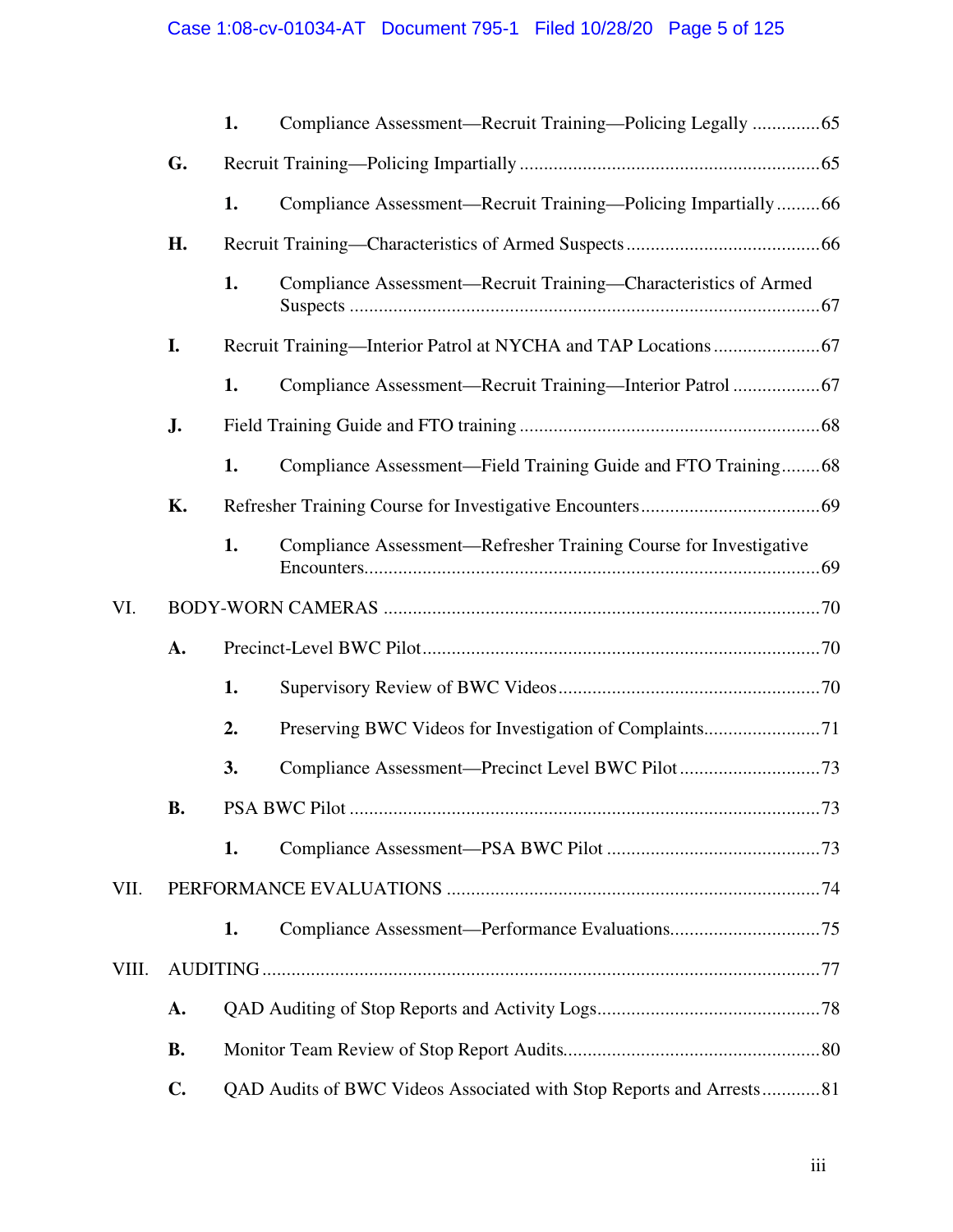### Case 1:08-cv-01034-AT Document 795-1 Filed 10/28/20 Page 6 of 125

|     | D.        |    |                                                          |  |  |
|-----|-----------|----|----------------------------------------------------------|--|--|
|     |           | 1. |                                                          |  |  |
|     |           | 2. |                                                          |  |  |
|     | E.        |    |                                                          |  |  |
|     |           | 1. |                                                          |  |  |
| IX. |           |    |                                                          |  |  |
|     | A.        |    |                                                          |  |  |
|     |           | 1. |                                                          |  |  |
| X.  |           |    |                                                          |  |  |
|     | A.        |    |                                                          |  |  |
|     |           | 1. |                                                          |  |  |
|     | <b>B.</b> |    |                                                          |  |  |
|     |           | 1. |                                                          |  |  |
|     |           | 2. |                                                          |  |  |
|     |           | 3. | Compliance Assessment-DAO Handling of Substantiated CCRB |  |  |
|     | C.        |    |                                                          |  |  |
| XI. |           |    |                                                          |  |  |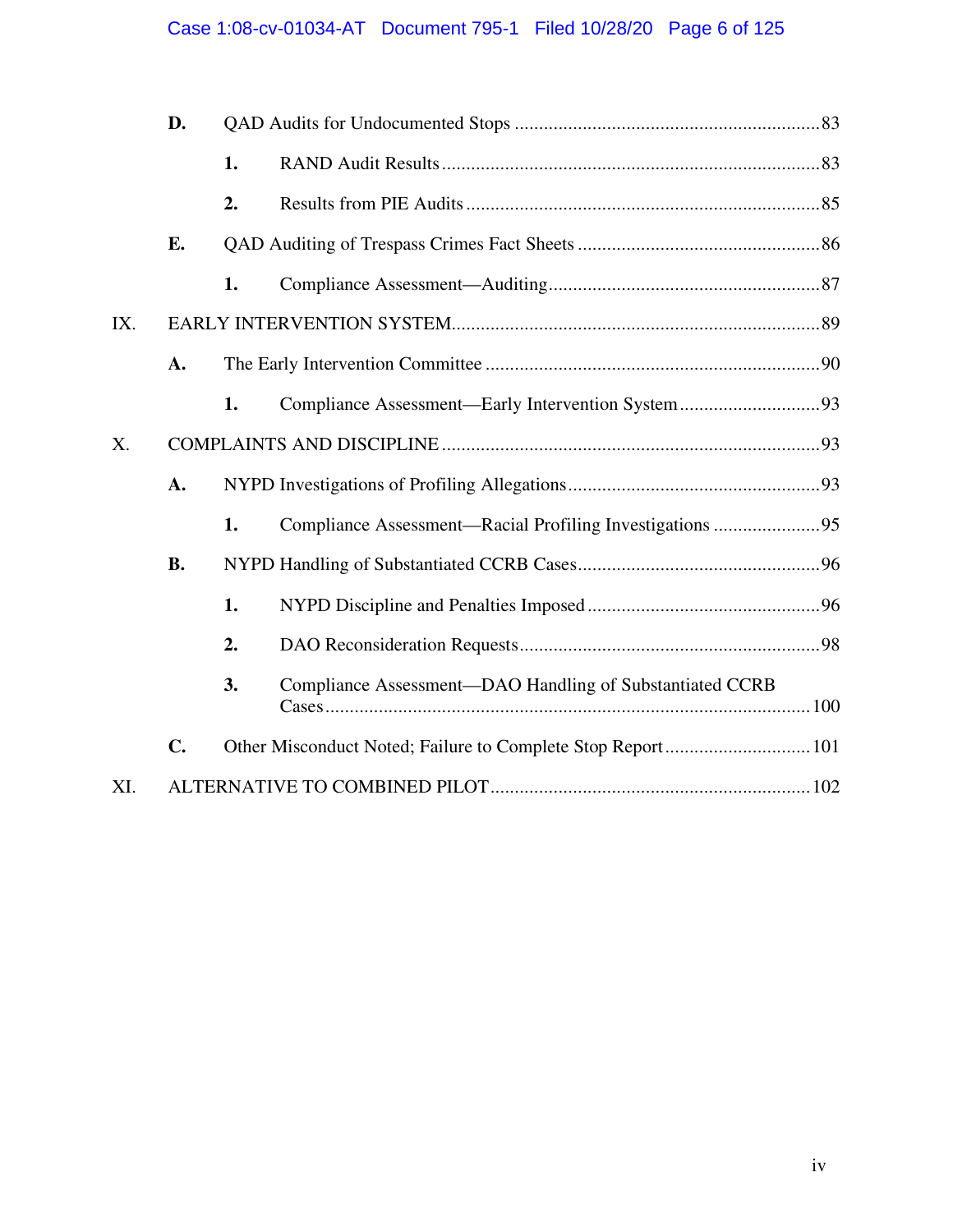#### **ELEVENTH REPORT OF THE INDEPENDENT MONITOR**

#### **I. INTRODUCTION**

This, the Monitor's 11th Report, comes at a time of extraordinary stress for the people of New York City, the New York City Police Department (NYPD or Department), and the relationship between the NYPD and the communities it polices, especially communities of color. The causes of the stress are many, but the most prominent ones stem from the coronavirus pandemic, the police-involved death of George Floyd in Minneapolis and others, and longstanding concerns about police misconduct in communities of color.

The first confirmed case of coronavirus was announced on March 1, 2020, and shortly after, it was clear that the virus, with its related disease, COVID-19, was both deadly and tremendously contagious. On March 7, 2020, Governor Andrew Cuomo declared a disaster emergency for the state (Executive Order 202); on March 18, Governor Cuomo prohibited any gathering with 50 or more participants, and closed bars, restaurants, gyms, and entertainment venues (Executive Order 202.6); on March 20, the Governor required employees, other than essential workers, to work from home (Executive Order 202.8); and on April 15, he required persons to wear masks when out in public (Executive Order 202.17). Mayor Bill De Blasio declared a state of emergency on March 12 (Executive Emergency Order 98); closed restaurants, bars, and entertainment venues on March 14 (EEO 100); and ordered businesses to have their employees work from home except for essential services (EEO 103) on March 25. Until May 15, the NYPD had the responsibility of enforcing these executive orders, including social distancing and face-covering; thereafter, that responsibility was shifted to the New York City Sheriff.

Police officers, as essential workers, could not stay at home, but continued reporting to their commands and patrolling. By April 6, 2020, it was reported that almost 7,000 uniformed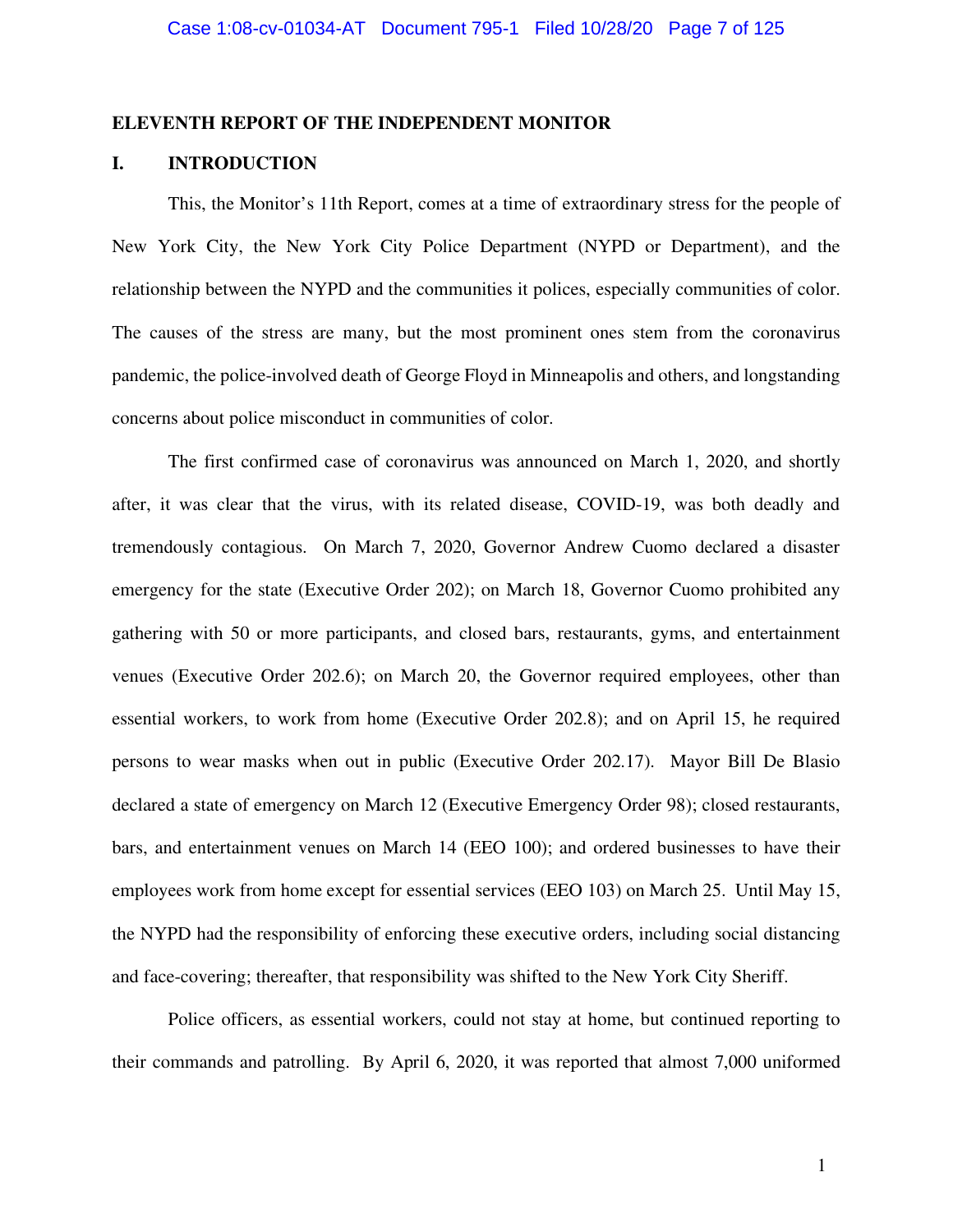#### Case 1:08-cv-01034-AT Document 795-1 Filed 10/28/20 Page 8 of 125

members of NYPD, about 19% of the force, were out sick.<sup>1</sup> The number of COVID-19 patients skyrocketed, emergency room and ICU hospital beds were in short supply, and the number of persons on mechanical ventilators increased. By April 11, many officers were returning to work and more NYPD members were coming back to work than were going out sick.

The death of George Floyd on May 25, 2020, sparked protests and demonstrations across the country, demanding changes in the way policing is conducted, with New York City experiencing some of the largest marches and demonstrations. Protests and demonstrations have continued in New York City almost daily since then. Four officers of the Minneapolis Police Department were charged by the Minneapolis attorney general in connection with Mr. Floyd's death—one with second-degree murder and three others with aiding and abetting second-degree murder and aiding and abetting manslaughter.

In June, the New York State Legislature enacted and Governor Cuomo signed ten bills on police reform. The reforms include, among others: (a) repealing of Section 50(a) of the New York Civil Rights Law, which had been preventing the release of law enforcement disciplinary records (S.8496/A.10611); (b) establishing criminal penalties for chokeholds causing death or serious injury (S.6670-B/A.6144); (c) requiring officers to provide medical and mental health assistance to civilians when needed (S.6601-A/A8226); (d) requiring officers in New York State to wear body-worn cameras (BWCs) (S.8493/A.8774); and (e) appointing the state Attorney General as the independent prosecutor for police-involved deaths  $(S.2574-C/A.1601).$ <sup>2</sup>

<sup>&</sup>lt;sup>1</sup> Since March 12, 2020, 4,644 NYPD members have tested positive for COVID-19 (approximately 12 percent of the Department's sworn officers).

<sup>&</sup>lt;sup>2</sup> See https://www.governor.ny.gov/news/governor-cuomo-signs-say-their-name-reform-agendapackage; https://www.governor.ny.gov/news/governor-cuomo-signs-policing-reform-legislation. Other legislation creates a Law Enforcement Investigative Office (S.3595-C/A.10002); requires officers to report firearms discharges within six hours ((S.2575-B/A.10608); requires the New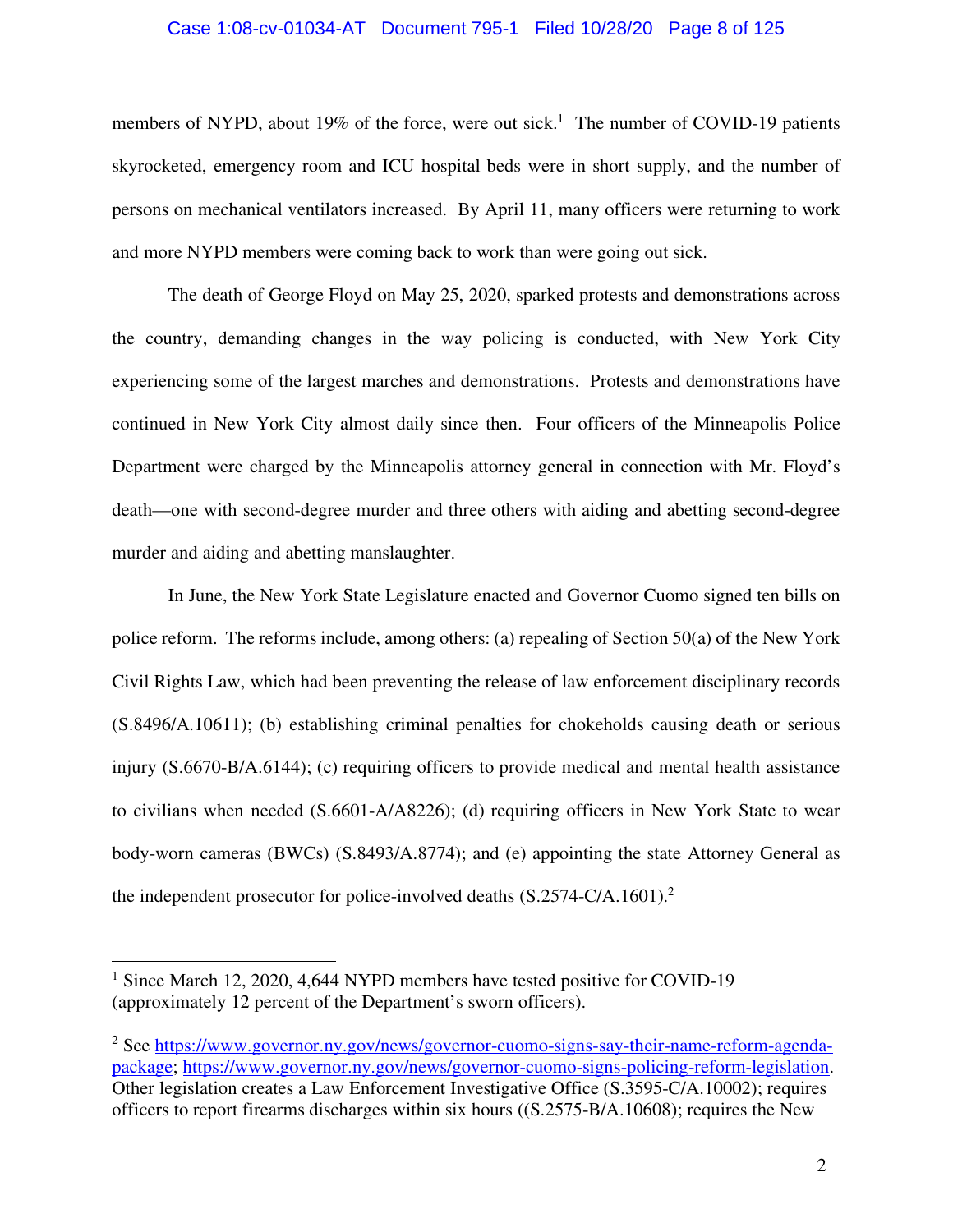#### Case 1:08-cv-01034-AT Document 795-1 Filed 10/28/20 Page 9 of 125

The City Council passed its own legislation, some overlapping with the state's and some going beyond. For example, chokeholds were made a crime punishable by up to a year in jail, as were other methods of restraint that restrict breathing or blood flow. The City legislation applies regardless of whether there is any injury, whereas the state criminal penalty applies only in cases of serious injury or death. The City Council also passed legislation requiring the NYPD to develop a disciplinary matrix that outlines penalties for misconduct violations. In addition, the Mayor and the City Council agreed on changes to the New York City budget, including moving school resource officers from the NYPD to the Department of Education in FY2022, eliminating a new class of police recruits that would have brought on an additional 1,000 officers, and introducing a \$268 million cap on police overtime costs.

The NYPD itself also has made changes to its policing strategies. On June 15, Police Commissioner Shea announced the elimination of the plainclothes anti-crime units at precincts and other commands. Approximately 600 officers previously in these anti-crime units have been transitioned to new assignments. In his press conference announcing this step, Commissioner Shea said: "We welcome reform, but we also believe that meaningful reform starts from within." He said that it was "time to move forward and change how we police in this city. We can do it with brains, we can do it with guile. We can move away from brute force."

News stories, editorials, and opinion pieces have filled the print media, television and cable networks, the internet and social media with prescriptions on how to change policing and the

York State Courts to compile and publish racial and other demographic information on low-level offenses (S.1830-C/A.10609); affirms the right to record law enforcement activity (S.3253- A/A.1360) and prohibits race-based 911 calls (S.8492/A.1531). https://www.governor.ny.gov/news/governor-cuomo-signs-legislation-requiring-new-york-statepolice-officers-wear-body-cameras-and; https://www.governor.ny.gov/news/governor-cuomosigns-legislation-affirming-right-record-law-enforcement-activity.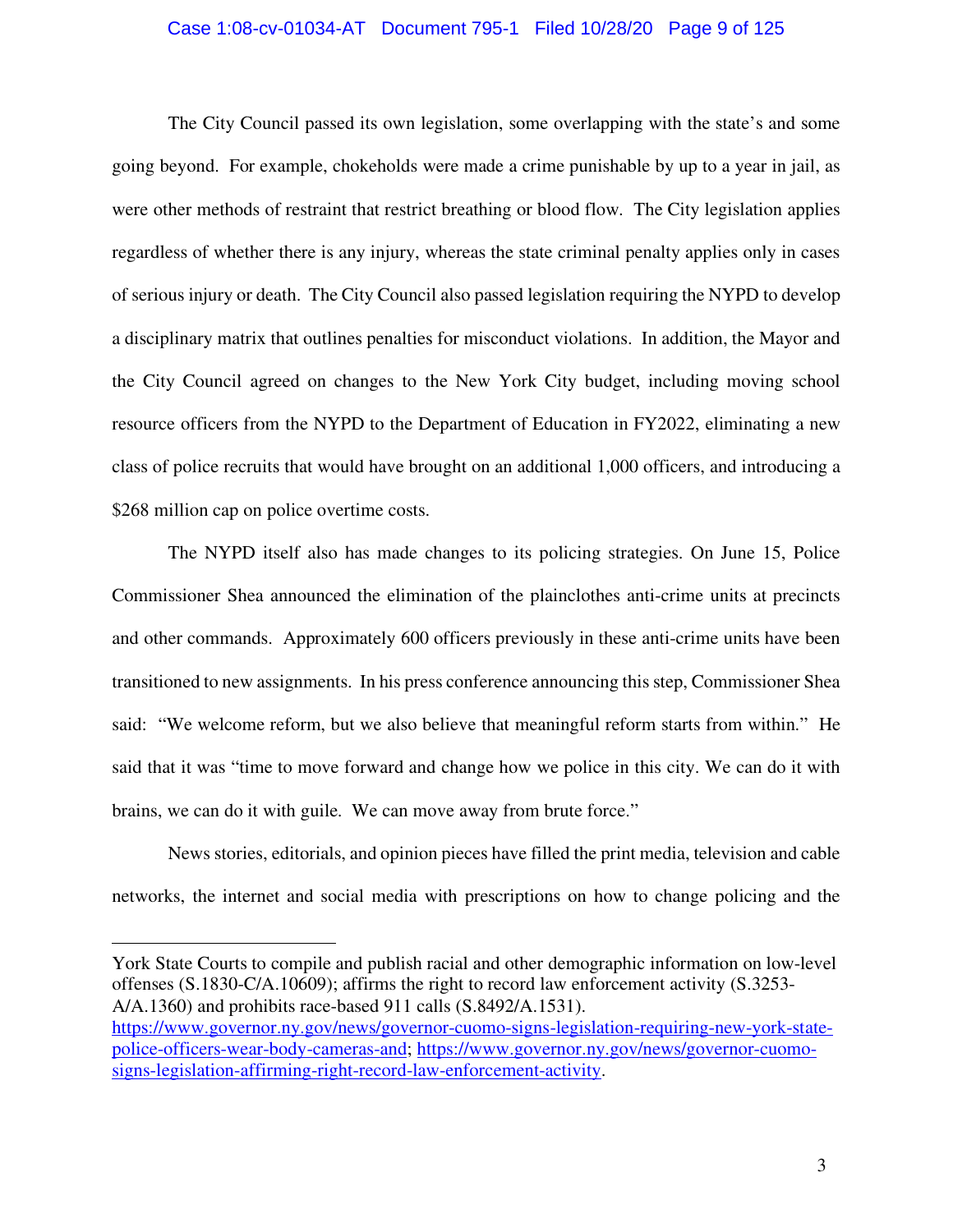#### Case 1:08-cv-01034-AT Document 795-1 Filed 10/28/20 Page 10 of 125

NYPD. It is not the proper role of the Monitor to weigh in on these policy debates. No matter how they are ultimately resolved, however, that resolution will have to include adherence to the Constitution. And, insofar as stop, question and frisk and trespass enforcement are involved, that is the proper role of the Monitor. That is the focus of this Report.

This is the Monitor's 11th report on the City's compliance with the Court-ordered requirements. It covers data and information about NYPD policing in 2019 and, where data is available, policing in the first quarter of 2020. Reported stops in 2019 rose to 12,958 from 11,238 in 2018. The Monitor believes this is because of an increase in officers reporting their stops and not an increase in stops made by NYPD officers. Reported crime in 2019 also decreased from 2018 (0.8%). Since the 10th Report of the Monitor, a number of other changes of interest to the monitorship have occurred:

- The Court issued an order setting out the requirements for the NYPD's Early Intervention System (EIS)
- The NYPD's 2020 Auditing Plan was approved by the Court
- The NYPD has trained the vast majority of patrol officers and sergeants and lieutenants on stop and frisk policies
- The NYPD conducted one-day training for all Housing Bureau officers
- The NYPD has proposed a Disciplinary Matrix outlining penalties for misconduct violations
- The NYPD has completed the Fair and Impartial Policing training for its members
- In September 2020, the NYPD ended the Trespass Affidavit Program (TAP), in which officers conducted routine vertical patrols in certain private multi-unit residences.
- The Police Academy class of recruit officers planned to begin in April 2020 was cancelled because of the coronavirus; the new Academy recruit class that was to begin in July was cancelled after the City Council passed its budget in July 2020.

As noted above, policing now in 2020 looks different than policing in 2019, as a result of

both COVID-19 and the deaths of George Floyd and other Black Americans. Arrests and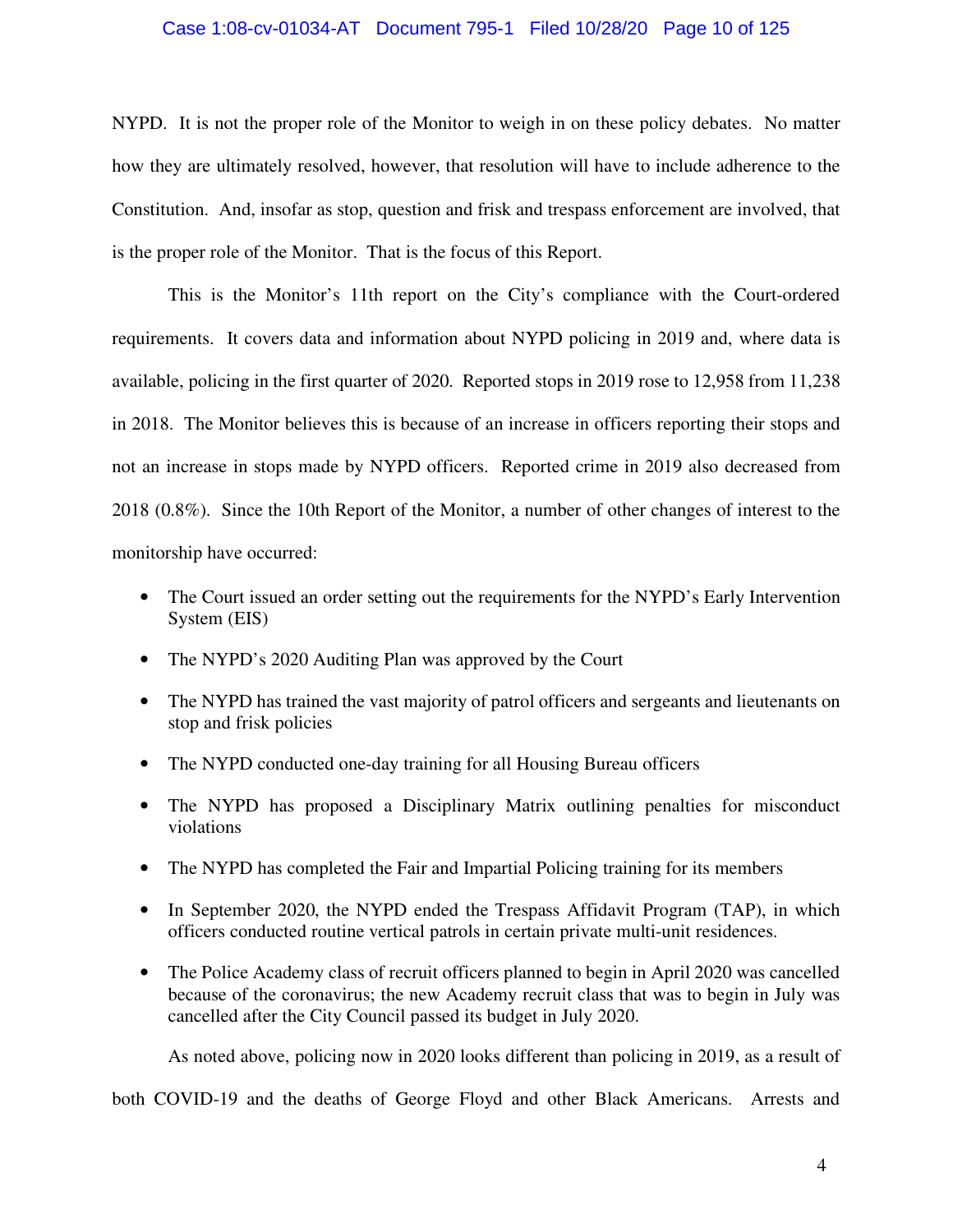#### Case 1:08-cv-01034-AT Document 795-1 Filed 10/28/20 Page 11 of 125

summonses in the first quarter of 2020 went down by 22 percent and 16 percent, respectively, compared to the first quarter of 2019. Reported stops in April 2020 were 31 percent fewer than in April 2019. The City also has seen a spike in shootings and homicides since June of 2020. Even with the decreases seen in March and April, the number of shootings and homicides in the first six-months of 2020 is higher than they were in 2019, following a trend affecting many other U.S. cities. The next report of the Monitor will be able to report on how those changes have impacted stop and frisk and trespass enforcement data and practices, and NYPD compliance with the Court's orders.

#### **Organization of the Report**

This report is organized in the following fashion. Section II describes the summary appendix listing the Court's requirements and the Monitor's assessment of each requirement. In Section III, the report describes the Court-ordered requirements for written policy changes pursuant to the *Floyd* remedial order and the *Ligon* and *Davis* settlements and then, for each policy requirement, reviews the efforts made by the Department to implement the policies in practice, and the Monitor's assessment of those efforts. After written policies, the report covers the requirements for compliance, the efforts made by NYPD to comply, and the Monitor's assessment of those efforts for the following topics: Supervision (IV), Training (V), Body-Worn Cameras (VI), Performance Evaluation (VII), Auditing (VIII), Early Intervention System (IX), and Complaints and Discipline (X). Section XI describes the City's proposed alternative to the Courtordered pilot study to test the impact of two policy changes that the facilitator recommended.

#### **II. GUIDELINES FOR SUBSTANTIAL COMPLIANCE**

One of the first tasks set out for the Monitor by the Court was to specify for the City the milestones that the NYPD must achieve to demonstrate substantial compliance with the Court's requirements. Although general milestones were established early in the monitorship, the Monitor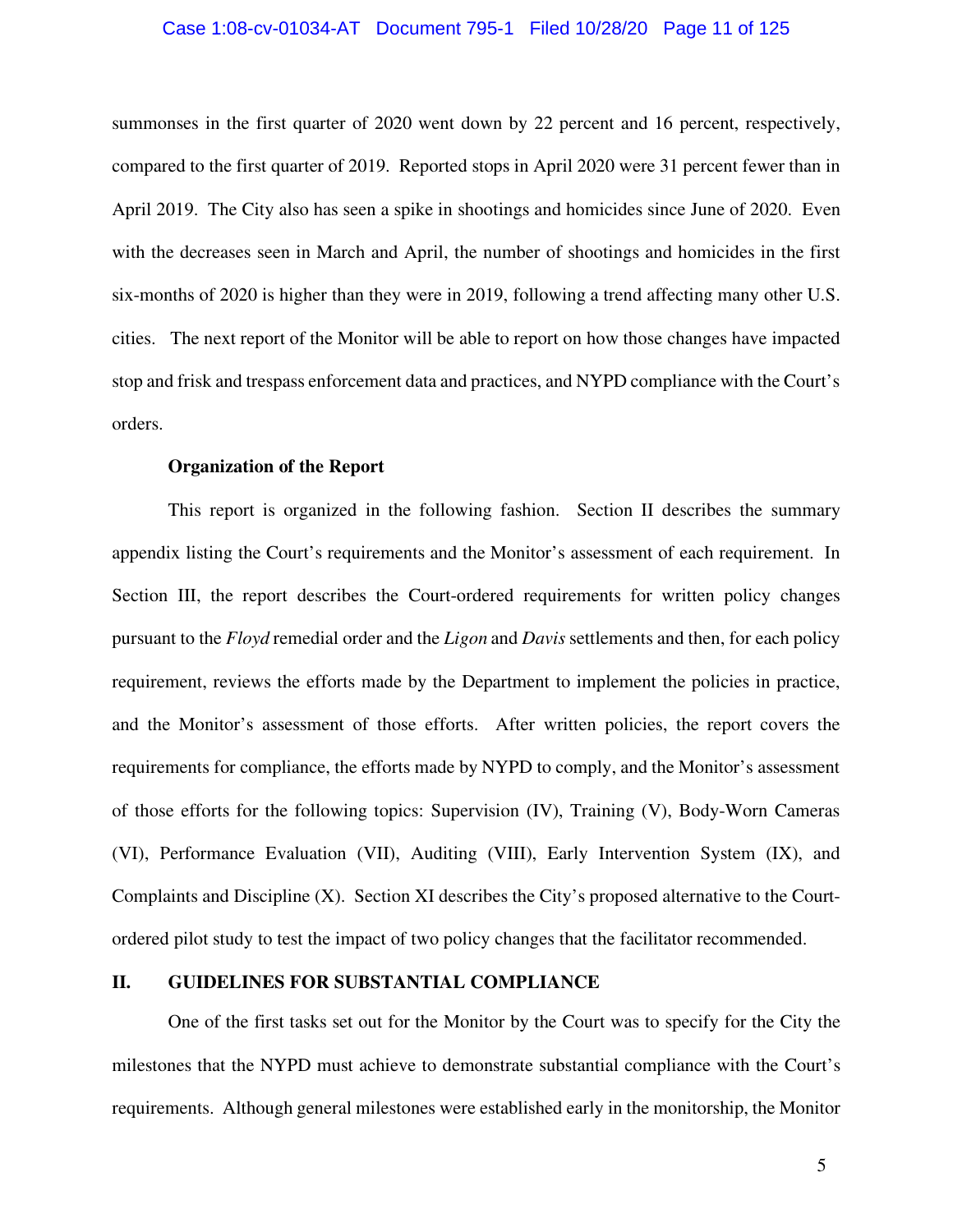#### Case 1:08-cv-01034-AT Document 795-1 Filed 10/28/20 Page 12 of 125

and his team then worked with the parties to detail each requirement and establish the benchmarks and standards the Monitor would use to determine compliance, including what sources of information the Monitor would use and what kinds of analysis and metrics would be used to evaluate compliance. In the 10th Report, the Monitor included an Excel spreadsheet listing more than 90 separate tasks and for each task, the text from which the requirement is derived, the definition of compliance, the methodology for assessing compliance, and the data needed for the Monitor's compliance review. For this 11th Report, the Monitor has included a column setting forth his view for each task as to whether the City has done the work necessary to meet the definition of compliance for that task. (Appendix A) The terms listed are as follows:

**In Compliance.** The NYPD has met the definition of compliance for this requirement at this time. The Monitor's responsibility will be to assess whether compliance is maintained and whether it is having the desired effect of meeting the fundamental goals of the Courtordered reforms.

**Partial Compliance.** The NYPD has made progress in implementing the requirement, but has not reached the level necessary for compliance, or there are additional steps that the Department needs to take to meet the definition of compliance.

**Not Yet in Compliance.** The NYPD has more work to do to implement the requirement, the level of non-compliance is too high, and there are additional steps the NYPD needs to take to meet the definition of compliance.

It should be noted that even where a task is listed as "In Compliance," that does not mean that the work for that task is complete, or that the Monitor will no longer assess whether the task is in compliance. Compliance needs to be sustained over time. In addition, even written policies that have been approved by the Court (and thus deemed to be in compliance with a requirement that the policy be developed) may need to be reexamined, if the Monitor determines that the policies were insufficient to achieve constitutional stops.

The individual requirements are part of a broader assessment of whether the NYPD is in substantial compliance with the overriding requirements of the remedial order—whether there is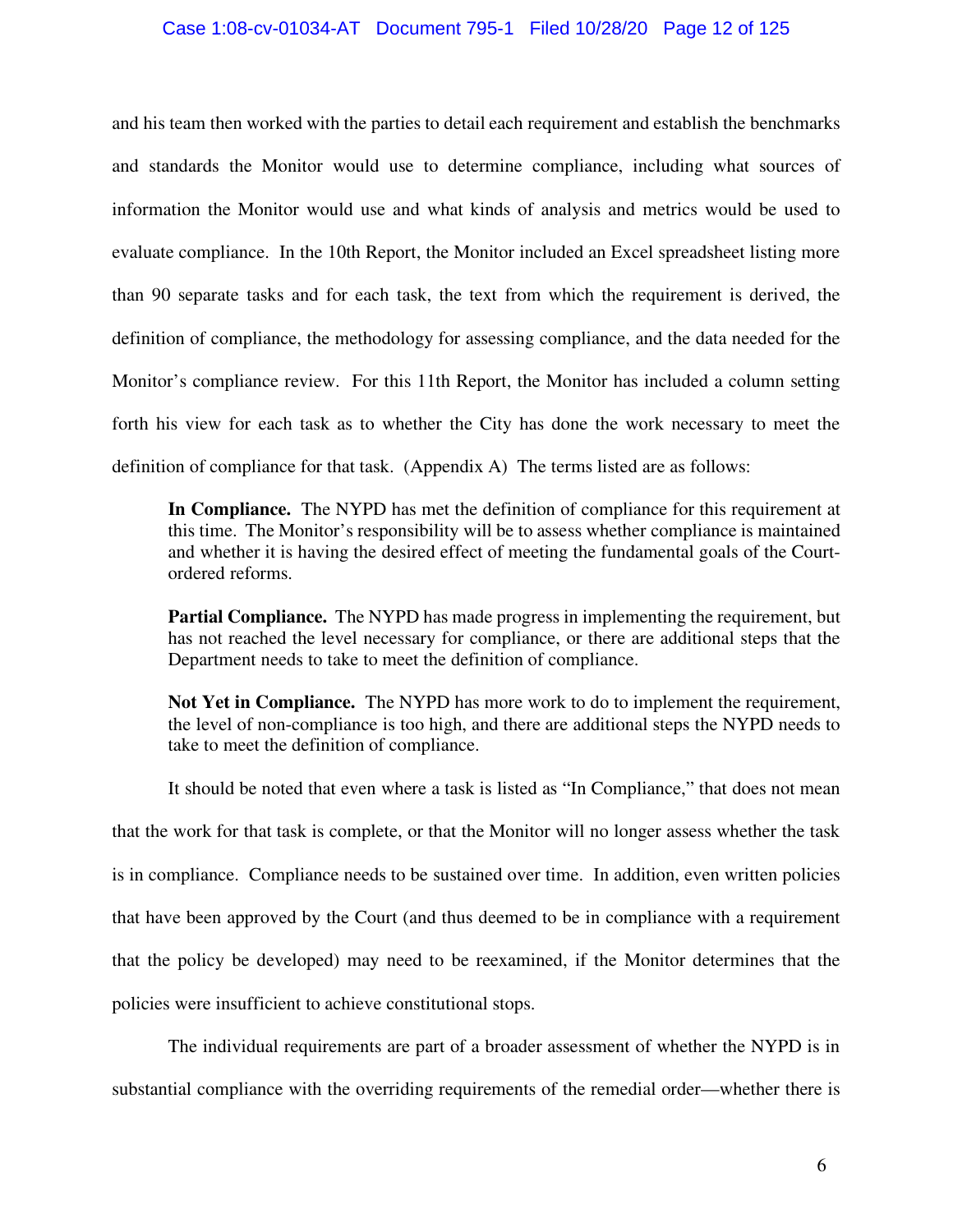#### Case 1:08-cv-01034-AT Document 795-1 Filed 10/28/20 Page 13 of 125

lawful policing under the Fourth and Fourteenth Amendments. If there are individual incidents of non-compliance, the Monitor will assess whether they have been identified and corrected through instruction, retraining, and, when appropriate, discipline. As stated in the Monitor's Seventh Report, "[t]he question at the end of the day will be whether each of the remedial measures, working together, provides a system of constitutional, respectful policing."

#### **III. WRITTEN POLICIES**

#### **A. Stop and Frisk Policies**

The NYPD's written policy regarding stop, question and frisk is detailed in Section 212- 11 of the Patrol Guide, *Investigative Encounters: Requests for Information, Common Law Right of Inquiry and Level 3 Stops*. This Patrol Guide section describes the procedure to be followed when an officer stops a person based on reasonable suspicion that the person has committed, is committing, or is about to commit a felony or Penal Law misdemeanor.

The Court in *Floyd* recognized that the practice, known as "stop and frisk" or "stop, question and frisk," can be an important tool to further public safety. The Court ruled, however, that to comply with the Constitution, the Department needed to make the following changes to the Patrol Guide:

- The Patrol Guide must state what constitutes a stop; when a stop may be conducted; when a frisk may be conducted; and when a search may be conducted.
- The Patrol Guide must include a definition of "reasonable suspicion," the standard needed for a stop.
- The Patrol Guide must state clearly that officers must have separate reasonable suspicion that a person is armed and dangerous in order to conduct a frisk of that person.
- The Patrol Guide must require officers to document the stop and articulate the circumstances that gave them reasonable suspicion for the stop, and, if conducted, for the frisk.
- The Patrol Guide must require supervisory review of stops, including review of the constitutionality of the stop, and not just that a stop report form was filled out.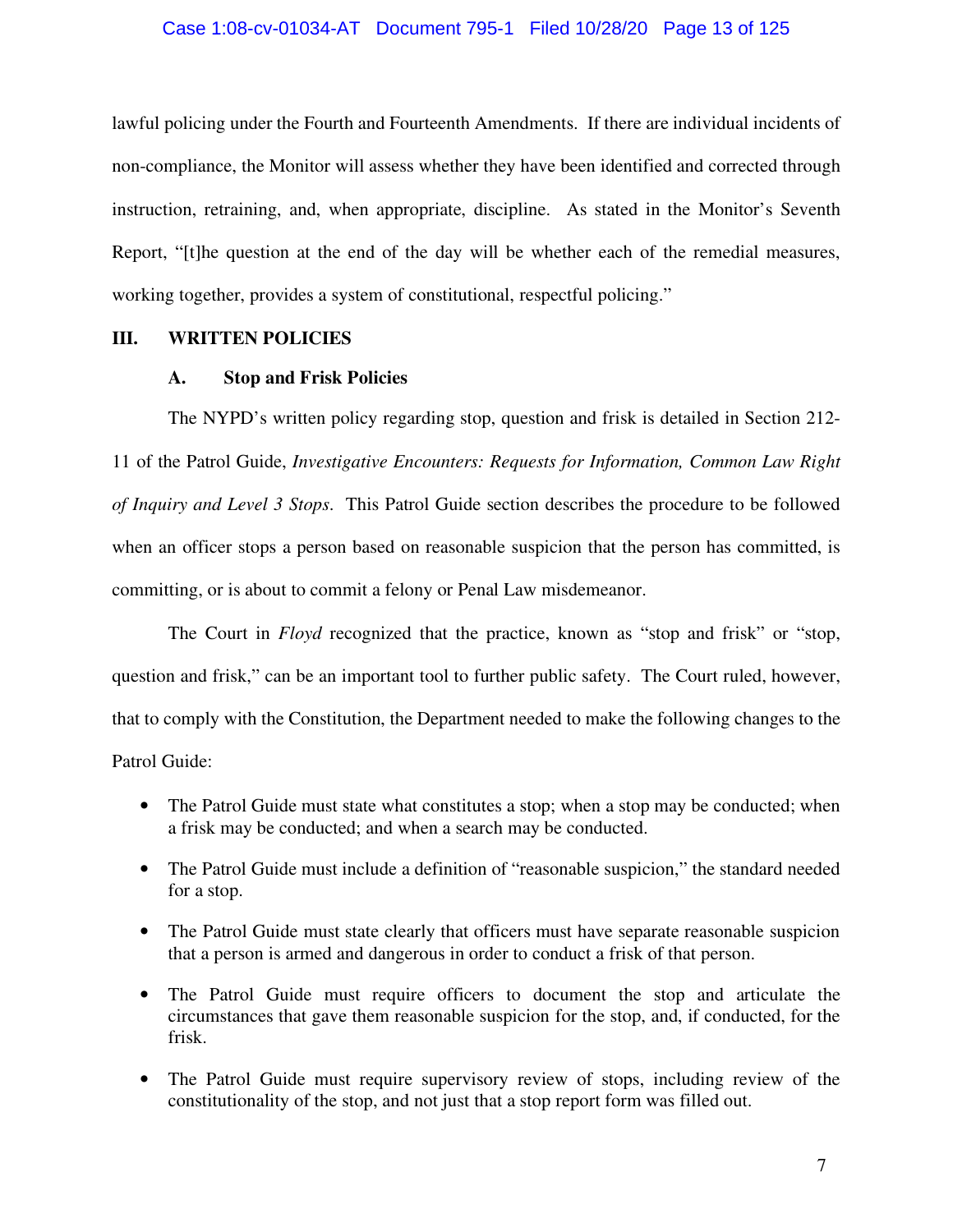#### **1. Compliance Assessment—Written Stop and Frisk Policies and Implementation**

In August 2015, the Court approved a new Patrol Guide section on stop and frisk, P.G. 212-11. The Patrol Guide also addresses investigative encounters between officers and civilians that are less intrusive than stops or arrests. These encounters are governed by *People v. DeBour*, which sets out four levels of encounters: a simple Request for Information (Level 1); a Common Law Right of Inquiry (Level 2); a *Terry* stop, when an officer detains a person to investigate (Level 3); and an arrest (Level 4). The investigative encounters procedures in P.G. 212-11 describe the standards that govern each level.

There have been several changes to P.G. 212-11 since it was first approved by the Court in 2015. In March 2016, the Court approved changes to P.G. 212-11 to reconcile the procedures with the new stop report form. Additional changes were made when the stop report became electronic. In October 2018, the Department proposed and the Court approved changes to P.G. 212-11 to comply with the Right to Know Act enacted by the City Council. These laws require officers in certain nonemergency encounters to identify themselves by name, rank, and command, explain the reason for the stop, and offer business cards if no one is arrested or issued a summons. They also require officers to inform people of their right not to consent to a search if consent would be necessary to perform the search.

The NYPD revised its policies to comply with the Court's orders and the Court has approved those changes. The City is in compliance with this requirement of the court orders (Task 1a).

As we have stated in prior reports, changing written policy is not meaningful unless the change is implemented and sustained in the field. It is the Monitor's role to assess whether the policies are being implemented in practice. Stops made by NYPD officers must comply with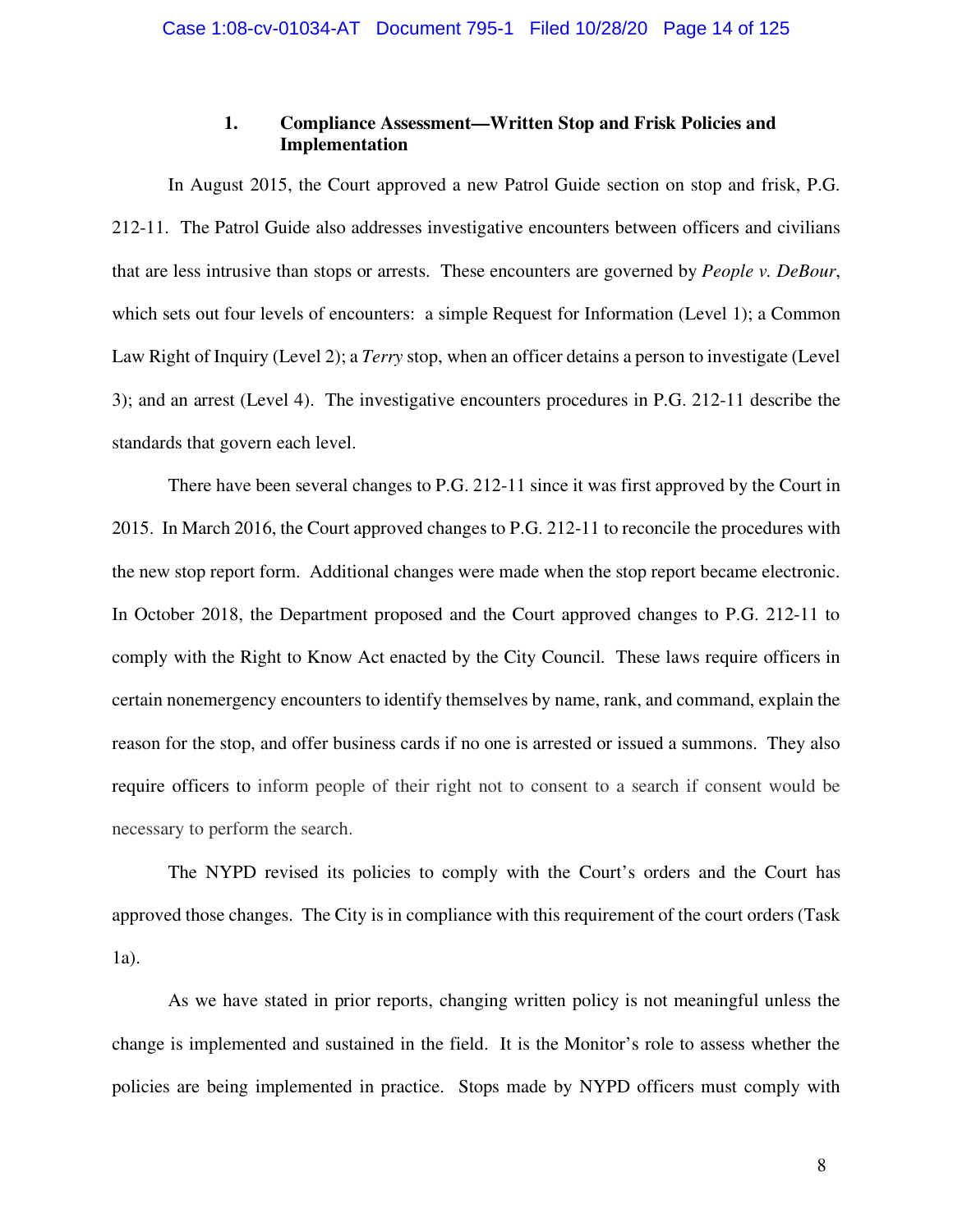#### Case 1:08-cv-01034-AT Document 795-1 Filed 10/28/20 Page 15 of 125

NYPD's new policies and with federal and state standards. Officers must articulate reasonable suspicion for the stop and the frisk, if conducted, and articulate a justifiable basis for the search, if conducted. Stop reports that do not articulate reasonable suspicion should be identified by the Department and corrective action taken with respect to both the relevant officers and their supervisors.

Starting in the fourth quarter of 2016, the monitor team has obtained samples of stop reports to review. The stop reports are evaluated by three members of the monitor team and any disagreements, either among the monitor team or between the monitor team and the NYPD's assessment of the stop reports, are reviewed by the Monitor and Deputy Monitor. The stops are then discussed in monitor team meetings, and the results sent to the NYPD, which meets with the monitor team to discuss those cases in which there is a disagreement between the Department's and the Monitor's assessment.

In making assessments of stops, the monitor team members review the stop report, the activity log, and any associated  $ICAD<sup>3</sup>$  printout (the radio dispatch). The team member examines the officer's narrative describing the circumstances that led to the stop, as well as what the officer listed as the crime suspected, to determine whether the officer articulated reasonable suspicion of a felony or Penal Law misdemeanor. If a frisk and/or a search was conducted, the team member reviews the officer's narrative describing the circumstances of the frisk and/or the search to assess whether the officer had reasonable suspicion that the person stopped was armed and dangerous, justifying a frisk, or if the officer had a justifiable legal basis for the search. Starting in 2018, monitor team members have also reviewed the BWC video of the encounter, if the officer making

<sup>&</sup>lt;sup>3</sup> ICAD means Intergraph Computer-Aided Dispatch.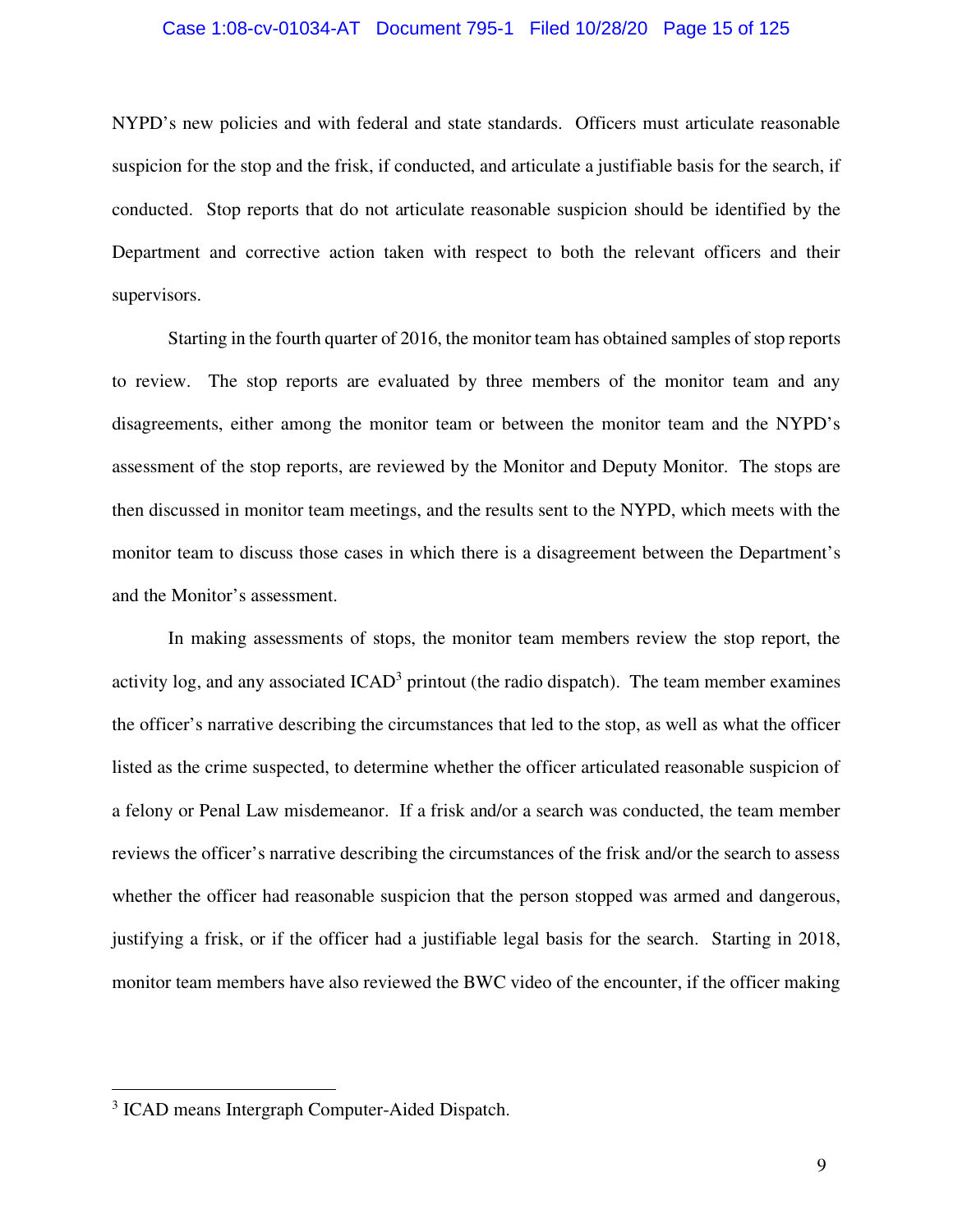#### Case 1:08-cv-01034-AT Document 795-1 Filed 10/28/20 Page 16 of 125

the stop had a BWC, to assess whether the stop report narratives were consistent with the BWC video.

For stops in 2019, the monitor team has reviewed the BWC video of all of the stop reports. monitor team members then make two different assessments: (1) taking the stop report, BWC video, and ICAD dispatch into account, was the stop, frisk, and search constitutional; and (2) did the stop report on its face articulate reasonable suspicion for the stop, reasonable suspicion for the frisk, if conducted, and a legal basis for the search, if conducted. It is important to note that there are Level 3 encounters where the ICAD printout and BWC video show that the officer had reasonable suspicion for the stop, but the stop report did not sufficiently articulate reasonable suspicion. A common example is where the officer makes a stop based on a verified call with a specific, detailed description of the suspect, but the stop report does not include the description (e.g., simply states "fit description"). The stop was a proper stop with reasonable suspicion, but the stop report would be listed as not in compliance because it did not articulate the basis for the stop. The opposite also occurs; an officer could write the stop report and articulate an appropriate stop based on reasonable suspicion, but other sources, such as the BWC footage and the ICAD printout, might show that the stop was not in fact based on reasonable suspicion. The court's Remedial Order requires both that the stop be a legal stop and that the stop report articulate reasonable suspicion in the officer's narrative.

Chart 1 below reports on the Monitor's assessment of stop reports from the fourth quarter of 2016 to the fourth quarter of 2019. For each quarter, the chart shows the number of stop reports that the monitor team reviewed and, in the third column, the number and percentage of stop reports that the monitor team determined articulated reasonable suspicion for the stop. The fourth column is the number of stop reports reviewed in which a frisk was conducted, and the fifth column reports

10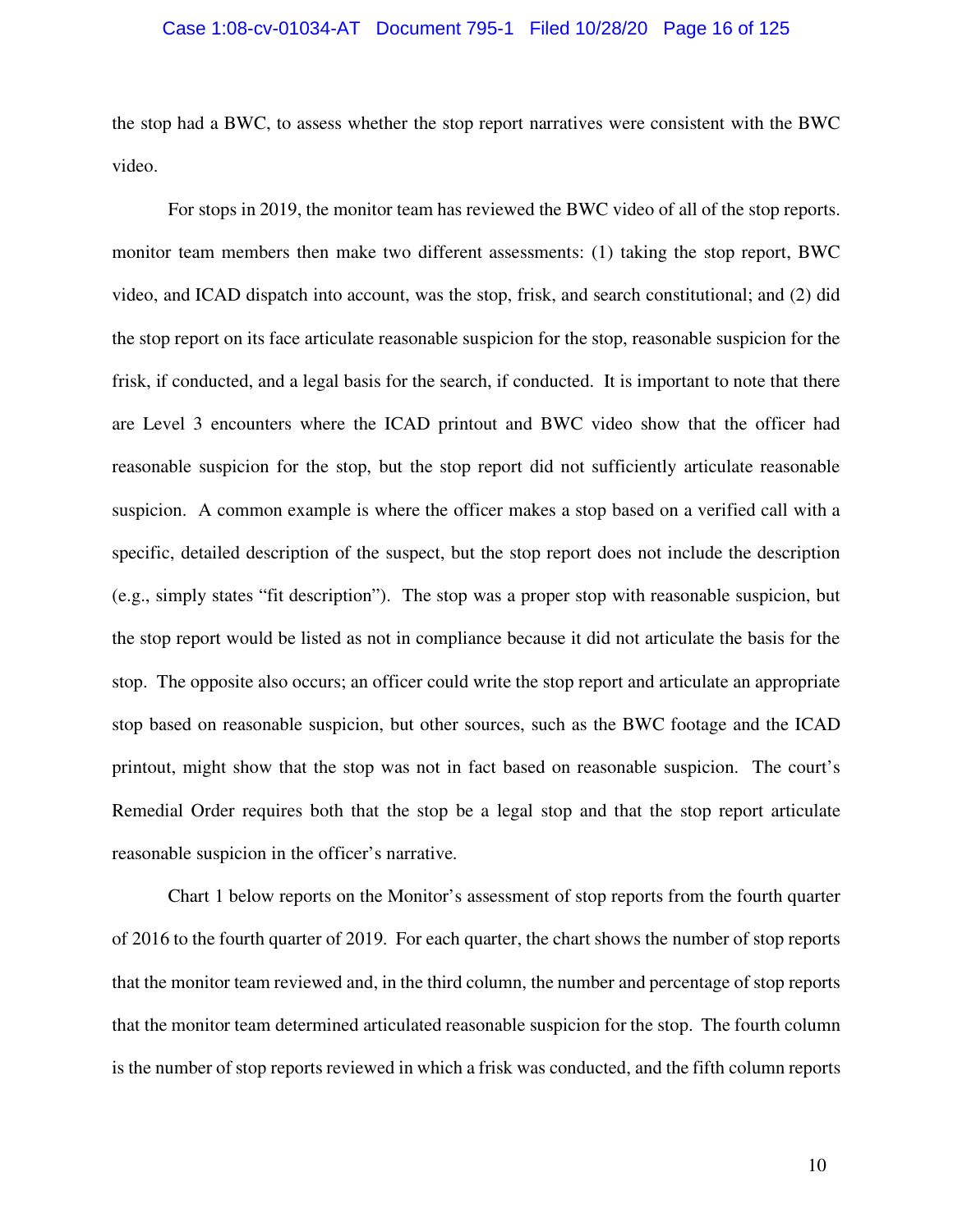#### Case 1:08-cv-01034-AT Document 795-1 Filed 10/28/20 Page 17 of 125

the number and percentage of stop reports that articulated reasonable suspicion that the person stopped was armed and dangerous. The sixth column reports the number of stops that included a search, and the seventh column reports the number and percentage of stop reports that the monitor team determined articulated a justification for the search. The Monitor's assessment of stops included only stops for which there was a stop report, and does not account for stops that were not reported; see Section III.B below for discussion of undocumented stops.

As can be noted in the chart below, the level of compliant stop reports has improved over time. This is particularly true for whether the officer articulated reasonable suspicion for the stop, which occurred in a little over 80 percent of stops for the second half of 2018 compared to less than 60 percent in the first half of 2017. The NYPD maintained that level of compliance in 2019 (79%). The percentage of officers who articulated reasonable suspicion that the person stopped was armed and dangerous (necessary for a frisk), or justification for the search, has also increased over time, although the level of compliance was fairly high even in the fourth quarter of 2016.<sup>4</sup>

| <b>Quarter</b> | # Stop<br><b>Reports</b><br><b>Reviewed</b><br>by<br><b>Monitor</b><br><b>Team</b> | <b>Stop</b><br><b>Reports</b><br>That<br><b>Articulate</b><br>Reasonable<br><b>Suspicion</b><br>for the Stop | # Stop<br><b>Reports in</b><br>Which<br><b>Suspect Was</b><br>Frisked | <b>Stop Reports</b><br>that<br><b>Articulate</b><br><b>Reasonable</b><br><b>Suspicion for</b><br>the Frisk | # Stop<br><b>Reports</b><br>Where<br><b>Suspect Was</b><br><b>Searched</b> | <b>Stop Reports</b><br>that<br><b>Articulate</b><br><b>Justification</b><br>for the<br><b>Search</b> |
|----------------|------------------------------------------------------------------------------------|--------------------------------------------------------------------------------------------------------------|-----------------------------------------------------------------------|------------------------------------------------------------------------------------------------------------|----------------------------------------------------------------------------|------------------------------------------------------------------------------------------------------|
| 4Q2016         | 261                                                                                | 121 (46%)                                                                                                    | 146                                                                   | 111 (76%)                                                                                                  | 67                                                                         | 56 (84%)                                                                                             |
| 1Q2017         | 256                                                                                | 142 (55%)                                                                                                    | 145                                                                   | 114 (79%)                                                                                                  | 79                                                                         | 68 (86%)                                                                                             |
| 2Q2017         | 302                                                                                | 178 (59%)                                                                                                    | 176                                                                   | 143 (81%)                                                                                                  | 91                                                                         | 73 (80%)                                                                                             |
| 3Q2017         | 312                                                                                | 188 (60%)                                                                                                    | 179                                                                   | 146 (82%)                                                                                                  | 87                                                                         | 76 (87%)                                                                                             |
| 4Q2017         | 305                                                                                | 212 (70%)                                                                                                    | 171                                                                   | 153 (89%)                                                                                                  | 107                                                                        | 101 (94%)                                                                                            |

**Chart 1. Monitor Team Review of Stop Reports 4Q 2016 through 4Q 2019** 

<sup>&</sup>lt;sup>4</sup> As noted, Chart 1 details the monitor team's assessments of stop reports and associated documents (activity logs and ICAD printouts). The monitor team's preliminary assessment of stops, based on a review of 2019 stop reports that also had associated BWC videos, indicated that a small percentage of stops did not have a legal basis even though the stop report narrative articulated reasonable suspicion. However, a larger percentage (though still small) of stops appeared to be legal even though the stop report narrative did not articulate reasonable suspicion for the stop. Future monitor reports will discuss this issue in more detail.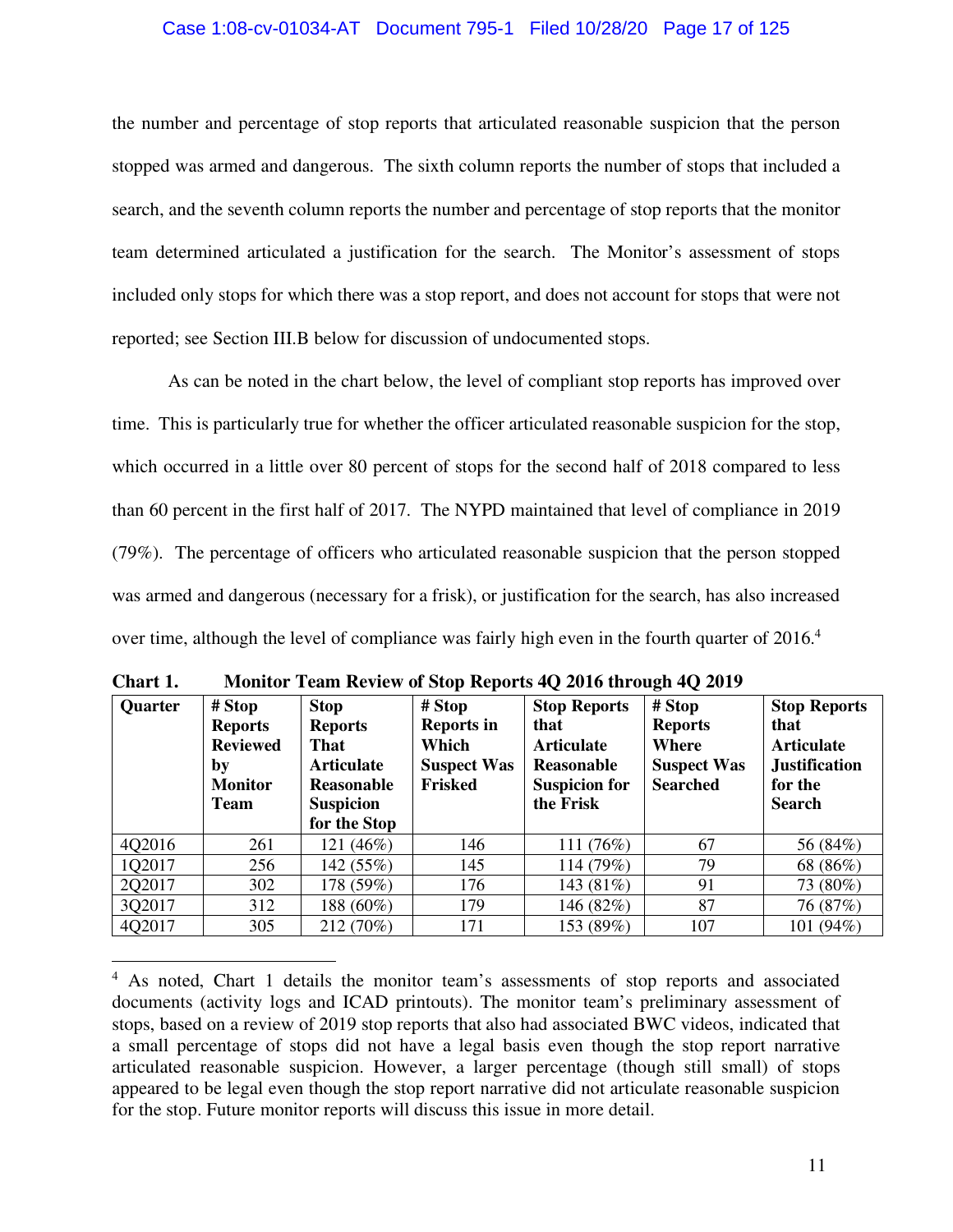| <b>Quarter</b> | # Stop<br><b>Reports</b><br><b>Reviewed</b><br>by<br><b>Monitor</b><br><b>Team</b> | <b>Stop</b><br><b>Reports</b><br><b>That</b><br><b>Articulate</b><br>Reasonable<br><b>Suspicion</b><br>for the Stop | # Stop<br><b>Reports in</b><br>Which<br><b>Suspect Was</b><br>Frisked | <b>Stop Reports</b><br>that<br><b>Articulate</b><br>Reasonable<br><b>Suspicion for</b><br>the Frisk | # Stop<br><b>Reports</b><br>Where<br><b>Suspect Was</b><br><b>Searched</b> | <b>Stop Reports</b><br>that<br><b>Articulate</b><br><b>Justification</b><br>for the<br><b>Search</b> |
|----------------|------------------------------------------------------------------------------------|---------------------------------------------------------------------------------------------------------------------|-----------------------------------------------------------------------|-----------------------------------------------------------------------------------------------------|----------------------------------------------------------------------------|------------------------------------------------------------------------------------------------------|
| 1Q2018         | 308                                                                                | 202 (66%)                                                                                                           | 213                                                                   | 187 (88%)                                                                                           | 92                                                                         | 84 (92%)                                                                                             |
| 2Q2018         | 295                                                                                | 211 (72%)                                                                                                           | 189                                                                   | 169 (89%)                                                                                           | 81                                                                         | 70 (87%)                                                                                             |
| 3Q2018         | 302                                                                                | 251 (83%)                                                                                                           | 150                                                                   | 134 (89%)                                                                                           | 113                                                                        | 98 (87%)                                                                                             |
| 4Q2018         | 300                                                                                | 239 (80%)                                                                                                           | 184                                                                   | 170 (92%)                                                                                           | 113                                                                        | 106 (94%)                                                                                            |
| 1Q2019         | 315                                                                                | 250 (79%)                                                                                                           | 174                                                                   | 155 (89%)                                                                                           | 109                                                                        | 101 (93%)                                                                                            |
| 2Q2019         | 308                                                                                | 245 (80%)                                                                                                           | 190                                                                   | 168 (88%)                                                                                           | 121                                                                        | 115 (95%)                                                                                            |
| 3Q2019         | 304                                                                                | 249 (82%)                                                                                                           | 143                                                                   | 117 (82%)                                                                                           | 129                                                                        | 119 (92%)                                                                                            |
| 4Q2019         | 310                                                                                | 228 (74%)                                                                                                           | 121                                                                   | 103 (85%)                                                                                           | 116                                                                        | 101 (87%)                                                                                            |

Based on the Monitor's review of stop reports and BWC video of stops, as well as the extent to which supervisors are identifying and correcting improper stops (see Section IV, Supervision) and the Quality Assurance Division (QAD) is identifying improper stops (see Section VIII, Auditing), the NYPD is in partial compliance with respect to implementing the Courtapproved stop and frisk policies (Task 1b).

#### **B. Stop Report Form**

The court orders required that the NYPD develop and implement a stop report form to be used by officers every time a person is stopped. The stop report must include a narrative section to explain the basis for the stop and a narrative section to explain the basis for the frisk or the search, if applicable. The Court also required the Department to simplify and improve checkboxes that were in the prior stop report.

The Department implemented a new stop report in March 2016. The stop report has the two narrative sections required by the Court: the reasons for the stop and the reasons for the frisk and the search, if conducted. The stop report also has a section in which supervisors document the review required by P.G. 212-11 and any follow-up action. An officer's supervisor must confirm that he or she reviewed the constitutionality of the stop and discussed the facts of the stop with the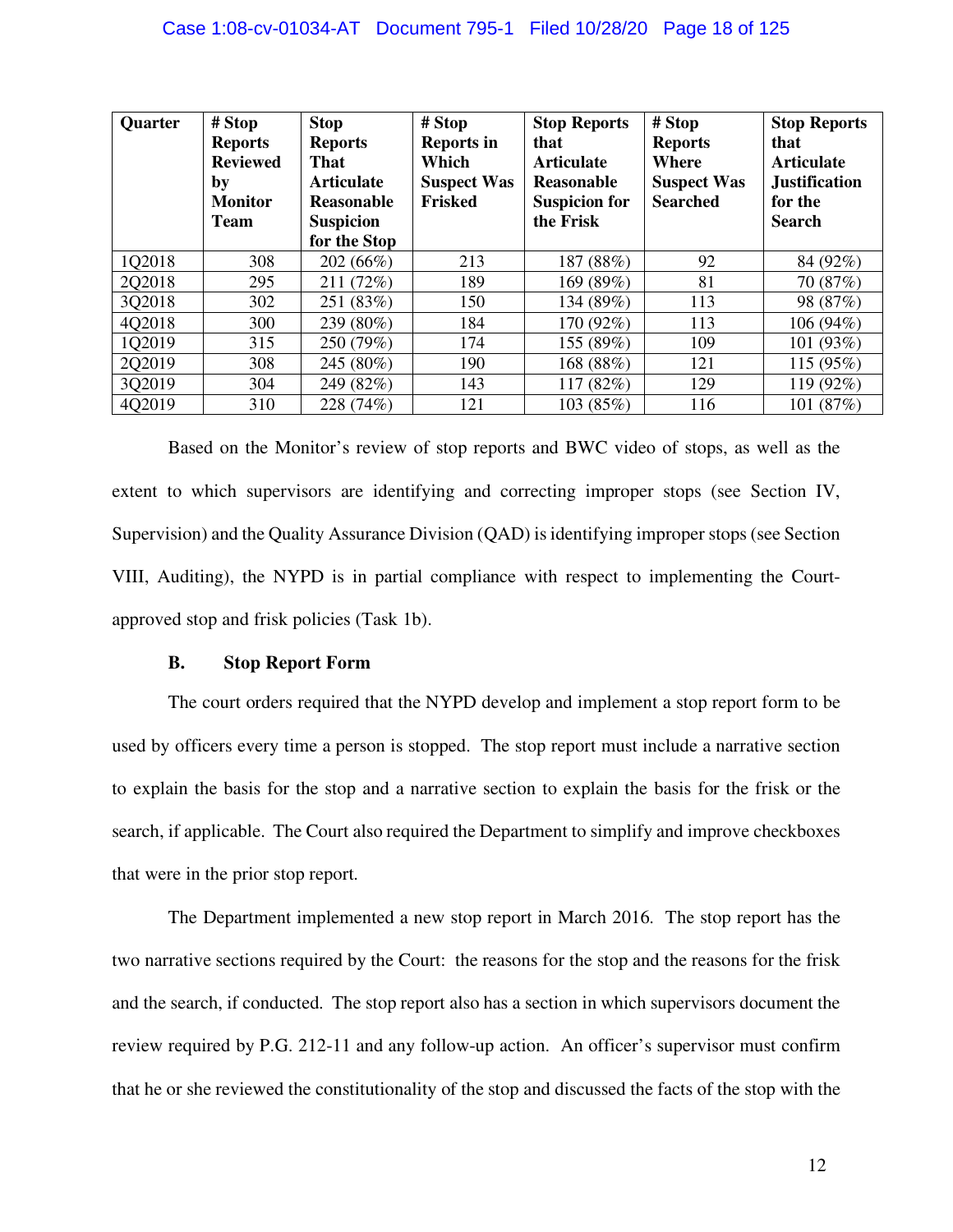#### Case 1:08-cv-01034-AT Document 795-1 Filed 10/28/20 Page 19 of 125

officer. The supervisor must check boxes indicating whether or not: (1) the supervisor reviewed the encounter with the officer;  $(2)$  the report was accurate and complete;  $(3)$  the corresponding activity log entry was reviewed; (4) the supervisor was present on the scene; (5) there was a sufficient basis for the stop; and (6) there was a sufficient basis for the frisk or search, if conducted. The supervisor must also note whether any corrective action was taken.

In January 2017, the Department began using an electronic stop report form that officers can fill out on their phones, on tablets, or on a computer at the command. In October 2018, the stop report form was revised to document compliance with the Right to Know Act, so it now requires officers to indicate if they sought consent to search and whether it was given. In addition, when a stop is based on a radio run (a communication from a dispatcher over the radio, often based on a call for service), officers are now required to indicate if the call was based on an anonymous or a verified caller, since that information can determine the level of authority an officer is legally allowed to exercise.

#### **1. Compliance Assessment—Stop Report Form and Implementation**

The revised stop report was approved by the Court in March 2016. In October 2018, the Court approved the most recent changes to the stop report form. The City is in compliance with the requirement that a new stop report be developed (Tasks 3, 8a).

As we have reported since the revised stop report was first put in place, the most significant aspect of this requirement is making sure that officers who make stops are actually completing stop reports. The underreporting of stops has been acknowledged by the Department and by officers and supervisors in focus groups conducted by the Monitor, and explicitly identified in NYPD audits (discussed in Section VIII below). Any assessment of compliance with the Court's remedial orders will be impossible unless the Department finds ways to ensure that unreported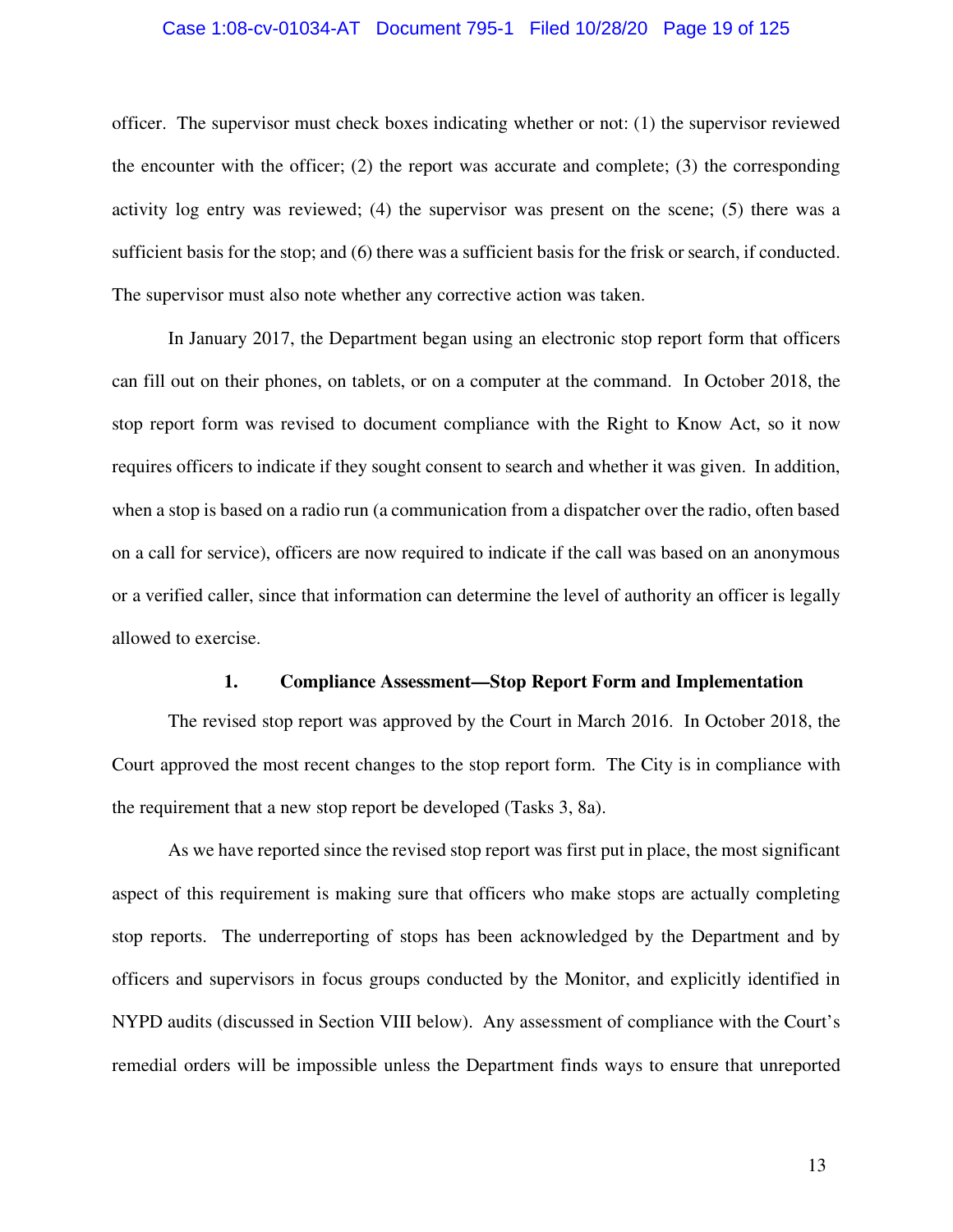#### Case 1:08-cv-01034-AT Document 795-1 Filed 10/28/20 Page 20 of 125

stops are no longer an issue. If the NYPD's data is not accurate and complete, the Monitor cannot find that the City is in substantial compliance.

There are a number of ways that the NYPD has attempted to determine the scope of underreporting of Level 3 *Terry* stops and to address the problem. These include: (a) Civilian Complaint Review Board (CCRB) reports of stop-related complaints for which a stop report was not completed; (b) RAND audits (labeled as such because these were initially conducted by the RAND Corporation) of radio communications; (c) Police-Initiated Enforcement (PIE) audits; (d) supervisory review of BWC videos; (e) meetings with command executives, labeled RISKS Reviews (Remediation of Identified Situations Key to Success); and (f) discipline and correction of officers for unreported stops. All these are discussed in the Report below and in Sections IV, VI, VIII and X.

#### **a. CCRB Reports of Other Misconduct Noted (OMN)**

When the CCRB investigates a complaint involving a stop and determines that the officer did not complete a stop report, it alerts the NYPD by sending an "Other Misconduct Noted" (OMN) to the Internal Affairs Bureau (IAB). The NYPD then investigates the failure to complete a stop report to determine if it should be substantiated and, if so, determine the appropriate corrective action. The numbers of OMN cases for failure to complete a stop report have gone down over the last several year, while the number of CCRB complaints involving a stop have remained steady. However, there are still complaints made in 2019 for which the CCRB investigations have not been complete, so there may still be additional OMNs for failure to complete a stop report for 2019 CCRB complaints (Chart 2 below). Additional data regarding OMNs for failure to complete a stop report is detailed in Section X below.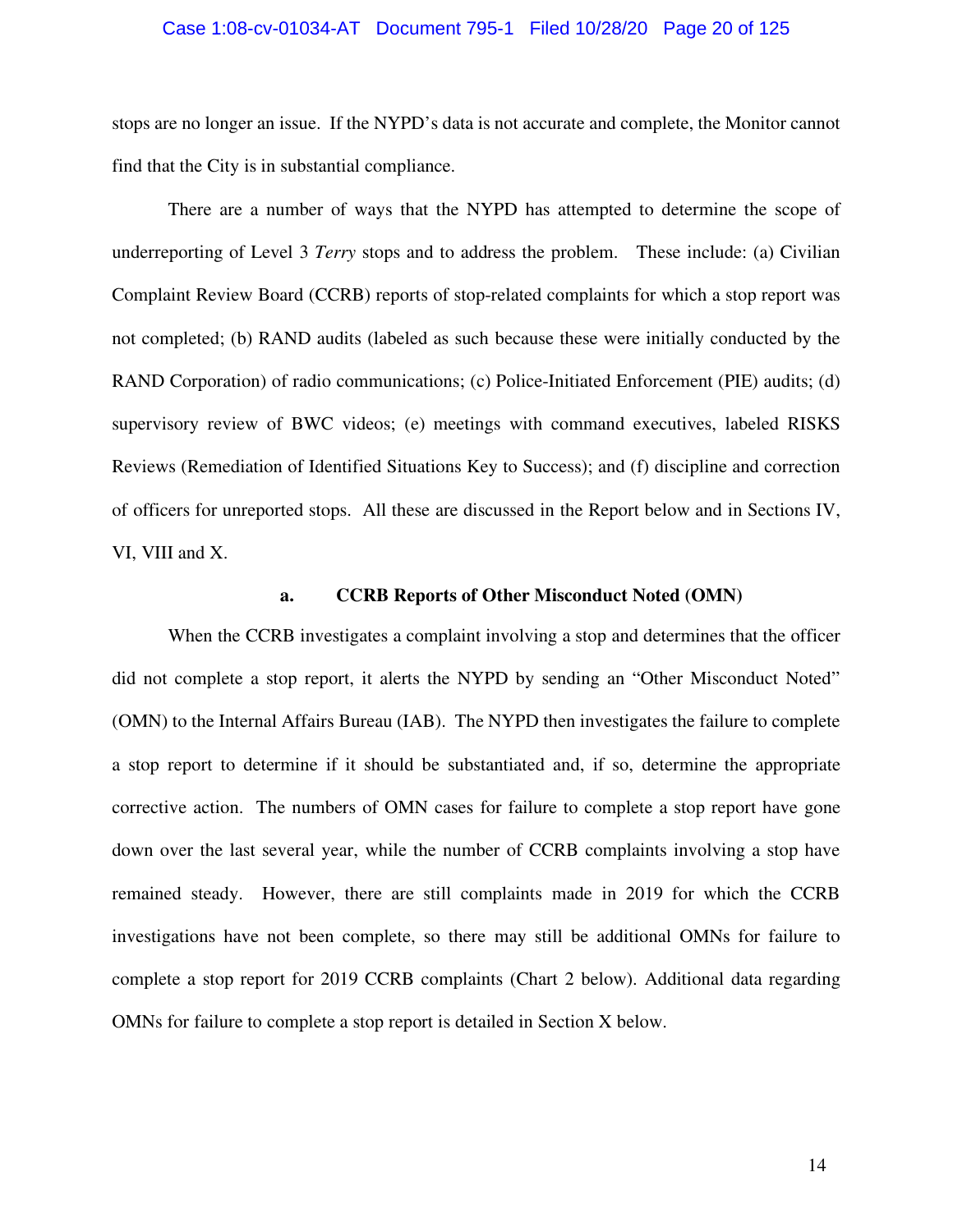| Unart 4.    | Other Misconduct Noted for Failure to Complete Stop Report |             |             |             |             |  |
|-------------|------------------------------------------------------------|-------------|-------------|-------------|-------------|--|
| 2017        | 2017                                                       | 2018        | 2018        | 2019        | 2019        |  |
| <b>CCRB</b> | Failure to                                                 | <b>CCRB</b> | Failure to  | <b>CCRB</b> | Failure to  |  |
| Stop        | Complete                                                   | Stop        | Complete    | Stop        | Complete    |  |
| Complaints  | Stop                                                       | Complaints  | Stop        | Complaints  | Stop        |  |
|             | Report                                                     |             | Report      |             | Report      |  |
|             | OMNs $(\%)$                                                |             | OMNs $(\%)$ |             | OMNs $(\%)$ |  |
| 851         | $72(8.5\%)$                                                | 855         | 57 (6.7%)   | 902         | 51 (5.7%)   |  |
|             |                                                            |             |             |             |             |  |
|             |                                                            |             |             |             |             |  |

**Chart 2. Other Misconduct Noted for Failure to Complete Stop Report** 

#### **b. RAND Audits, Command RAND Audits, Automated RAND Audits**

One audit conducted by the NYPD to assess underreporting is the RAND audit. This audit is conducted by QAD and is designed to identify stop encounters using radio transmissions to identify instances in which stop reports should have been prepared. QAD uses keyword searches of radio transmissions (ICADs) to identify events that likely involved stop encounters. These keywords are "Stopped," "Show-up," "Holding," and "Warrant Check." When a potential stop encounter is identified, NYPD records are reviewed to determine if a corresponding stop report was prepared. If there is BWC video of the event, QAD reviews the video as part of this analysis. If the auditor determines that a stop report may have been required, but was not prepared, the matter is referred to the command for further investigation. The command then reports back to QAD whether the encounter did, in fact, require a stop report and whether one was filed. From 2017 to 2019, the compliance level identified by QAD's RAND audits increased from 49 percent in 2017 to 70 percent in 2019, but was only 56 percent in the first quarter of 2020 (see Auditing Section, below).

The NYPD has expanded RAND audits in two ways. First, several commands have started doing RAND audits of their own radio transmissions. The command does a search of ICAD dispatches to identify encounters in which the words "Stopped," "Warrant Check," "Holding" or "Show-up" are used. The command's Integrity Control Officer (ICO) (or other member doing the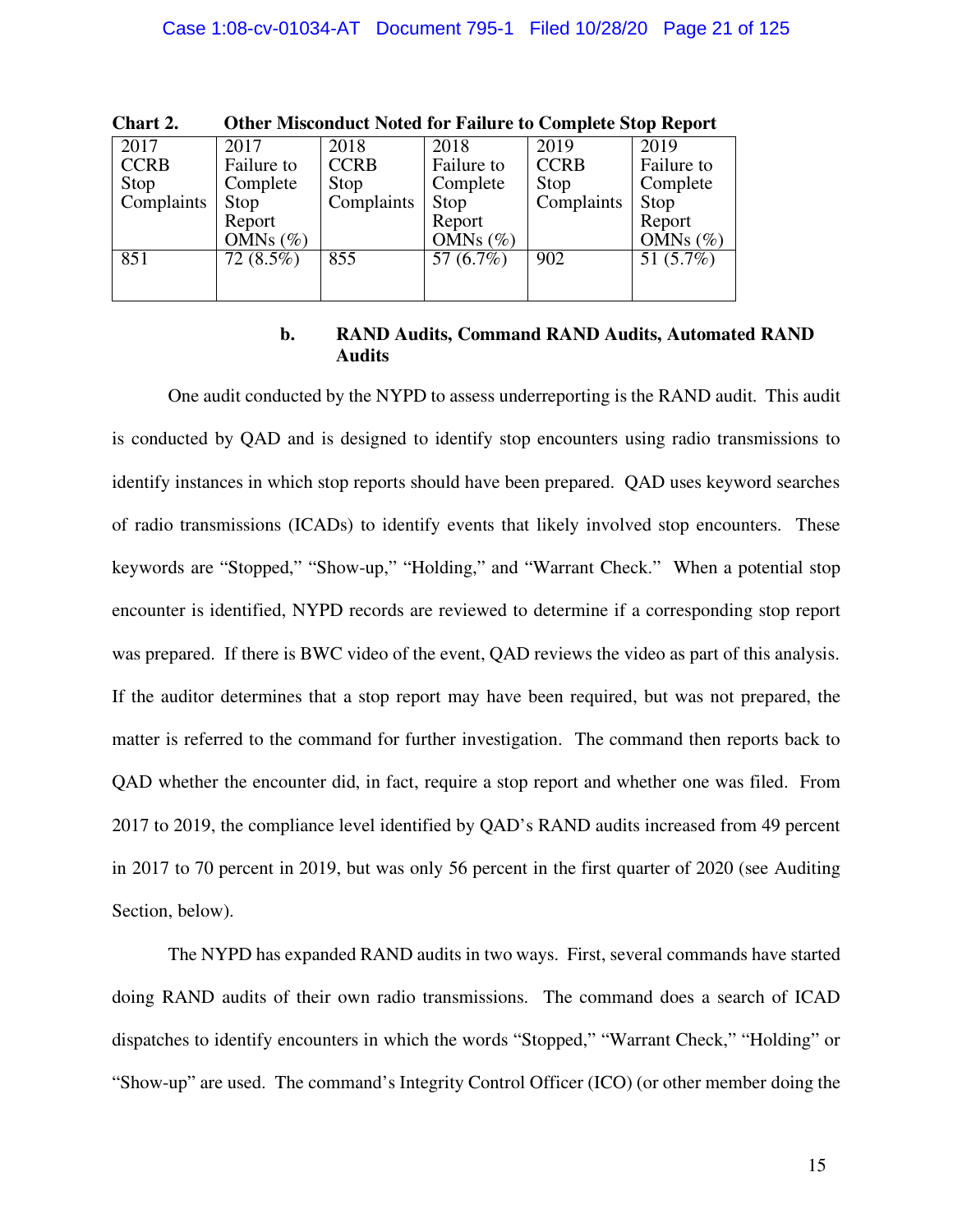#### Case 1:08-cv-01034-AT Document 795-1 Filed 10/28/20 Page 22 of 125

RAND audit) will evaluate the encounter to see if it appears that a stop occurred and, if so, check to see whether a stop report was prepared. Second, starting in February 2020, the Risk Management Bureau (RMB) has conducted a daily automated search of the keywords in ICAD transmissions of patrol commands, and sending the results to the command for investigation. RMB has also added the search word "canvass" to the ICAD search. The Monitor has requested that NYPD track and report on undocumented stops identified using these methods.

#### **c. Police-Initiated Enforcement (PIE) Audits**

A second audit conducted by QAD to identify undocumented stops is the PIE audit. These audits examine arrests in which the People of the State of New York are the complainants on the Complaint Report, such as criminal possession of a controlled substance and criminal possession of a weapon. The arrest reports are reviewed to determine whether it appears that a stop report should have been completed for the encounter. When an auditor determines that an arrest report possibly required a stop report and no stop report was completed, the arrest report is sent to the command for further investigation. From 2017 to 2019, the compliance level identified by QAD's PIE audits increased from 34 percent in 2017 to 50 percent in 2019 (see Auditing, Section VIII, below).

#### **d. Supervisory Review of BWCs**

The NYPD can also identify stops that were not documented by having supervisors examine the BWC videos of their officers. Sergeants are required to review five BWC videos of their officers per month and complete a self-inspection worksheet of their reviews. In addition, other supervisors at the command level, such as training sergeants, platoon commanders, ICOs and others, review officer BWC videos. Although the NYPD has tracked the number of supervisory BWC reviews, it has not tracked the number of BWC reviews that identified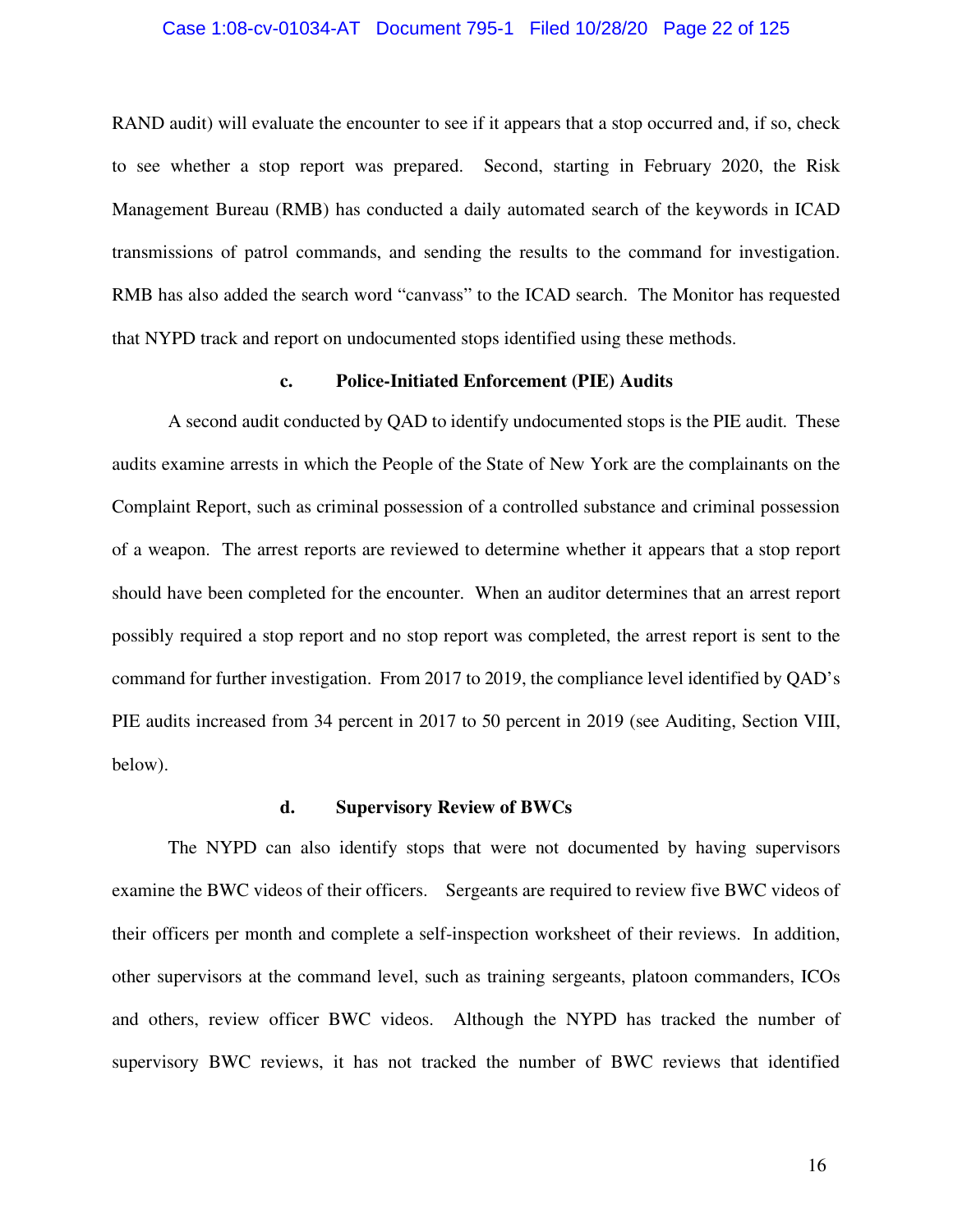#### Case 1:08-cv-01034-AT Document 795-1 Filed 10/28/20 Page 23 of 125

undocumented stops, but should do so going forward. This review should include instances in which BWC footage shows more people stopped than there are stop reports.

#### **e. RISKS Reviews**

The NYPD has developed an executive review of commands it has labeled RISKS Reviews. Beginning in December 2018, the Department has met with every Patrol, PSA and Transit command to discuss the commands' efforts to address the following issues: underreporting of stops, constitutionality of stops, legality of trespass enforcement, and compliance with policies regarding the use of BWCs, including proper activation and deactivation, categorization, tagging, and supervisory reviews of videos.

Before each meeting with the command, RMB generates relevant statistics for the command (including those identified through audits and self-inspections), along with comparable statistics for other commands in the patrol borough. At the RISKS Review meeting, the commanding officer of the command discusses problematic statistics and how the command plans to address concerns going forward. The meetings are chaired by the Deputy Commissioner of Risk Management. Members from the appropriate Patrol Borough attend, as well as representatives from both the Chief of Department's Office and the operational bureau under review (Patrol, Housing, or Transit). Attendees from each command include the commanding officer, the executive officer, the ICO, the special operations lieutenant and the training sergeant.

Failure of documentation is a key area covered. The special operations lieutenants, who oversaw the plainclothes anti-crime team at a command, have been queried about the team's activities and what efforts the command made to identify stops that are not documented. There has also been a consistent focus on the command's self-inspections of stop reports; the Chief from Patrol Services and the Deputy Commissioner of RMB often note that if deficiencies are missed in the self-inspections, that means there are failings at several levels: the officer making the stop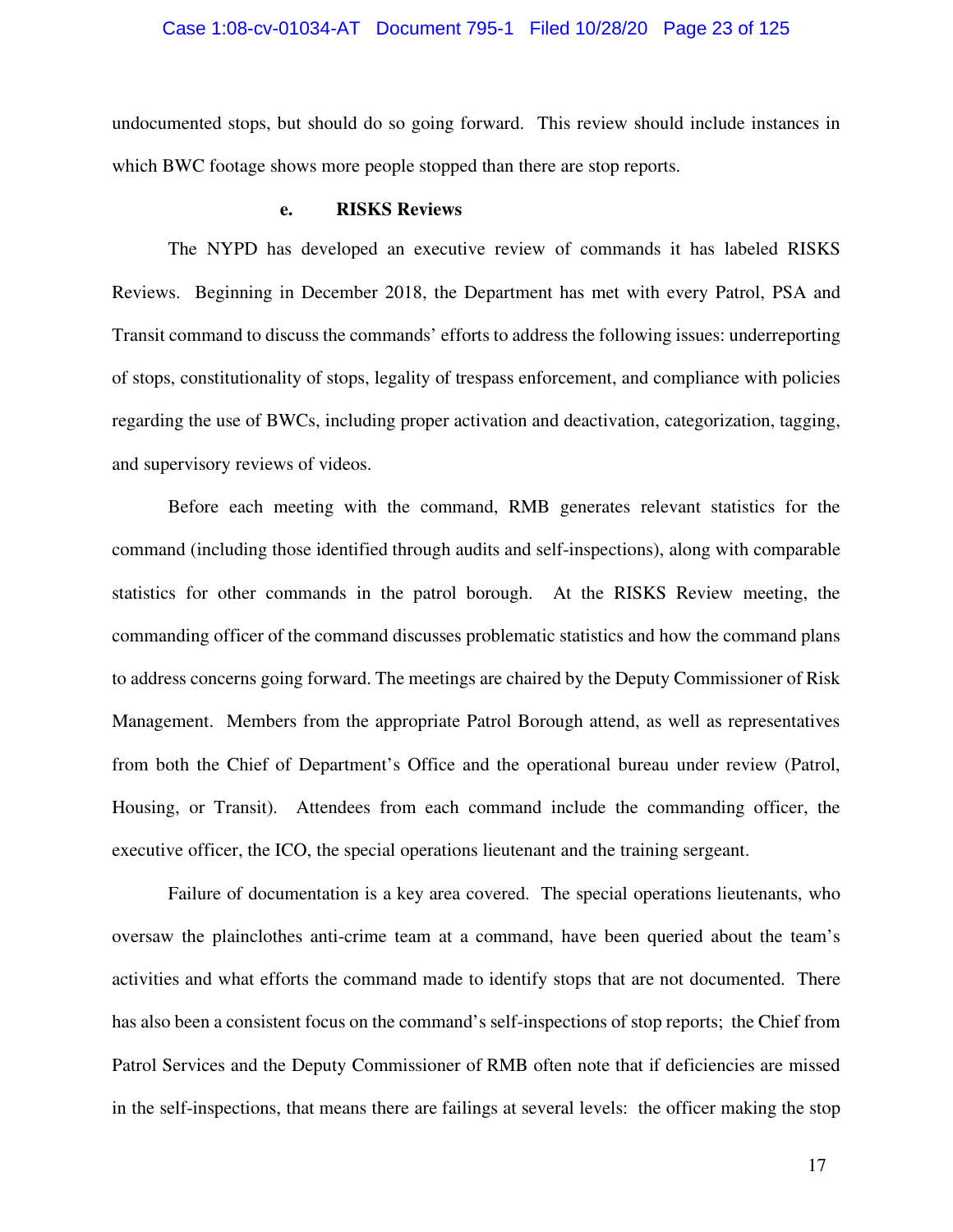#### Case 1:08-cv-01034-AT Document 795-1 Filed 10/28/20 Page 24 of 125

and writing the stop report; the supervisor who missed the deficiency in reviewing the stop report; the ICO who missed it in the self-inspection; and the Commanding Officer or Executive Officer who signed off on the self-inspection.

The RISKS Review meetings were put on hold at the beginning of the pandemic. At the end of June, the RISKS Review meetings resumed virtually. The elimination of the anti-crime units also meant that RISKS Review meetings since June no longer covered their activities. In 2019, there were 98 RISKS Review meetings, covering every numbered command, as well as transit and housing commands, with six commands having a second pass (Precincts 42, 60, 73, 102, 110, and 120).

#### **f. Discipline and Correction of Officers with Unreported Stops**

The Monitor requested data from the NYPD regarding any discipline, instructions or CRAFT entries for officers identified as not completing stop reports, especially those with a history of underreporting.<sup>5</sup>

|      | Command<br>Discipline | Instructions | <b>CRAFT</b> |
|------|-----------------------|--------------|--------------|
| 2017 |                       |              |              |
| 2018 |                       |              | າ^           |
| 2019 |                       |              | 5(           |

**Chart 3. Discipline, Instructions and CRAFT Entries for Failure to Complete Stop Report** 

The NYPD has made significant efforts to address underreporting and the compliance rates from its PIE audits and RAND audits have improved. The number of reported stops increased in 2019, which appears to have been the result of increased reporting, perhaps in part a result of the

<sup>&</sup>lt;sup>5</sup> CRAFT stands for Cop's Rapid Assessment Feedback Tool. Supervisors can issue a Supervisory Comment Form in the CRAFT system for an officer's positive actions or negative actions (Needs Improvement). The CRAFT "Needs Improvement" report is now used by NYPD instead of the Minor Violations Log, which was a logbook kept at the command but was not tracked departmentwide.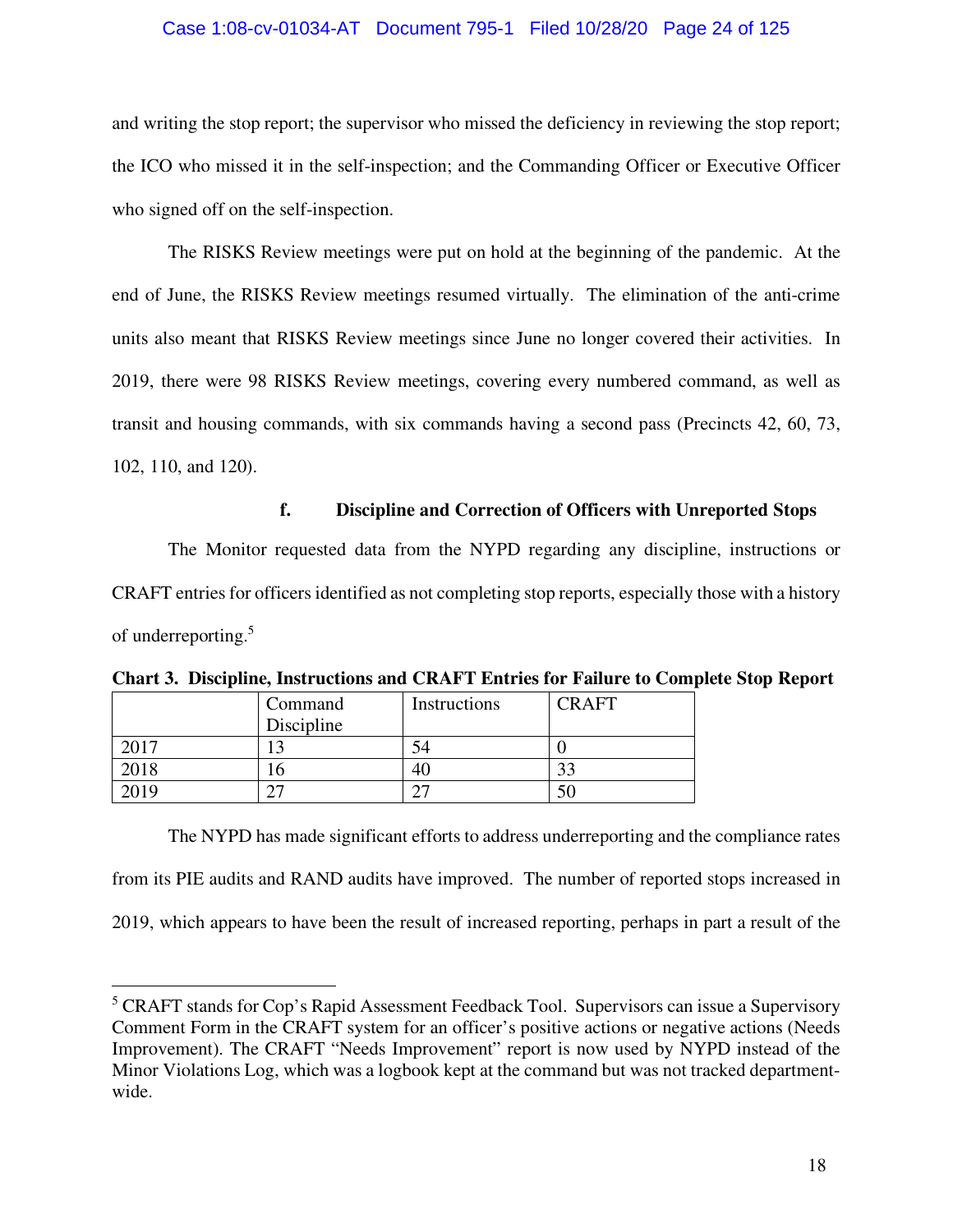#### Case 1:08-cv-01034-AT Document 795-1 Filed 10/28/20 Page 25 of 125

Department's RISKS Review meetings and other efforts. However, the level of undocumented stops still appears to be higher than required for the NYPD to be in compliance. The Department is not yet in compliance with Task 1c. The Monitor will assess the impact of the elimination of the anti-crime units on stop reporting in a future report.

#### **C. Racial Profiling Policies**

The court orders require the NYPD to revise its Patrol Guide prohibition on racial profiling. The new procedures must state that race, ethnicity, or national origin may be considered by officers in taking police enforcement action only when it is part of a specific and reliable suspect description, and that racially defined groups may not be targeted for stops in general simply because they appear more frequently in local crime suspect data. As with the Department's stop and frisk policy, substantial compliance regarding the racial profiling policy also requires that Department personnel follow the policy in practice, so that stops by NYPD officers comply with federal and state standards regarding racial profiling. In addition, communications from NYPD leadership (executives, commanding officers, and others) and in stop report narratives cannot indicate a targeting of defined racial or ethnic groups for stops because of their prevalence in local crime suspect data.

#### **1. Assessing Compliance—Racial Profiling Policy**

The NYPD's policy barring racial profiling and other bias-based policing, P.G. 203-25, was approved by the Court on August 24, 2015. The patrol guide defines racial profiling as police action, including stops, frisks, arrests, or other law enforcement actions, or the failure to perform a police action, motivated, even in part, by the actual or perceived race, color, ethnicity or national origin of an individual. Race may be considered only if it is part of a reliable and specific suspect description that includes not just race, gender, and age, but other identifying characteristics or information. The policy also includes a description of Section 14-151 of the New York City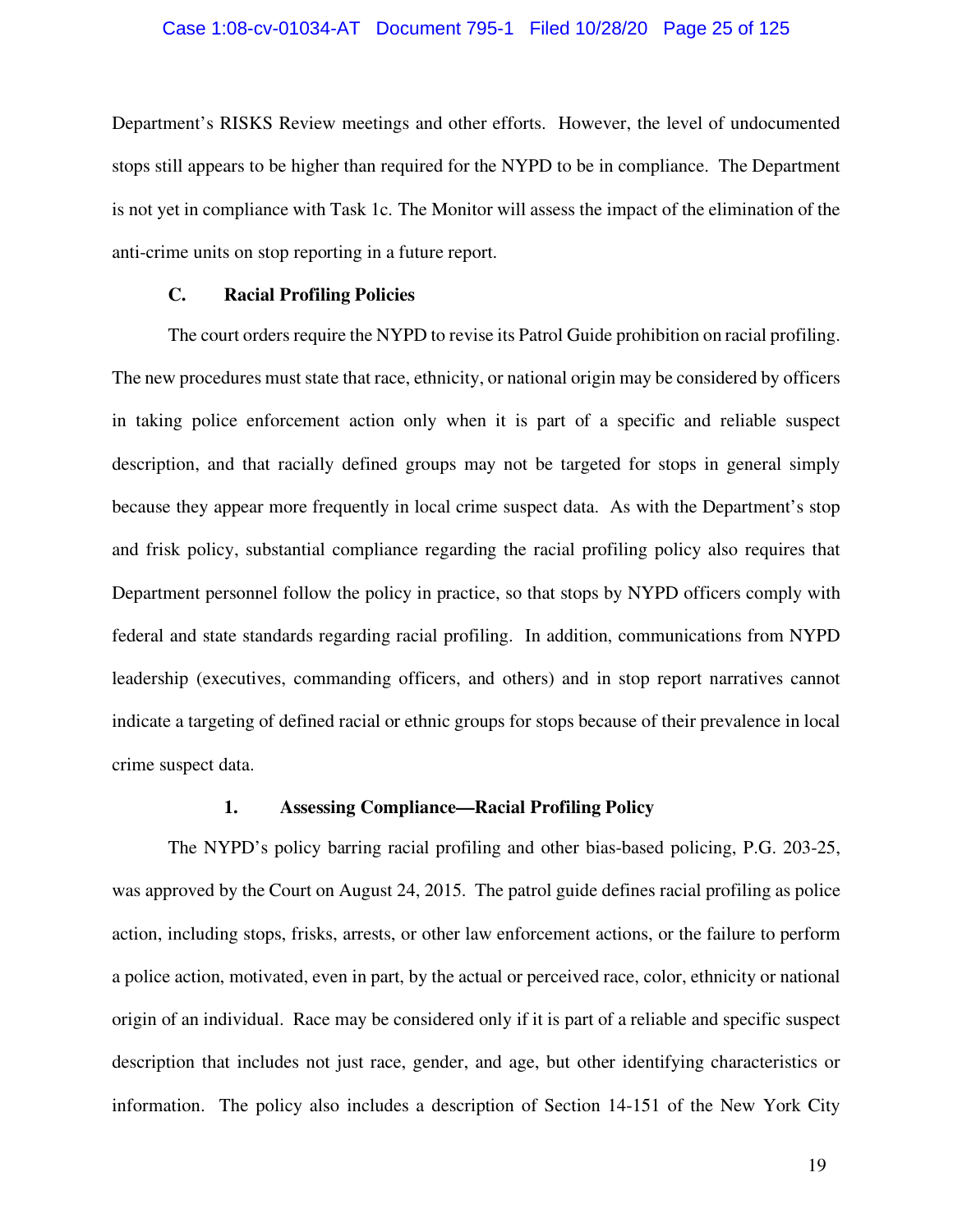#### Case 1:08-cv-01034-AT Document 795-1 Filed 10/28/20 Page 26 of 125

Administrative Code prohibiting bias-based profiling. The Administrative Code includes demographic categories in addition to race, color, and national origin: creed, age, alienage or citizenship status, gender, sexual orientation, disability, and housing status. The policies comply with the Court's requirement for racial profiling policies (Task 2a).

Assessing implementation of the Department's racial profiling polices is not a simple task. Generally, it is not apparent from a stop report or a BWC video of a stop whether the officer was motivated, even in part, by race, other than when there is a suspect specific description. The Monitor will assess the Department's compliance with its racial profiling policies and the Fourteenth Amendment by using a variety of statistical analyses of NYPD's stop and frisk data conducted by experts on the monitor team. The Monitor will also consider the NYPD's compliance with other requirements, such as improved tracking and investigations of racial profiling complaints, in making an assessment of compliance with the racial profiling policy.

As part of the Monitor's assessment of the Department's compliance with its racial profiling policies, the Monitor examined whether rates of compliance with legal standards for stops, frisks and searches in 2019 differed by race, and, if so, whether those differences were due to chance or not. The race of the person being stopped was noted in 97.5 percent of the stop reports that were reviewed by the Monitor.<sup>6</sup> Chart 4 below shows, for each quarter, the number of stop reports reviewed by the monitor team broken down by the race of the person stopped, and then the percentage of those stop reports that the monitor team determined articulated reasonable

<sup>&</sup>lt;sup>6</sup> For ease of interpretation of categories, the race of the person stopped was collapsed into three categories, representing whether the person was Black (Black, n=631, 51%), Hispanic (Black Hispanic, n=144, 12%, White Hispanic, n=290, 23%), White/Other (White, n=98, 8%; Asian, n=43, 4%; Middle Eastern, n=8, 1%), or Unknown (n=23, 2%). These are the same categories used in prior analyses by the Monitor and by plaintiffs' expert.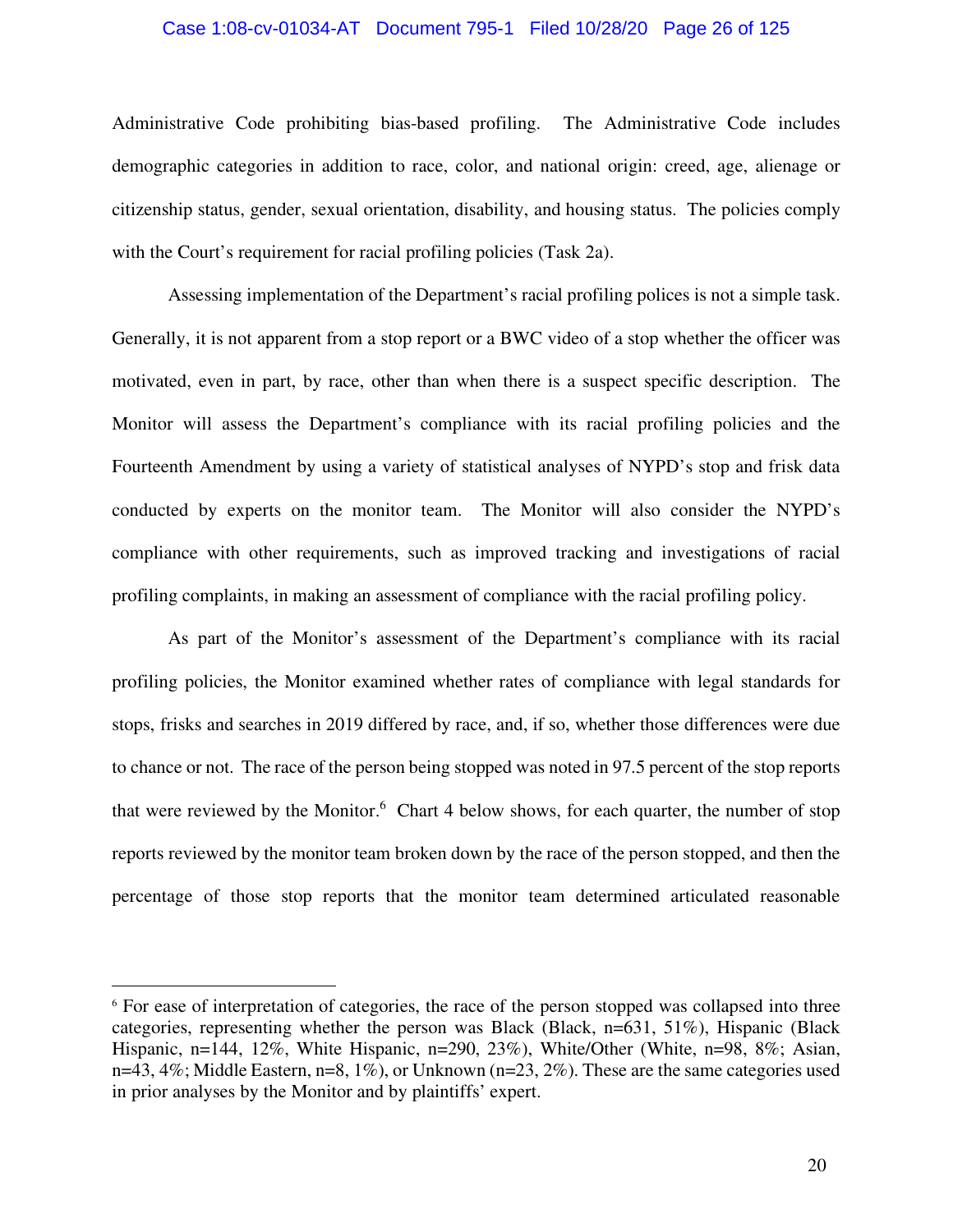suspicion.<sup>7</sup> As shown in Chart 4, the percentage of stop reports rated as justified with articulable reasonable suspicion is significantly lower for Hispanics (73%) than that for stops of Whites/Others (81%) and Blacks (82%).

|              | Total No.,<br>Percentage<br><b>Justified</b> | Total No.,<br>Percentage<br><b>Justified</b> | Total No.,<br>Percentage<br><b>Justified</b> | Total No.,<br>Percentage<br><b>Justified</b> |
|--------------|----------------------------------------------|----------------------------------------------|----------------------------------------------|----------------------------------------------|
| <b>Audit</b> | <b>White/Other</b>                           | <b>Black</b>                                 | <b>Hispanic</b>                              | Total <sup>8</sup>                           |
| Quarter      |                                              |                                              |                                              |                                              |
|              |                                              |                                              |                                              |                                              |
| 1Q2019       | 48                                           | 178                                          | 89                                           | 315                                          |
|              | 85%                                          | 80%                                          | 75%                                          | 79%                                          |
|              |                                              |                                              |                                              |                                              |
| 2Q2019       | 19                                           | 168                                          | 121                                          | 308                                          |
|              | 89%                                          | 82%                                          | 74%                                          | 80%                                          |
| 3Q2019       | 64                                           | 139                                          | 101                                          | 304                                          |
|              | 81%                                          | 85%                                          | 78%                                          | 82%                                          |
| 4Q2019       | 41                                           | 146                                          | 123                                          | 310                                          |
|              | 73%                                          | 82%                                          | 64%                                          | 74%                                          |
|              |                                              |                                              |                                              |                                              |
| <b>Total</b> | 172                                          | 631                                          | 434                                          | 1,237                                        |
|              | 81%                                          | 82%                                          | 73%                                          | 79%                                          |

**Chart 4. Monitor Judgments that 2019 Stop Reports Articulate Reasonable Suspicion for Stop, by Race of Person Stopped** 

The monitor team's expert, John MacDonald, examined these data to test whether the differences between the monitor team's ratings for stops of Whites/Others and Blacks and the monitor team's ratings for stops of Hispanics were likely due to chance or not. The method used compared the disparities in justified stops by race identified by the monitor team to 1,000 simulations in which the ratings (the percentages of justified stops) were not associated with a

<sup>&</sup>lt;sup>7</sup> The stop reports in Chart 4 are the same stop reports as reviewed and included in Chart 1. Again, these analyses of stops, frisks, and searches are based on stops for which there was a completed stop report, and thus would not provide any information about stops that were not reported.

<sup>&</sup>lt;sup>8</sup> The "Total" column in this chart does not include stop reports for which no race is indicated.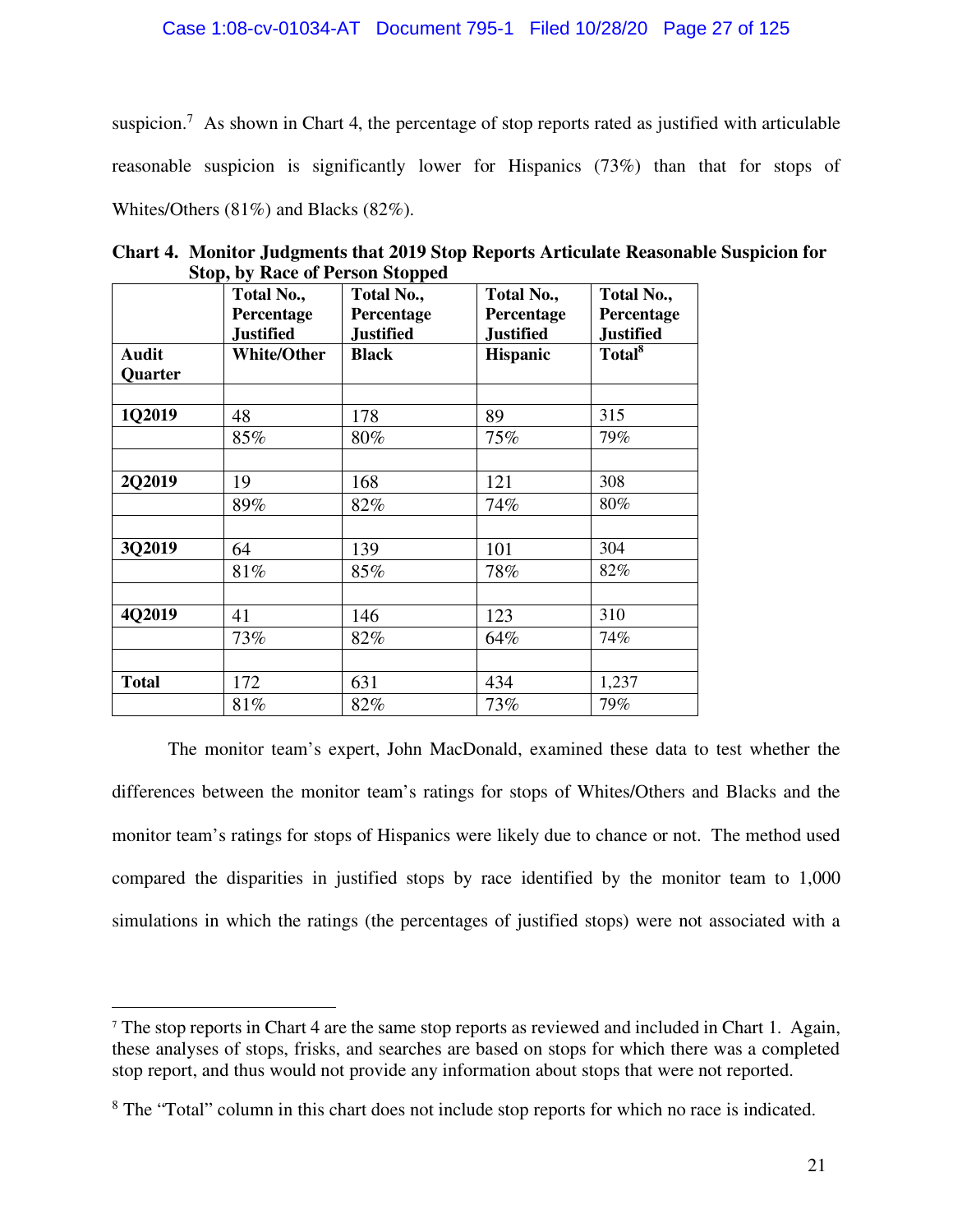#### Case 1:08-cv-01034-AT Document 795-1 Filed 10/28/20 Page 28 of 125

particular racial category, but were randomly scrambled among the racial categories. The results from this test show that the lower percentage of justified stops in 2019 for Hispanics (73%) relative to Whites/Others (81%) would occur by chance in only 2.9 percent of 1,000 times, respectively.<sup>9</sup> The disparities between Hispanics compared to Whites/Others are statistically significant at the five percent level.

If a frisk or search occurred during the stops being reviewed, the monitor team also rated the officers' justification for the frisks and searches. The percentage of frisks and searches that the monitor team rated as being justified has averaged 87 percent and 92 percent, respectively, over the four quarters of 2019 (see Charts 5 and 6, below). However, the percentage of justified frisks was higher for Whites/Others (93%) than it was for Hispanics (87%) and Blacks (85%), as shown in Chart 5 below. These differences in justified frisks would occur by chance 6.7 percent and 1.9 percent in 1,000 times, respectively. The disparities between Blacks compared to Whites/Others are statistically significant at the five percent level. This suggests that the Black-White/Other disparities for frisks is not likely a chance occurrence due to which cases were sampled for auditing.

|                | Total No.,<br>Percentage<br><b>Justified</b> | Total No.,<br>Percentage<br><b>Justified</b> | Total No.,<br>Percentage<br><b>Justified</b> | Total No.,<br>Percentage<br><b>Justified</b> |
|----------------|----------------------------------------------|----------------------------------------------|----------------------------------------------|----------------------------------------------|
| Audit          | <b>White/Other</b>                           | <b>Black</b>                                 | <b>Hispanic</b>                              | Total <sup>10</sup>                          |
| <b>Quarter</b> |                                              |                                              |                                              |                                              |
|                |                                              |                                              |                                              |                                              |
| 102019         | 18                                           | 93                                           | 44                                           | 155                                          |
|                | 100%                                         | 87%                                          | 90%                                          | 89%                                          |
|                |                                              |                                              |                                              |                                              |
| 202019         | 12                                           | 95                                           | 61                                           | 168                                          |
|                | 92%                                          | 87%                                          | 90%                                          | 89%                                          |

**Chart 5. Monitor Judgments that 2019 Stop Reports Articulate Reasonable Suspicion for Frisk, by Race of Person Stopped** 

<sup>&</sup>lt;sup>9</sup> Although the analysis shows that the racial disparity in justified stop reports would not have occurred by chance, the analysis does not determine the cause of the disparity.

 $10$  The "Total" column does not include stop reports for which no race was indicated.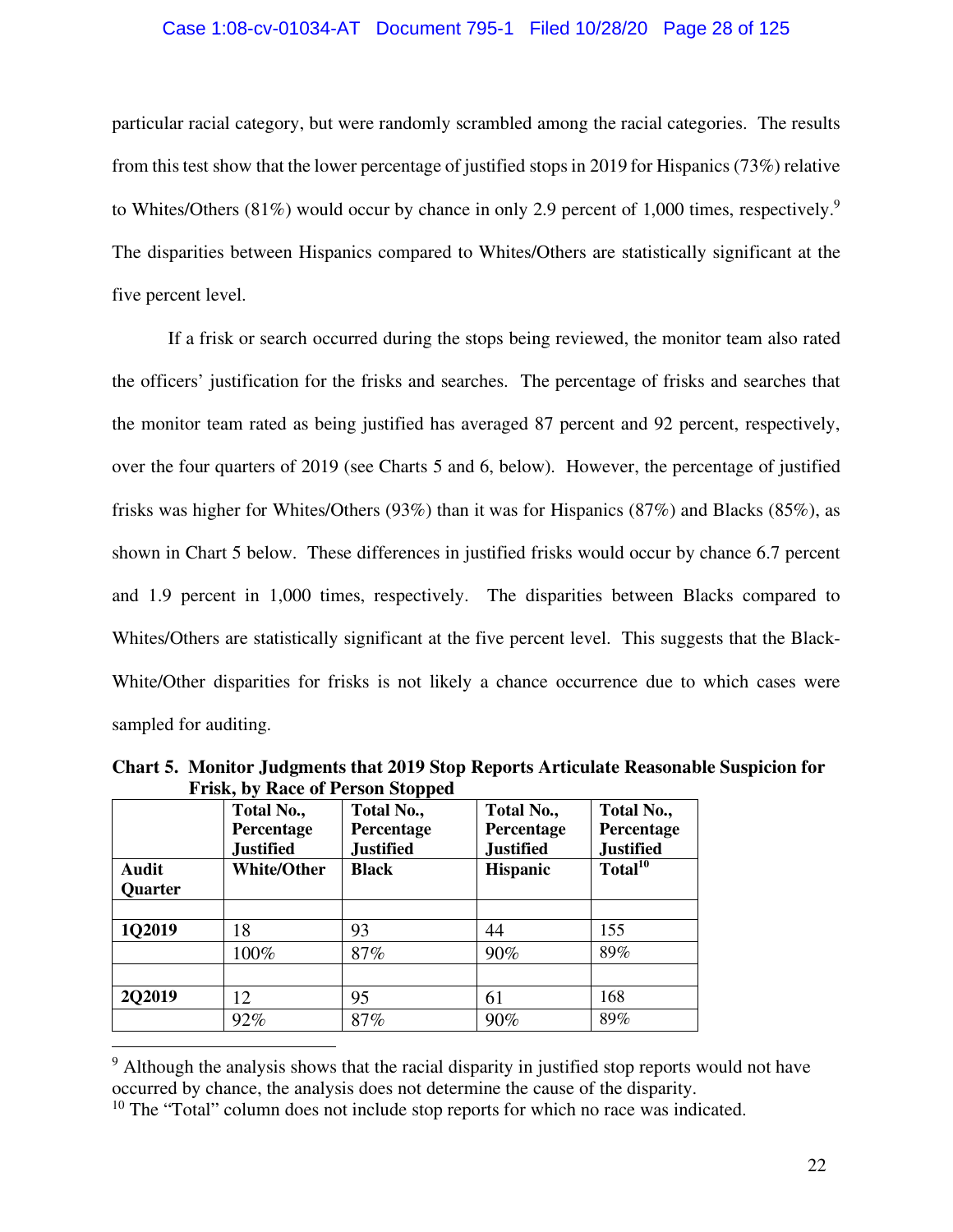#### Case 1:08-cv-01034-AT Document 795-1 Filed 10/28/20 Page 29 of 125

|              | Total No.,<br>Percentage<br><b>Justified</b> | Total No.,<br>Percentage<br><b>Justified</b> | Total No.,<br>Percentage<br><b>Justified</b> | Total No.,<br>Percentage<br><b>Justified</b> |
|--------------|----------------------------------------------|----------------------------------------------|----------------------------------------------|----------------------------------------------|
|              |                                              |                                              |                                              |                                              |
| 3Q2019       | 27                                           | 50                                           | 40                                           | 117                                          |
|              | 90%                                          | 81%                                          | 78%                                          | 82%                                          |
|              |                                              |                                              |                                              |                                              |
| 4Q2019       | 41                                           | 44                                           | 47                                           | 132                                          |
|              | 92%                                          | 80%                                          | 89%                                          | 92%                                          |
|              |                                              |                                              |                                              |                                              |
| <b>Total</b> | 98                                           | 282                                          | 192                                          | 572                                          |
|              | 93%                                          | 85%                                          | 87%                                          | 87%                                          |

There was a very small disparity by race in the percentage of searches in 2019 that were rated as justified, showing justified searches for 93 percent of Whites/Others, 92 percent of Blacks, and 90 percent of Hispanics, as shown in Chart 6, below. The small differences in the racial disparity in searches rated as justified would occur by chance 56 percent and 90 percent in 1,000 times, respectively, showing these are likely chance differences and not statistically significant.

**Chart 6. Monitor Judgments that 2019 Stop Reports Articulate Justification for Search, by Race of Person Stopped** 

|              | Total No.,<br>Percentage<br><b>Justified</b> | $\mathbf{r}$<br>Total No.,<br>Percentage<br><b>Justified</b> | Total No.,<br>Percentage<br><b>Justified</b> | Total No.,<br>Percentage<br><b>Justified</b> | Total No.,<br>Percentage<br><b>Justified</b> |
|--------------|----------------------------------------------|--------------------------------------------------------------|----------------------------------------------|----------------------------------------------|----------------------------------------------|
| <b>Audit</b> | <b>White/Other</b>                           | <b>Black</b>                                                 | <b>Hispanic</b>                              | No race                                      | <b>Total</b>                                 |
| Quarter      |                                              |                                                              |                                              | indicated                                    |                                              |
| 1Q2019       | 17                                           | 64                                                           | 20                                           | $\mathbf{1}$                                 | 102                                          |
|              | 89%                                          | 94%                                                          | 91%                                          | 100%                                         | 93%                                          |
|              |                                              |                                                              |                                              |                                              |                                              |
| 2Q2019       | 10                                           | 60                                                           | 45                                           | $\mathbf{1}$                                 | 116                                          |
|              | 91%                                          | 95%                                                          | 96%                                          | 100%                                         | 95%                                          |
| 3Q2019       | 26                                           | 51                                                           | 42                                           | $\mathbf{1}$                                 | 120                                          |
|              | 93%                                          | 89%                                                          | 95%                                          | 100%                                         | 92%                                          |
|              |                                              |                                                              |                                              |                                              |                                              |
| 4Q2019       | 12                                           | 44                                                           | 45                                           | $\overline{0}$                               | 101                                          |
|              | 100%                                         | 90%                                                          | 82%                                          | $\overline{\phantom{a}}$                     | 87%                                          |
|              |                                              |                                                              |                                              |                                              |                                              |
| <b>Total</b> | 65                                           | 219                                                          | 152                                          | 3                                            | 439                                          |
|              | 93%                                          | 92%                                                          | 90%                                          | 100%                                         | 92%                                          |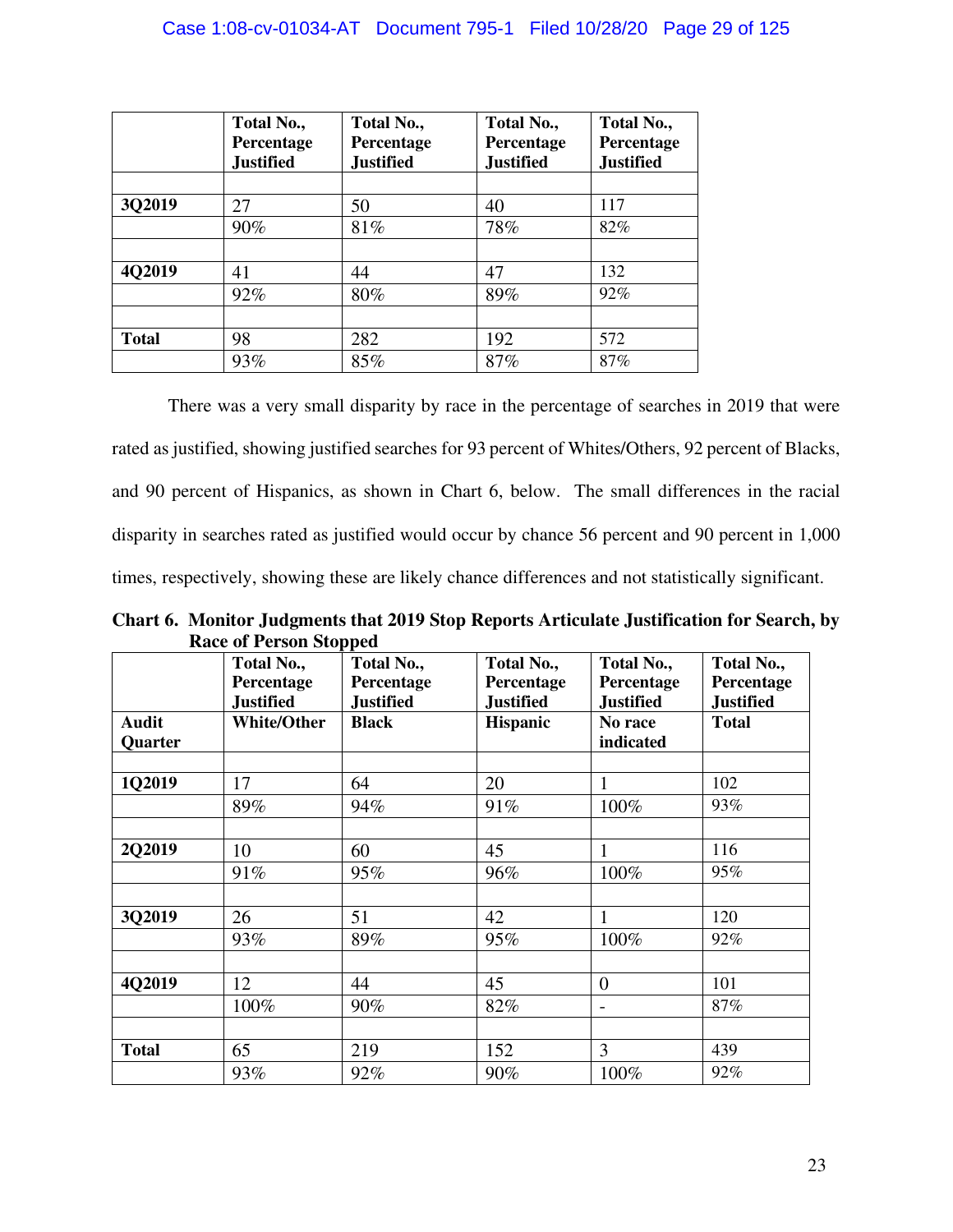#### Case 1:08-cv-01034-AT Document 795-1 Filed 10/28/20 Page 30 of 125

The monitor team also will consider other analyses of stop and frisk data to assess whether there are racial disparities that are not explained by legally justified reasons, but that are practically significant in magnitude and unlikely to be due to chance, and whether these racial disparities are declining or increasing over time. Several such analyses have been considered for this report: an analysis of outcomes from stops (frisks, searches, summonses and arrests, force) for Blacks and Hispanics compared to similarly situated non-Hispanics; and an analysis of the recovery rate of contraband and weapons for stops of Blacks and Hispanics compared to similarly situated non-Hispanics. These analyses might be done comparing outcomes from stops in and around NYCHA developments with outcomes from stops in areas with similar levels of reported crime. However, the present level of underreporting would undermine the conclusions of these analyses. The Monitor's expert (John MacDonald) will consider analyses that compensate for underreporting and its effect on the size of racial disparities in stops. These analyses will be presented in a future report.

Based on the Monitor's analysis of racial disparities in the stop reports that the Monitor team found deficient in articulating reasonable suspicion for stops and frisks and legal justification for searches, the NYPD is not yet in compliance with implementation of the racial profiling policies (Task 2b).

#### **D.** *Davis/***NYCHA Interior Patrol Policies**

The *Davis* settlement, incorporated in a court order, requires that the Patrol Guide provision for the interior patrol of NYCHA buildings (P.G. 212-60) promote constitutional interactions between NYPD officers and persons encountered during interior patrols.

#### **1. Compliance Assessment—NYCHA Interior Patrol Policy**

The policy for interior patrols of NYCHA buildings was approved by the Court and became effective on April 25, 2017. Among other things, the Patrol Guide states that, without more,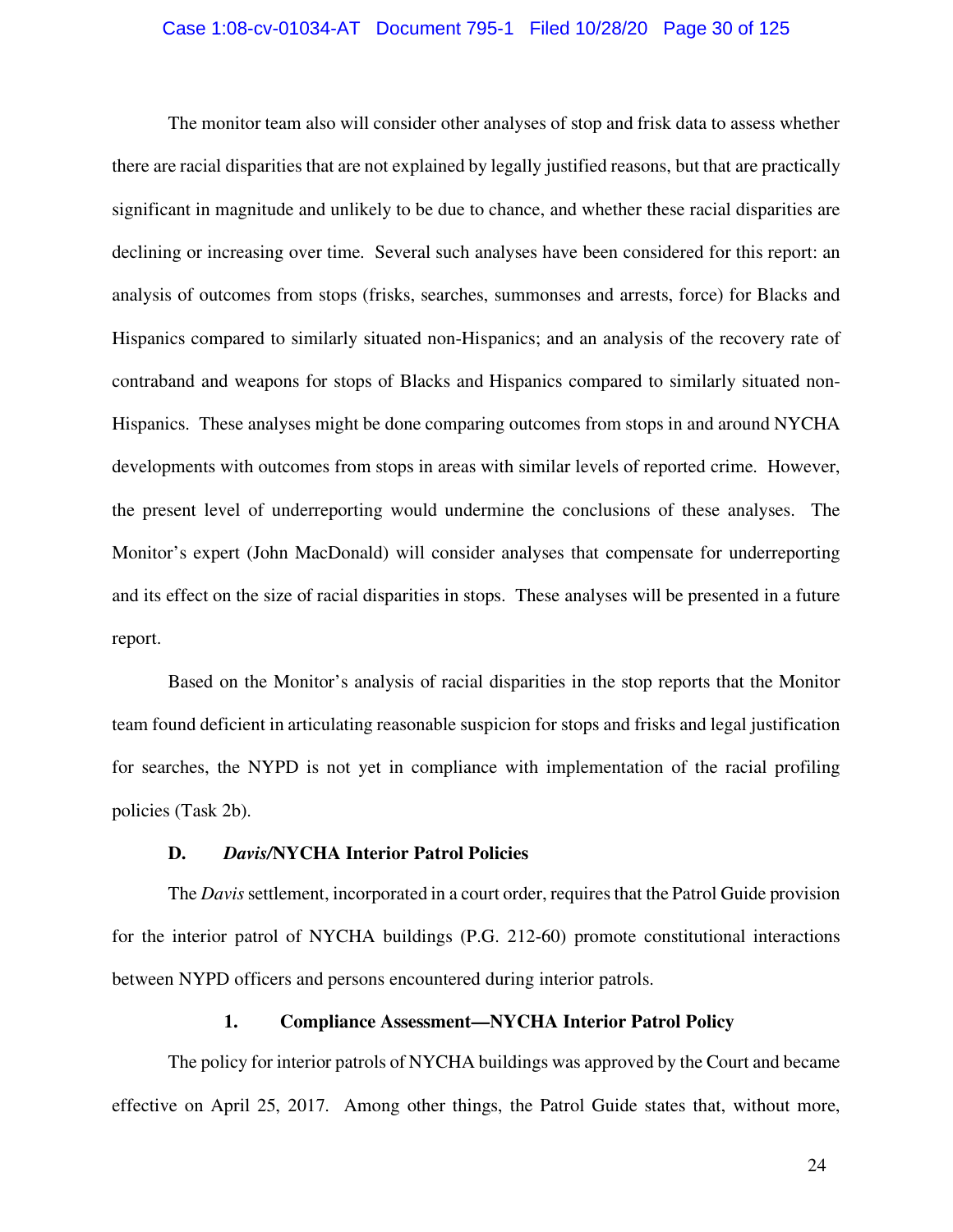#### Case 1:08-cv-01034-AT Document 795-1 Filed 10/28/20 Page 31 of 125

entering, being in, or exiting a NYCHA building is not an "objective credible reason" justifying an officer's approach and request for information, nor does it establish reasonable suspicion for a Level 3 *Terry* stop. P.G. 212-60 also states that arrests for trespass in restricted areas, such as roofs or roof landings, must be made with appropriate notice (e.g., through a conspicuously posted sign).

The Patrol Guide also requires officers to complete a form documenting all trespass arrests in NYCHA buildings (the Trespass Crimes Fact Sheet (TCFS)). Officers must provide information about what led them to approach the person and what led them to believe that the person was a trespasser. Since May 2017, the NYPD has used the Court-approved TCFS for all trespass arrests in both NYCHA buildings and TAP buildings.

The City is in compliance with the Court's requirement regarding written policies for NYCHA interior patrols (Task 10a) and the written requirement that trespass arrests be documented with a TCFS (Task 11a). With respect to implementation, the monitor team reviewed stops at NYCHA properties, trespass arrests, and officer BWC videos of interior patrols in NYCHA buildings.

#### **a. Reviews of Stops at NYCHA Properties**

A sample of 300 stop reports was randomly sampled from the population of 1313 reports prepared in NYCHA in 2019.<sup>11</sup> These reports were identified from the publicly available data on the NYC data portal. For each stop report, the monitor team assessed whether the stop narrative articulated reasonable suspicion for the stop, whether the frisk narrative articulated reasonable suspicion that the persons stopped was armed and dangerous, and whether there was a sufficient

<sup>&</sup>lt;sup>11</sup> The sample of 300 reports has a confidence interval of approximately 4.97% at a 95% confidence level.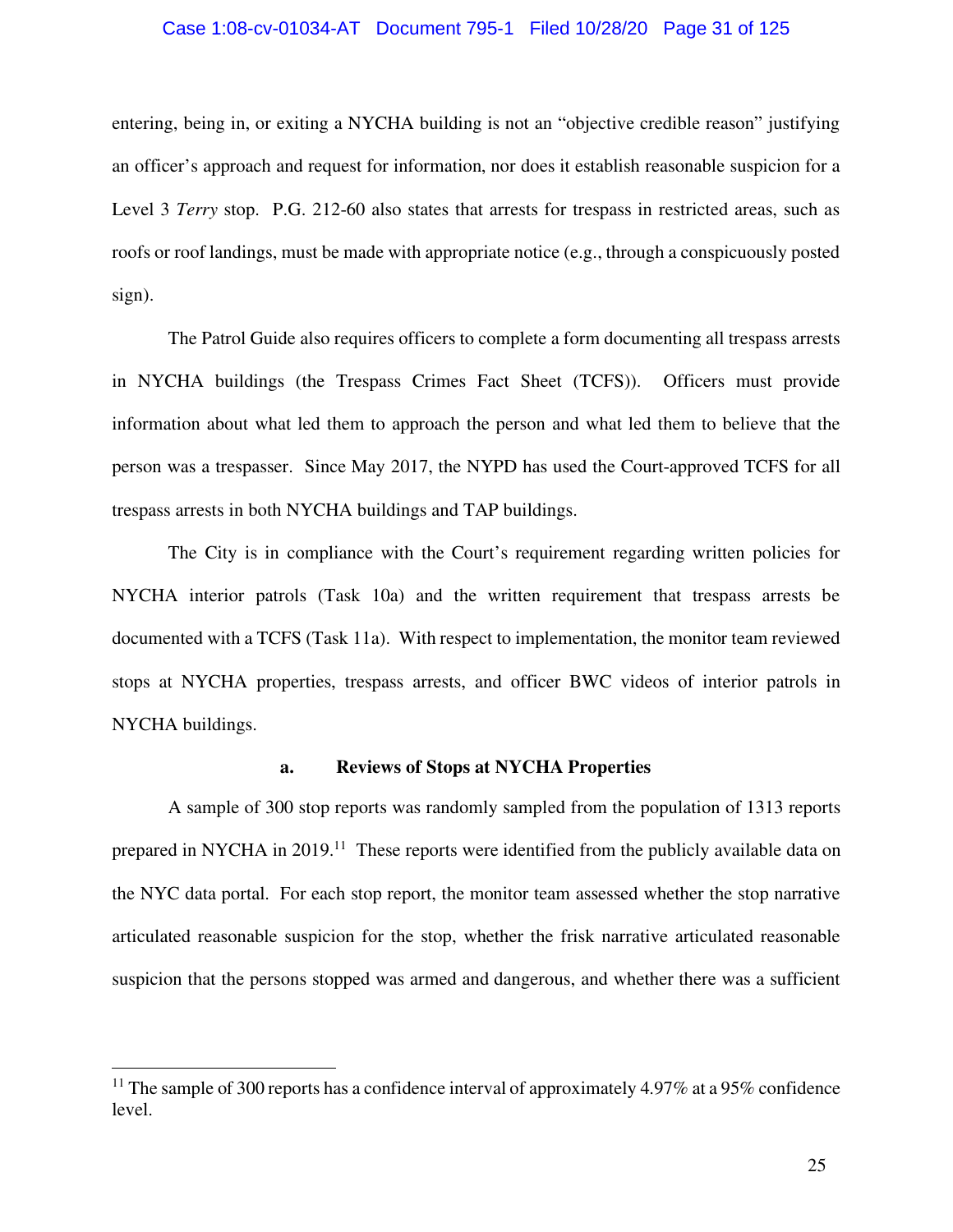#### Case 1:08-cv-01034-AT Document 795-1 Filed 10/28/20 Page 32 of 125

legal basis for the search. Below is a table that summarizes the Monitor's assessment of the legal sufficiency for the stop, frisk, and search on the 300 reports.

|      | Stop    | <b>Stop Narrative</b>  | Frisks    | <b>Frisk Narrative</b> | Searches  | Search          |
|------|---------|------------------------|-----------|------------------------|-----------|-----------------|
|      | Reports | Articulates            | Evaluated | Articulates            | Evaluated | Narrative       |
|      |         | Evaluated   Reasonable |           | Reasonable             |           | Articulates     |
|      |         | Suspicion for          |           | Suspicion for          |           | Legal Basis for |
|      |         | Stop                   |           | Frisk                  |           | Search          |
| 2019 | 300     | 198 (66%)              | 178       | 156 (88%)              | 97        | 90 (93%)        |

**Chart 7. 2019 NYCHA Stop Reports** 

The monitor team made the following additional observations:

- Of the 102 stop reports that the monitor team determined did not articulate reasonable suspicion, all of the stop reports were approved by the supervising officers. In only two cases did the supervisor determine that there was an insufficient basis for the stop. In both instances, the monitor team disagreed and determined that there was a sufficient basis for the stop.
- Of the 22 stop reports in which, according to the monitor team's determination, there was insufficient articulation that the person frisked was armed and dangerous, the supervising officer concluded that there was an insufficient basis for the frisk in two of the 22 encounters and approved the frisk in the 20 others.

#### **b. Review of Trespass Arrests at NYCHA Properties**

The Monitor requested the TCFS and the Online Booking Sheet (OLBS) for 150 randomly

selected trespass arrests at NYCHA locations from the first half of 2019. The NYPD provided the OLBS for the 150 arrests, but was able to locate a TCFS for only 104 of the arrests. For the remaining 46 trespass arrests (31%), there was no TCFS. In reviewing the arrest documents (the TCFS and OLBS), the monitor team determined that the officer had an objective credible reason to approach the person arrested in 119 arrests (79%), but did not have an objective credible reason to approach in 31 (21%) of arrests. The monitor team also determined that the officer had probable cause for the arrest in 140 of the 150 trespass arrests, but did not have probable cause for a trespass arrest in ten of the 150 arrests (7%).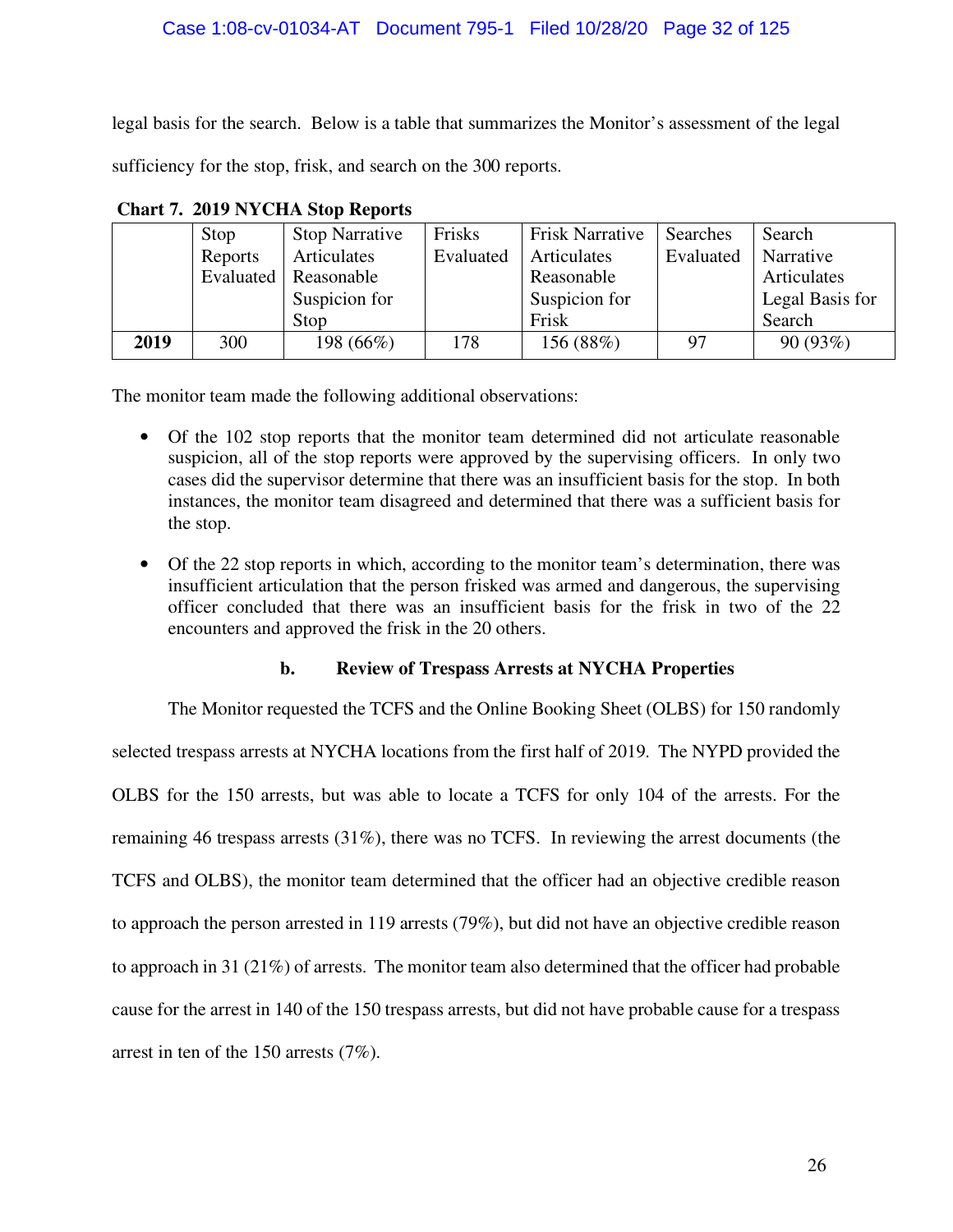#### **c. Review of BWC Videos at NYCHA Properties**

As part of the monitoring plan, BWC video recordings are assessed to explore the lawfulness of encounters between police officers and members of the public inside and in the vicinity of NYCHA buildings. Every six months, the Vievu and Axon data management systems are searched using the tag "Interior Patrol – NYCHA."

In 2019, there were 149,892 videos assigned the tag "Interior Patrol – NYCHA"; 32,225 recorded in the Axon system and 117,667 recorded in the Vievu system. Due to the infrequency of encountering members of the public in routine interior patrols, the sample was stratified into two groups. The first group was videos that were "uncategorized" with the additional tag of "Interior Patrol – NYCHA." The second group consisted of videos that were assigned a category indicating there was police action involving a member of the public (arrest, summons, investigative encounter) and that also had the tag of "Interior Patrol – NYCHA."

|       |                                      | Total            | <b>System Total</b> |
|-------|--------------------------------------|------------------|---------------------|
| Vievu | Uncategorized<br>Assigned a Category | 115,176<br>2,491 | 117,667             |
| Axon  | Uncategorized<br>Assigned a Category | 29,760<br>2,465  | 32,225              |
|       | Total                                |                  | 149,892             |
|       |                                      |                  |                     |

The table above provides an illustration of the number and types of videos recorded in the 2019. For 2019, a search of the Vievu system returned 115,176 "Uncategorized" videos, and 2,491 videos that were assigned a category indicating there was an encounter with a member of the public (arrest, summons, investigative encounter). From the Axon system there were 29,760 "Uncategorized" videos and 2,465 videos with a possible encounter. The videos from each system were combined by groupings and a random sample of 200 videos was selected from each group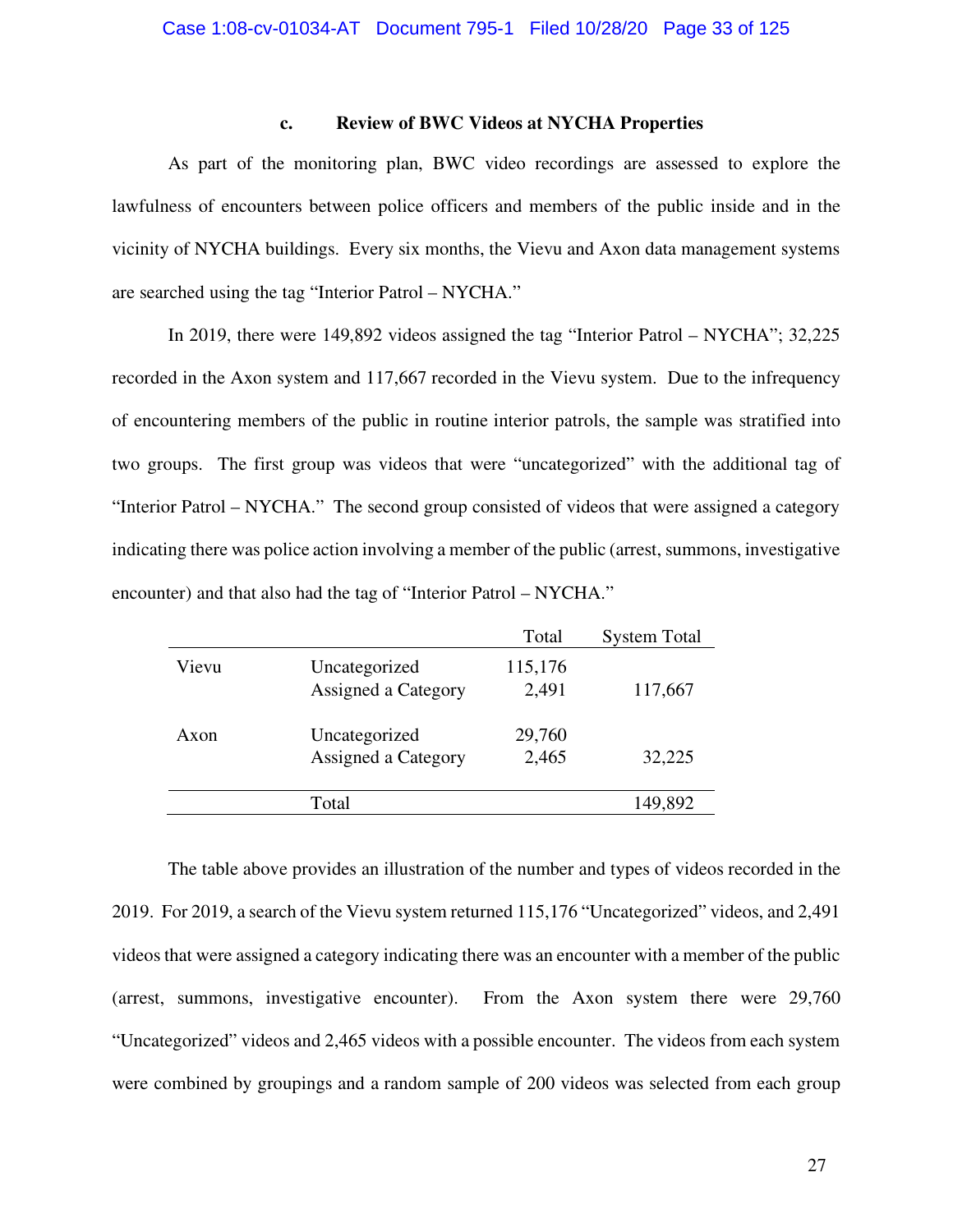#### Case 1:08-cv-01034-AT Document 795-1 Filed 10/28/20 Page 34 of 125

for assessment. This assessment focused on the lawfulness of significant public contacts between the police and the public.

For our purposes, significant public contact is defined as any encounter between the officer and a member of the public that lasts longer than 30 seconds, or any encounter in which it appears that the officer is engaged in an investigative encounter. This would include contacts of less than 30 seconds during which the officer asked Level 1 or Level 2 questions. Routine interactions with staff members of the building, other officers, or persons in their official capacity (FDNY, EMS, Postal, etc.) were not considered a significant public contact for this definition. There was significant public contact in 14 percent (27 of 200) of the videos in the "uncategorized" and 66 percent (131 of 200) of the other categories. Overall, in 158 of the 400 videos (40%), the recording officer had significant public contact with a person during the Interior Patrol.

A total of 296 individuals were encountered in the  $158$  videos<sup>12</sup> in which the officer was observed to have had significant public contact. A worksheet was developed to evaluate the conduct of the officers during these interior patrols/encounters (Appendix B). The monitor team made the following observations:

- The most common location of the 296 encounters was on the hallway (25%).
- Most encounters (N=128) started at Level 1 (43%).
- There were 97 encounters that started at Level 4 (33%). In 23 of these encounters (24%) the person was issued a summons, in 44 cases (45%) the person was arrested, and in 30 cases (31%) no enforcement action was taken.
- During the 275 encounters about which a conclusion could be drawn, the officers acted lawfully in 256 (93%) of them, **at the initial approach**, and in 19 encounters the officers' approach was problematic.

<sup>&</sup>lt;sup>12</sup> In several videos, more than one person were encountered during the Interior Patrol. This was a combination of multiple persons at the same encounter or encounters with different people at different times during the same interior patrol.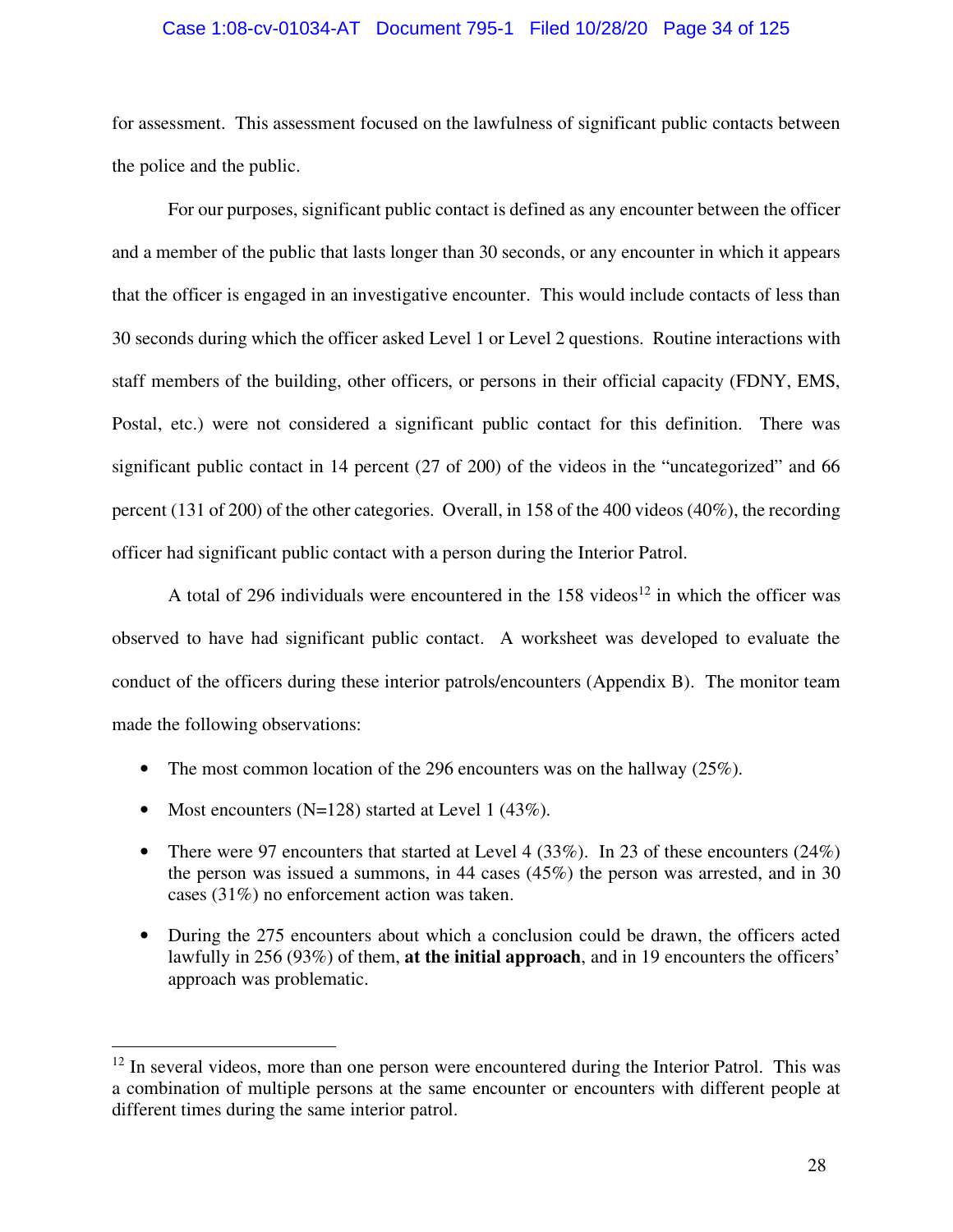- There were 25 encounters that escalated about which a conclusion could be drawn; of those, escalation was proper in 17 (68%) and without the appropriate legal authority in eight  $(32\%)$
- In the large majority of encounters, there was no frisk (83%). Of the encounters in which a frisk was conducted, the officer had reasonable suspicion that the person was armed and dangerous in 74 percent of those encounters.
- In the large majority of encounters there was no search (80%). Of the encounters in which there was a search, the officer had the legal authority to conduct the search in 86 percent of those encounters.

# **2019 NYCHA BWC VIDEOS**

## **Encounter Information**

## Table 1 – Location Where Person First Encountered

|                        | <b>Number</b>  | Percentage                  |
|------------------------|----------------|-----------------------------|
| <b>APARTMENT</b>       | 49             | 17                          |
| <b>BASEMENT</b>        | $\overline{2}$ |                             |
| <b>COURTYARD/FRONT</b> | 21             | 7                           |
| <b>ELEVATOR</b>        | 6              | $\mathcal{D}_{\mathcal{L}}$ |
| <b>HALLWAY</b>         | 73             | 25                          |
| <b>LOBBY</b>           | 33             | 11                          |
| <b>ROOF</b>            | 9              | 3                           |
| <b>ROOF LANDING</b>    | 41             | 14                          |
| <b>STAIRWAY</b>        | 62             | 21                          |
| <b>Total</b>           | 296            | 100.0                       |

## Table 2 – Level at First Encounter

| <b>Level</b> | <b>Number</b> | Percentage |
|--------------|---------------|------------|
|              | 22            |            |
|              | 128           | 43         |
|              | 10            | 3          |
| 3            | 20            |            |
|              | 97            | 33         |
| Inconclusive |               |            |
| or Unknown   | 19            | 6          |
| <b>Total</b> | 296           | 100        |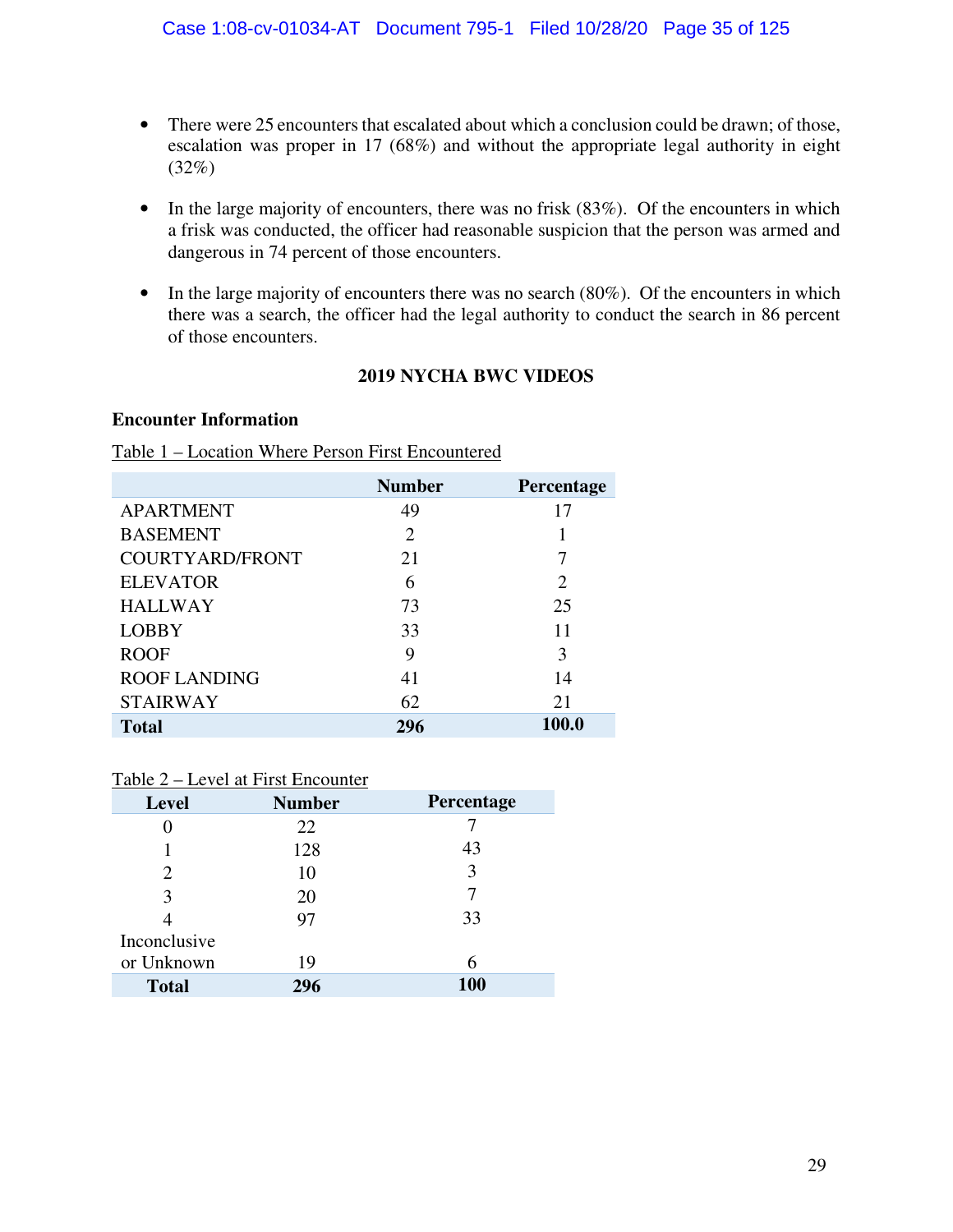# Case 1:08-cv-01034-AT Document 795-1 Filed 10/28/20 Page 36 of 125

| Table $3 - D1d$ It Appear that the Officers Actions were Lawful at the First Encount |               |                   |
|--------------------------------------------------------------------------------------|---------------|-------------------|
|                                                                                      | <b>Number</b> | <b>Percentage</b> |
| No                                                                                   |               |                   |
| Yes                                                                                  | 256           | 93                |
| Inconclusive                                                                         | 21            |                   |
| <b>Total</b>                                                                         | 296           | 100.0             |

## Table 3 – Did It Appear that the Officers' Actions Were Lawful at the First Encounter?

## Table 4 – Did the Encounter Escalate?

|              | <b>Number</b> | <b>Percentage</b> |
|--------------|---------------|-------------------|
| No           | 252           | 88                |
| Yes          | 33            | 12                |
| Inconclusive | 11            |                   |
| <b>Total</b> | 296           | 100.0             |

# Table 5 – If the Encounter Escalated, did Escalation Appear Lawful?

|              | <b>Number</b> | Percentage |
|--------------|---------------|------------|
| No           |               | 32         |
| Yes          | 17            | 68         |
| Inconclusive |               |            |
| <b>Total</b> | 33            | 100.0      |

# Table 6 – Was the Person Frisked?

|              | <b>Number</b> | <b>Percentage</b> |
|--------------|---------------|-------------------|
| No           | 238           | 83                |
| Yes          | 48            | 17                |
| Inconclusive | 10            |                   |
| <b>Total</b> | 296           | <b>100.0</b>      |
|              |               |                   |

# Table 7 – Did the Frisk Appear Lawful?

|              | <b>Number</b> | <b>Percentage</b> |
|--------------|---------------|-------------------|
| No           | 10            | 26                |
| Yes          | 29            | 74                |
| Inconclusive | y             |                   |
| <b>Total</b> | 48            | <b>100.0</b>      |

# Table 8 – Was the Person Searched?

| <b>Number</b> | <b>Percentage</b> |
|---------------|-------------------|
|               |                   |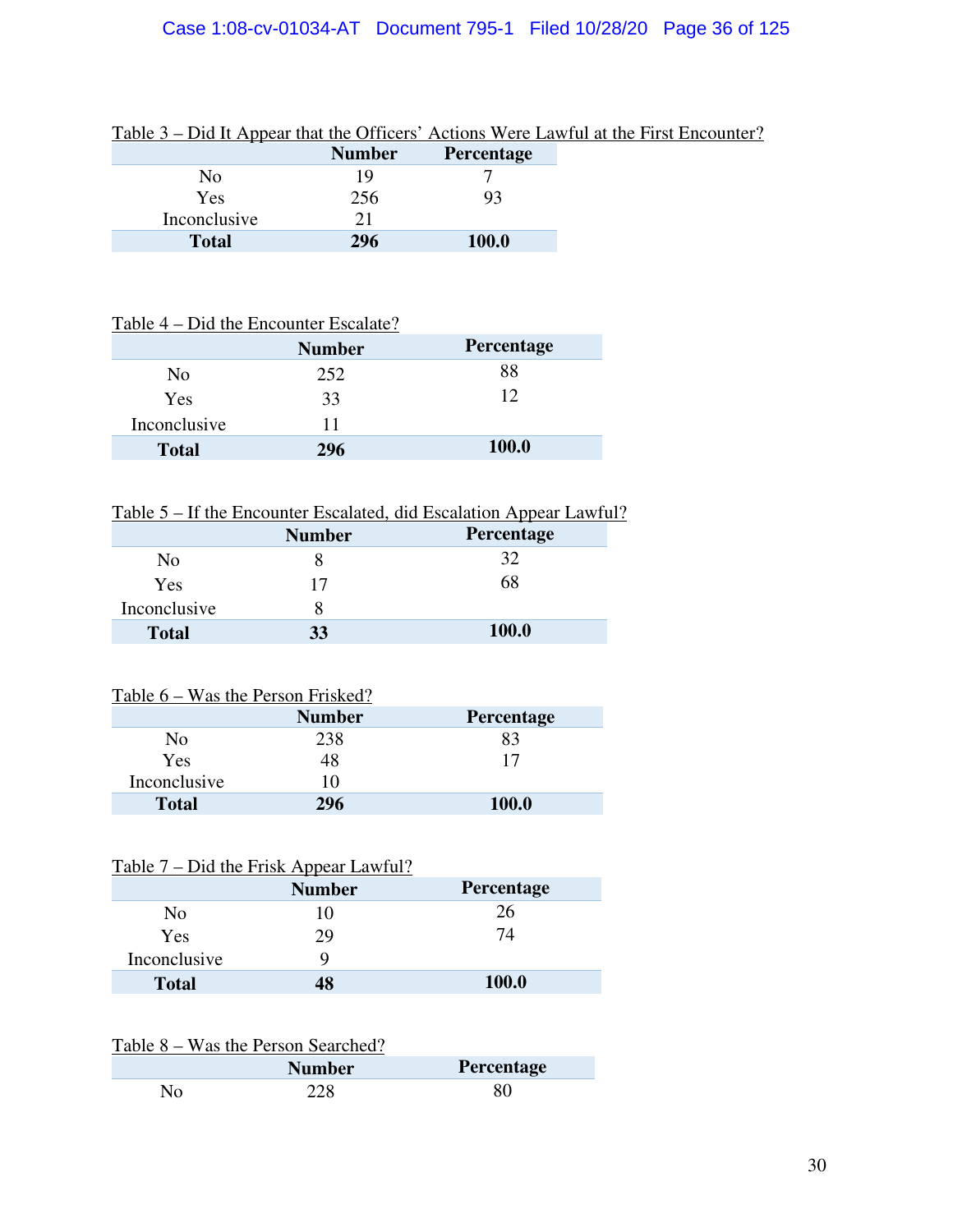# Case 1:08-cv-01034-AT Document 795-1 Filed 10/28/20 Page 37 of 125

| Yes.         | 58  |              |
|--------------|-----|--------------|
| Inconclusive |     |              |
| <b>Total</b> | 296 | <b>100.0</b> |

# Table 9 – Did the Search Appear Lawful?

|              | <b>Number</b> | Percentage   |
|--------------|---------------|--------------|
| No           |               | 14           |
| Yes          | 43            | 86           |
| Inconclusive |               |              |
| <b>Total</b> | 58            | <b>100.0</b> |

| Table 10 – Enforcement Action? |  |
|--------------------------------|--|
|                                |  |

| <b>Number</b> | <b>Percentage</b> |
|---------------|-------------------|
| 189           | 64                |
| 71            | 24                |
| 31            | 11                |
| 5             | $\mathcal{D}$     |
| 296           | <b>100.0</b>      |
|               |                   |

# **Right to Know Act Information**

| <u>Table 11 – Did the Officer Offer a Business Card as Required?</u> |               |              |  |
|----------------------------------------------------------------------|---------------|--------------|--|
|                                                                      | <b>Number</b> | Percentage   |  |
| No                                                                   | 28            | 82           |  |
| <b>Yes</b>                                                           | h             | 18           |  |
| Not Required                                                         | 256           |              |  |
| Inconclusive                                                         | h             |              |  |
| <b>Total</b>                                                         | 296           | <b>100.0</b> |  |

| <u>Table 12 – Did the Officer Explain His/Her Actions?</u> |               |                   |  |
|------------------------------------------------------------|---------------|-------------------|--|
|                                                            | <b>Number</b> | <b>Percentage</b> |  |
| N <sub>0</sub>                                             | 37            | 13                |  |
| Yes                                                        | 250           | 87                |  |
| Inconclusive                                               |               |                   |  |
| <b>Total</b>                                               | 296           | <b>100.0</b>      |  |

# **Demographic Information**

|      | Table 13 – Gender of Person Encountered? |                   |  |
|------|------------------------------------------|-------------------|--|
|      | <b>Number</b>                            | <b>Percentage</b> |  |
| Male | 186                                      | 63                |  |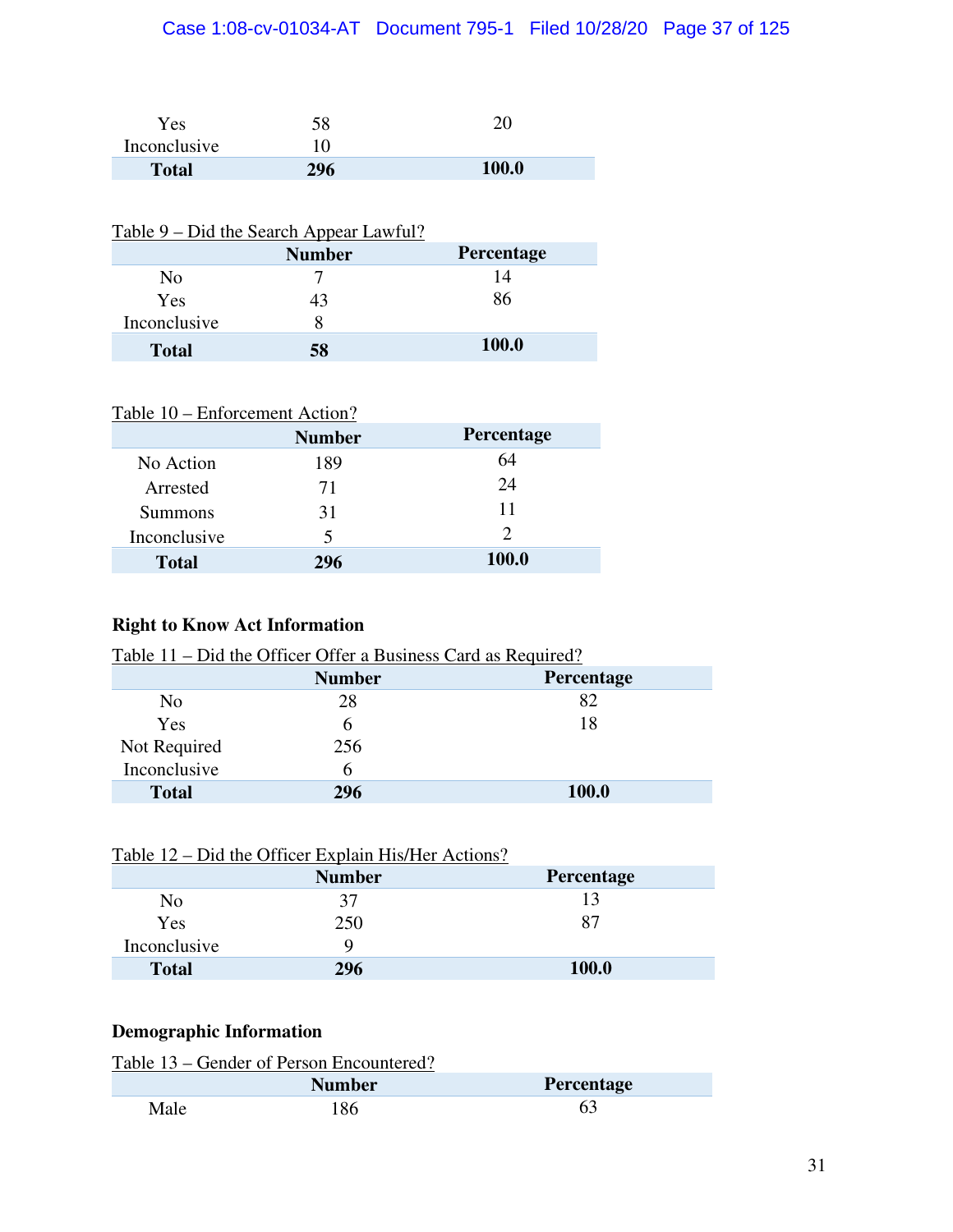### Case 1:08-cv-01034-AT Document 795-1 Filed 10/28/20 Page 38 of 125

| Female       | 108 | $\mathcal{L}$ |
|--------------|-----|---------------|
| Unknown      |     |               |
| <b>Total</b> | 296 | 100.0         |

|              | Table 14 – Race of the Person Encountered? |            |
|--------------|--------------------------------------------|------------|
|              | <b>Number</b>                              | Percentage |
| <b>Black</b> | 183                                        | 61.8       |
| Hispanic     | 77                                         | 26.0       |
| White        | 16                                         | 5.4        |
| Asian        |                                            | 0.3        |
| Inconclusive | 19                                         | 6.4        |
| <b>Total</b> | 296                                        | 100.0      |

Based on the review of stops, interior patrol videos and trespass arrests at NYCHA buildings, the Monitor determined that the NYPD is in partial compliance with implementing the revised policies regarding police patrols at NYCHA locations (Tasks 10b, 10c and 11b).

#### **E. Trespass Affidavit Program (TAP) Policies**

The Trespass Affidavit Program, sometimes called "Clean Halls," was a Department program in which police officers conduct interior patrols in certain private apartment buildings. For a building to have been enrolled in the program, the owner must have certified concerns regarding criminal activity or community complaints in the building, such as trespassing or drug activity within the last year, and submit an "Owner's Affidavit" providing the NYPD with the authority to patrol their buildings. *Ligon v. City of New York*, one of the three lawsuits that were combined in this monitorship, challenged stops and trespass arrests at buildings enrolled in TAP.

In September 2020, the NYPD determined that interior patrols of TAP buildings were not an effective crime prevention strategy and not an efficient use of police resources, and informed building owners that the program would end. Officers will continue to respond to calls for service and address crime problems at private buildings, but will no longer conduct routine interior patrols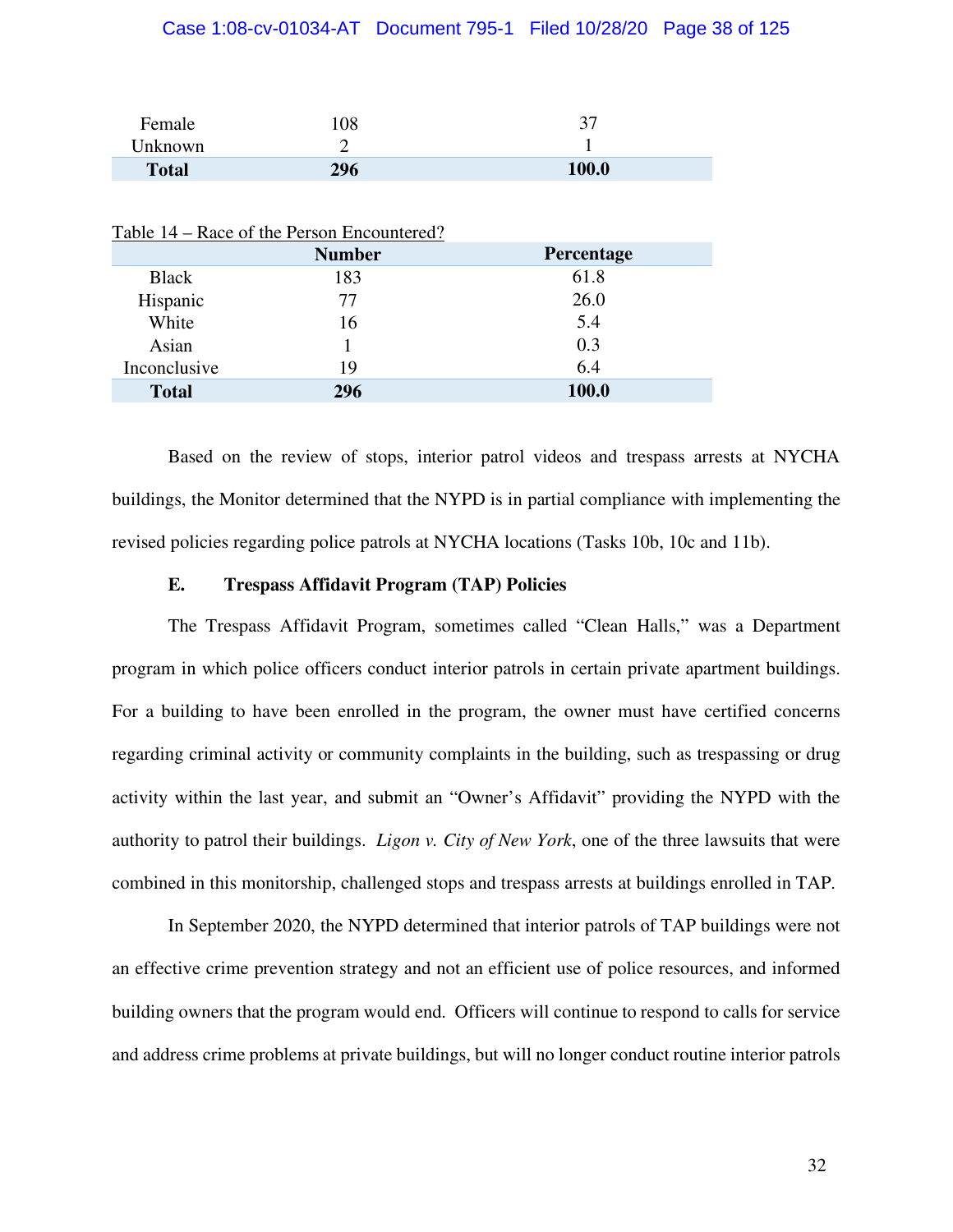#### Case 1:08-cv-01034-AT Document 795-1 Filed 10/28/20 Page 39 of 125

of private buildings based on the owners' affidavit. Although the Department ended TAP as of October 1, this Report includes the Monitor's review of the NYPD's TAP activities through 2019.

In the *Ligon* case, the Court issued an injunction requiring changes to the NYPD's procedures for stops and frisks at TAP locations (P.G. 212-59). The new policy was required to state: (1) the circumstances in which it is permissible to stop a person outside a TAP building on suspicion of trespass; (2) that stops inside and outside TAP buildings must comply with the new stop and frisk policies; and (3) that "mere presence" in a TAP building, and entry into or exit from a TAP building, do not constitute an "objective credible reason" for a *DeBour* Level 1 approach and request for information.

In July 2017, the City and the *Ligon* plaintiffs filed an agreement settling the litigation, which spelled out the requirements for *DeBour* encounters at TAP locations, including Level 1 and Level 2 encounters, as well as the requirements for criminal trespass arrests. The settlement also detailed the requirements for the administration of TAP, including the criteria for buildings to enter into and be maintained in the program. Crime Prevention Officers (CPOs) were to obtain an appropriate Trespass Crimes—Owner's Affidavit and complete TAP enrollment forms for buildings entering the program. Before the end of six months in the program, CPOs were required to review and evaluate whether to renew a building's participation in the program. After one year in the program, commanding officers were to review and evaluate whether to renew a building's participation in the program, and the CO's assessment was to be sent through the Borough Commander to the Office of the Chief of Patrol for final approval.

#### **1. Compliance Assessment—TAP Policies**

In June 2016, the Court approved P.G. 212-59, the NYPD procedures for interior patrols in buildings enrolled in TAP. Stops inside and outside TAP buildings were required to comply with the NYPD's stop and frisk policies, P.G. 212-11. In addition, P.G. 212-59 states that "mere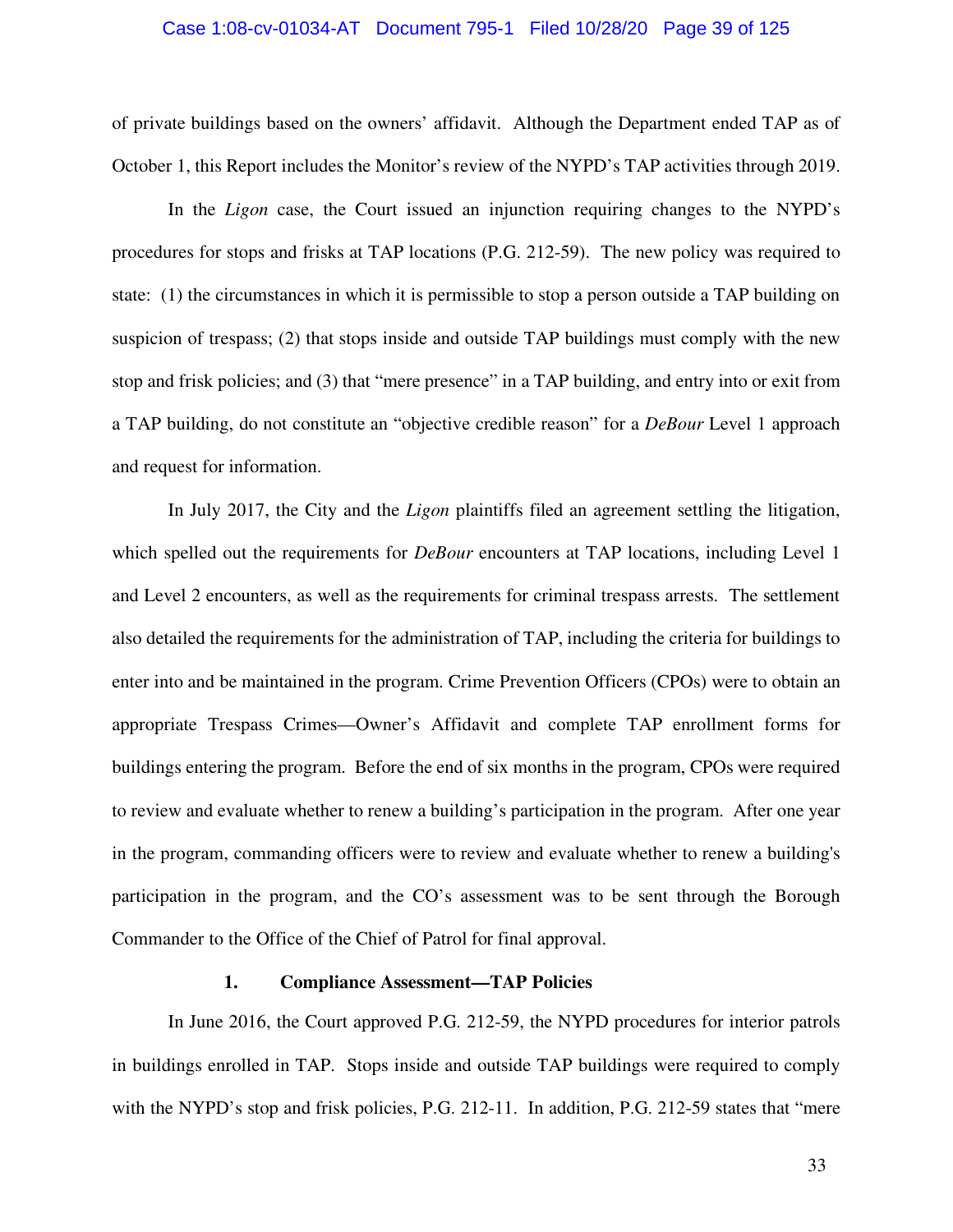### Case 1:08-cv-01034-AT Document 795-1 Filed 10/28/20 Page 40 of 125

presence" in a TAP building, or entry into or exit from a TAP building, does not constitute an "objective credible reason" for a *DeBour* Level 1 approach and request for information, nor does it constitute reasonable suspicion for a Level 3 *Terry* stop. The policy also requires the documentation of Level 3 stops with a stop report and criminal trespass arrests with a TCFS. The NYPD published P.G. 212-59 in April 2017 and conducted roll call training on interior patrols in TAP buildings in June and July 2017.

The City was in compliance with the requirements for written policies regarding police patrol at TAP buildings (Tasks 5a, 6a, 8a, 9, and 12a).

### **a. Reviews of Stops at TAP Locations**

Sixty-three stop reports in 2019 were identified in the NYPD database as being prepared at a TAP location. All of the 2019 TAP stop reports were selected for assessment. For each stop report, the monitor team assessed whether the stop narrative articulated reasonable suspicion for the stop, whether the frisk narrative articulated reasonable suspicion that the persons stopped was armed and dangerous, and whether there was a sufficient legal basis for the search. Below is a table that summarizes the monitor team's assessment of the legal sufficiency for the stop, frisk, and search on the 63 reports.

|      | Stop      | <b>Stop Narrative</b> | Frisks    | <b>Frisk Narrative</b> | Searches  | Search          |
|------|-----------|-----------------------|-----------|------------------------|-----------|-----------------|
|      | Reports   | Articulates           | Evaluated | Articulates            | Evaluated | Narrative       |
|      | Evaluated | Reasonable            |           | Reasonable             |           | Articulates     |
|      |           | Suspicion for         |           | Suspicion for          |           | Legal Basis for |
|      |           | Stop                  |           | Frisk                  |           | Search          |
| 2019 | 63        | $32(51\%)$            | 45        | 28(62%)                | 32        | 28 (88%)        |

|  |  |  |  | <b>Chart 8. 2019 TAP Stop Reports</b> |
|--|--|--|--|---------------------------------------|
|--|--|--|--|---------------------------------------|

The monitor team made the following additional observations:

• In all the TAP stop reports, including the 31 in which the monitor team determined that the stop report did not articulate reasonable suspicion, the reviewing supervisor determined that there was a sufficient basis for the stop.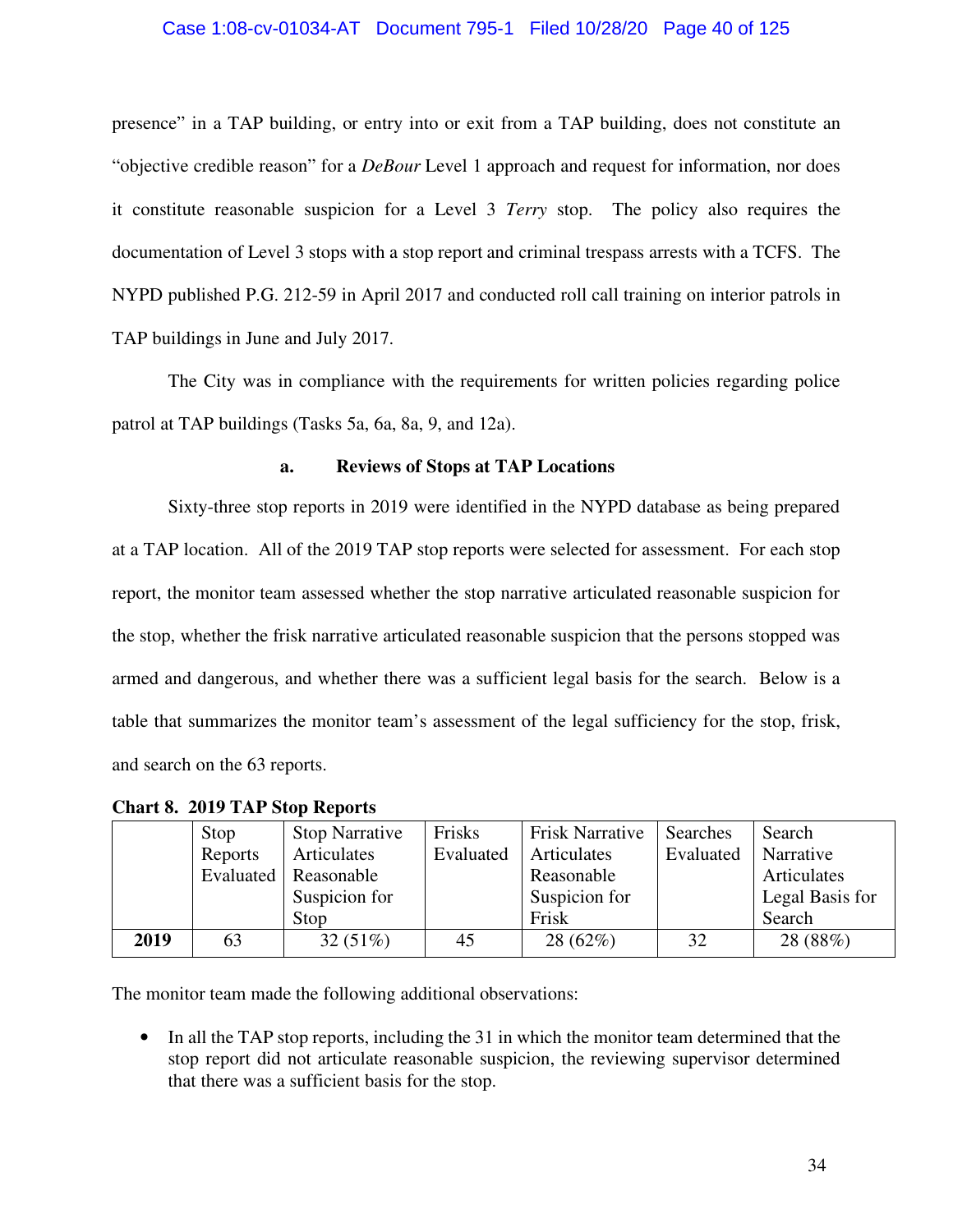• Of the 45 TAP stops that involved a frisk, the reviewing supervisor determined that there was a sufficient basis for the frisk in 44 stop reports, including 16 of the 17 stop reports in which the monitor team determined that the frisk narrative did not articulate reasonable suspicion that the person stopped was armed and dangerous. In the one instance in which the reviewing supervisor determined that there was not a sufficient basis for the frisk, the monitor team agreed with that assessment.

#### **b. 2019 Trespass Arrests at TAP Locations**

The monitor team reviewed 50 2019 trespass arrests that the NYPD audited as TAP trespass arrests. The monitor team determined that officers had probable cause for 46 of the arrests (92%). However, the NYPD informed the Monitor that QAD had been using a TAP building list that had not been updated when buildings were taken out of the TAP program. Of the 50 trespass arrests reviewed, only 17 arrests were made at buildings that were still enrolled in TAP. All 17 arrests had probable cause.

#### **c. Review of BWC Videos at TAP Locations**

As part of the *Ligon* monitoring plan, BWC video recordings are assessed to explore the lawfulness of encounters between police officers and members of the public inside and in the vicinity of buildings enrolled in the Trespass Affidavit Program. Every six months the Vievu and Axon data management systems are searched for videos having the tag "Interior Patrol – TAP."

For 2019, search of the BWC system for interior patrol videos at a TAP location returned 1,607 "uncategorized" videos, and 133 videos that were assigned a category indicating that there was police action involving a member of the public (arrest, summons, investigative encounter). Due to the infrequency of encountering members of the public in routine interior patrols, the sample was stratified. One group of videos was randomly selected from videos categorized as "uncategorized." A second group included all of the videos from the categories "arrest," "summons," and "investigative encounter." This approach resulted in assessments of 124 "uncategorized" videos and 76 categorized videos.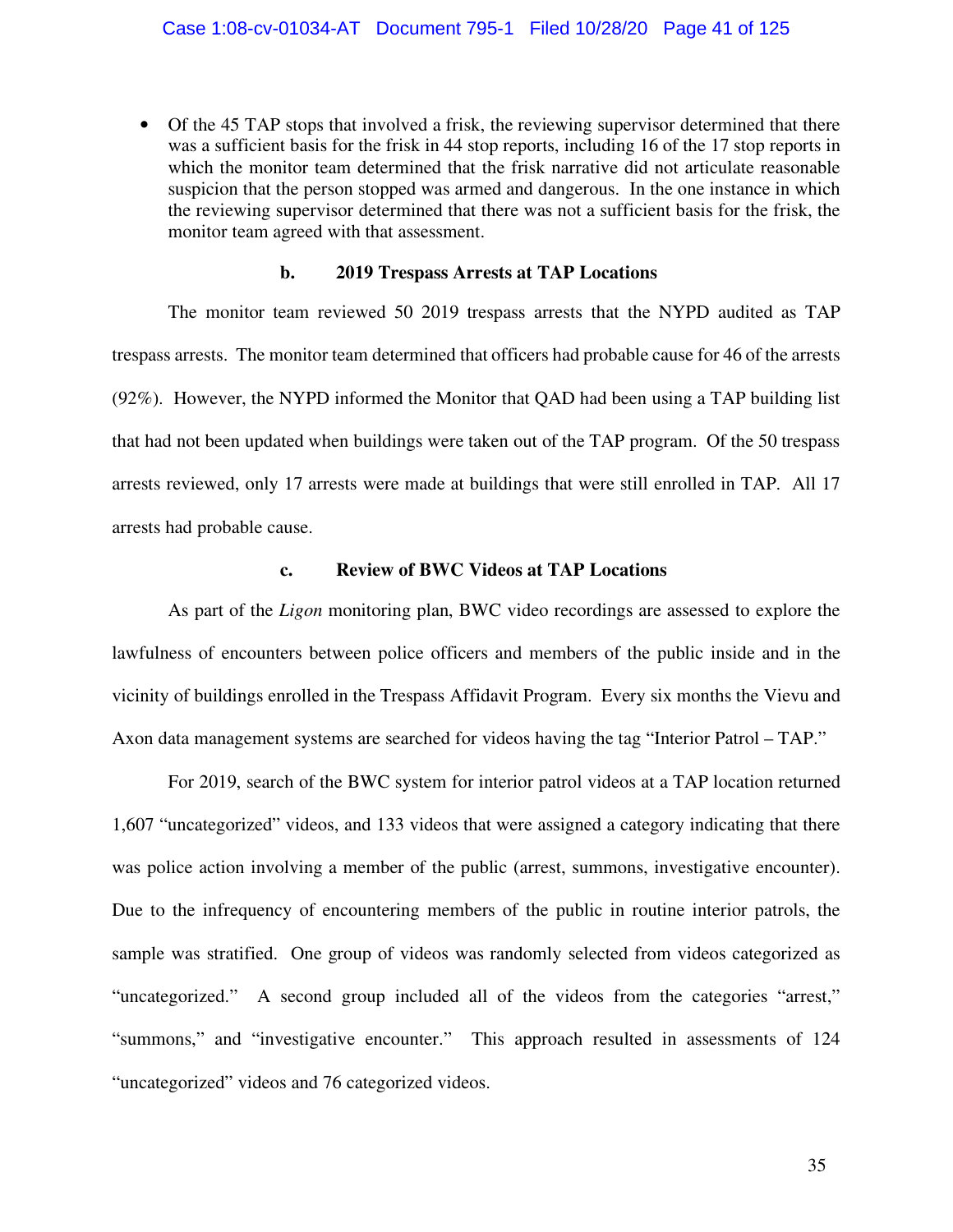#### Case 1:08-cv-01034-AT Document 795-1 Filed 10/28/20 Page 42 of 125

There was significant public contact in 19 of 124 (15%) of the "uncategorized" videos and in 50 of 76 (66%) of the other categories. Overall, in 69 of the 200 videos reviewed, the recording officer had significant public contact with a person during the TAP interior patrol.

There were 129 persons encountered in the  $69$  videos<sup>13</sup> in which the officer was observed to have had significant public contact. A worksheet was developed to evaluate the conduct of the officers during these interior patrols/encounters (Appendix B). The monitor team's review of the TAP BWC videos determined that the officers' actions appeared to meet the *Terry* and *DeBour*  standards and Department policies, **at the first encounter,** in 104 of 118 (88%) encounters in which a conclusion could be drawn. In the encounters that escalated, it appeared that the officers' actions were proper in 16 of 22 (73%) encounters in which a conclusion could be drawn. Nineteen individuals were frisked during the encounters and 14 of the19 (74%) frisks appeared to be lawful. Twelve individuals were searched, and 10 of the 12 (83%) searches appeared to be lawful.

The charts below detail information about the TAP encounters and the demographics of the persons encountered.

## **2019 TAP BWC VIDEOS**

## **Encounter Information**

| able 1 – Location Where Person First Encountered |               |            |  |
|--------------------------------------------------|---------------|------------|--|
|                                                  | <b>Number</b> | Percentage |  |
| APT                                              | 17            | 13         |  |
| <b>HALLWAY</b>                                   | 16            | 12         |  |
| <b>LOBBY</b>                                     | 18            | 14         |  |
| OTHER (office, basement, street)                 |               |            |  |
| <b>ROOF</b>                                      |               |            |  |
| <b>ROOF LANDING</b>                              | 18            | 14         |  |
| <b>STAIRS</b>                                    | 38            | 30         |  |
| <b>STREET</b>                                    | 15            | 12         |  |
| <b>Total</b>                                     | 129           | <b>100</b> |  |
|                                                  |               |            |  |

| Table 1 – Location Where Person First Encountered |  |
|---------------------------------------------------|--|
|                                                   |  |

<sup>&</sup>lt;sup>13</sup> In several videos, more than one person were encountered during the Interior Patrol. This was a combination of multiple persons at the same encounter or encounters with different people at different times during the same interior patrol.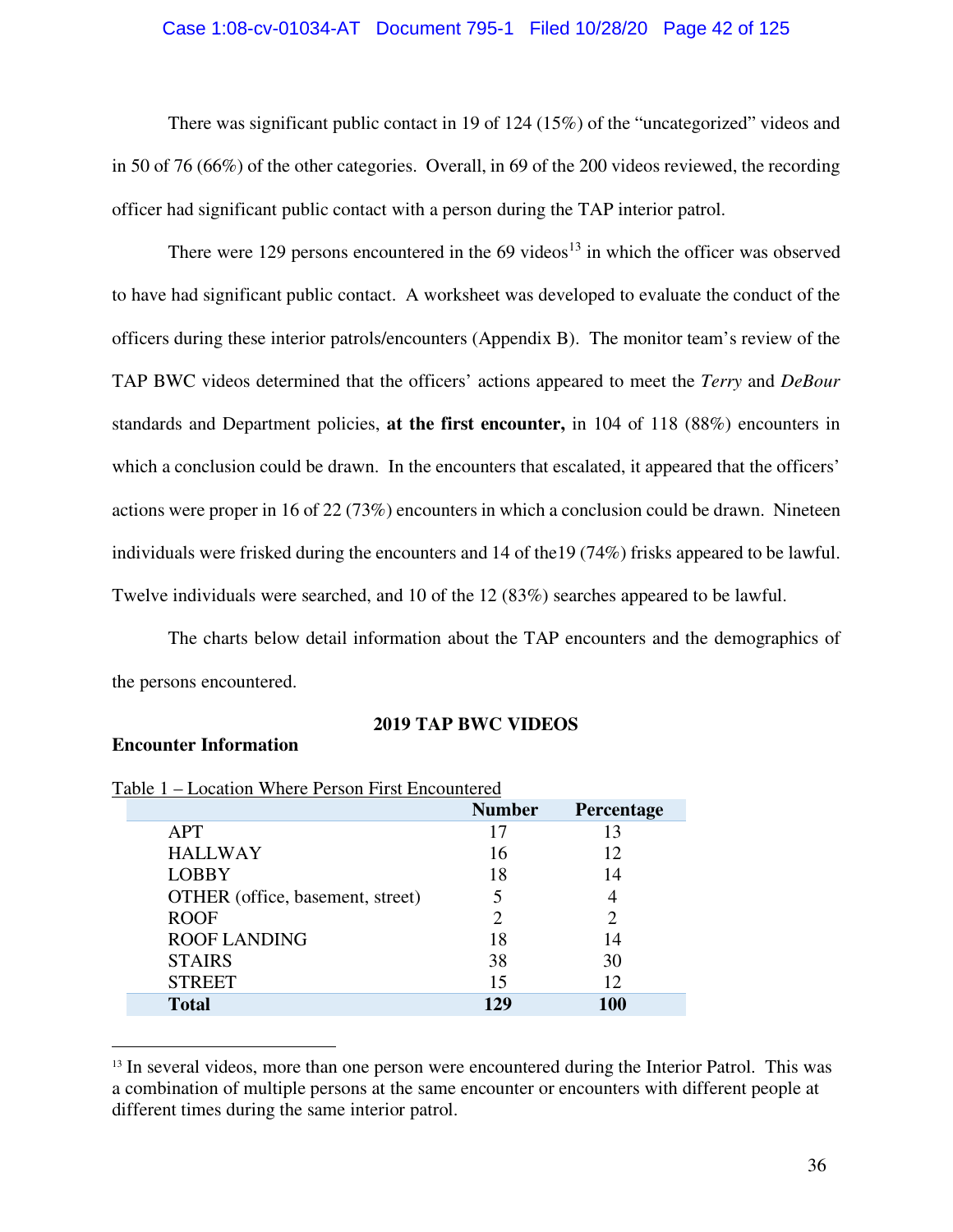| <b>Level</b>   | <b>Number</b> | Percentage |
|----------------|---------------|------------|
|                | 64            | 50         |
|                |               |            |
| 3              | 16            | 12         |
|                | 41            | 32         |
| Inconclusive 8 |               | 6          |
| <b>Total</b>   | 129           | <b>100</b> |

### Table 2 – Level at First Encounter

Table 3 – Did It Appear that the Officers' Actions Were Lawful at the First Encounter?

|              | <b>Number</b> | Percentage |
|--------------|---------------|------------|
| Nο           | 14            |            |
| Yes          | 104           |            |
| Inconclusive | 11            |            |
| <b>Total</b> | 129           | <b>100</b> |

# Table 4 – Did the Encounter Escalate?

|              | <b>Number</b> | Percentage |
|--------------|---------------|------------|
| No           | 100           | 78         |
| Yes          | 23            | 18         |
| Inconclusive | h             | ↖          |
| <b>Total</b> | 129           | <b>100</b> |

# Table 5 – If the Encounter Escalated, Did Escalation Appear Lawful?

|              | <b>Number</b> | Percentage |
|--------------|---------------|------------|
| No           |               | フフ         |
| Yes          | 16            | 73         |
| Inconclusive |               |            |
| <b>Total</b> | 23            | <b>100</b> |

## Table 6 – Was the Person Frisked?

|              | <b>Number</b> | Percentage |
|--------------|---------------|------------|
| No           | 105           |            |
| Yes          | 19            | 15         |
| Inconclusive |               |            |
| <b>Total</b> | 129           | 100        |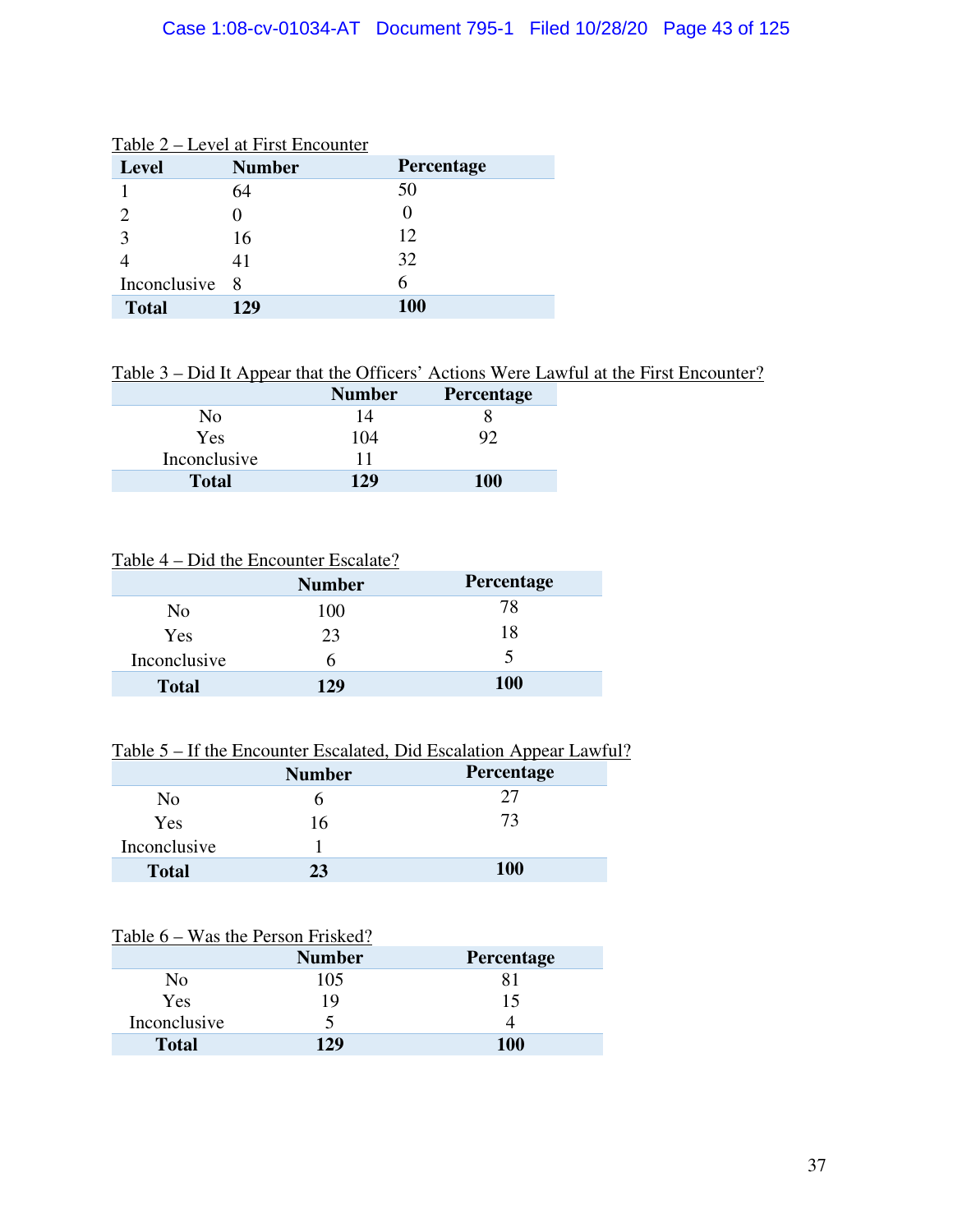# Case 1:08-cv-01034-AT Document 795-1 Filed 10/28/20 Page 44 of 125

|              | Table 7 – Did the Frisk Appear Lawful?<br><b>Number</b> | <b>Percentage</b> |
|--------------|---------------------------------------------------------|-------------------|
| No           |                                                         | 26                |
| Yes          | 14                                                      | 74                |
| <b>Total</b> | 10                                                      | 100               |

# $T$  11.7 – D'1.4 –  $T$  – 1.1.8 –  $T$  – 6.10

## Table 8 – Was the Person Searched?

|              | <b>Number</b> | Percentage |
|--------------|---------------|------------|
| Nο           |               |            |
| <b>Yes</b>   | 1 າ           |            |
| <b>Total</b> | $129 -$       | 100        |

|              | <b>Number</b> | Percentage |
|--------------|---------------|------------|
| No           |               |            |
| <b>Yes</b>   | 10            | 83         |
| <b>Total</b> | 17            | 100        |

# Table 10 – Enforcement Action?

|                | <b>Number</b> | Percentage |
|----------------|---------------|------------|
| No Action      | 75            | 58         |
| Arrested       | 21            | 16         |
| <b>Summons</b> | 27            | 21         |
| Inconclusive   | h             | 5          |
| <b>Total</b>   | 129           | <b>100</b> |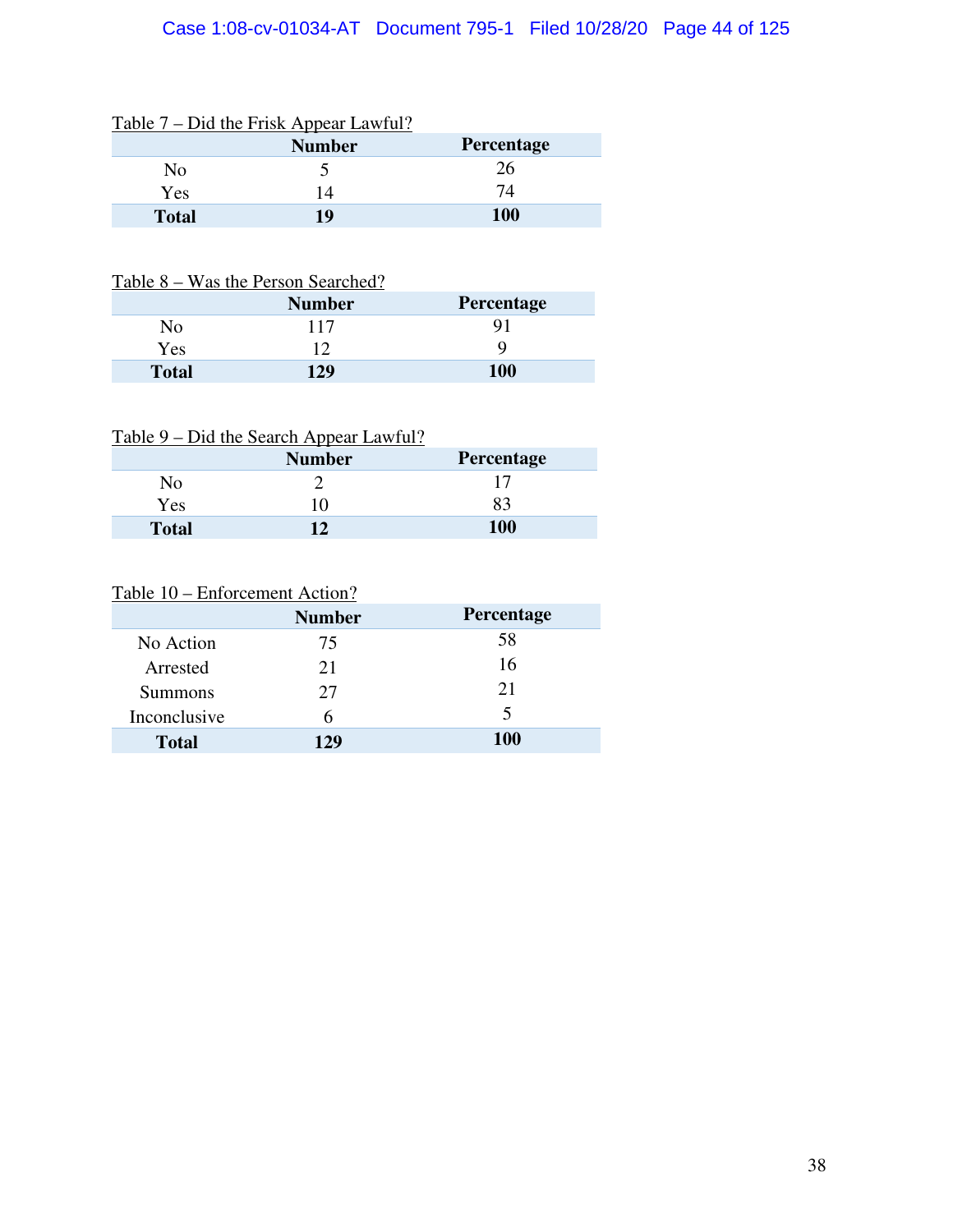# **Right to Know Act Information**

|                | <b>Number</b> | Percentage |
|----------------|---------------|------------|
| N <sub>0</sub> | 25            | 100        |
| Yes            |               |            |
| Not Required   | 104           |            |
| <b>Total</b>   | 129           | <b>100</b> |

## Table 11 – Did the Officer Offer a Business Card as Required?

|  | Table 12 – Did the Officer Explain His/Her Actions? |
|--|-----------------------------------------------------|
|  |                                                     |

|              | <b>Number</b> | Percentage |
|--------------|---------------|------------|
| No           |               |            |
| Yes          | 14            | 88         |
| Inconclusive |               |            |
| <b>Total</b> | 129           | <b>100</b> |

### **Demographic Information**

| Table 13 – Gender of Person Encountered? |               |                   |
|------------------------------------------|---------------|-------------------|
|                                          | <b>Number</b> | <b>Percentage</b> |
| Male                                     | 86            | 67                |
| Female                                   | 43            | 33                |
| <b>Total</b>                             | 129           | <b>100</b>        |

Table 14 – Race of the Person Encountered?

|              | <b>Number</b> | Percentage |
|--------------|---------------|------------|
| <b>Black</b> | 85            | 70         |
| Hispanic     | 28            | 22         |
| White        | 13            | 10         |
| Asian        |               |            |
| Inconclusive |               | 2          |
| <b>Total</b> | 129           | <b>100</b> |

Based on the review of stops, interior patrol videos, and trespass arrests at TAP buildings, the Monitor determined that, as of the end of the TAP program, the NYPD was not in compliance with implementing the revised policies regarding police patrols at TAP locations and ensuring that every trespass arrest at a TAP location had a TCFS (Tasks 5b, 6b, 8b, 12b).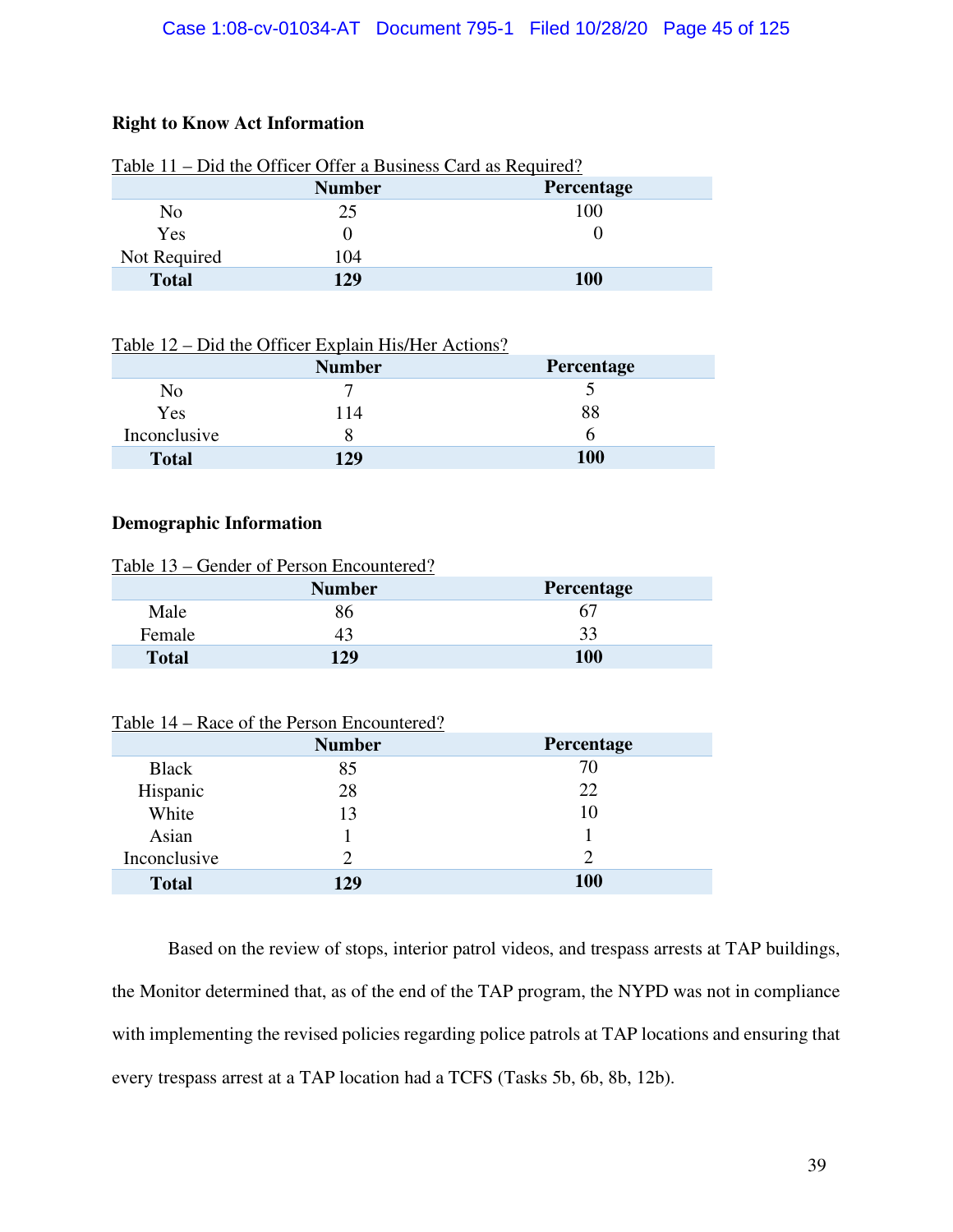### **2. Compliance Assessment—TAP Administration**

The Department revised its administrative guide governing the requirements and procedures for entry into and continued enrollment in the TAP program, A.G. 303-27 in 2016. For a building to be enrolled in the program, the owner must have certified concerns regarding criminal activity or community complaints in the building, such as trespassing or drug activity within the last year. Crime prevention officers in each precinct were responsible for enrolling the buildings in the TAP program and then were to assess every six months whether the buildings still met the criteria for renewing enrollment. The Court approved the revised TAP administrative guide, A.G. 303-27, and the NYPD is in compliance with the written requirements for the administration of TAP (Task 13a).

To assess whether the Department was complying with implementation of the TAP administrative procedures guide, the Monitor requested TAP enrollment forms, renewal forms and the owner's affidavits for Patrol Borough Manhattan North (PBMN) for the 2nd and 3rd quarters of 2019 and Patrol Borough Bronx (PBBX) for the 3rd and 4th quarters of 2019.

#### **a. Patrol Borough Bronx**

For PBBX, 30 buildings were enrolled in TAP during the 3rd quarter of 2019 and 35 buildings were enrolled in TAP during the 4th quarter of 2019. As of the 4th quarter of 2019, there was one building enrolled in the 44 precinct, 20 buildings enrolled in the 46 precinct, nine buildings enrolled in the 47 precinct and five buildings enrolled in the 48 precinct. There were no buildings enrolled in the 40, 41, 42, 43, 45, 49, 50, and 52 Precincts.

The NYPD provided 32 TAP enrollment forms: six enrollment forms for the 1st quarter of 2019, sixteen enrollment forms for the 2nd quarter 2019, two enrollment forms for the 3rd quarter of 2019, and eight enrollment forms for the 4th quarter of 2019. Since data from the 1st and 2nd quarters of 2019 were not requested, these quarters were not considered in this review.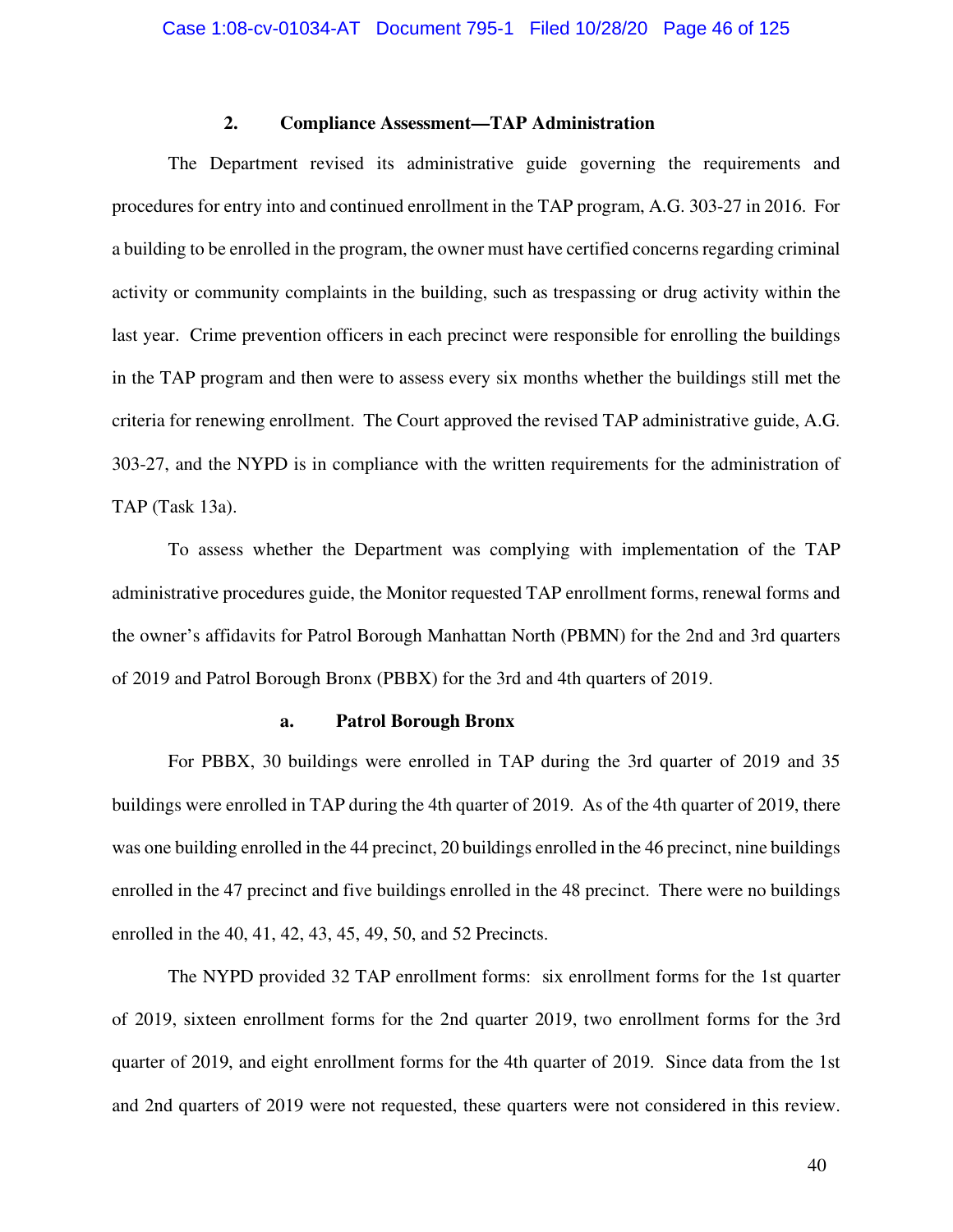The two 3rd quarter 2019 enrollment applications were examined. The justification for enrollment on one application was left blank. The justification for enrollment on the other application was descriptive but not quantitative. For example:

- Violence multiple shootings in front of location
- $\blacksquare$  Perps live in building
- Narcotics sales and people loitering within the building
- **Trespassers using drugs in the alley or in the garage area.**

The eight 4th quarter enrollments were quantitative but not descriptive. For example:

- Three 311 calls, four arrests, two C-summonses—one for criminal trespass, four I-Cards, four OATH summonses, two active warrants
- Thirty-five 311 calls, 14 arrests, 10 I-Card, seven OATH Summonses, one active warrant, one ShotSpotter, one person on probation.

Although it would have been more informative if the enrollment justifications were both quantitative and descriptive, it is clear that the justification to enroll these buildings into TAP was sufficient. Trespass Crimes—Owner's Affidavits were provided for two of the ten buildings enrolled in the TAP program during the 3rd and 4th quarters 2019. The NYPD was unable to locate the remaining eight Trespass Crimes-Owner's Affidavits. It is difficult to draw a conclusion concerning compliance because it is not known if the Trespass Crimes-Owner's Affidavits were simply misplaced or never prepared.

With respect to renewal in the program, there were 10 buildings in the 46 precinct and eight buildings in the 47 precinct that were enrolled in TAP for more than six months as of the 4th quarter 2019. Therefore, six-month renewal applications, approved by the precinct commander, for these buildings were required for continued participation in TAP. There were no buildings in TAP more than 12 months for the 4th quarter of 2019; therefore, no buildings required the approval of the Borough Commander and Office of the Chief of Patrol for continued participation in TAP. The NYPD was unable to locate the six-month renewal applications, approved by the precinct commander, for these 18 buildings. Again, the Monitor cannot find the NYPD in compliance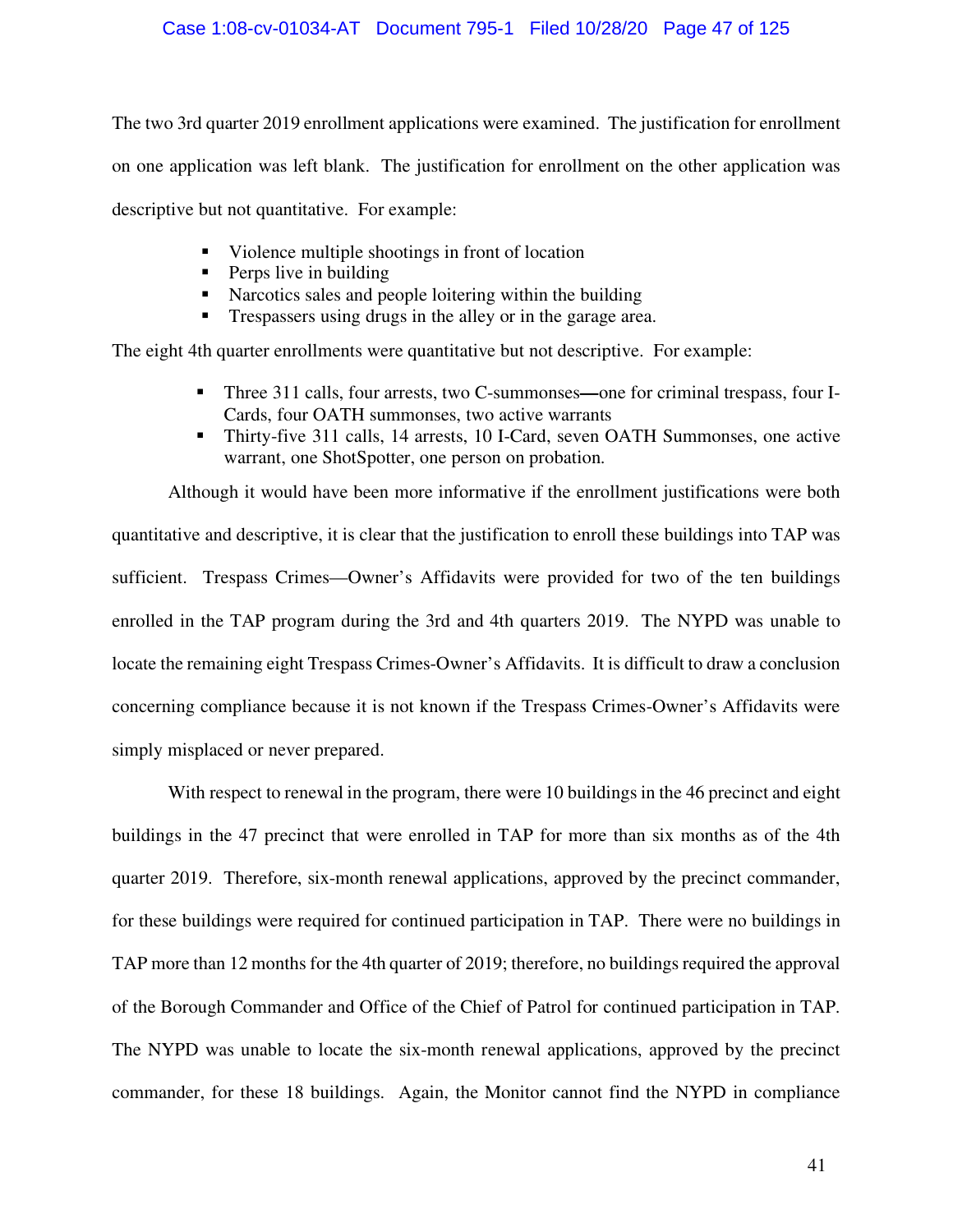#### Case 1:08-cv-01034-AT Document 795-1 Filed 10/28/20 Page 48 of 125

because it is not known if the six-month renewal applications, approved by the precinct commander, were simply misplaced or never prepared.

#### **b. Patrol Borough Manhattan North**

In PBMN, 204 buildings were enrolled in TAP during the 2nd quarter of 2019 and 146 buildings were enrolled in TAP during the 3rd quarter of 2019, a 28% decrease in enrollment. Of the 204 buildings in TAP in the 2nd quarter of 2019, four were enrolled 6 months or less, 27 were enrolled between seven and 12 months, and 173 were enrolled for more than 12 months. Many of these buildings required either a six-month or a 12-month renewal during the period evaluated, pursuant to A.G. 303-27. Of the 146 buildings in TAP in the 3rd quarter of 2019, 11 were enrolled six months or less, 11 were enrolled between seven and 12 months, and 124 were enrolled for more than 12 months. Several of these buildings were either initially enrolled or required a six-month or 12-month renewal during the period evaluated. The NYPD did not provide TAP enrollment forms, TAP renewal forms (six-month or 12-month), or Trespass Crimes—Owner's Affidavits for PBMN for the quarters requested. As such, the monitor team cannot find the NYPD in compliance with the TAP administrative procedures for buildings enrolled during these periods.

The NYPD did provide data regarding the number of buildings enrolled in TAP by precinct and the enforcement activities at TAP buildings during the periods examined (see chart below).

| Precinct | 2nd Quarter 2019 | 3rd Quarter 2019 |
|----------|------------------|------------------|
|          |                  |                  |
| 20       |                  |                  |
| 23       | 23               | 23               |
| 24       |                  | 32               |
| 25       |                  |                  |
| 26       |                  |                  |
| 28       |                  |                  |
| 30       | 26               |                  |
| 32       |                  |                  |
| 33       |                  |                  |
| 34       |                  |                  |

**Chart 9. Buildings Enrolled in TAP**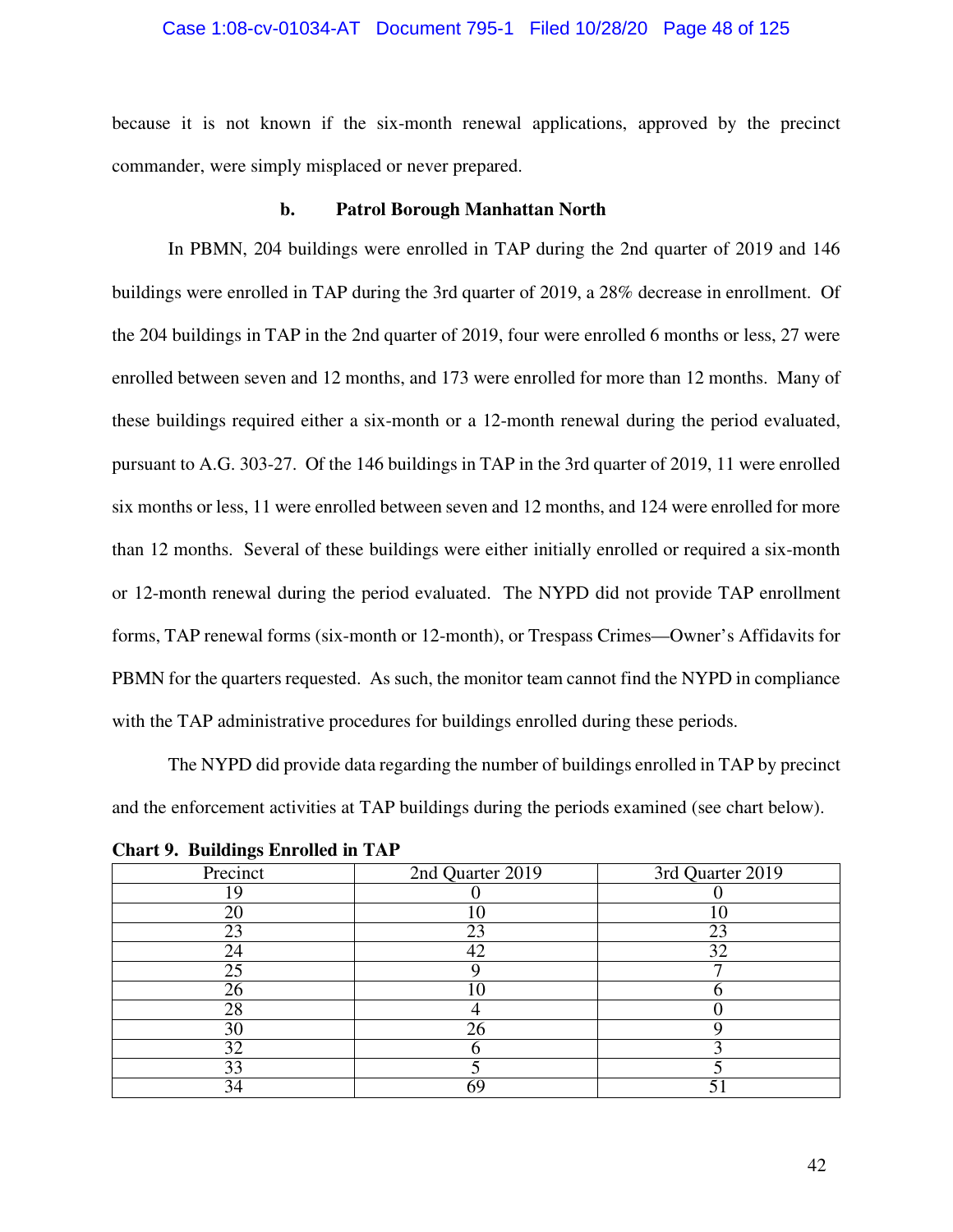#### Case 1:08-cv-01034-AT Document 795-1 Filed 10/28/20 Page 49 of 125

Thirty-six interior patrols were conducted during the 2nd quarter of 2019. Four precincts did not conduct verticals in any of the building enrolled during the period. Six felony and 20 misdemeanor arrests were made in TAP buildings during the period. No felony arrests were reported in TAP buildings in three precincts and no misdemeanor arrests were reported in TAP buildings in four precincts. No violation arrests were reported in any TAP building in any precinct and one criminal trespass arrest was reported during the quarter. Five criminal court summonses were reported during the quarter, all in two precincts. Only one stop report was reported during the quarter.

In the 3rd quarter of 2019, 132 verticals were conducted. Five precincts did not conduct verticals in any of the building enrolled during the period. Six felony and seven misdemeanor arrests were made in TAP buildings during the period. No felony arrests were reported in TAP buildings in four precincts and no misdemeanor arrests were reported in TAP buildings in six precincts. No violation arrests or criminal trespass arrest were reported in any precinct during the quarter. Eight criminal court summonses were reported during the quarter, all in one precinct. Two stop reports were reported during the quarter, one each in two precincts. The number of complaints made via 311 for these buildings was not provided.

Because the NYPD was not able to provide data demonstrating compliance with the TAP administration requirement, the NYPD was not yet in compliance with this requirement (Task 13b) as of the end of 2019.

#### **F. Trespass Crimes Fact Sheet (TCFS)**

The settlements in *Davis* and *Ligon* require officers making trespass arrests in NYCHA and TAP buildings to document the arrests on a new form—the TCFS (PD 351-144). NYPD officers must complete a TCFS form prior to arraignment, and the TCFS articulate a proper basis for the officer's approach and probable cause for the trespass arrest.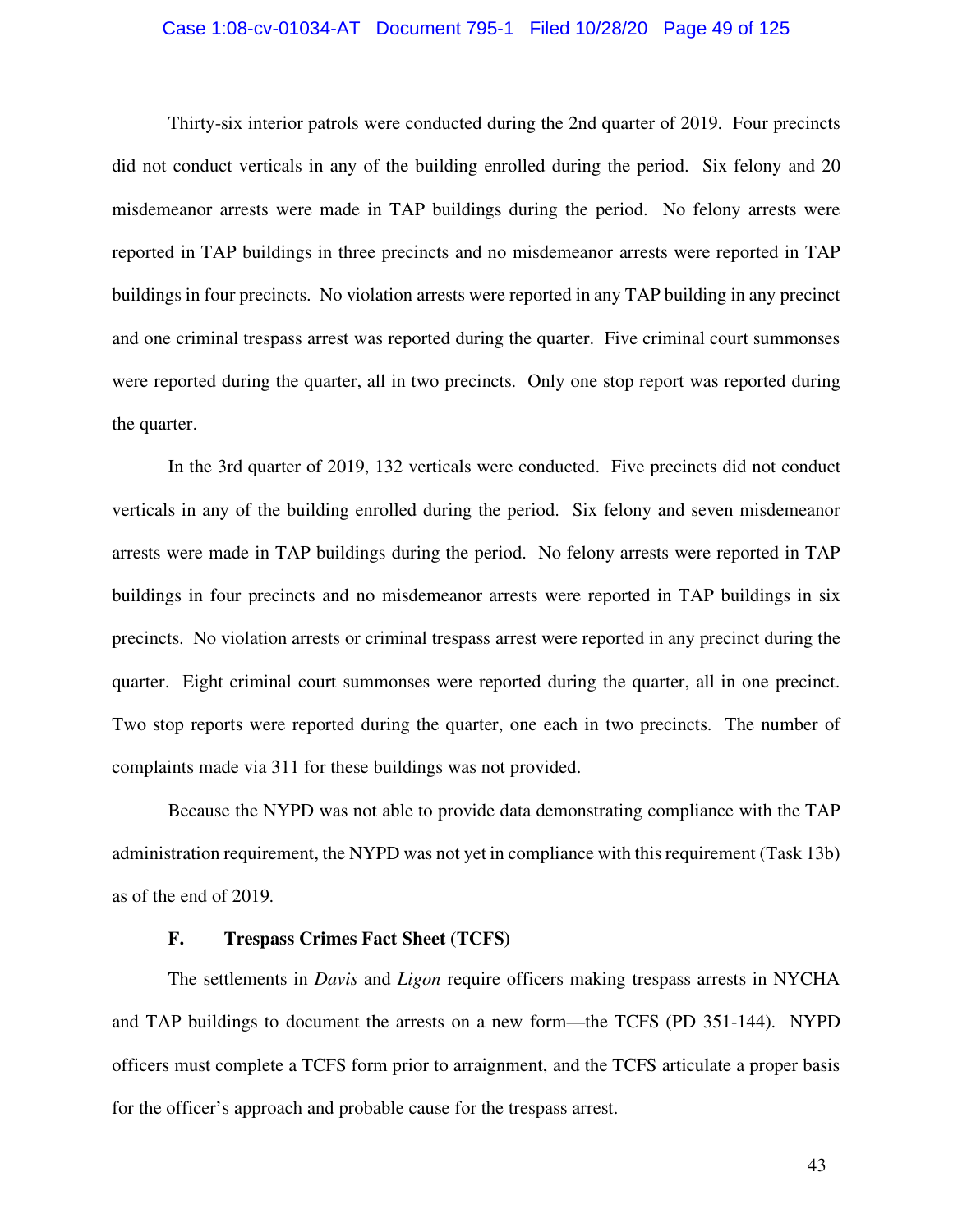### **1. Compliance Assessment—TCFS**

For the 2019 trespass arrests at NYCHA and TAP locations that we reviewed, TCFS were completed in 69 percent of NYCHA trespass arrests and less than half of TAP trespass of arrests, respectively. The NYPD also audited 2019 trespass arrests and found that TCFS were completed in 94 percent of arrests at NYCHA locations and 51 percent of TAP locations. As of the end of 2019, the NYPD was in partial compliance with this requirement with respect to NYCHA trespass arrests (Task 11b) and not yet in compliance with respect to TAP trespass arrests (Task 12b).

### **G. Business Card Requirement**

The Court's August 2013 Remedial Order required that the NYPD, if it provided any form or card to a person stopped, include on that card the stated reasons for the stop, the badge numbers of the stopping officers, and information on how to file a complaint. [cite., p. 21]. In August 2015, as part of the submission of P.G. 212.11, the Department required officers to offer persons who are stopped but not arrested or summonsed a "What Is a Stop?" tear-off information card. In 2018, when the Right to Know Act was passed, which requires business cards to be given to persons not arrested or summonsed, the NYPD designed business cards to cover both the Right to Know Act and the Court's Remedial Order. The pre-printed business cards contain the officer's name, rank, and shield number and a place for the officer to write his or her command. The back of the card lists a website (www1.nyc.gov/police-encounter) that provides information on how to obtain BWC footage, how to request a copy of a stop report, and how to make a complaint or comment regarding the encounter.

Although the business card was approved by the Court and meets the requirements of the court order, the monitor team's review of BWC video and stop report data suggests that in too many cases, officers are not offering business cards to persons stopped but not arrested or summonsed. The NYPD is not yet in compliance with this requirement (Task 14).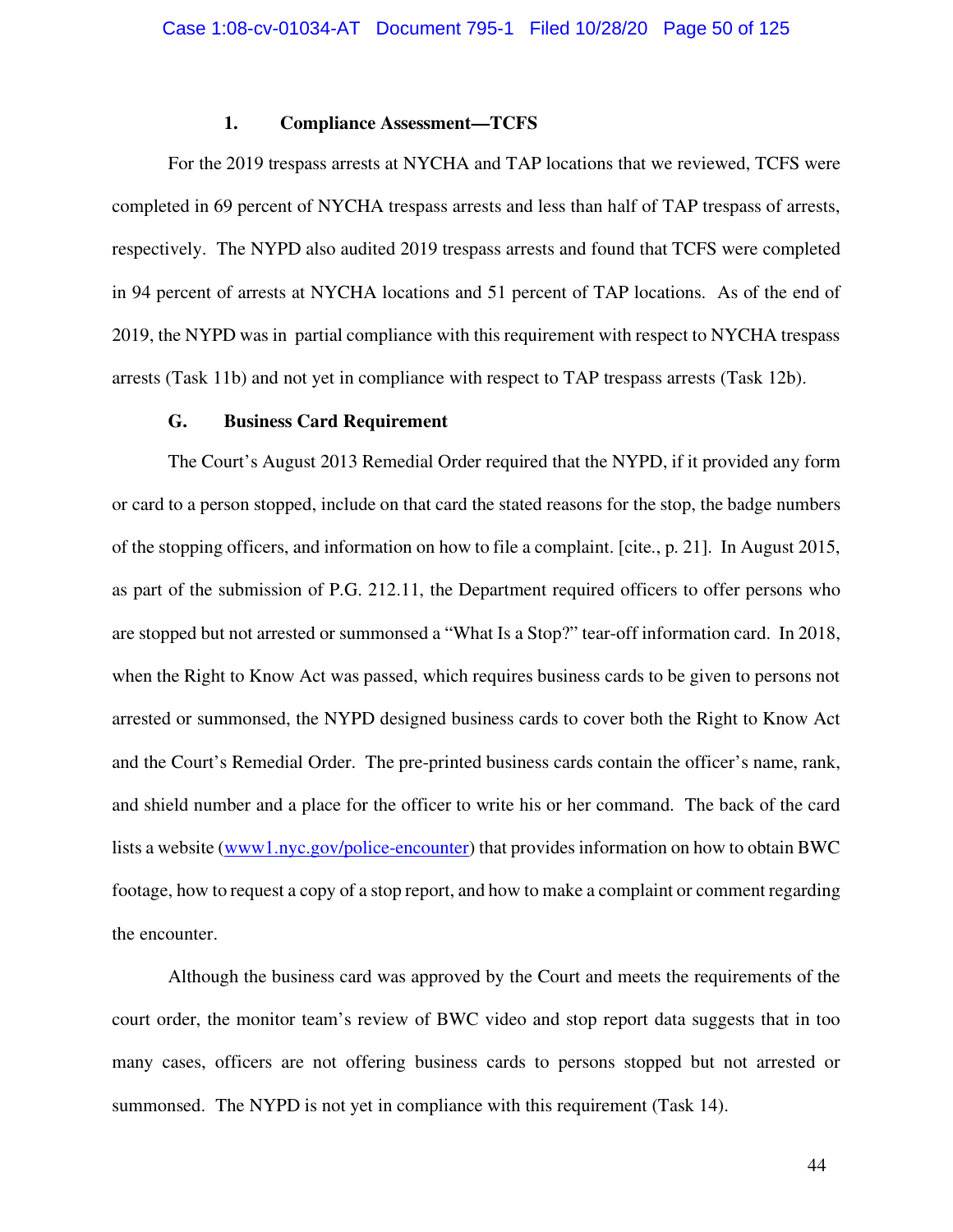## **IV. SUPERVISION**

One of the findings of the Court in *Floyd* was that NYPD supervisors did not take responsibility for reviewing the constitutionality of the stops made by officers under their supervision. From the beginning of this monitorship, the Monitor has recognized that significant change in the NYPD depends on first-line supervisors. Sergeants on the street must embrace the changes and be responsible for the officers in their charge. Reforms will be successful only if supervisors take an active role in supervision, oversight, mentoring, and, when appropriate, discipline. An engaged supervisor who actively intervenes at the scene as well as reviewing reports sets the tone. Improper conduct is best identified and corrected, and good conduct recognized and rewarded, at this level of the organization. Supervisors must ensure that the stops, frisks, and trespass arrests made by their officers are legal and proper and that these activities are properly documented.

Compliance with the supervision requirements of the monitorship will be achieved when supervisors review stops for constitutionality in a comprehensive manner and take appropriate corrective action when they identify improper stops, frisks or searches; when supervisors who observe or learn of officers who make a stop but do not document the stop with a stop report take appropriate corrective action; and when ICOs properly complete self-inspections of stop reports and review the reports for constitutionality.

#### **1. Compliance Assessment—Supervision**

NYPD policies set out supervisors' responsibilities. Patrol Guide 212-11 requires documentation of all stops and establishes the responsibilities of supervising officers up the chain of command. Supervisors are required to respond to the scene of stops when feasible, discuss the circumstances of the stop with an officer making a stop before the end of the officer's tour, and review the officer's stop report form and activity log. If a stop report is inaccurate or incomplete,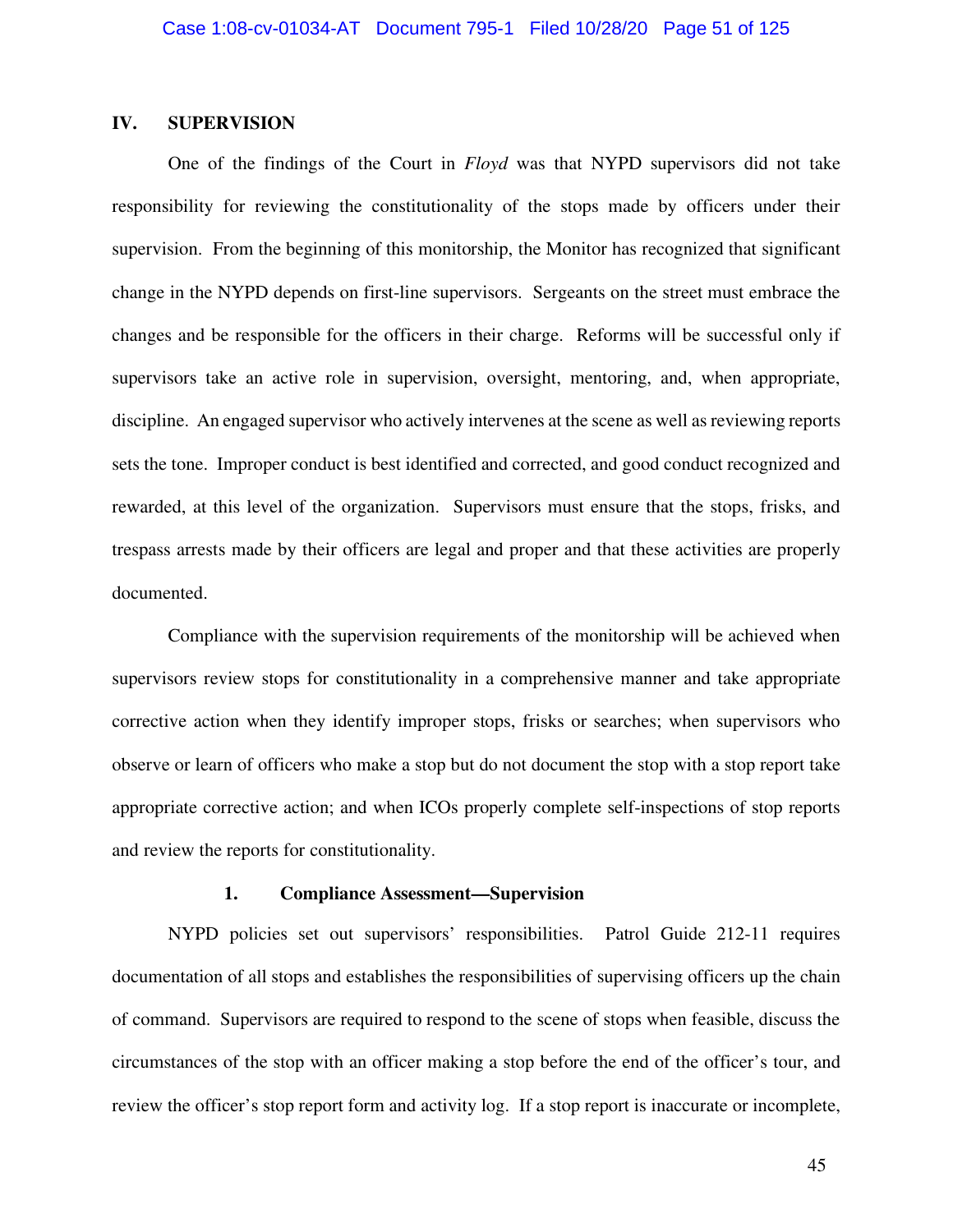#### Case 1:08-cv-01034-AT Document 795-1 Filed 10/28/20 Page 52 of 125

the supervisor must direct the officer to make the necessary corrections. If the supervisor determines that the officer did not have reasonable suspicion for the stop, reasonable suspicion for the frisk or an appropriate basis for the search, the supervisor must document that and specify an appropriate follow-up: instruction, additional training, or, when warranted, discipline. The Court has approved these policies and the NYPD is in compliance with the required policies (Task 15a).

The NYPD has also required ICOs in commands to conduct self-inspections of stop reports to evaluate both the actions of their officers and the supervisory reviews of their sergeants. The specific details and criteria used for these self-inspections are part of an audit plan developed by the NYPD, which the Court approved on July 27, 2020 (see Section VIII, Auditing, below). The NYPD is in compliance with the requirement for written policies requiring ICO review of stops and frisks (Task 16a).

These supervisory responsibilities are set out in the Patrol Guide and have been emphasized in the Department's training, but putting in place the right policies and training is not the same as having those policies and that training applied in practice, with supervisors taking seriously their responsibility to review the constitutionality of stops. In 2018, out of 11,238 recorded stops, only 58 supervisors noted on the stop reports that the report failed to articulate reasonable suspicion. In 2019, out of 12,958 recorded stops, only 66 supervisors identified stop reports that failed to articulate reasonable suspicion (still only .5 percent). For the 7,290 stops in which a frisk was conducted in 2019, 60 supervisors checked "No" under the caption "Sufficient Basis for Frisk." In 4,721 stops, a search was reported. In 64 cases, the supervisor checked "No" under the caption "Sufficient Basis for Search."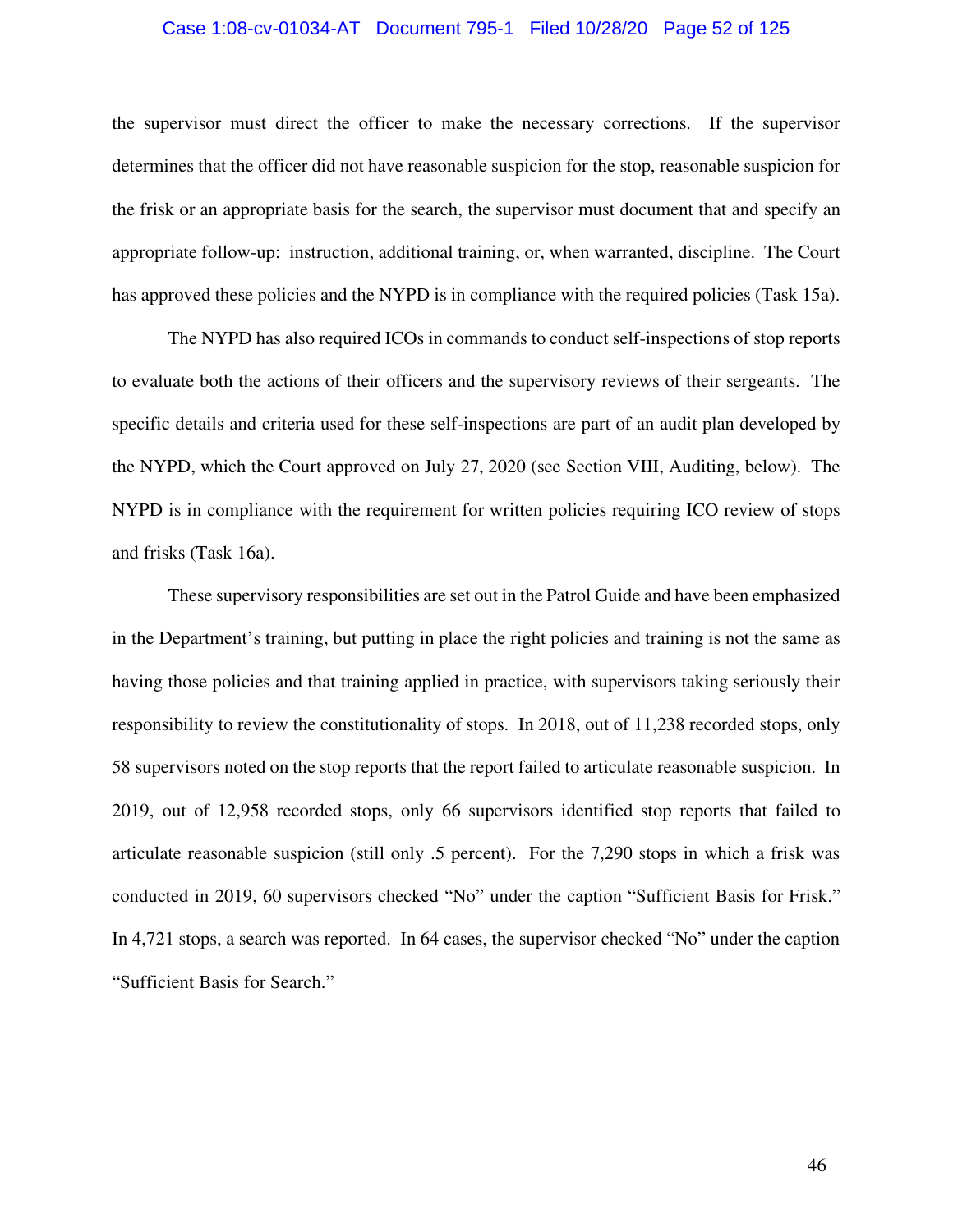|      | $# \n  Stop$ | # Reviewing           | # Stop  | # Reviewing            | # Stop   | # Reviewing             |
|------|--------------|-----------------------|---------|------------------------|----------|-------------------------|
|      | Reports      | Supervisor            | Reports | Supervisor             | Reports  | Supervisor              |
|      |              | Determined            | with    | Determined             | with     | Determined              |
|      |              | Insufficient          | Frisks  | Insufficient           | Searches | Insufficient            |
|      |              | <b>Basis for Stop</b> |         | <b>Basis for Frisk</b> |          | <b>Basis for Search</b> |
| 2019 | 12,958       | 66                    | 7,290   | 60                     | 4,721    | 64                      |

## **Chart 10. Supervisory Actions on Stop Reports**

Chart 11 below shows the follow-up actions taken in 2019 by the supervisors in those cases

in which the supervisor determined there was an insufficient basis for the stop, frisk, or search.

**Chart 11. 2019 Stop Report Follow-Up Actions by Reviewing Supervisors** 

| <b>Supervisor Determined Insufficient</b> |             | Frisk | <b>Search</b> |
|-------------------------------------------|-------------|-------|---------------|
| <b>Basis</b>                              | <b>Stop</b> |       |               |
| <b>Follow-Up Action</b>                   |             |       |               |
| <b>Instruction Only</b>                   | 19          | 22    | 22            |
| <b>Training Only</b>                      |             |       |               |
| Discipline Only                           | $\theta$    |       | $\theta$      |
| <b>Instruction and Training</b>           | 23          | 20    | 14            |
| Instruction, Training, and Discipline     | 4           |       | 3             |
| No Action Taken                           | 19          | 11    | 25            |
| <b>Total</b>                              | 66          | 60    | 64            |

According to the NYPD, in 2019, supervisors sent back for corrections 30 percent of stop reports submitted by their officers (over 4,300 corrections). However, NYPD data do not show how many of those corrections (or what percentage) related to the officers' articulation of reasonable suspicion for the stop or frisk or basis for the search (versus corrections for other reasons, e.g., typos or failure to complete other unrelated fields in the report). The data supplied by the NYPD do show, however, the total number of follow-up corrective actions that supervisors directed for their officers: 304 were given instructions, 126 were sent to training; and 27 were disciplined.

Command ICOs are also required to evaluate the stops of officers in their command and the supervision of the sergeants and lieutenants in the command. Each month, the ICO of each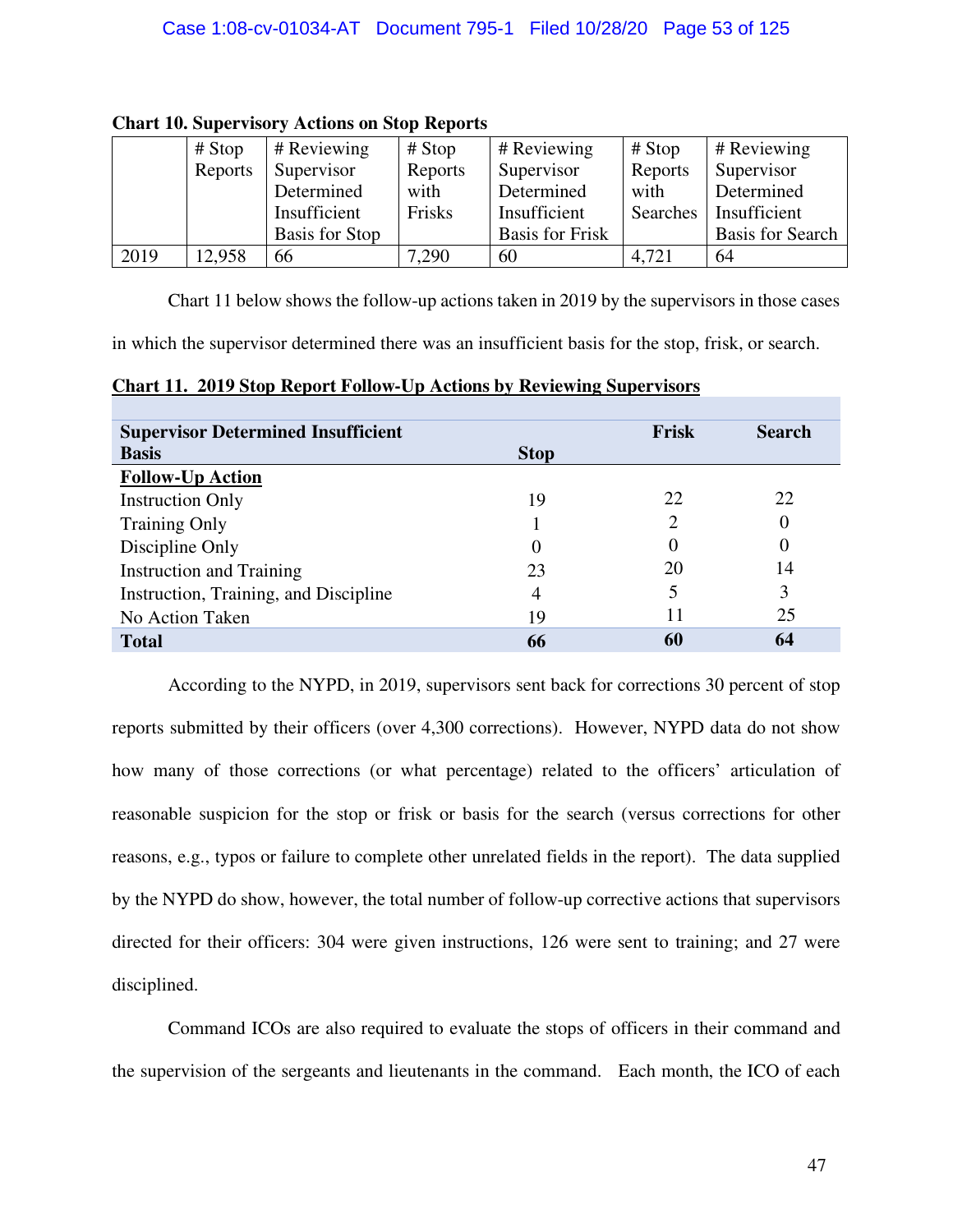#### Case 1:08-cv-01034-AT Document 795-1 Filed 10/28/20 Page 54 of 125

command must examine the most recent 25 stop reports filed by officers in the command and review whether the stop and any frisk or search, if conducted, were proper, and whether the supervisor who approved the stop report properly assessed the legality of the stop. The selfinspection is then signed off by the command's executive officer or commanding officer. When QAD conducts its audits of each command, it also examines the command's self-inspections. If a stop report is reviewed by both the ICO in a self-inspection and QAD in its audit, QAD reviews whether the ICO's findings are consistent with its auditors' findings.

There are three additional ways the NYPD has tried to address concerns about supervision: RISKS Review meetings; remedial training for commands and for supervisors who are not identifying deficient stop reports; and discipline. The monitor team has attended most of the RISKS Review meetings, including those done remotely during the pandemic. During these meetings, Department leadership emphasized the importance of supervision to achieve compliance. One particular focus of the meetings was whether the results of the command's selfinspections of stop reports, generally performed by the ICO, are consistent with QAD's audits of stop reports. Another item emphasized was the supervisory review of officers' BWC video, with the Department stressing that the reviews are not just a box checked, but an opportunity to identify positive conduct, negative conduct, and training opportunities. There were several changes made in 2019 in the command profiles that are discussed at the RISKS Reviews. The command profiles now compare statistics to the command's prior RISKS Review profile. RMB also added: (1) statistics on the number of stop reports on which the supervisor incorrectly evaluated the sufficiency of the narratives; (2) the number of TAP buildings in the command, and information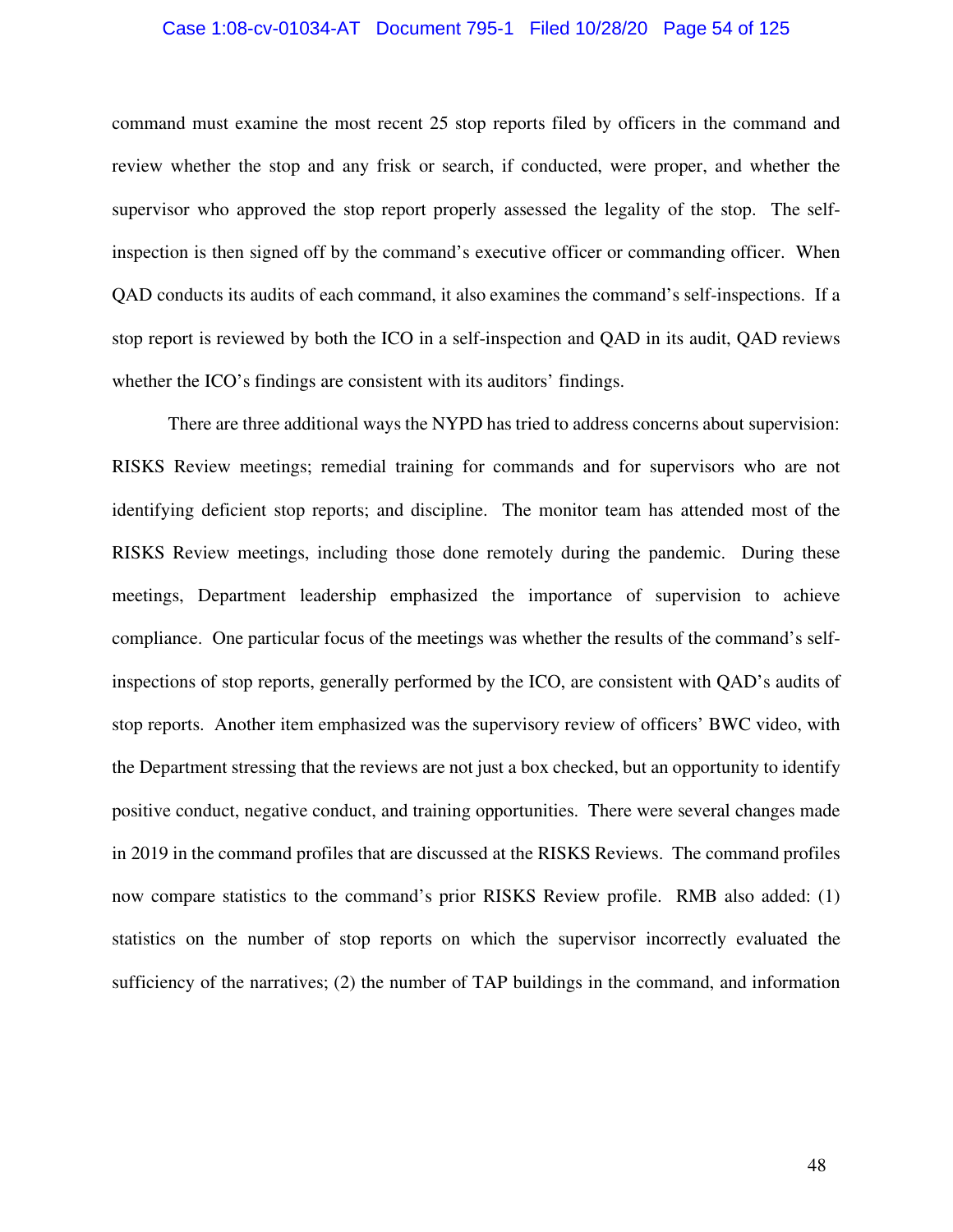#### Case 1:08-cv-01034-AT Document 795-1 Filed 10/28/20 Page 55 of 125

on criminal trespass arrests at NYCHA and TAP buildings; and (3) CCRB complaints and racial profiling complaints.<sup>14</sup>

The Department also conducts several types of remedial training for individual officers or commands that demonstrate compliance issues. RMB reviews the quarterly audits of commands to determine whether remedial training might be helpful. Supervisors from commands that have a high number of stop reports found to be deficient by QAD are brought in for such training. Stop reports from these commands are reviewed to determine the most common issues, which are then addressed in the remedial training. The remedial training consists of approximately one hour of refresher training on the law and how to complete a stop report and then an hour of reviewing specific deficient stop reports and associated video. A question and answer session then follows. The following command remedial sessions have taken place in 2020.

| <b>Date</b> | Number of          | <b>Commands</b>                            |
|-------------|--------------------|--------------------------------------------|
|             | <b>Supervisors</b> |                                            |
| 3/6/2020    | 33                 | 20, 28, 34, 41, 49, 52, 75, 79, 84         |
| 3/13/2020   | 11                 | 109, 110, 114, 115                         |
| 6/24/2020   | 41                 | 9, 26, 41, 48, 73, 75, 79, 81, 83, 90, 101 |
| 7/7/2020    |                    | 48, 81, 83, 90                             |
| 8/5/2020    | 70                 | <b>PSAs 1-9</b>                            |
| 8/6/2020    | 70                 | <b>PSAs 1-9</b>                            |

**Chart 12. Remedial Training for Command Supervisors** 

RMB has also provided remedial training on investigative encounters for specific commands either at the request of command executives or when RMD identified issues of concern at the command. RMB sends an attorney or officer with training experience to a roll call in that command to provide a refresher on the law and answer any questions. The remedial training is

 $14$  Now that the TAP program has been terminated, information about criminal trespass arrests in TAP buildings is no longer included in the command profiles.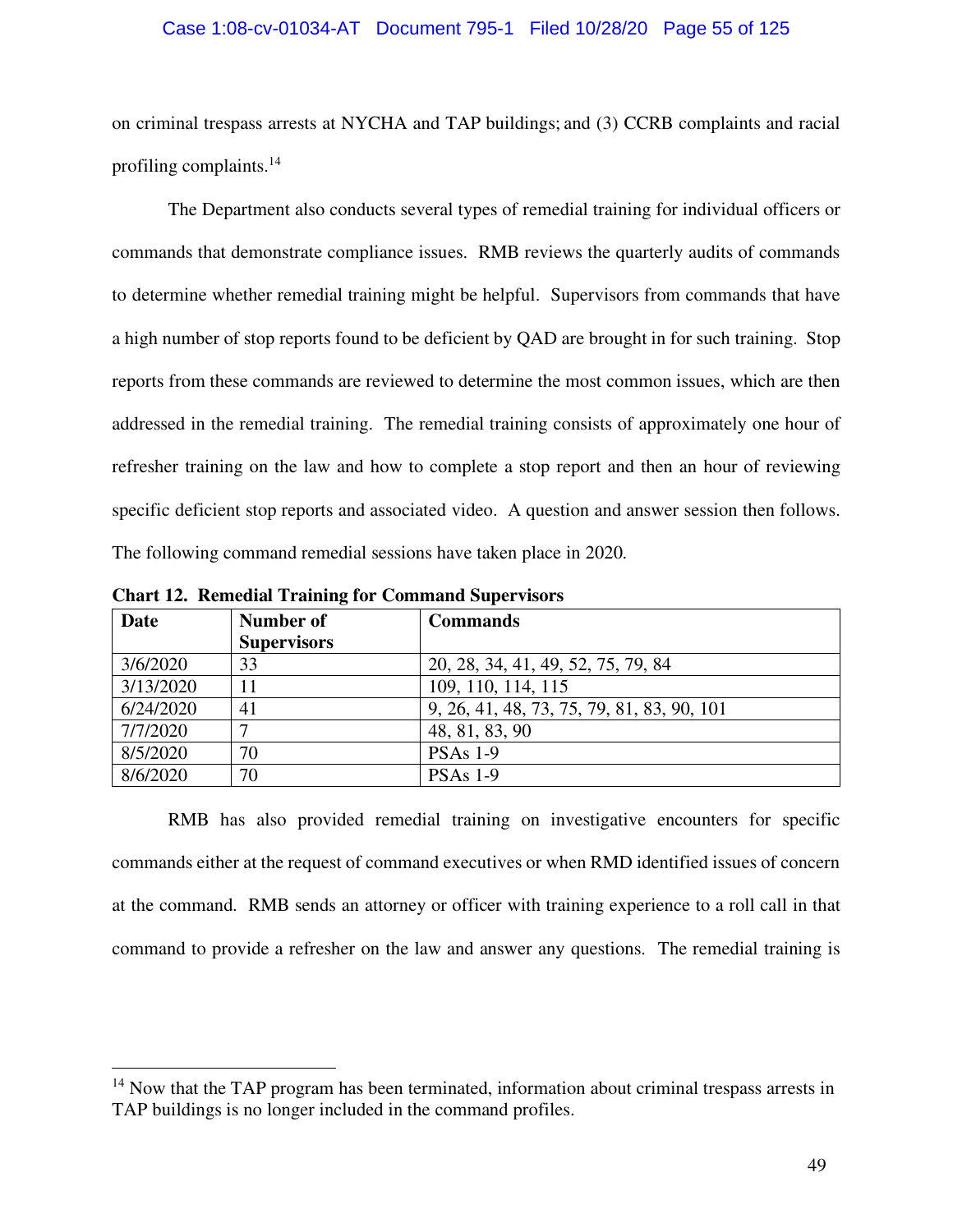customized to cover issues that have been identified in the command. The roll call remedial sessions provided as of August 15 are listed below.

| <b>Command</b>      | <b>Date</b>                      |
|---------------------|----------------------------------|
| 13                  | 3/14/2019                        |
| 26                  | 8/28/2018, 2/7/2019              |
| $\overline{28}$     | 5/17/2019, 6/30/2020             |
| 33                  | 11/6/2019                        |
| 40                  | $1/28/\overline{2020}$           |
| $\overline{46}$     | 7/3/2019                         |
| 72                  | $3/\overline{18/2020}$           |
| 94                  | 1/15/2020                        |
| 100                 | $\frac{3}{18}{2019}$             |
| $\overline{101}$    | 7/5/2019                         |
| 102                 | 1/10/2019, 2/11/2019, 12/10/2019 |
| 103                 | 10/17/2019, 10/18/2019           |
| $\overline{105}$    | 11/28/2018, 1/30/2020            |
| 107                 | 10/3/2019                        |
| 108                 | 3/21/2019                        |
| 110                 | 9/24/2019                        |
| $\overline{111}$    | 10/2/2019                        |
| 112                 | 9/17/2019                        |
| 113                 | 1/27/2020, 7/29/2020             |
| 114                 | 10/8/2019                        |
| PBBN (73 and        | 3/6/2019                         |
| 75)                 |                                  |
| PSA <sub>2</sub>    | 11/7/2019                        |
| PSA <sub>5</sub>    | 6/12/2019                        |
| PSA6                | 10/30/2019                       |
| $\overline{PSA 7}$  | 5/13/2019                        |
| PSA <sub>8</sub>    | 12/11/2019, 1/29/2020            |
| PSA <sub>9</sub>    | 10/24/2018, 11/14/2018           |
| $S \overline{RG} 3$ | 9/4/2019                         |
| SRG (Bronx)         | 10/2/2019                        |
| <b>TD 32</b>        | 9/25/2019                        |

**Chart 13. Remedial Roll Call Training** 

The Department also identifies supervisors for supplemental training who have approved deficient stop reports from three or more encounters. Supervisors who have approved multiple deficient stop reports have their stop reports and other paperwork reviewed by attorneys in RMB. The supervisors attend the morning session of the Investigative Encounters training and then receive one-on-one training from an attorney in RMB aimed at the specific deficiencies that have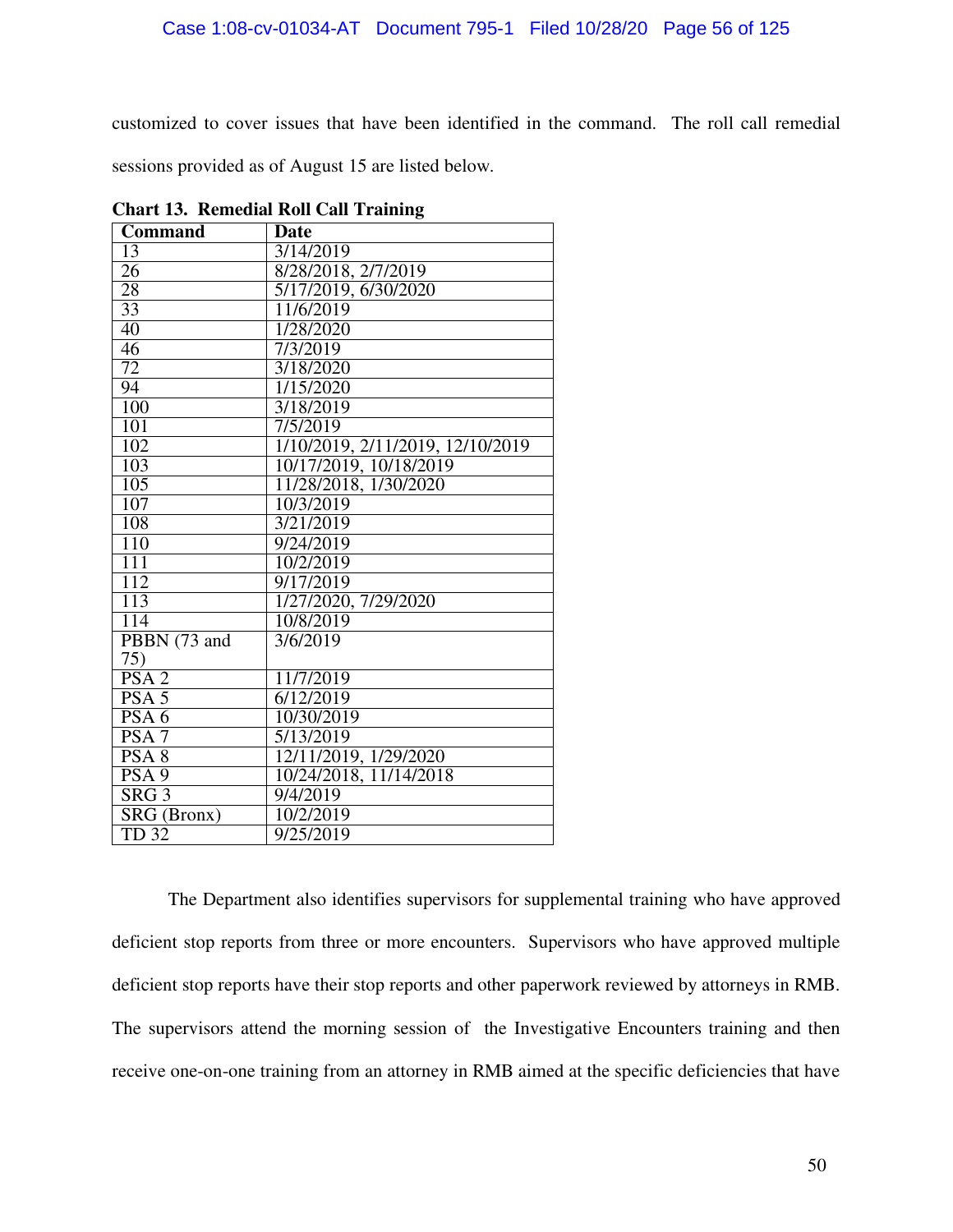#### Case 1:08-cv-01034-AT Document 795-1 Filed 10/28/20 Page 57 of 125

been identified. In 2018, 67 supervisors received this remedial training. In 2019, 39 supervisors received remedial training. As of August 15, 2020, 18 supervisors have been retrained this year.

There have also been commands who have corrected supervisors who do not sufficiently evaluate their officers' stop reports. In 2019, 76 supervisors were given CRAFT entries for failing to detect an improper stop, frisk, or search when reviewing stop reports, and 127 supervisors were given instructions or retraining.

The NYPD is taking positive steps to get its supervisors to take an active role in overseeing, managing, and, when necessary, correcting their officers for improper stops. However, to date, not all supervisors have fully embraced their responsibilities for their officers. For example, as noted above, the monitor team's review of stops and trespass arrests at NYCHA and TAP locations showed that supervisors approved numerous deficient stop reports and did not require TCFS for many trespass arrests. The NYPD is not yet in compliance with the supervisory review requirements (Task 15b). The NYPD is in partial compliance with the requirement of ICO selfinspections (Task 16b).

#### **V. TRAINING**

Effective training requires well-written training materials and quality instruction so that the materials are communicated successfully. The monitor team spent many hours working with the parties on the development of training curricula and then observing, in many instances with the plaintiffs. how the NYPD conducted training. The training section below starts with the requirements for in-service training for incumbent officers, and then details the Department's recruit training.

## **A. In-Service Stop and Frisk and Racial Profiling Training**

Training for current members of the service is critically important and the most timeconsuming of the NYPD's training tasks. The Remedial Order requires the NYPD to revise its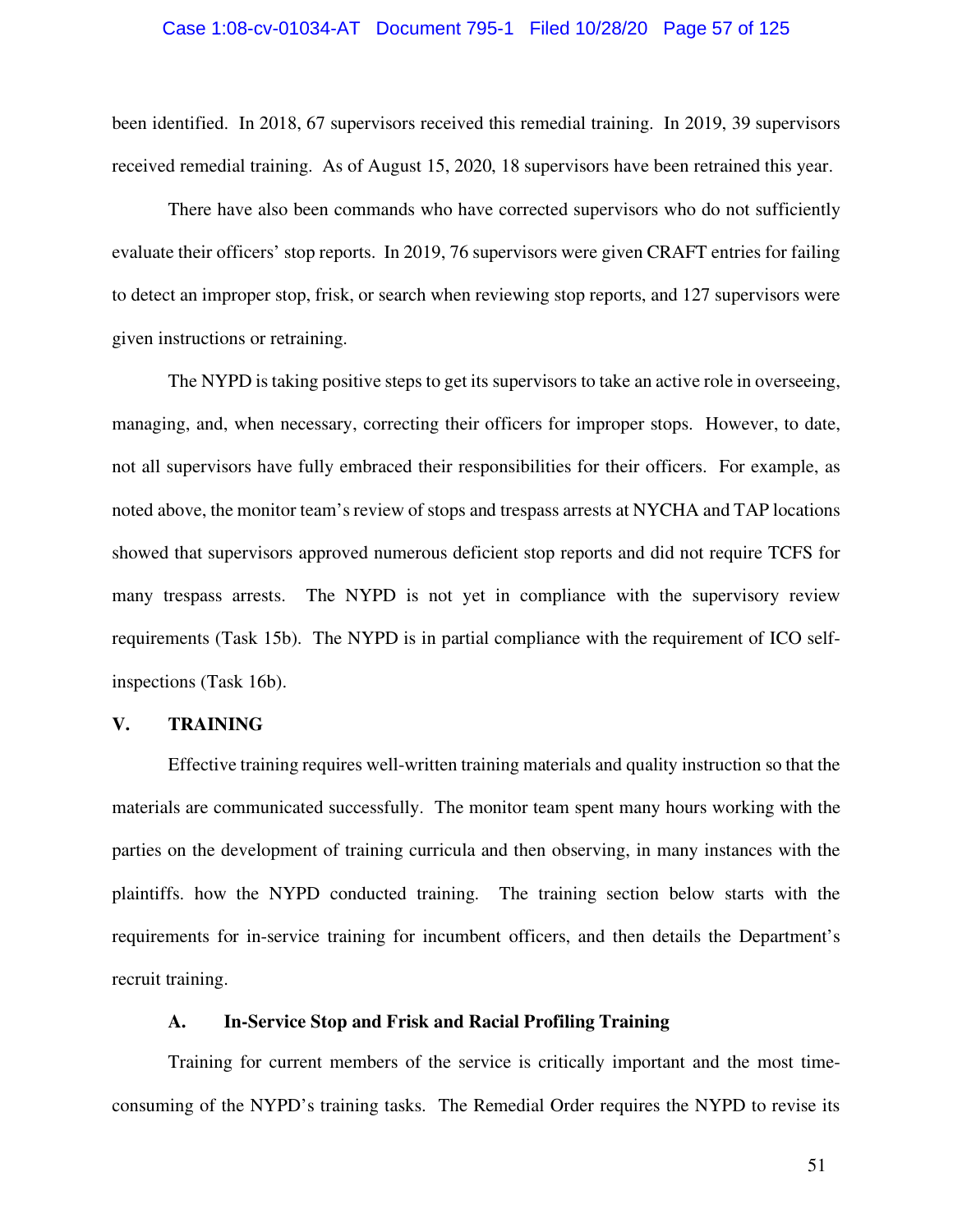#### Case 1:08-cv-01034-AT Document 795-1 Filed 10/28/20 Page 58 of 125

training regarding stop and frisk to adhere to constitutional standards and New York State law. The in-service training must cover: when a stop may be conducted, when a frisk may be conducted and when a search may be conducted; trespass enforcement and interior patrols; proper documentation of stops; and supervisors' responsibility for reviewing officers' stops and frisks. The Court's Remedial Order also required the NYPD to revise its training regarding racial profiling to make clear that targeting "the right people" for stops (as described in the Court's Liability Opinion) is a form of racial profiling and violates the constitution. Racially defined groups may not be targeted for stops in general simply because they appear more frequently in local crime suspect data. Race may be considered only where the stop is based on a specific and reliable suspect description. The training must clearly convey the changes in NYPD procedures and what is expected of officers and supervisors regarding the documentation and supervision of stops.

## **1. Compliance Assessment—In-Service Training for Stop and Frisk and Racial Profiling**

The NYPD began its training for incumbent officers with roll call training shortly after the Department revised its stop and frisk policies, P.G. 212-11 in 2015. The NYPD produced five short videos that were played at command roll call. The five videos covered the following: (1) an introductory video by James O'Neill, then Chief of Department, briefly explaining the new policy for investigative encounters; (2) Level 1 Requests for Information, (3) Level 2 Common Law Right of Inquiry, (4) Level 3 *Terry* stops, and (5) documentation requirements and supervisory responsibilities for Level 3 stops. The video covering Level 3 stops also corrected information from a 2012 training video, which incorrectly suggesting that just verbal commands such as "STOP POLICE!" would not constitute a seizure. The introductory video was played at successive roll calls in October 2015, while the next four videos were played at successive roll calls in February,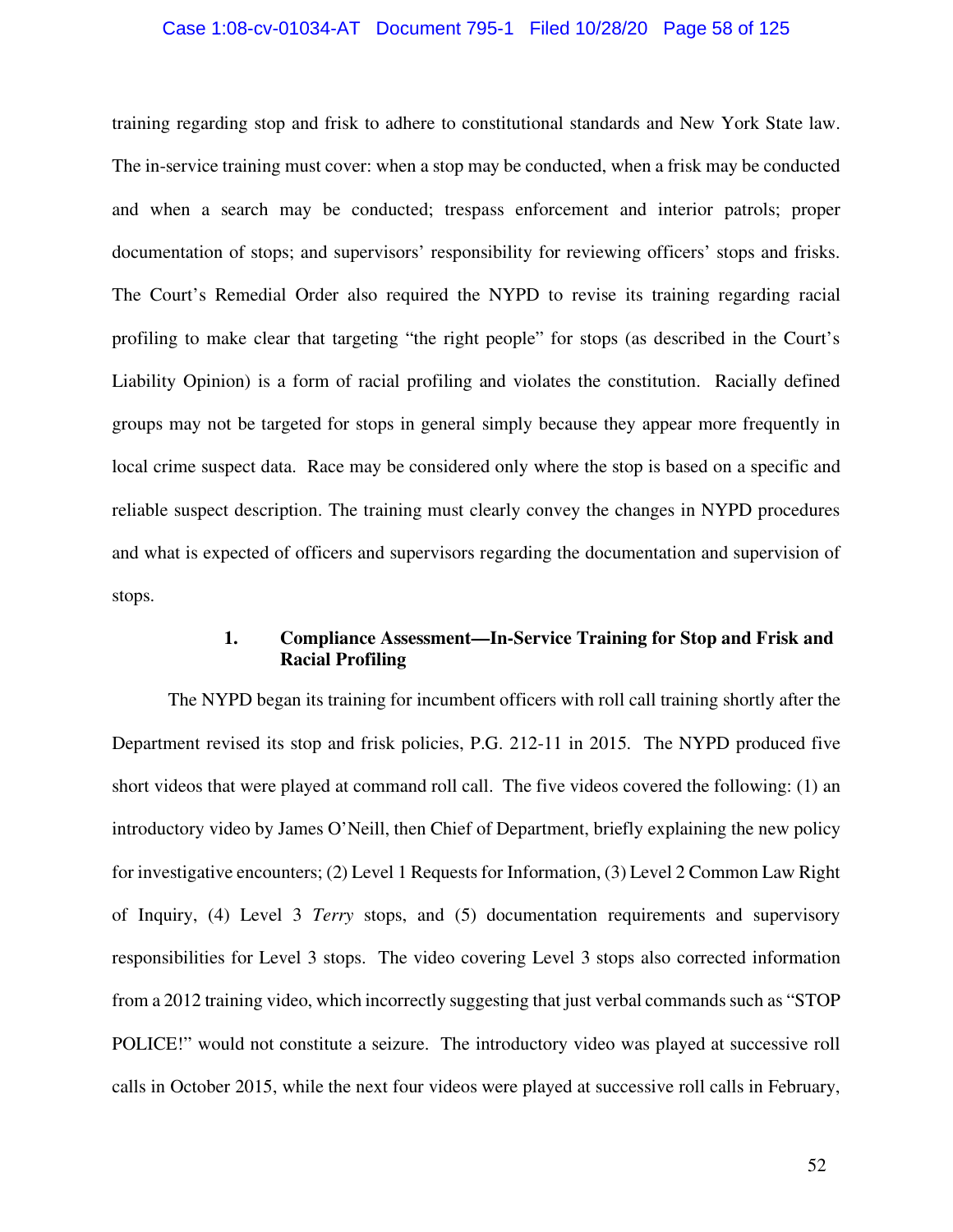#### Case 1:08-cv-01034-AT Document 795-1 Filed 10/28/20 Page 59 of 125

May, June, and July 2016. The 2016 Level 3 roll call video addressed the corrections required by the Remedial Order (Task 24).

In 2016, the Department also began working on a lesson plan and PowerPoint presentation for a day-long in-class training course on stop and frisk. The Monitor and the plaintiffs worked with the Department to develop the curriculum and scenarios for role-play exercises illustrating key lessons in the training. The role-play exercises were later replaced with BWC videos of NYPD encounters. The NYPD piloted the training for several months to improve the course. The NYPD determined that it would train supervisors first so that they would be prepared to review the stops of their officers, and included additional material on supervisory responsibilities in the lesson plan.

At the beginning of the training, instructors show a video of the Police Commissioner explaining how the training grew out of the stop and frisk litigation, how the overuse and misuse of stop and frisk harmed both the Department and the communities it serves, that the responsibility for this misuse rests with the leadership of the Department, and that the Department now owes its members a comprehensive training course so they understand what, under the law and Department procedure, they can and cannot do. The video can be seen at http://nypdmonitor.org/resourcesreports/training.

An attorney from the Department's RMB or from a local district attorney's office and uniformed members of the service co-teach an interactive class on the law and procedures regarding investigative encounters and interior patrols The NYPD has added additional material covering the new Right to Know Act. After this portion of the course, the class breaks for a meal.

For the supervisors' course, the content of the post-meal session includes discussions of video footage from NYPD BWCs with a focus on sergeants' and lieutenants' role as supervisors, particularly with regard to how to supervise stops and how to discuss stop reports with their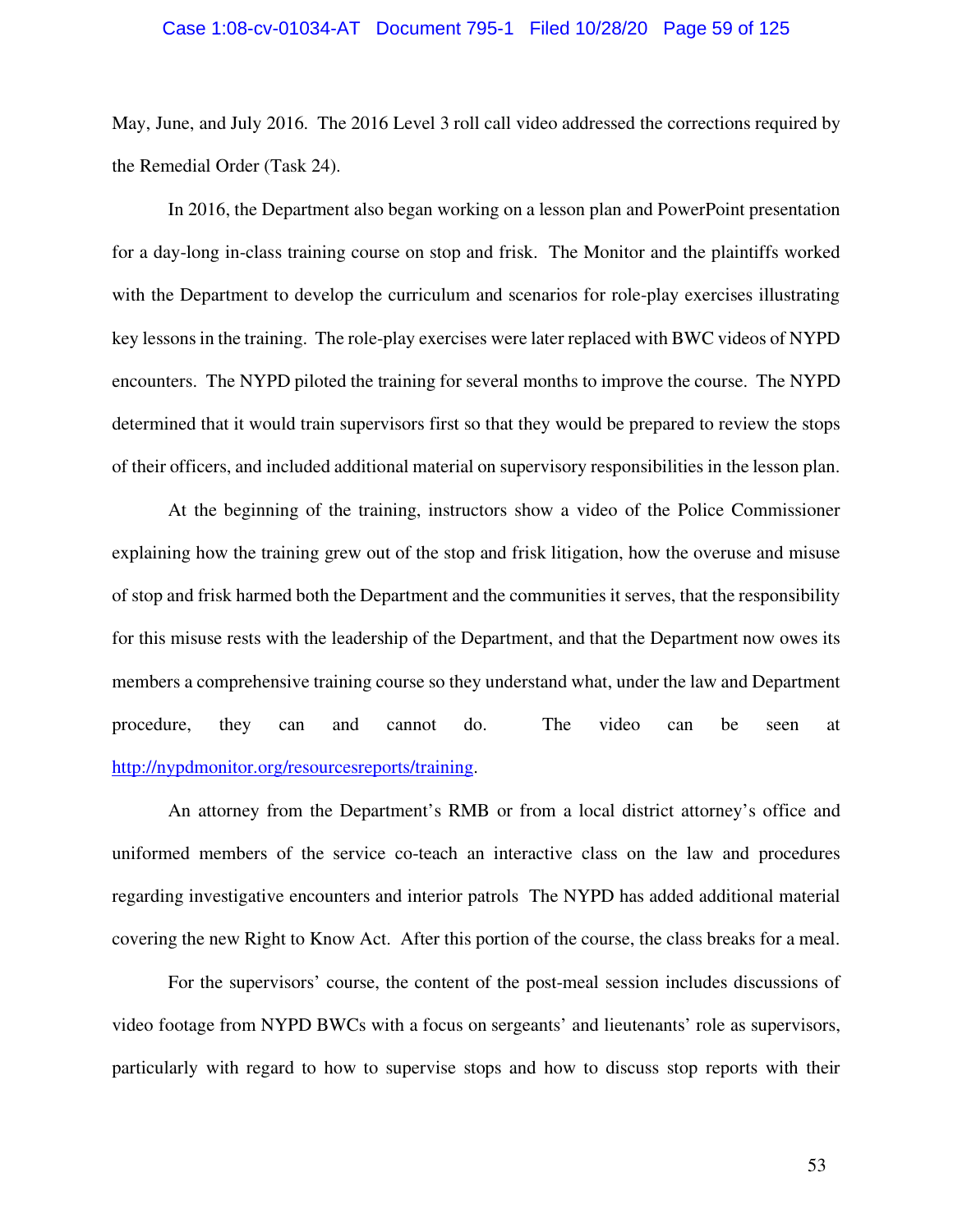#### Case 1:08-cv-01034-AT Document 795-1 Filed 10/28/20 Page 60 of 125

subordinates, and the need to ensure proper documentation of all stops. For the officers' training, the post-meal session includes reviews of BWC footage involving investigative encounters, after which the instructors discuss both good and bad examples of stop reports for those encounters. The NYPD has added a section on procedural justice in the post-meal session for officers and supervisors and has also included BWC videos of self-initiated stops. "Procedural justice" is a phrase used to describe the necessity of treating civilians with respect, listening to them and explaining the officer's actions. The post-meal session includes viewing and discussion of video footage and completed stop reports. The classes review the strengths and weakness of stop reports completed in class, as well as common errors and mistakes in stop reports.

The training materials cover the fundamental principles of stop, question and frisk, trespass enforcement, and bias-free policing. Opportunities for discussion about the role of race in investigative encounters are included in several places. The materials describe the difference between the constitutionally permissible use of race based on a specific, reliable suspect description and the constitutionally impermissible targeting of racially defined groups for stops. The materials also effectively convey the changes in NYPD procedures governing investigative encounters and interior patrols, as well as what is expected of officers and supervisors regarding the documentation and supervision of stops and trespass arrests.

The Court approved training materials for NYPD's in-service training on Investigative Encounters for NYPD supervisors (sergeants and lieutenants) on December 5, 2017. After the training materials were revised to address Right to Know Act issues, the stop and frisk course for patrol officers was approved by the Court on July 10, 2018. The training materials meet the requirements of the court orders (Tasks 17a, 18a, 19a, and 21a).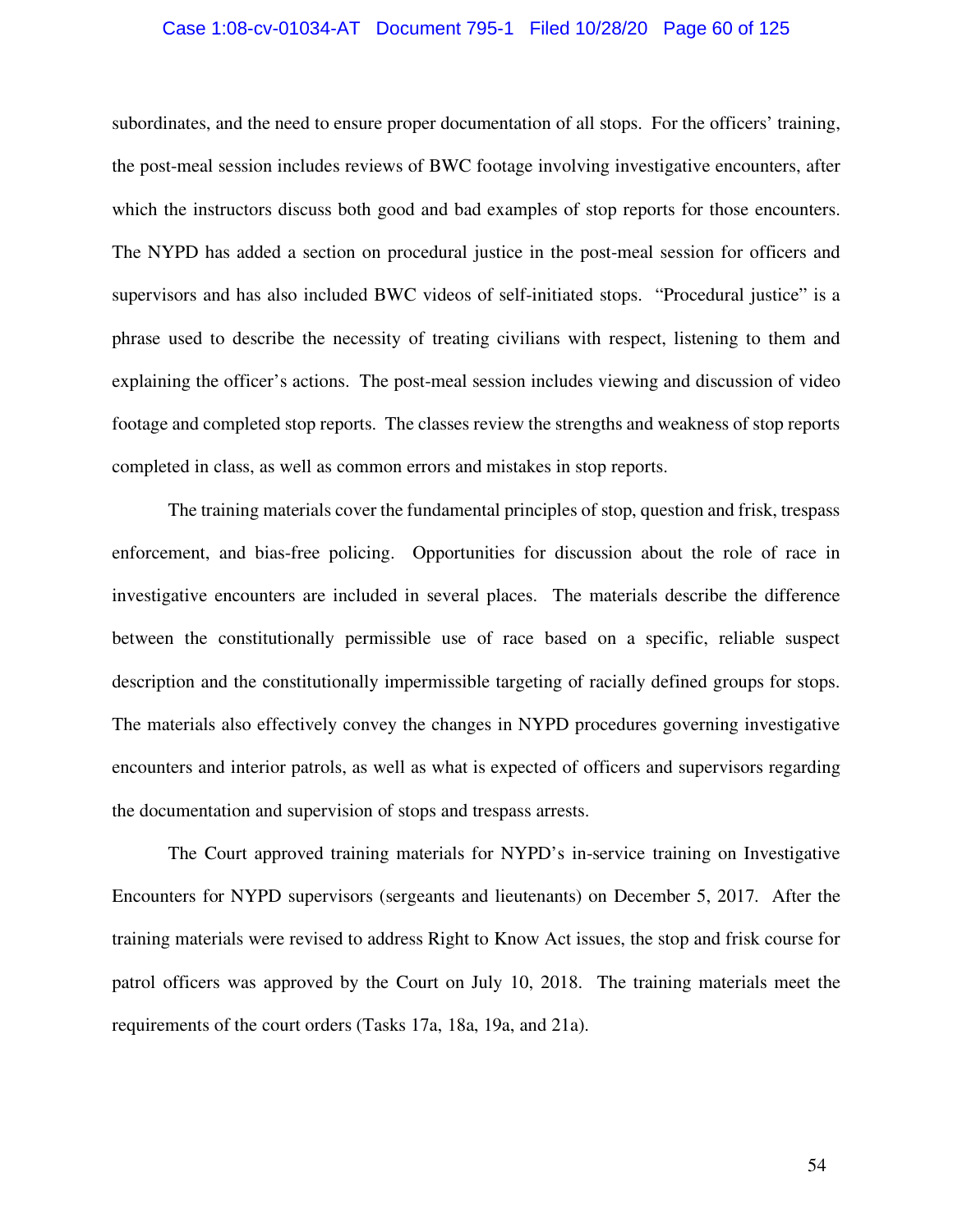#### Case 1:08-cv-01034-AT Document 795-1 Filed 10/28/20 Page 61 of 125

Training for supervisors began in December 2017. Training for patrol officers began in February 2018 to pilot proposed changes to the training materials, and then continued after revisions were made and the course materials were approved by the Court. From 2017 through March 2020, the training was held at the Tactical Village at Rodman's Neck. Each class was limited to 30-35 officers or supervisors and training was taught every weekday and on both the day  $(7x3)$  and evening  $(3x11)$  tours. Training was paused because of the coronavirus, but it has resumed at the Police Academy, because the Academy building provides for more space between officers.

As of September 11, 2020, 32,689 members of the service have gone through the stop and frisk training. As of that date, there were 1,845 members still to be trained, mainly nonenforcement members (167 lieutenants, 375 sergeants, 1,031 detectives, and 272 police officers). The NYPD anticipates completing the training by the winter of 2020.

From 2017 to 2020, the monitor team has observed numerous classes of both supervisors and patrol officers. Plaintiffs' counsel also have attended training classes on a quarterly basis. The monitor team and plaintiffs' counsel have shared with the Department observations and views about the course materials, the way the materials have been presented and the course instructors. The instructors observed by the monitor team were knowledgeable and followed the approved materials. Although they varied in style and in their ability to engage the officers, the instructors were quite good. The Department completed training of patrol officers in 2019 and continued its training of all members of the service from the rank of police officer to lieutenant, including those in non-enforcement bureaus. Ninety-four percent of NYPD's members have been trained on stop and frisk policies; the NYPD is in compliance with these requirements (Task 17c, 19c, and 21b),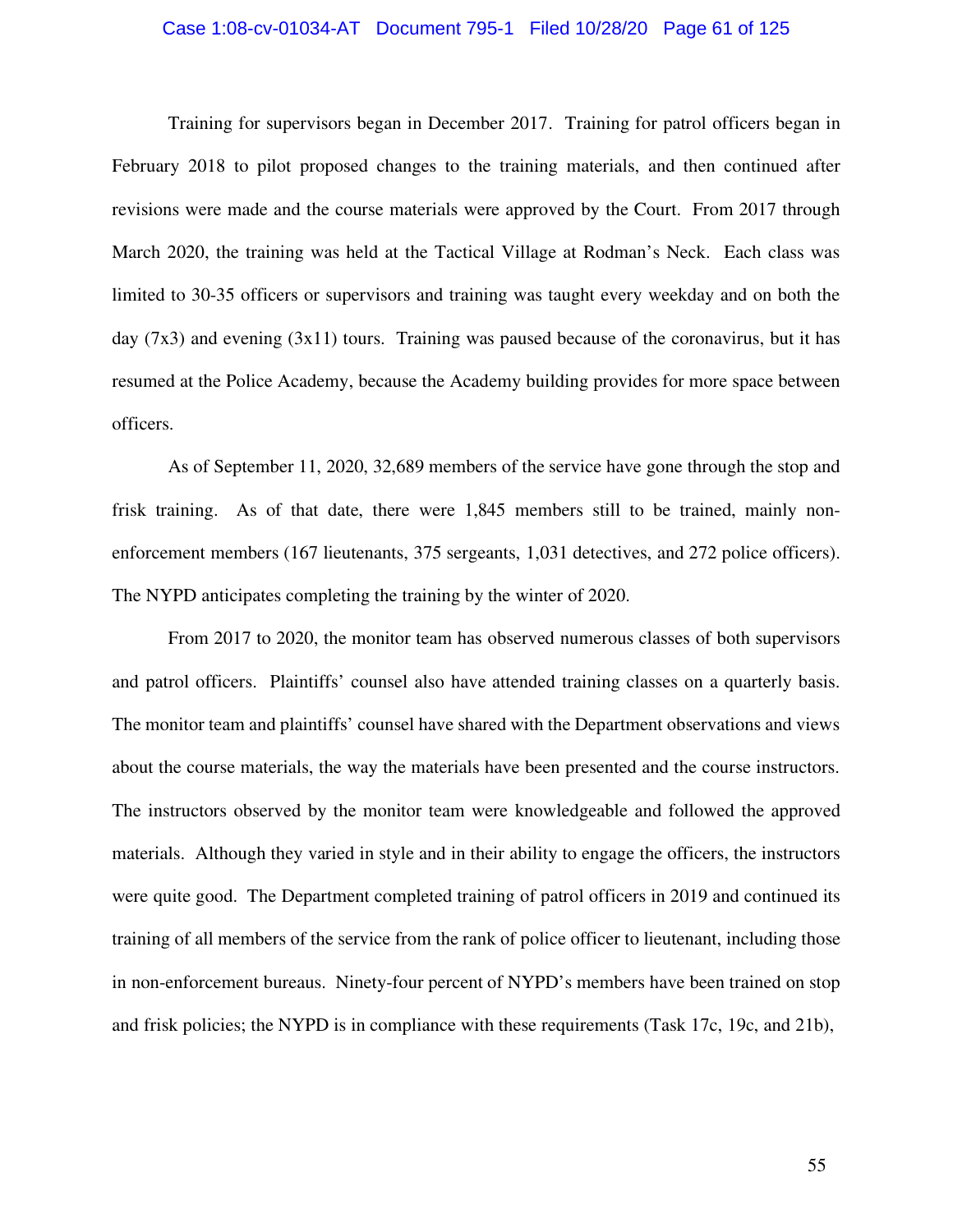#### Case 1:08-cv-01034-AT Document 795-1 Filed 10/28/20 Page 62 of 125

Some of the instructors did a better job than others in addressing issues of race and engaging the class in a discussion of how race intersects with stop and frisk encounters, but the course as a whole sufficiently covered the NYPD policies on racial profiling and bias-free policing. The Department also covers NYPD racial profiling policies in other training it has conducted, including training of new supervisors, training of housing officers, and a course on implicit bias that was delivered to the entire force. Ninety-four percent of NYPD's members have been trained on NYPD's racial profiling policies; the NYPD is in compliance with these requirements (Task 18c).

The Court's Remedial Order noted that it may be appropriate for the Department to conduct training "on the effect of unconscious racial bias." *Floyd*, ECF 372, p. 17. Early in the monitorship, the Department committed to training its members on implicit bias and procedural justice. "Implicit bias" is the concept that people make automatic, unconscious associations between groups of people and stereotypes about those groups, and that those associations arise from the particular environment (neighborhood, family, friends, media, etc.) in which they grow up, live, and work.

In 2017, the NYPD contracted with an outside vendor, Fair and Impartial Policing, LLC (FIP), http://www.fairimpartialpolicing.com/, to create the training materials and teach the course. FIP developed specific training sessions for senior executives, mid-level managers, supervisors and police officers. The training included discussion of the history of New York City and the NYPD, and how that history relates to legitimacy and procedural justice both within the Department and in the communities being policed. The point of the training is to make officers more aware of biases so that those biases do not interfere with the officers' law enforcement functions.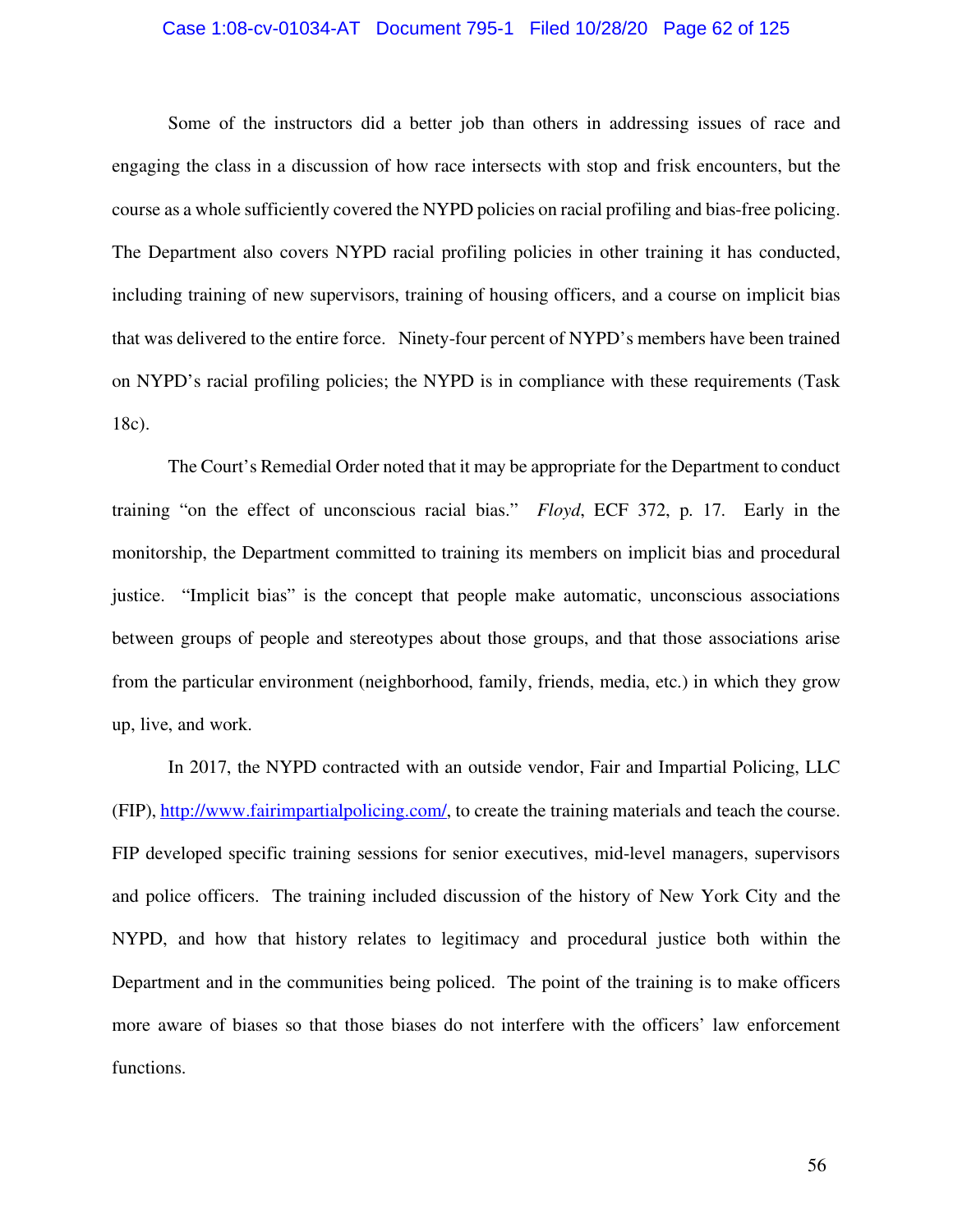#### Case 1:08-cv-01034-AT Document 795-1 Filed 10/28/20 Page 63 of 125

Professor Jennifer Eberhardt, a member of the monitor team and one of the leading experts in the country on implicit bias in law enforcement, reviewed the training materials and provided feedback and suggestions for edits to the NYPD and FIP. Plaintiffs' counsel and one of the plaintiffs' experts, Professor Jack Glaser, also a leading expert on these matters, provided feedback and edits to FIP. Based on that input, some parts of the training materials were revised. FIP instructors presented the training to the monitor team and plaintiffs' counsel, who provided feedback as well. In September 2019, the plaintiffs reviewed the revised FIP training materials and expressed their concerns about some aspects of the materials to the CEO of FIP. Neither the monitor team nor plaintiffs' counsel observed the training being provided to NYPD members, because FIP and the NYPD believed that the attendance of outside observers in the class would inhibit candid discussion of the material. Professor Eberhardt concurred with that assessment.

In February 2018, the Department began the FIP training for all 36,000 uniformed members of the service, including those at the highest levels of the Department (e.g., the Commissioner, the First Deputy Commissioner, and all the commanding officers of the precincts and other commands). The NYPD also conducted train-the-trainer sessions for instructors at the Police Academy, who began presenting the training for recruit officers in August 2018. As of March 20, 2020, when FIP training concluded, 34,870 members of the service (MOS) had been trained.

Although implicit bias training for police officers, and the FIP training in particular, has been conducted throughout the country, what is less clear is what impact this training has on officers' attitudes and behavior. Systematic scientific evaluations of such training are rare and are only now being conducted. The NYPD worked with the IACP-University of Cincinnati Center on Police Research and Policy and with the Finn Institute for Public Safety at SUNY Albany to evaluate NYPD's implicit bias training of patrol officers. The evaluation was designed to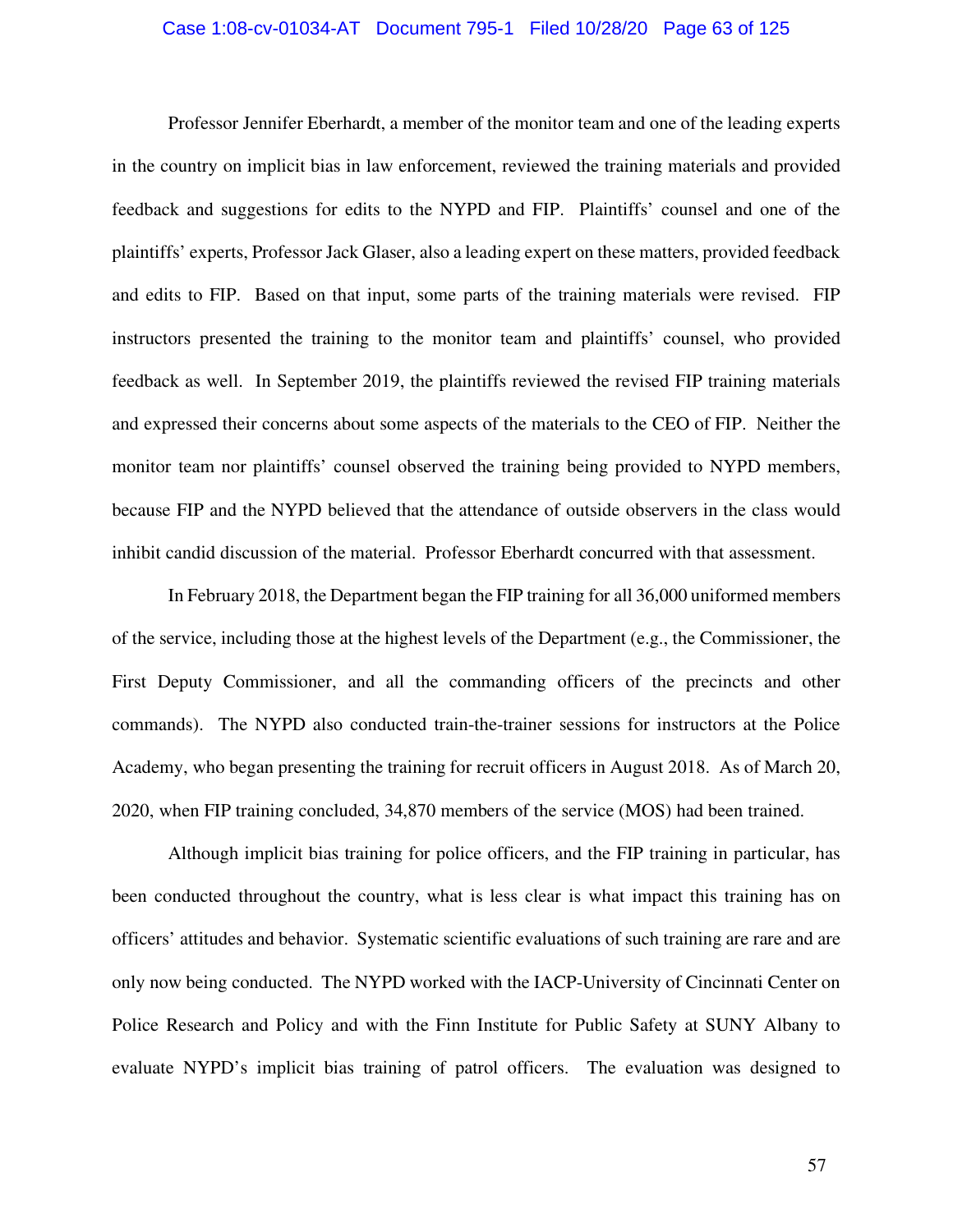#### Case 1:08-cv-01034-AT Document 795-1 Filed 10/28/20 Page 64 of 125

determine the effectiveness of the training in raising officers' awareness of and knowledge about implicit bias and providing officers the skills to manage their own implicit biases.

The FIP training was oriented towards police officers' knowledge of implicit bias and its implications for policing. The NYPD's stated objective for the program was to convey to police personnel:

- The science of implicit bias (convey to officers that all people, even well-intentioned people (officers) can be impacted by implicit bias).
- How implicit biases might manifest in policing.
- The consequences of biased policing for community members, officers and agencies.
- The skills that police personnel need to be fair and impartial.

To determine whether the FIP training met those objectives, the evaluation team collected survey data on the day of training and after officers and supervisors were back in the field. The trainingday surveys were collected using an experimental design, with classes being randomly assigned to take the survey immediately before (control) or immediately after (treatment) the FIP training, making it possible to see if FIP training influenced officer perceptions.

The evaluation team found that the training did have some effect on officers' beliefs and attitudes. For example, consistent with NYPD objectives, the FIP training was successful on the day of training in raising officers' awareness of implicit bias, procedural justice, and concern with bias. These effects were achieved despite the fact that the FIP content was delivered as a mandatory, one-shot, lecture-style training**—**conditions that can dampen its effectiveness, but were made necessary by the size of the NYPD. Because these results were measured on the day the training was conducted, it is uncertain how enduring the changes in officers' beliefs and attitudes will be. Enduring change requires not only passively learning about bias, but actively attending to the conditions that give rise to it. Supporting the FIP training program and its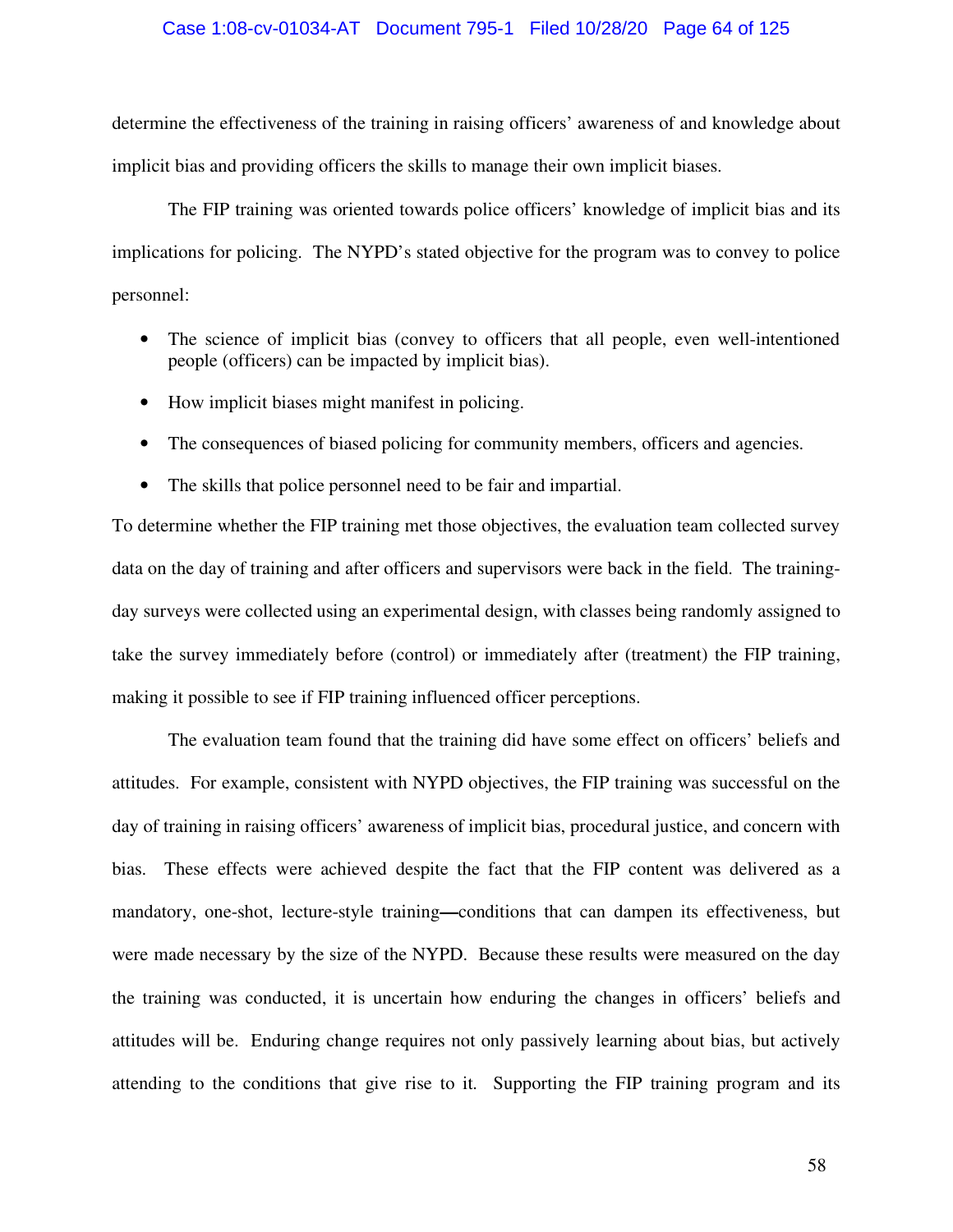#### Case 1:08-cv-01034-AT Document 795-1 Filed 10/28/20 Page 65 of 125

evaluation was one among a number of steps the NYPD has taken to increase the effectiveness of officers and build trust with the community. These are ongoing efforts, and their success is not yet fully known.

#### **B. Training for Newly Promoted Supervisors**

Training for newly promoted sergeants, lieutenants, and captains covering supervisory responsibilities, along with a refresher on investigative encounters, is an important and necessary component of NYPD's compliance

### **1. Compliance Assessment—Newly Promoted Supervisor Training**

Training materials for newly promoted sergeants and lieutenants were approved by the Court on March 27, 2018. The format of the training has been changed to encourage class participation and add BWC video, and is similar to the in-service training for incumbent sergeants and lieutenants. The monitor team observed promotional training before and after it was approved by the Court and again in February 2020. The same two instructors have been teaching this course for every promotional class since 2017 and the class is one of the most impressive training classes the monitor team has observed. The training covers all of the required material in the lesson plan, but, more importantly, the instructors engage the class in interactive exercises and discussions and thorough questions and answers. The NYPD is in compliance with these requirements (Tasks 20a, 20b).

## **C. Housing Training**

The *Davis* settlement requires that the Department provide in-service training so that officers who conduct interior patrols in NYCHA buildings are familiar with the posted rules and regulations in those buildings and have guidance on how to maintain the proper balance between enforcing the law and respecting the rights of residents and their guests. After a long period of negotiations, the parties came to a consensus on language that carefully strikes this balance. The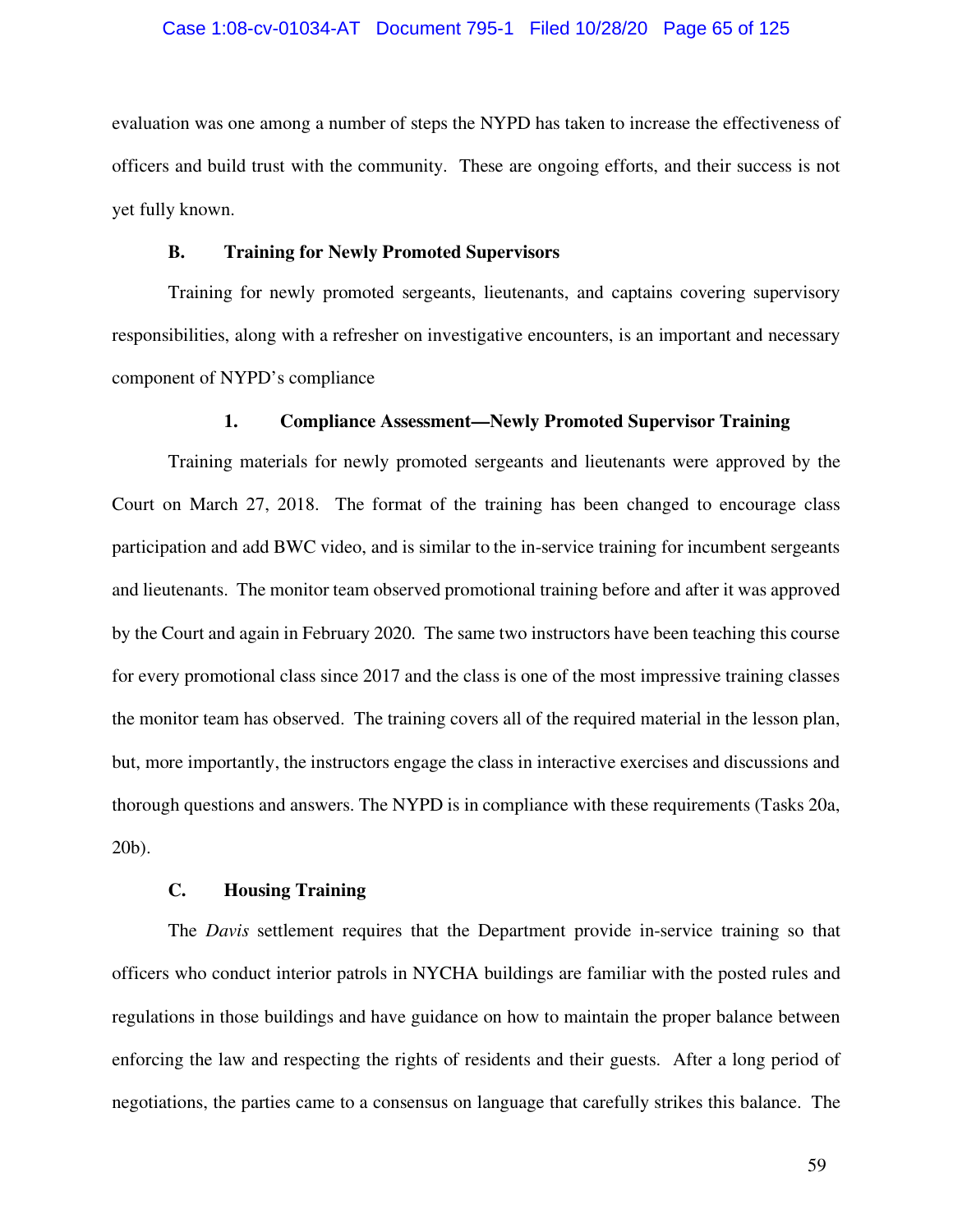#### Case 1:08-cv-01034-AT Document 795-1 Filed 10/28/20 Page 66 of 125

training encourages officers to use their discretion when appropriate. The morning session begins with a video from the then-Chief of the Housing Bureau, Chief Secreto, and then proceeds to a discussion of the legal issues involving trespass enforcement and Housing patrol, including documentation of trespass arrests using the TCFS. The post-meal session includes role-play scenarios illustrating various aspects of interior patrols. The NYPD also developed a useful pamphlet for Housing Bureau officers highlighting important features of the training.

#### **1. Compliance Assessment—In-Service Housing Training**

On May 29, 2019, the Court approved materials for a one-day training to be given to all Housing Bureau officers. The NYPD began the training in October 2019. The monitor team and *Davis* counsel observed this training in November 2019 and in January and February 2020. After the November training, plaintiffs' counsel and the Monitor provided the NYPD with recommendations for improvements to the training, including emphasizing that NYCHA properties are people's homes, the importance of de-escalation under appropriate circumstances, and the value of exercising discretion for trespass arrests. *Davis* counsel particularly stressed the need to meaningfully engage Housing Bureau officers regarding the issues of racial bias and stereotyping. All Housing Bureau officers had attended the training by the end of February 2020.

The training made effective use of multiple instructors, which breaks up the potential monotony of one or two instructors. All of the instructors were Housing Bureau members. Instructors opened their block of instruction by informing the class of their longevity in the NYPD and giving a summary of their commands. Their longevity and current assignment to a PSA patrol command or Community Affairs gave them credibility with the class. Several instructors also had previous experience living as residents within NYCHA housing.

The classes were interactive, with attendees being asked whether they had been stopped by the police, a discussion of Operation Impact and its impact on the community, and the bases for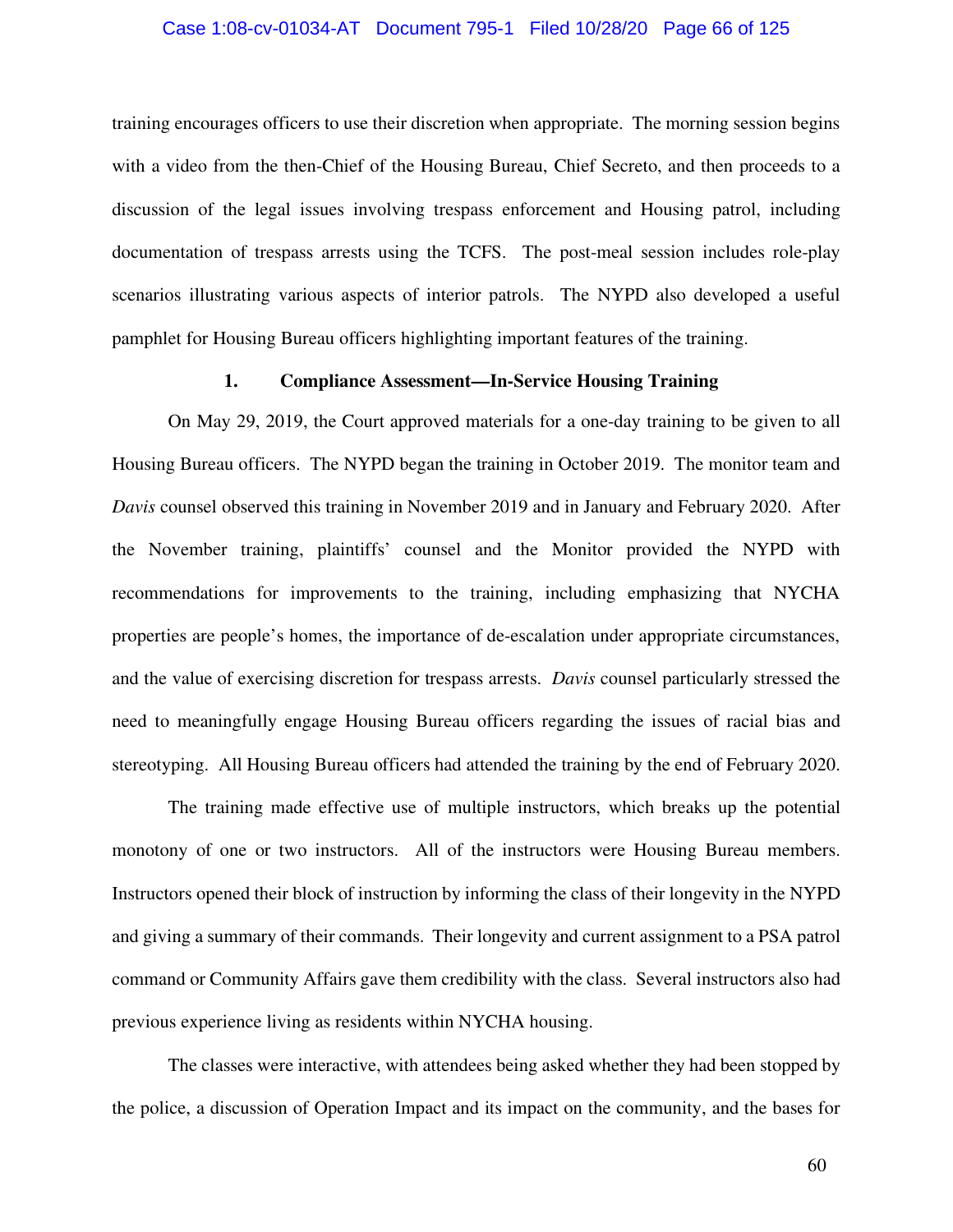#### Case 1:08-cv-01034-AT Document 795-1 Filed 10/28/20 Page 67 of 125

the lawsuits that led to the training. Attendees in some classes, however, were less engaged than the officers in other classes. The issue of discretion was emphasized throughout the class. One class discussed how overenforcement could ruin lives and how discretion can mean de-escalating a situation.

The post-meal scenarios were instructive. In one scenario, the instructors had the officers go through, in detail, why there was justification to approach. Another scenario illustrated discretion and included an effective demonstration of how an individual might not feel free to leave when approached by officers. During one debrief, an instructor had a student switch places with him and the instructor approached the student as he had been approached in the exercise. He then asked if the student would feel free to leave in that situation and the student agreed that he wouldn't.

With respect to the discussion of race in the training, the instructor providing the introduction of the class reviewed the history of stop and frisk litigation and explicitly touched on race, noting that NYPD stopped people based on race. The theme of race was revisited by subsequent instructors, but sometimes less explicitly. Although the plaintiffs believe that the course did not sufficiently discuss the issue of race, the monitor team disagrees.

The Housing one-day training provided attendees with more than skills and knowledge improvements; it influenced the attendees to think differently and react differently based upon NYPD's stated values of community partnership, valuing human life, respect, courtesy, and civility. The NYPD is in compliance with the requirements for the creation of Housing training materials and the implementation of Housing training (Task 26a, 26b).

#### **D. Training for Investigating Profiling and Biased-Based Policing Complaints**

The Remedial Order requires the NYPD to track and investigate racial profiling complaints. For this reason, training for investigators on the NYPD's racial profiling policies and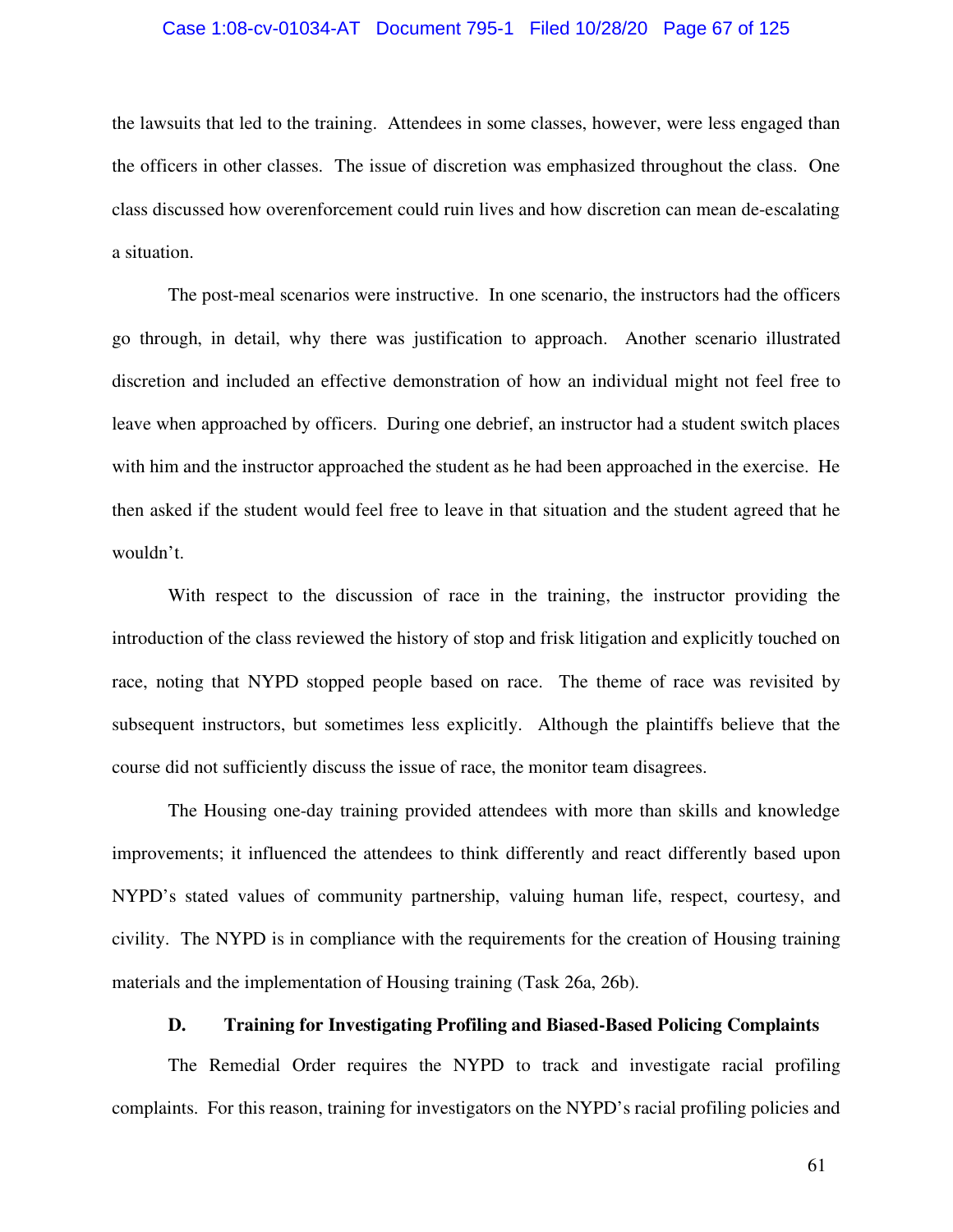#### Case 1:08-cv-01034-AT Document 795-1 Filed 10/28/20 Page 68 of 125

how to go about conducting profiling investigations is also required. The training is designed to provide investigators with the fundamental skills to process and investigate complaints regarding the NYPD's policy prohibiting racial profiling and bias-based policing. Upon completion of the class, participants should understand the NYPD's policy, the procedures for investigating racial profiling and bias-based policing allegations, and strategies for investigating those allegations. The standards for when investigators can substantiate or find a profiling allegation unfounded, even in the absence of corroborating physical or documentary evidence, are explained.

## **1. Compliance Assessment—Training for Investigating Profiling and Biased-Based Complaints**

The training curriculum for IAB investigators and investigators from patrol borough investigative units regarding the investigations of profiling allegations (Internal Investigators Course, Module Number 04, Profiling and Bias-Based Policing) was approved by the Court in January 2019.

The monitor team observed this training in July 2019. The instructors used the Courtapproved PowerPoint slides and lesson plan, were familiar with the material, and covered the learning objectives stated at the beginning of the presentation. The instructors emphasized Department policy prohibiting officers from targeting members of a racial or ethnic group for police action because they appear more frequently in local crime suspect data. The instructors discussed investigative steps that should be taken when investigating racial profiling allegations: contact the complainant; permit the complainant to tell the full story without interruption and ask follow-up questions after; and don't close a case simply because the complainant is uncooperative. Although this was not part of the written training materials, the instructors also addressed additional issues on racial profiling investigations:

• Investigators should not close out a case as unfounded because the complainant was found guilty of the underlying criminal case.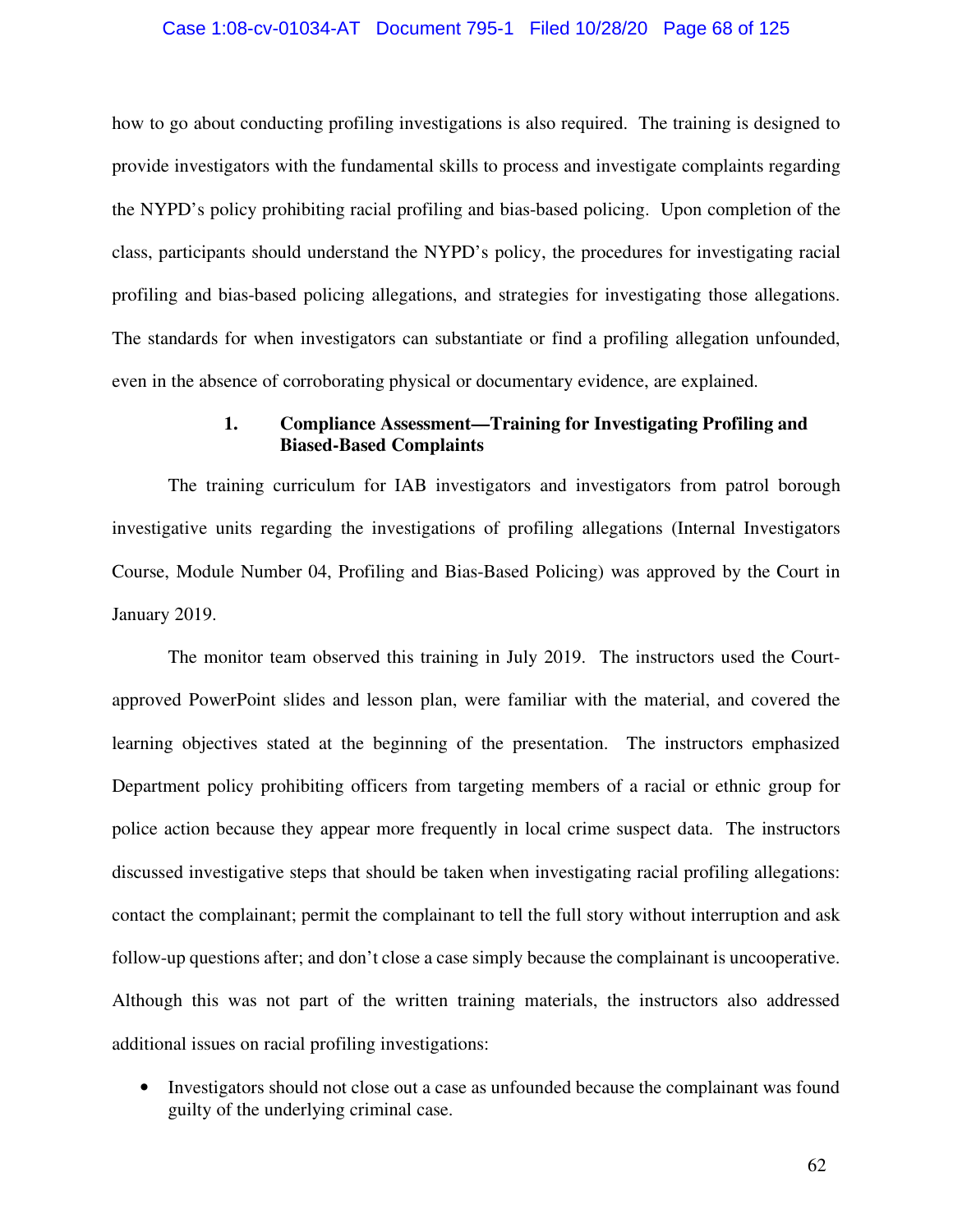- The fact that the subject officer and the complainant are of the same race does not mean that there is no racial profiling; this cannot be a reason for closing the case as unfounded.
- If the investigator has not been able to contact the complainant, the investigator should check to see if the complainant might be incarcerated.

Although the Court approved the training curriculum for this course, the Monitor's review of profiling investigations (as well as the review by plaintiffs' counsel of a smaller sample of investigations) identified numerous problems with the Department's profiling investigations (see Monitor's Corrected 10th Report, pp. 74-79), and the Monitor made recommendations for changes to the protocols for investigations. Based on these findings and recommendations, the NYPD has proposed additional changes to the IAB guidelines for profiling investigations, which will be submitted for court approval. Changes to the training curriculum for profiling investigations also will need to be made. The Department is in partial compliance with the written training materials (Task 29a) and not yet in compliance with implementing the training requirements regarding racial profiling (Task 29b).

### **E. Basic Plainclothes Course**

The NYPD conducts a three-day training course for officers who will be starting as plainclothes officers. That course was required for officers who joined a precinct-based anti-crime unit, or any other unit that works in plainclothes. While there are no longer anti-crime units, there will still be officers in various units that work in plainclothes, so this training will continue to be needed. It is important to ensure that these officers get training on stop and frisk policies, because their work often involves actively seeking to detect and apprehend suspects.

### **1. Compliance Assessment—Basic Plainclothes Course**

On August 14, 2018, the Court approved revised training materials for a module on investigative encounters that is part of a three-day course given to plainclothes officers. The revisions were done to make sure the materials were consistent with the in-service investigative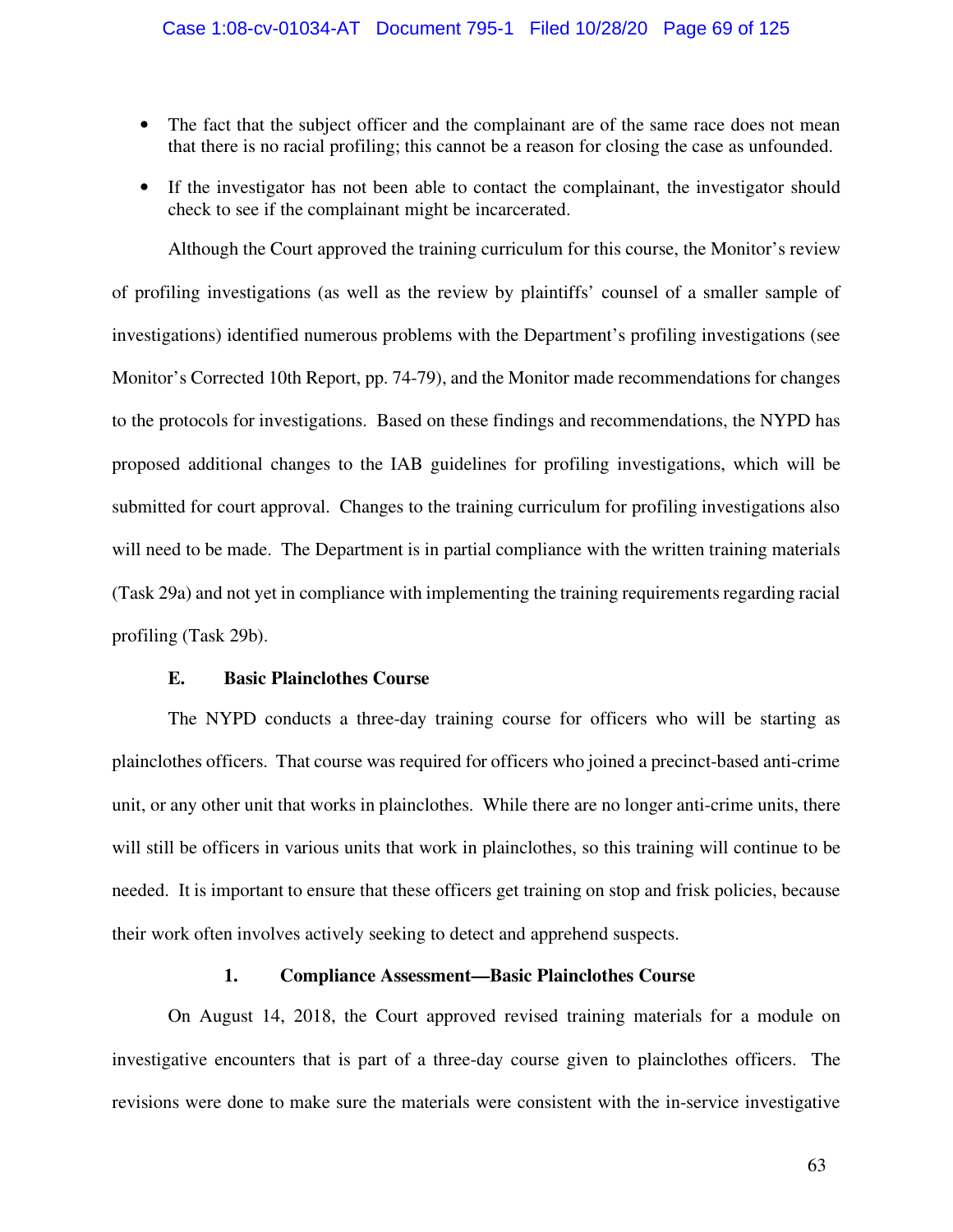### Case 1:08-cv-01034-AT Document 795-1 Filed 10/28/20 Page 70 of 125

encounters training. In addition, BWC videos involving plainclothes officers were added to the training to demonstrate some of the main teaching points. The training materials meet the Court's requirements (Task 30a).

The monitor team observed the Basic Plainclothes Course on February 24, 2020. Although the instructor used the approved materials, the quality of the training was not sufficient. There was little to no explanation of the material, no engagement with the attendees, and very little connection between the material covered and plainclothes policing. The instructor should provide an introduction and overview to this part of the three-day course, so that participants understand why they are getting this training. Plainclothes enforcement often requires substantially different tactics and this course should integrate the law with tactics. Knowledge of the law and what one can do at the various levels is an important tactic, and it will ensure that officers use their authority correctly. A firm understanding of the law of investigative encounters will give officers a tactical advantage and protect the rights of the people they encounter. Weaving Investigative Encounters instruction into the physical skills component of the plainclothes training would help to reinforce both. The NYPD is not yet in compliance with the implementation of plainclothes training (Task 30b).

### **F. Recruit Training—Policing Legally**

A recruit training class entitled "Policing Legally—Street Encounters" covers the legal standards governing when an officer may stop, question and frisk a person. The training emphasizes that the legal authority for a stop does not automatically provide the authority for a frisk. To frisk a person, the officer must have reasonable suspicion that the person stopped is armed and presently dangerous. The training materials stress that an encounter between a civilian and an officer is a "stop" when a reasonable person would not feel free to disregard the officer and walk away. Such an encounter requires the officer to have reasonable suspicion that the person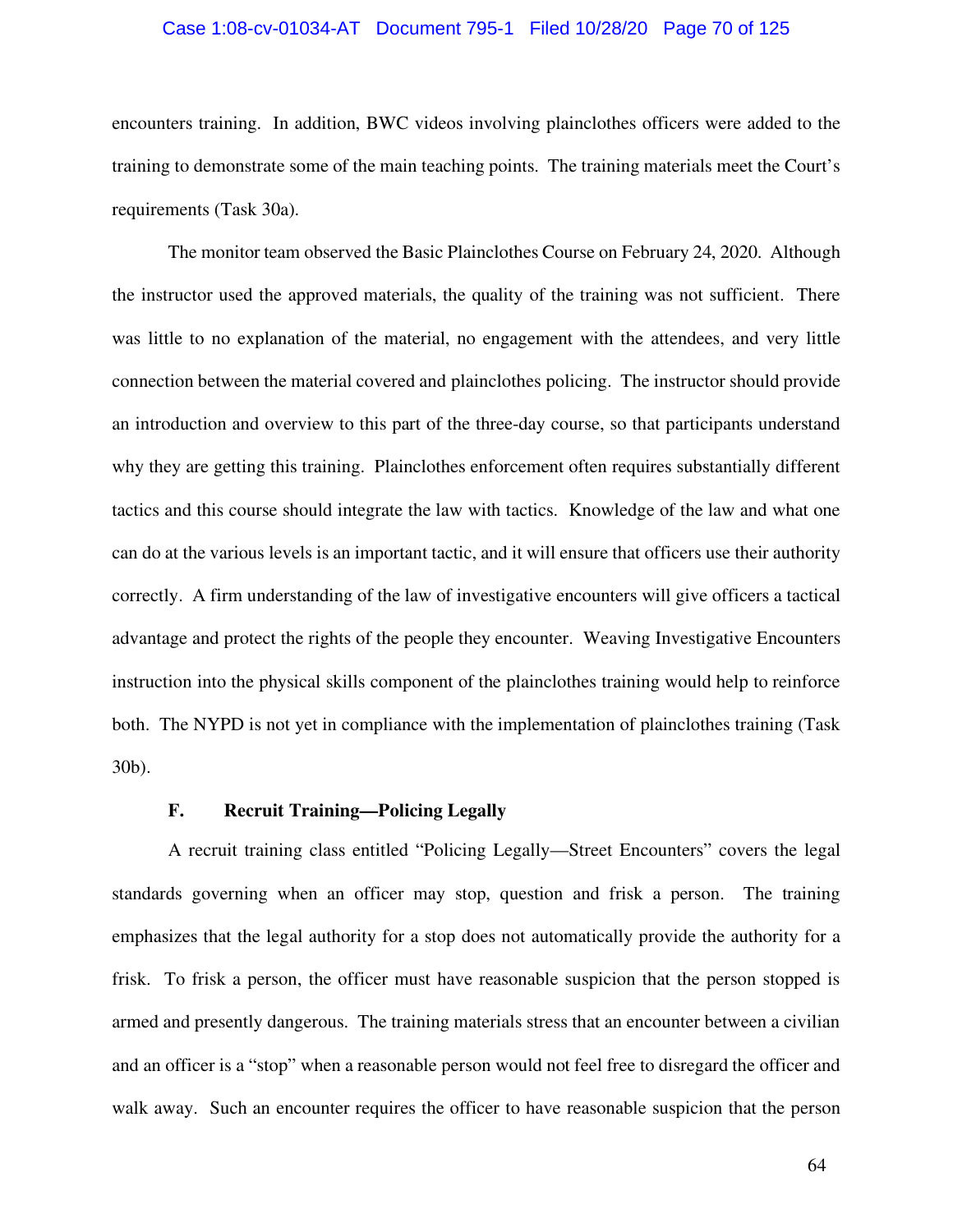### Case 1:08-cv-01034-AT Document 795-1 Filed 10/28/20 Page 71 of 125

was engaged in or is about to be engaged in criminal conduct. The course covers *Terry v. Ohio*  and the four levels of *DeBour* encounters.

#### **1. Compliance Assessment—Recruit Training—Policing Legally**

Recruit training was a particular focus of attention for the parties and Monitor at the beginning of the remedial effort, as a recruit class started in January 2015, shortly after the start of this monitorship. The parties recognized that the new class of recruits could not be trained using materials that the Court had found inadequate. Training materials for Police Academy recruit classes on stop and frisk were rewritten and approved by the Court in April 2015. The materials for Policing Legally have been revised as new NYPD policies and new stop report forms were approved. The course was revised in 2018 to ensure consistency with the in-service investigative encounters training being taught at Rodman's Neck and to add BWC videos as a tool to review each level of investigative encounter; information regarding the Right to Know Act was also added to the curriculum. These changes were approved by the Court on August 14, 2018. The revised Policing Legally training materials are in compliance with the Court's requirements (Tasks 17b, 19b).

The monitor team observed Policing Legally classes early in the monitorship and returned to the Police Academy to observe these classes in 2018, 2019, and 2020. Team members found the instruction to be consistent with the Court-ordered materials and well presented, with significant recruit engagement. The NYPD is in compliance with the requirements for implementing recruit training on stops and frisks (Tasks 17d, 19d).

# **G. Recruit Training—Policing Impartially**

The remedial order requires revised training on the NYPD's prohibition of racial profiling. Under that policy, officers may not use race as a motivating factor, even in part, for law enforcement action, unless the action is based on a reliable and specific suspect description. A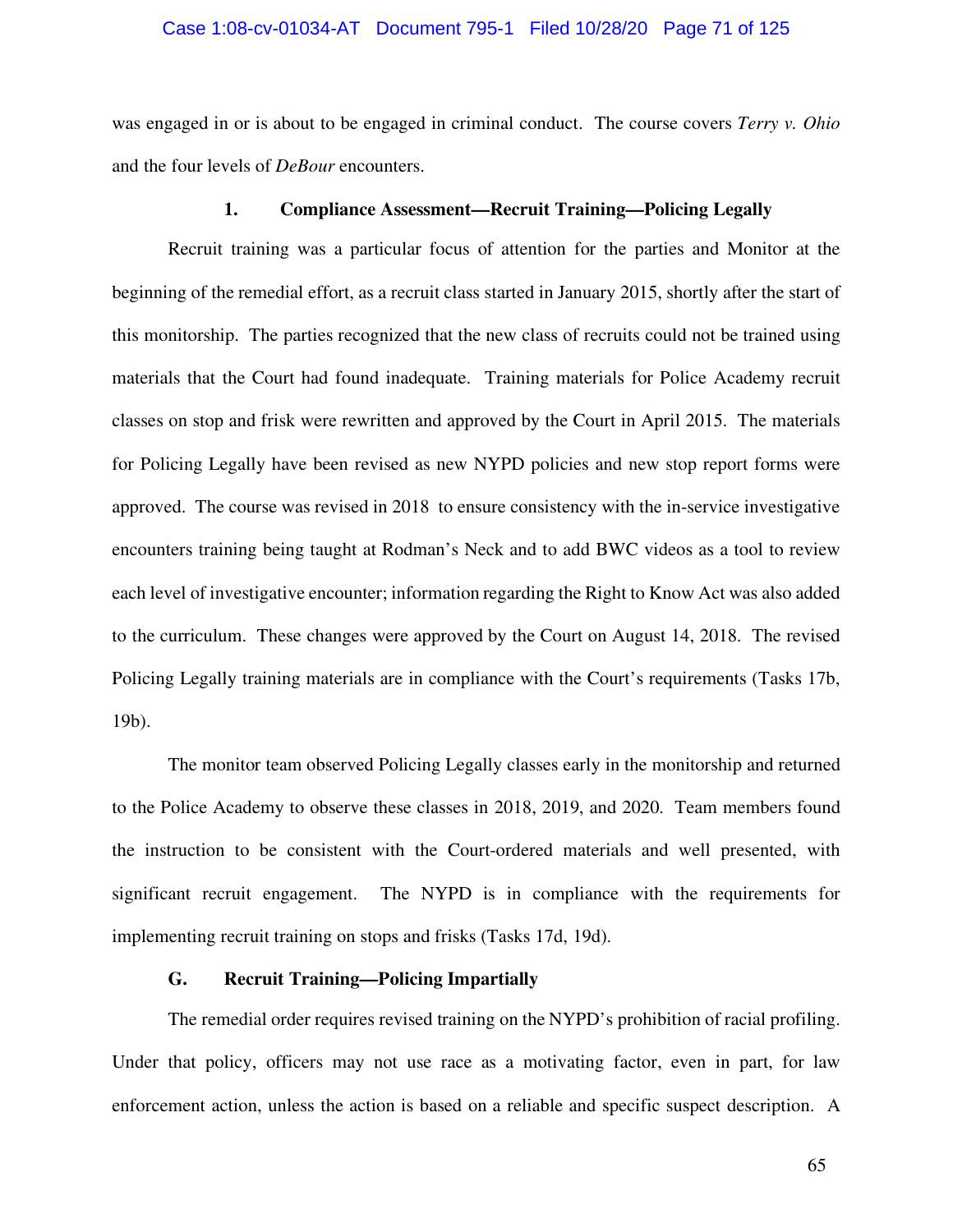### Case 1:08-cv-01034-AT Document 795-1 Filed 10/28/20 Page 72 of 125

general suspect description, such as "young black male," is not sufficient; in addition, the fact that a particular group may appear more frequently in local crime statistics is not enough information for there to be reasonable suspicion for a stop. The class material includes information regarding bias and police history and how knowledge of this history can help officers be more effective.

# **1. Compliance Assessment—Recruit Training—Policing Impartially**

The Court approved the NYPD's training course for recruits on racial profiling, Policing Impartially, in April 2015. The training materials are in compliance with the Court's requirements (Task 18b).

Monitor team members observed this class in 2018 and 2019. The course followed the general course guide and approved material, although some of the classes observed could improve with more engagement and discussion of the materials. Monitor team members have noted that discussions of bias-based policing, profiling, and community respect have been included in several of the other recruit training courses and associated scenario-based training, beyond Policing Impartially. Incorporating these themes consistently throughout the training modules will support the building of a Department culture. The NYPD also provided all recruits with the FIP training on implicit bias and procedural justice. The NYPD is in compliance with the recruit training on racial profiling (Task 18d). The Monitor will observe the Policing Legally class when the NYPD resumes Police Academy recruit training.

# **H. Recruit Training—Characteristics of Armed Suspects**

One recruit training segment identified in the *Floyd* liability and remedies decisions as needing revision was a training module conducted by the Firearms Training Section on the characteristics of armed suspects.<sup>15</sup> This training teaches recruits about factors that should raise

<sup>15</sup> *Floyd v. City of New York*, 959 F. Supp. 2d 540, 614 (S.D.N.Y. 2013) (Liability Opinion); *see Floyd v. City of New York*, 959 F. Supp. 2d 668, 680 (S.D.N.Y. 2013) (Remedial Order).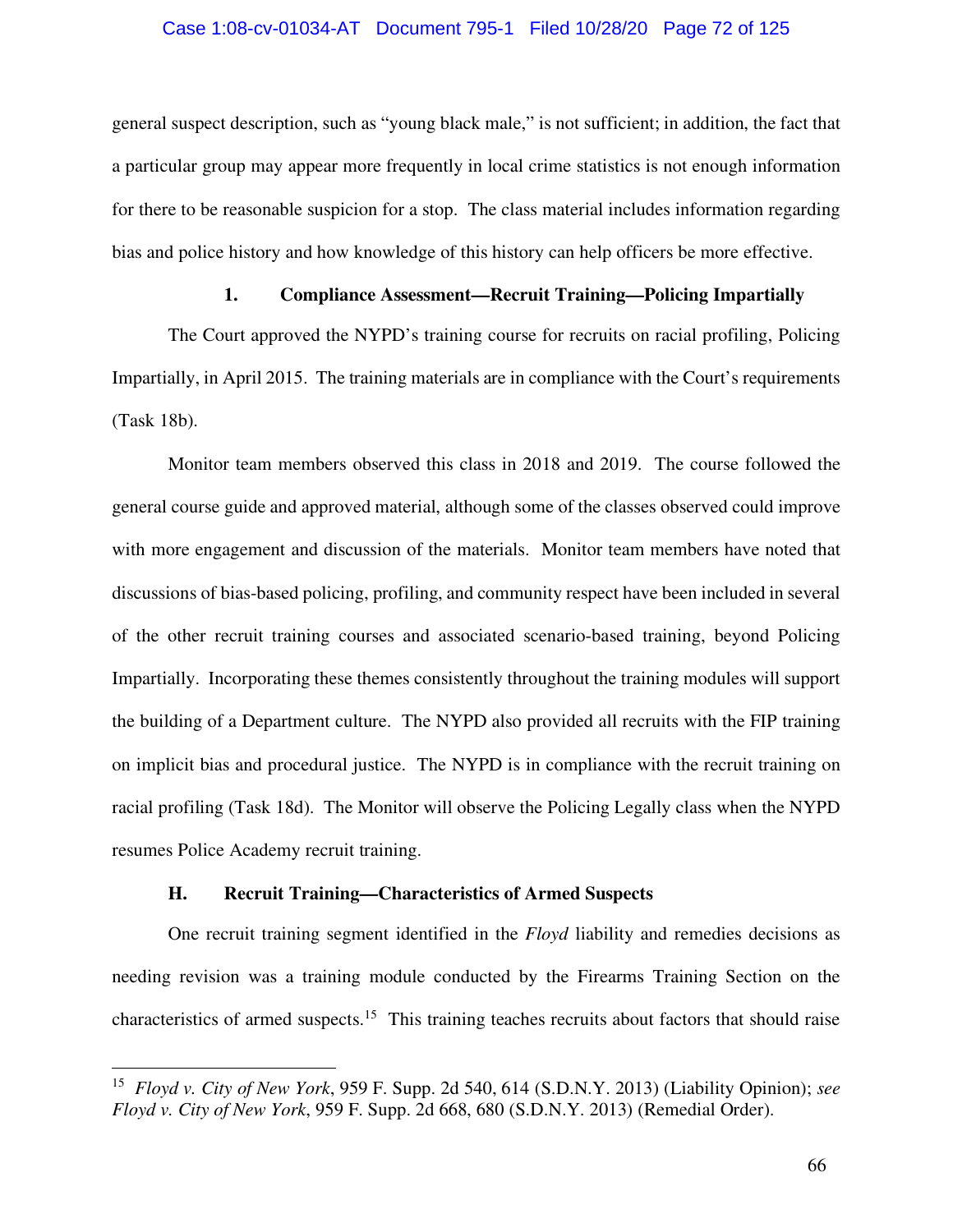### Case 1:08-cv-01034-AT Document 795-1 Filed 10/28/20 Page 73 of 125

their awareness when they attempt to determine whether or not an individual they encounter is armed.

# **1. Compliance Assessment—Recruit Training—Characteristics of Armed Suspects**

A revised version of this training was approved by the Court in February 2017. The NYPD is in compliance with the requirement for a revised curriculum (Task 28a).

Monitor team members and plaintiffs' counsel observed this training in 2019. The class was taught by a 27-year veteran of the NYPD who has taught similar material for more than 10 years. The instruction followed the Court-approved lesson plan and covered all of the learning objectives. The instructor went to great lengths to emphasize that this was not a stand-alone lesson and that this training must be considered in the context of all other lessons/training received (e.g., investigative encounters training). He noted that none of the characteristics singularly was sufficient to show reasonable suspicion that a person was carrying a firearm. The NYPD is in compliance with the requirement to implement this training (Task 28b).

### **I. Recruit Training—Interior Patrol at NYCHA and TAP Locations**

Both the *Davis* settlement and the *Ligon* settlement require revised recruit training governing the legal standards and procedures for when a person may (or may not) be stopped in or outside a TAP or NYCHA building (P.G. 212-59 and P.G. 212-60). The training must instruct recruits that mere presence near, entry into, or exit from a TAP or NYCHA building is not an "objective credible reason" to approach a person to request information. The training also must cover trespass enforcement standards for TAP and NYCHA buildings, including the requirement of completing a TCFS for trespass arrests.

# **1. Compliance Assessment—Recruit Training—Interior Patrol**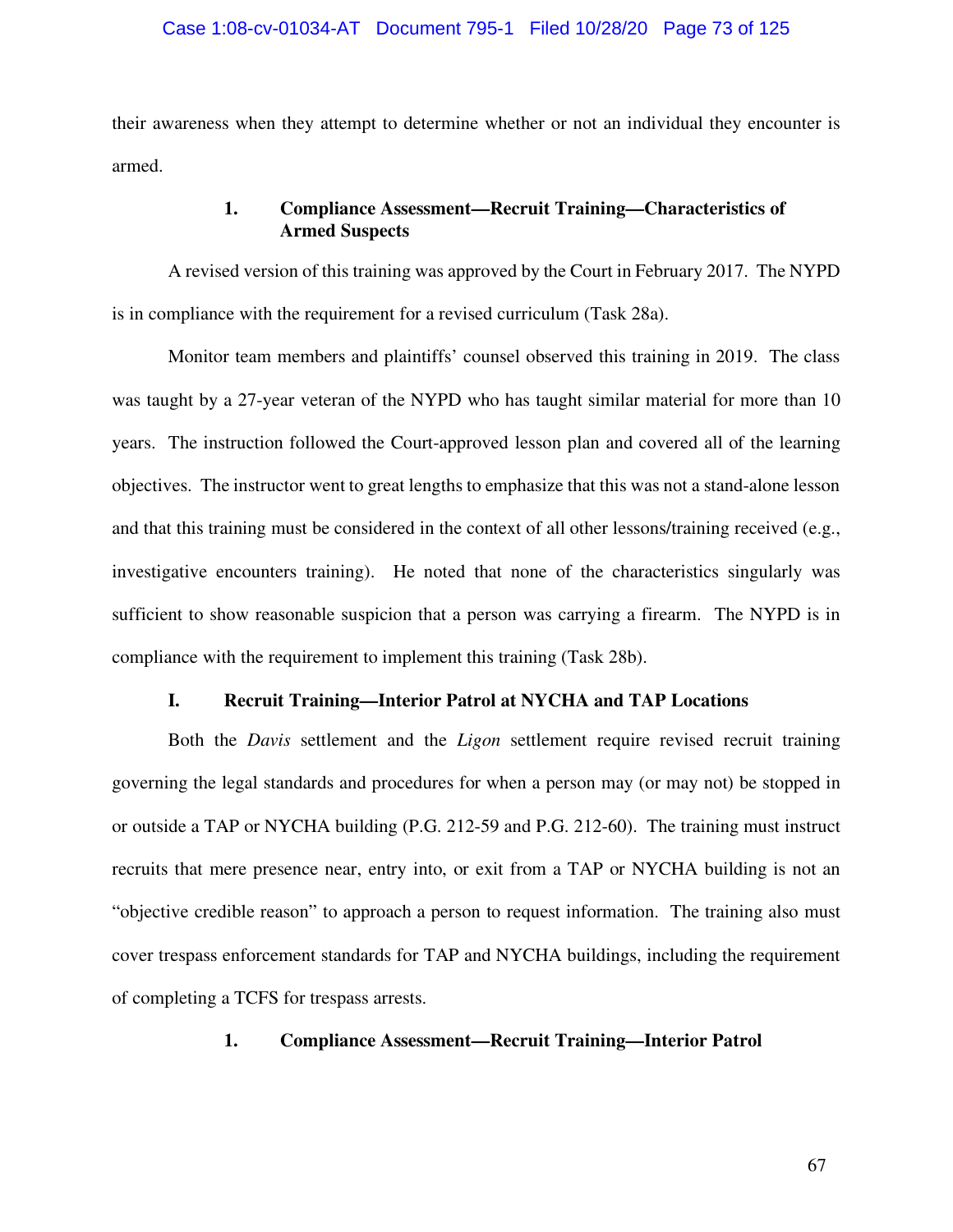### Case 1:08-cv-01034-AT Document 795-1 Filed 10/28/20 Page 74 of 125

The NYPD combined the Court-approved recruit training materials regarding patrols at TAP buildings with the training materials approved by the Court in *Davis* governing housing patrols in and around NYCHA buildings. The training also includes scenario-based role-play exercises for both TAP and NYCHA buildings. The training materials were approved by the Monitor and meet the requirements of the court orders (Tasks 22a, 25a).

Monitor team members have observed these classes and generally found the instruction to be consistent with the approved materials. For some of the classes observed in 2020, however, the training did not meet the level of quality expected. The Monitor recommends that when police recruit classes resume, the instructors of the in-service One-Day Housing training class meet with the instructors for the Interior Patrol recruit class and compare materials. It will also be helpful for the recruit class to provide the Housing brochure that was distributed in the in-service Housing training. In addition, the training materials will need to reflect the termination of TAP. The NYPD is in partial compliance with these requirements (Tasks 22b, 25b).

### **J. Field Training Guide and FTO training**

The Court's Remedial Order required the NYPD to revise its Field Training Guide and Field Training Officer (FTO) training materials to reflect the corrected policies governing trespass stops outside TAP buildings. The Field Training Guide and the FTO materials also needed to be revised to conform with P.G. 212-11.

### **1. Compliance Assessment—Field Training Guide and FTO Training**

The Field Training Guide was revised in 2016 and training for FTOs was revised to reflect changes to the in-service investigative encounters training. In addition, BWC videos have been added to the training and the PowerPoint presentation has been made more engaging. The language in the Field Training Guide and FTO training materials mirrored the language approved by the Court in other trainings, and the Monitor approved the guide and the training materials. The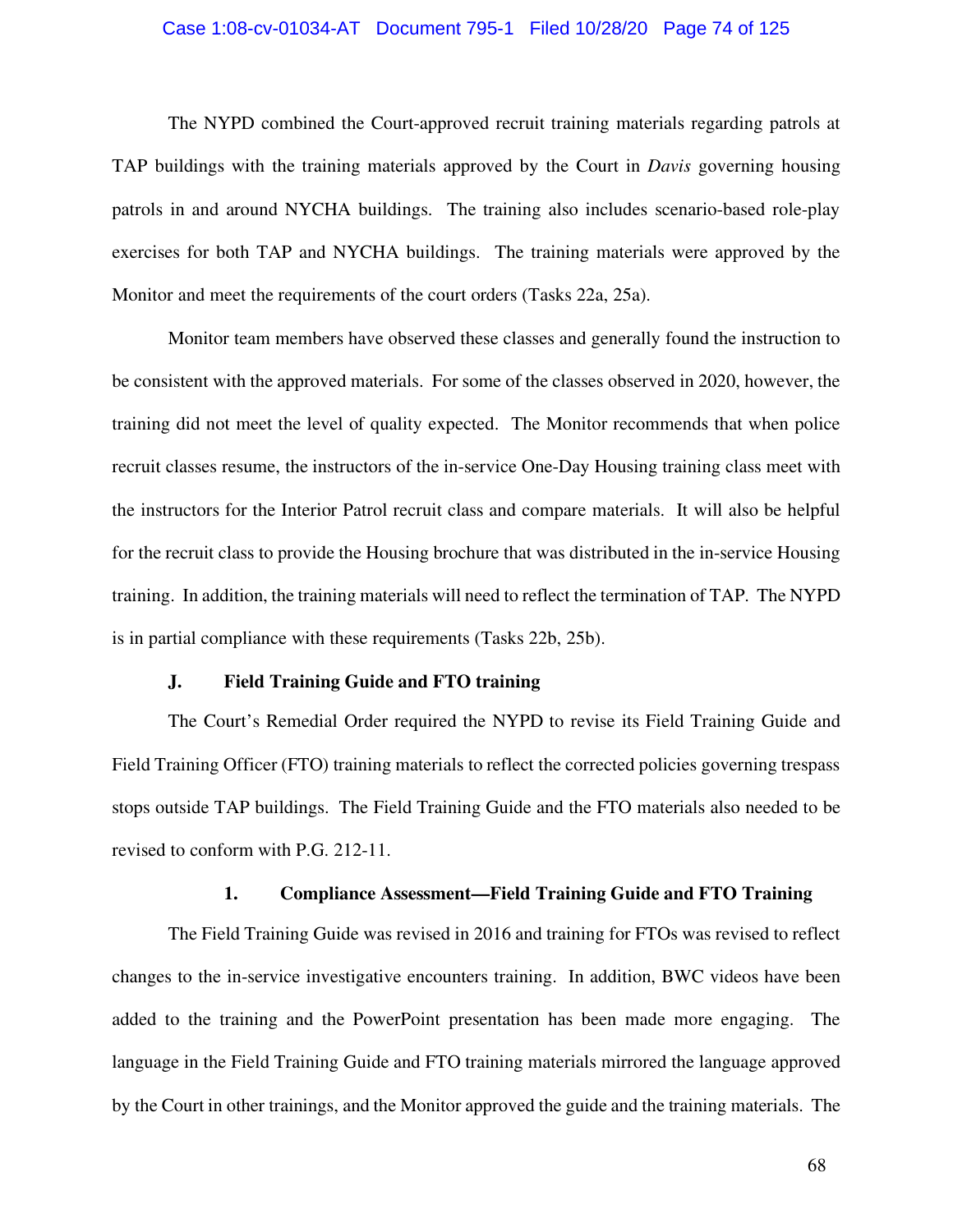### Case 1:08-cv-01034-AT Document 795-1 Filed 10/28/20 Page 75 of 125

training observed by the monitor team was in compliance with the Court's requirements (Tasks 23a, 23b). The last FTO training was conducted in March 2020. As there is no current class of Academy recruits, it is unclear when the next FTO training will occur.

### **K. Refresher Training Course for Investigative Encounters**

The NYPD and the parties recognize that the one-time training on stop and frisk at Rodman's Neck or at the Police Academy will not be sufficient to instruct and prepare recruits and officers to properly conduct stops and frisks, and supervisors to review stops and frisks. The NYPD has delivered additional training at precinct roll calls upon requests of training sergeants and at RISKS roll-out meetings. NYPD is also developing "booster" or refresher training for officers and supervisors, including officers who recently graduated from the Police Academy. The supervisors' "booster" training will include additional material regarding review of stop reports and the responsibilities of supervisors. NYPD plans to conduct this training as an online course, which will include a post-training quiz.

# **1. Compliance Assessment—Refresher Training Course for Investigative Encounters**

The NYPD has developed draft scripts for the following refresher module topics: Investigative Encounters, Level 1-4; Documenting Stops; Right To Know Act; Racial Profiling; Patrolling NYCHA and TAP Properties; and Supervisor's Responsibility. The NYPD distributed the refresher training scripts to the parties at the beginning of September. After the parties review and comment on the draft scripts, the NYPD will film the refresher modules for the parties' review and develop post-training tests. The materials will then be submitted for the Court's review. The NYPD is in partial compliance with the requirements for developing the materials for refresher training (Task 31a) and not yet in compliance with implementation (Task 31b).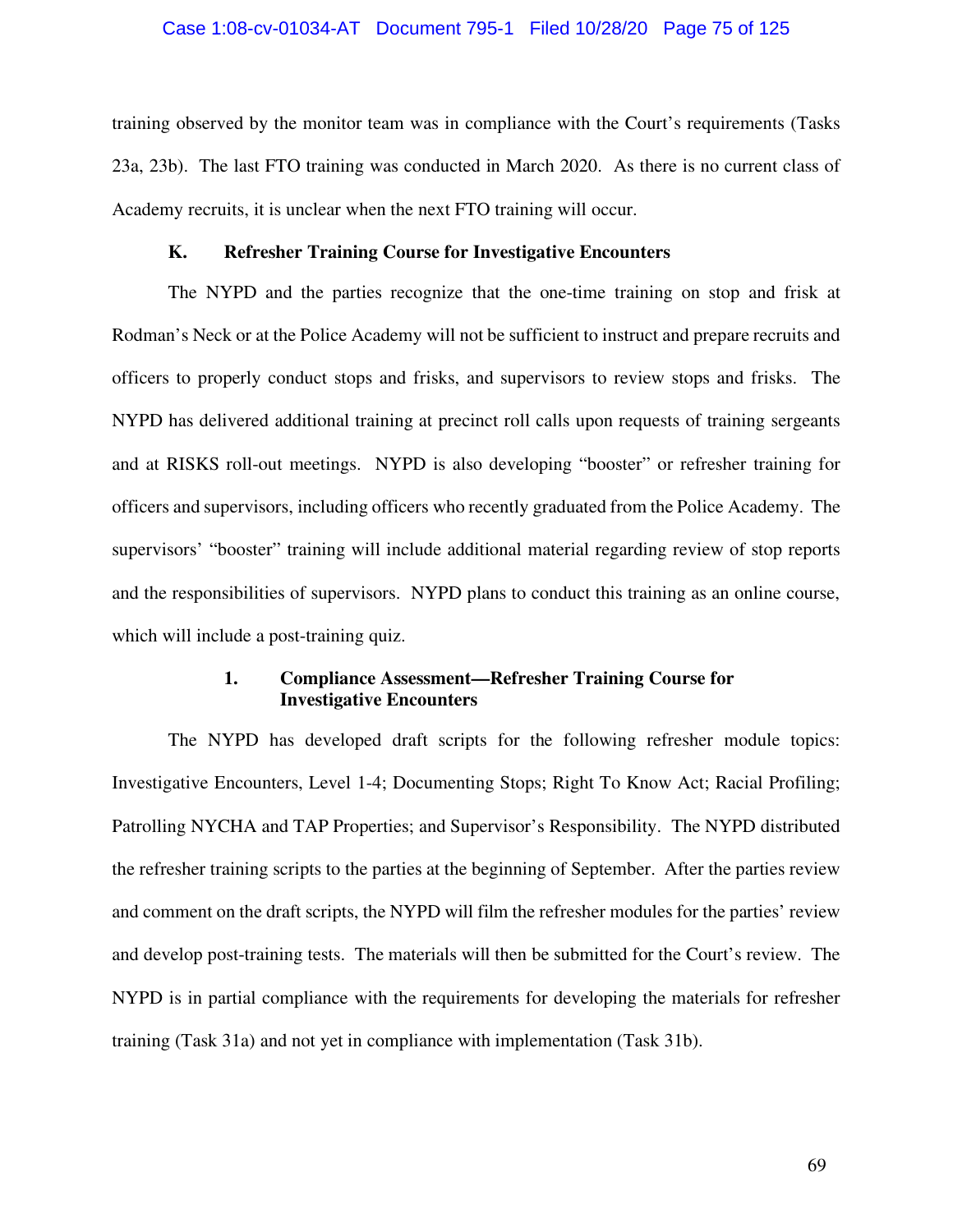### **VI. BODY-WORN CAMERAS**

### **A. Precinct-Level BWC Pilot**

As part of the Remedial Order, the Court directed the Monitor to oversee a pilot of the use of BWCs by NYPD officers. On April 24, 2017, the NYPD launched its BWC pilot program for a one-year period pursuant to the requirements of the amended remedial order in *Floyd v. City of New York*, 959 F. Supp. 2d 668 (S.D.N.Y. 2013) (Remedial Order). The goal of the pilot program is to assess the effects of deploying BWCs on policing outcomes, community perceptions of policing in their neighborhoods, and whether deployment results in reducing unconstitutional stops and frisks. The Monitor's research and evaluation design for the BWC pilot program was developed and executed by Professor Anthony Braga of Northeastern University, Professor John MacDonald of the University of Pennsylvania, and other members of the monitor team.

The NYPD launched the BWC pilot program in April 2017. In a randomized control trial, 1,200 officers in 20 pilot precincts wore cameras for a one-year period. Those 20 precincts were matched with 20 precincts in which officers were not wearing cameras. The monitor team is currently completing its work on a report to the Court on the study, examining outcome measures relating to the civility of police-civilian encounters, police activity, and police lawfulness.

# **1. Supervisory Review of BWC Videos**

As part of the BWC pilot, the Court directed the Monitor to "establish procedures for the review of stop recording by supervisors and, as appropriate, more senior managers." In 2017, the NYPD developed a self-inspection protocol for the review of BWC videos by sergeants in the commands with BWCs. Sergeants must review five BWC videos each month. After reviewing these videos, sergeants must complete a BWC self-inspection worksheet for each video; the sergeant's platoon commanders or lieutenant must then review two of the videos and complete the self-inspection worksheet; and the command's executive officer must review and approve the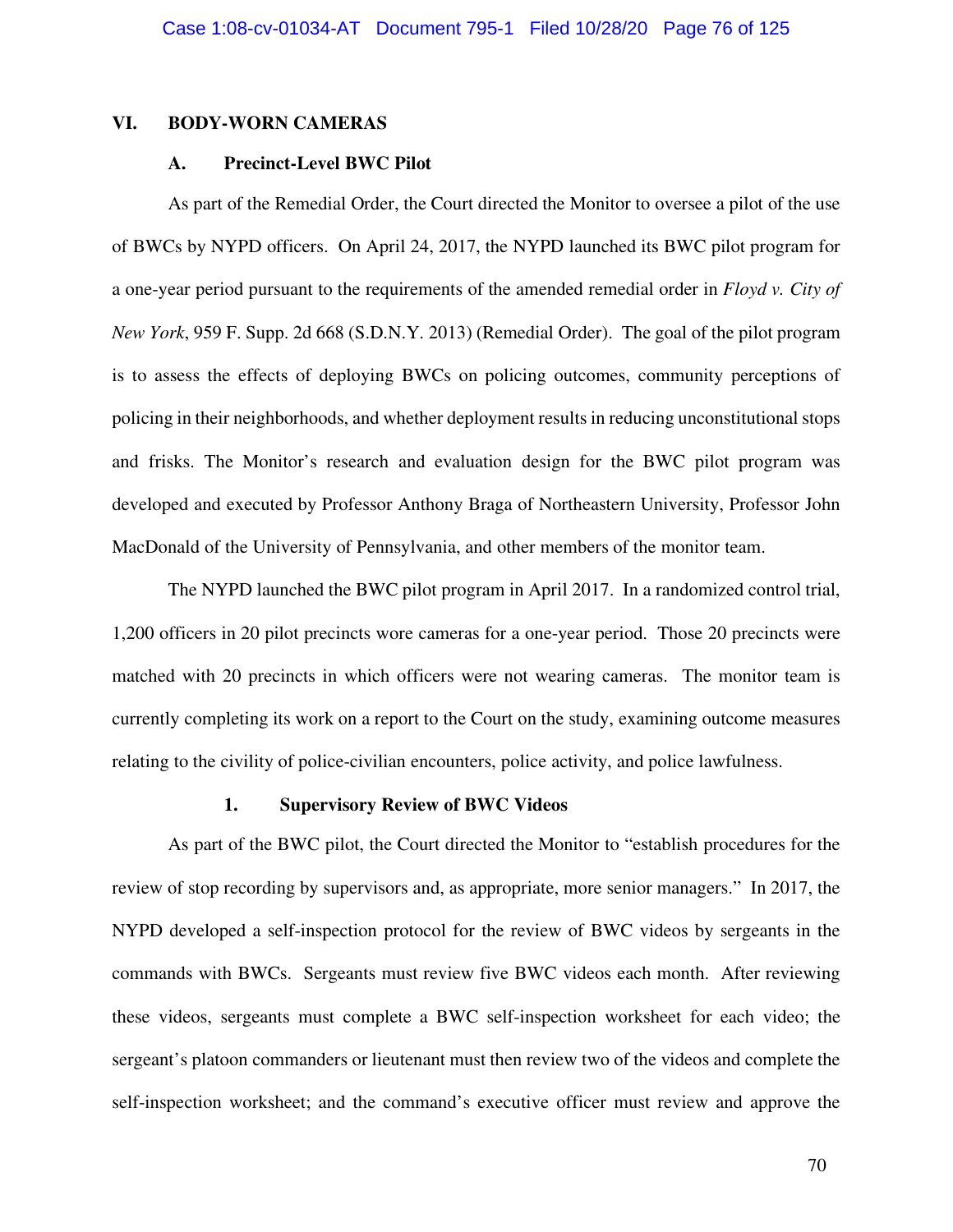### Case 1:08-cv-01034-AT Document 795-1 Filed 10/28/20 Page 77 of 125

BWC self-inspection worksheet. For one month out of each quarter, the BWC compliance unit selects the five BWC videos for each sergeant in the command.

In addition to the self-inspection, the NYPD's BWC patrol guide, P.G. 212-123, directs the patrol supervisor, training sergeant, and ICO to "[p]eriodically review BWC video as appropriate, to provide positive feedback and address any performance or tactical deficiencies observed." At the command RISKS Review meetings, NYPD leadership examines the number of BWC videos reviewed by supervisors and discusses with the commanding officer what criteria the command uses for its reviews.

#### **2. Preserving BWC Videos for Investigation of Complaints**

The Remedial Order also directed the Monitor to "establish procedures for the preservation of stop recordings for use in verifying complaints in a manner that protects the privacy of those stopped." When the BWC pilot was launched, the NYPD set out a procedure for sharing BWC video with the CCRB. The BWC patrol guide, P.G. 212-123, states that "[t]he Internal Affairs Bureau will process requests from the Civilian Complaint Review Board for body-worn camera video as per P.G. 211-14," but it does not provide any protocol for how those videos would be shared or any timeframe for when they would be shared. Initially, there was agreement between the NYPD and the CCRB that requested BWC videos would be provided within seven business day; but this was at a time when there were only 1,000 cameras in the pilot program, fewer complaints involving BWCs, and thus fewer requests for BWC videos.

In 2018 and 2019, the length of time it took for the NYPD to respond to CCRB requests for BWC videos became a significant problem for CCRB's investigation. The CCRB reported that in November 2019, there were 574 requests for BWC footage pending, with half of the video requests pending for more than 30 days and 28 percent of the requests pending for more than 60 days. The Monitor worked with the NYPD, Law Department, and CCRB to determine the extent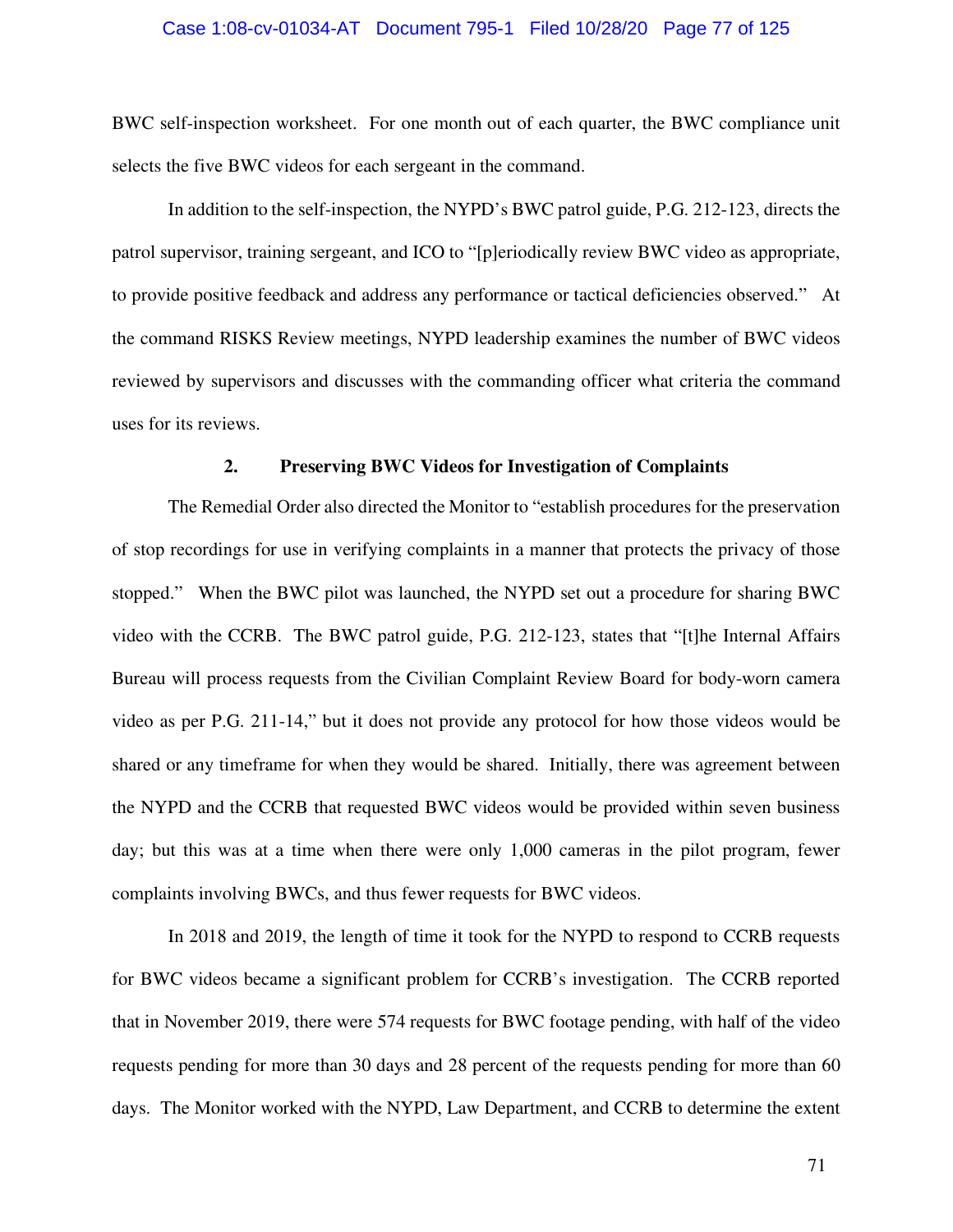### Case 1:08-cv-01034-AT Document 795-1 Filed 10/28/20 Page 78 of 125

of delays and their causes, and develop a procedure for prompt access to BWC footage by the CCRB.

On November 21, 2019, the NYPD and CCRB entered into a Memorandum of Understanding (MOU) to expedite production and sharing of BWC footage. Under the MOU, the NYPD will establish a facility with at least ten secure computer terminals so that CCRB investigators can review BWC footage directly. The NYPD must provide CCRB with BWC footage requested within 25 days if any redactions are needed, and within ten days if no redactions are needed. In a February 2020 CCRB report on BWCs, the chair of the CCRB stated that these new protocols "will allow CCRB investigators to search for videos alongside NYPD personnel, view unredacted footage, and more rapidly isolate and request the portions of video that are relevant to CCRB investigations. It is our hope that this new system will streamline CCRB's access to BWC footage, which is pivotal to our work."

The coronavirus pandemic and the shelter-at-home orders upended the BWC protocol established in the MOU. The NYPD has not yet been able to set up the shared facility to expedite production, and the CCRB staff is working remotely. In addition, there were a significant number of new complaints and additional requests for BWC videos after the protests over the death of George Floyd. However, after the CCRB raised concerns about the delays in obtaining BWC videos, the NYPD made significant progress in providing the CCRB with BWC videos for complaint investigations related to the protests and in reducing the backlog of BWC requests. In its most recent September 2020 Statistical Report, the CCRB reported that 173 requests for BWC videos were pending as of August 31, 2020, a significant decrease from the 641 requests that were pending as of July 31, 2020. See,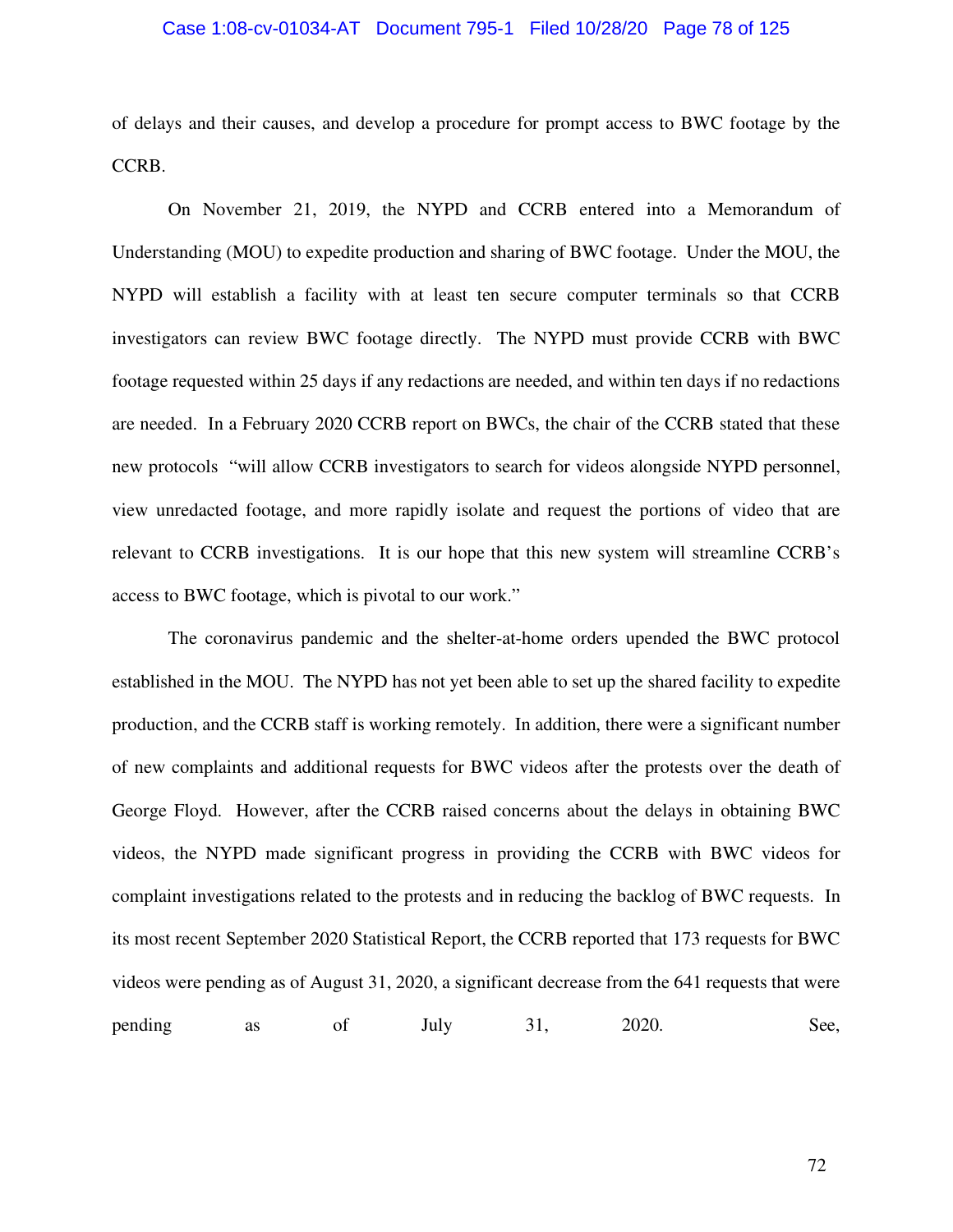https://www1.nyc.gov/assets/ccrb/downloads/pdf/policy\_pdf/monthly\_stats/2020/20200909\_mo nthlystats.pdf.

### **3. Compliance Assessment—Precinct Level BWC Pilot**

The precinct level BWC pilot has been completed. As part of the pilot, the NYPD developed protocols for supervisory review of BWC videos that the Monitor approved in August 2017. Prior to the November CCRB/NYPD Memorandum of Agreement, however, the NYPD did not have an adequate procedure for preserving and providing BWC videos in a timely manner to the CCRB for complaint investigations. Now that the MOU has been signed and the NYPD and CCRB have developed protocols for CCRB access to BWC videos, the NYPD is in compliance with the BWC pilot requirements of Tasks 32a, 32b, and 32c.

# **B. PSA BWC Pilot**

Professor Anthony Braga and other members of the monitor team developed a separate research and evaluation plan for the use of BWCs by Housing Bureau officers working in PSAs, to assess how BWC videos impact policing in and around NYCA properties. The Monitor's 8th Report describes that study. NYPD Housing Bureau officers in the nine PSAs were equipped with BWCs over the course of nearly 11 months, starting with PSA 8 in February 2018 and ending with PSA 9 in December 2018. The study will compare officer data for the 36 months before officers were equipped with BWCs to officer data for the 12 months the officers were equipped with BWCs.

# **1. Compliance Assessment—PSA BWC Pilot**

The monitor team is in the process of collecting and analyzing the data for the PSA BWC study. The NYPD is in partial compliance with the requirement for the PSA BWC pilot (Task 33).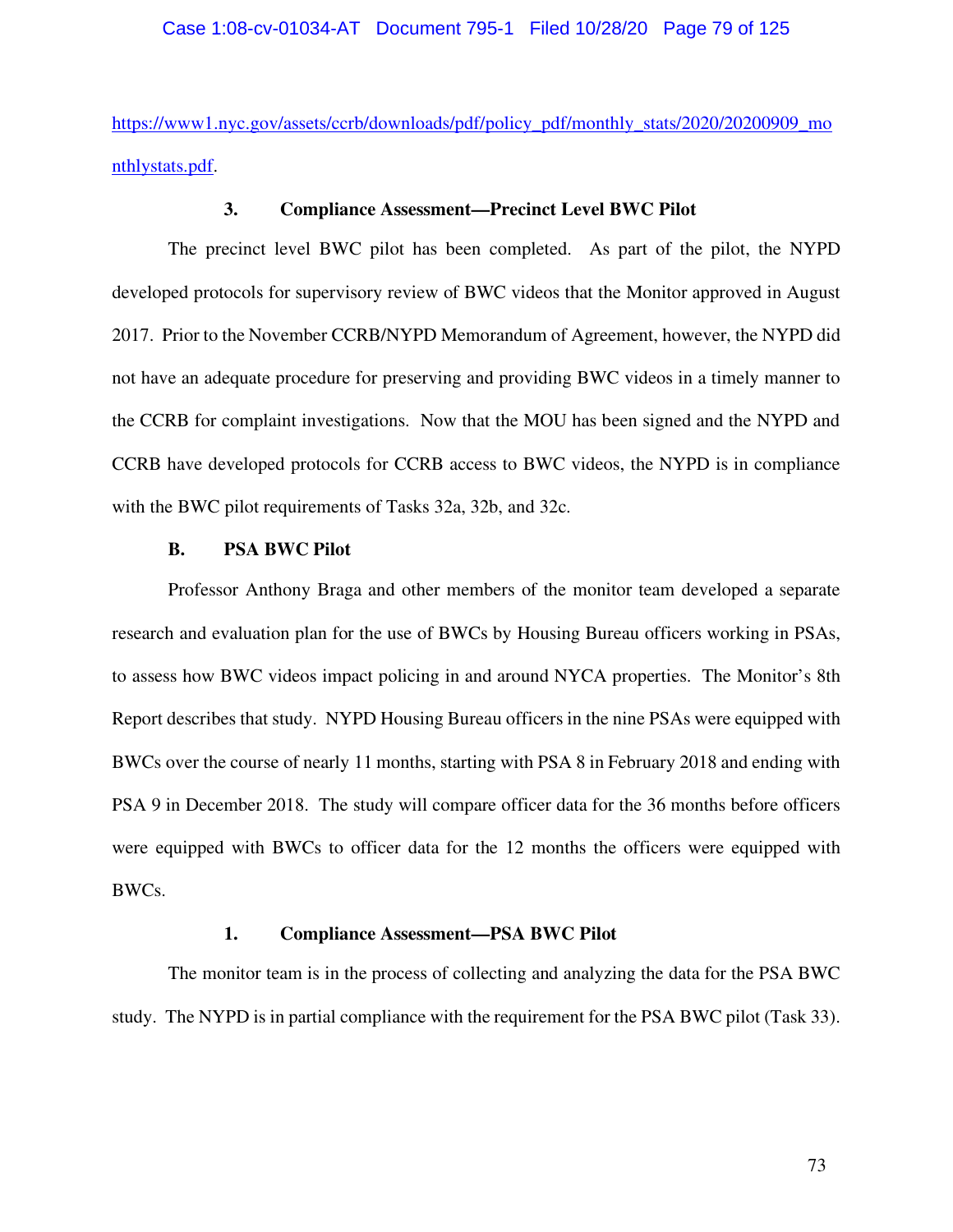# **VII. PERFORMANCE EVALUATIONS**

The Court found that the NYPD's performance objectives and the way that the NYPD measured officer performance put pressure on officers to make stops without regard to whether they were constitutional. For that reason, one condition for NYPD compliance is to put in place a performance evaluation system for officers that does more than just count the number of enforcement actions. The NYPD developed and implemented a new performance evaluation system in 2017. In the new system, the lawfulness of stops and the accuracy of stop reports play a role, but the number of stops does not.

Part of the new system is the Officer Profile Report, an electronic form that is automatically generated monthly. This report compiles data from numerous Department databases and compares the officer to other officers in his or her precinct, borough and citywide. It does not count the number of stops made by the officer. Supervisors are to review the Officer Profile Report each quarter and complete a Quarterly Evaluation. Supervisors use the Quarterly Evaluation to rate officers in 12 performance categories or "dimensions" on a scale from one to four. The fourth quarter evaluation will provide the supervisor with a section to recap the officer's yearly performance.

The 12 performance dimensions are:

- 1. Problem Identification/Solving
- 2. Adaptability and Responsiveness
- 3. Judgment
- 4. Integrity
- 5. Application of Law and Procedures
- 6. Community Interaction
- 7. Departmental Interaction
- 8. Professional Image and Maintenance of Equipment
- 9. Quality and Timeliness of Reports
- 10. Initiative
- 11. Leadership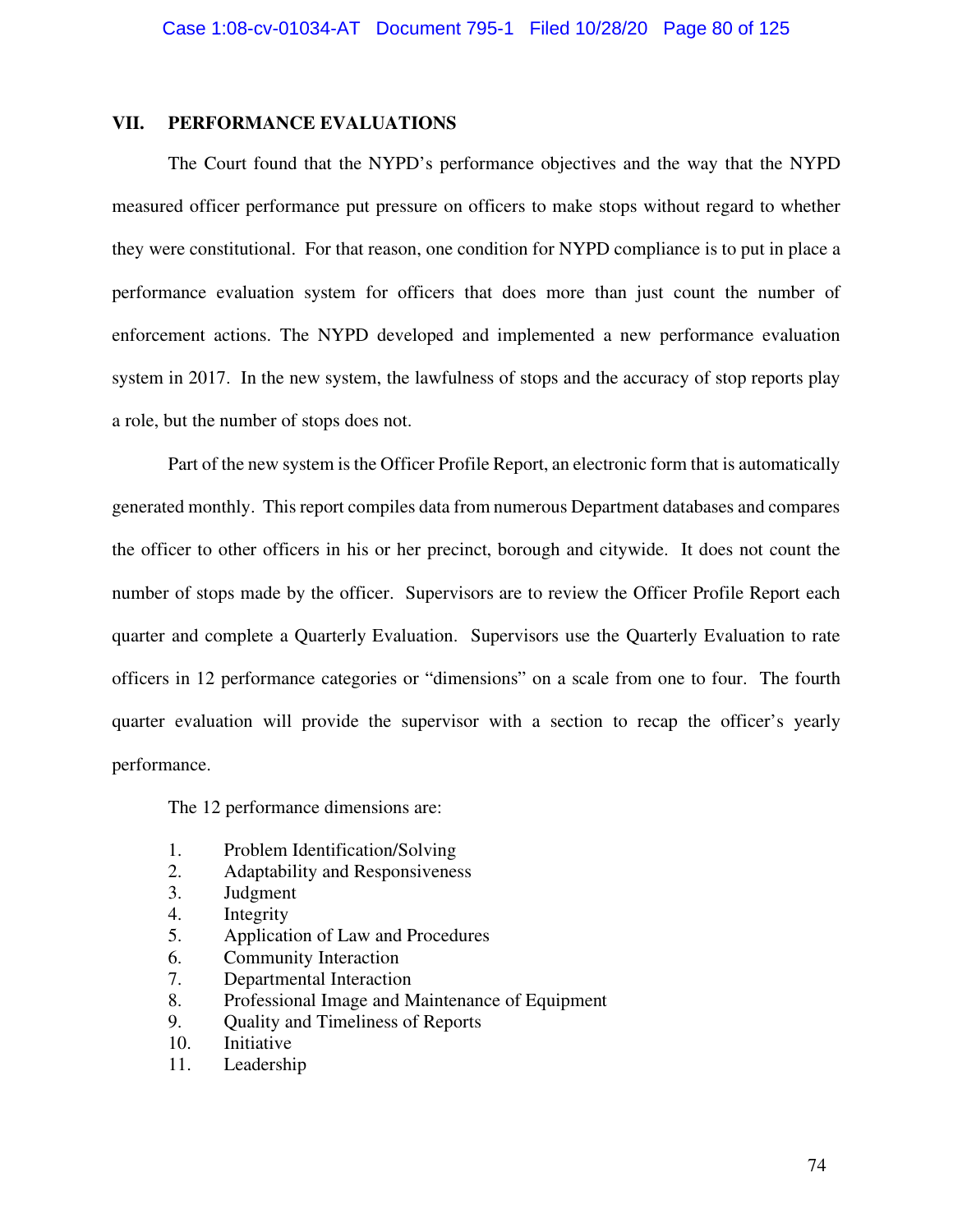12. Implementation of Proactive Policing Strategies (for members who perform administrative functions, a different dimension, Competence in Unit's Mission, replaces this dimension)

#### **1. Compliance Assessment—Performance Evaluations**

In November 2017, the Court approved the NYPD's performance-evaluation system for patrol officers. In doing so, the Court ordered that the Monitor review and assess certain aspects of the system. The review is to ensure that, in practice, the system does not "reinstitute pressures that result in a focus on the quantity of stops without regard to their lawfulness" or undermine the goals of the remedial process, including compliance with the Fourth and Fourteenth Amendments. ECF 564. $16$ 

To evaluate whether the performance evaluation system meets these criteria, the Monitor has undertaken a number of steps. The monitor team reviewed the evaluations for officers receiving a "Needs Improvement" rating for Application of Law and Procedures, Quality and Timeliness of Department Reports, and Implementation of Proactive Policing for the third quarter of 2019. The monitor team also reviewed data on officers receiving a "Needs Improvement" CRAFT supervisory feedback report for those dimensions. In addition, the monitor team reviewed the quarterly evaluation in a sample of precincts, as well as a PSA and Transit District.

In the third quarter of 2019 there were more than 6,000 CRAFT entries in the selected Performance Dimensions of Application of Law and Procedures, Implementation of Proactive Policing, and Quality and Timeliness of Written Reports. These entries were examined to identify

<sup>&</sup>lt;sup>16</sup> Pursuant to the court order, "the Monitor shall, in his bi-annual reports, review and assess the NYPD's performance-evaluation system to ensure that, on paper and in practice, it does not (a) reinstitute pressures that result in a focus on the quantity of stops without regard to their lawfulness or (b) undermine the goals of the remedial process, including compliance with the Fourth and Fourteenth Amendments of the Constitution as required by the Remedies Opinion."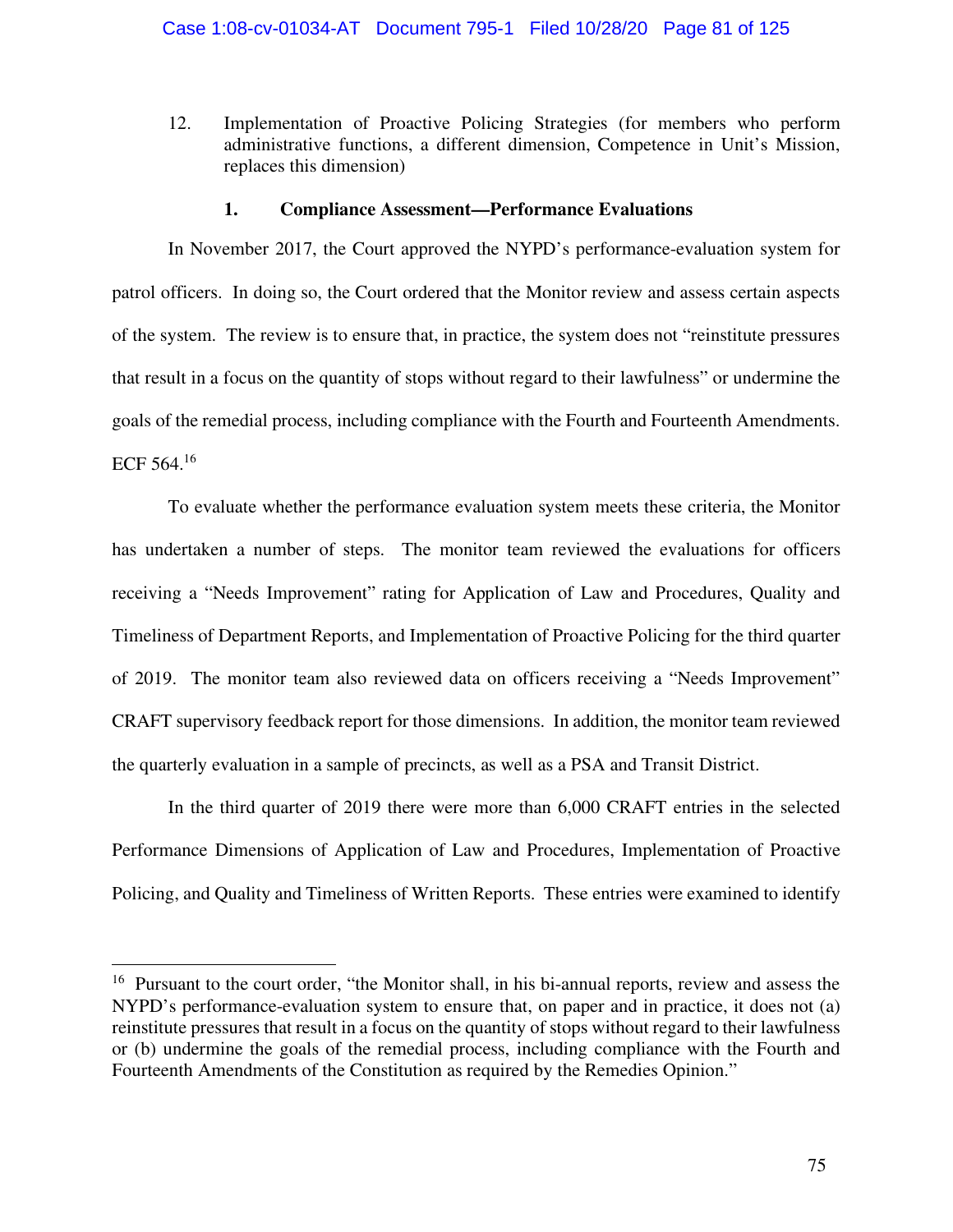# Case 1:08-cv-01034-AT Document 795-1 Filed 10/28/20 Page 82 of 125

areas related to stops. The table below shows the breakdown of stop-related CRAFT entries in those performance dimensions. The reasons supervisors provided to describe the nature of the feedback was diverse. An attempt was made to condense those descriptions into major themes and categories to permit a better understanding of the areas identified most often.

| <b>Performance Dimension</b>                     | #3Q2019<br><b>Entries</b> |
|--------------------------------------------------|---------------------------|
| <b>Application of Law and Procedures</b>         | 119                       |
| <b>ACTIVITY LOG DEFICIENT</b>                    | 4                         |
| APPROVED STOP REPORT WITH DEFICIENCIES           | 25                        |
| DID NOT ENSURE STOP REPORT PREPARED              | 4                         |
| <b>FAILED TO PREPARE A STOP REPORT</b>           | 27                        |
| <b>FAILURE TO OFFER BUSINESS CARD</b>            | 21                        |
| <b>IMPROPER STOP</b>                             | $\overline{2}$            |
| STOP REPORT DID NOT ARTICLUATE RS                | 5                         |
| STOP REPORT DID NOT ARTICULATE RS                | 28                        |
| STOP REPORT DID NOT ARTICULATE RS FOR FRISK      | 3                         |
| <b>Implementation of Proactive Policing</b>      | 11                        |
| <b>ACTIVITY LOG DEFICIENT</b>                    | 8                         |
| <b>FAILURE TO OFFER BUSINESS CARD</b>            | $\mathbf 1$               |
| PROFESSIONAL STOP                                | $\overline{2}$            |
| <b>Quality and Timeliness of Written Reports</b> | 88                        |
| <b>ACTIVITY LOG DEFICIENT</b>                    | 9                         |
| APPROVED STOP REPORT WITH DEFICIENCIES           | 31                        |
| <b>FAILED TO PREPARE A STOP REPORT</b>           | 13                        |
| <b>FAILURE TO OFFER BUSINESS CARD</b>            | 5                         |
| <b>IMPROPER STOP</b>                             | $\mathbf{1}$              |
| STOP REPORT DID NOT ARTICLUATE RS                | 28                        |
| STOP REPORT DID NOT ARTICULATE RS FOR FRISK      | 1                         |
| <b>Total</b>                                     | 218                       |

|  |  | <b>Chart 14. CRAFT Entries on Select Performance Dimensions, 3rd Q2019</b> |  |  |
|--|--|----------------------------------------------------------------------------|--|--|
|  |  |                                                                            |  |  |

The monitor team also reviewed the quarterly evaluations for nine precincts, one PSA, and one Transit District, totalling 1,276 evaluations. Those evaluations showed what is known as a "halo effect" in performance evaluation systems. In none of the 1,276 evaluations did a supervisor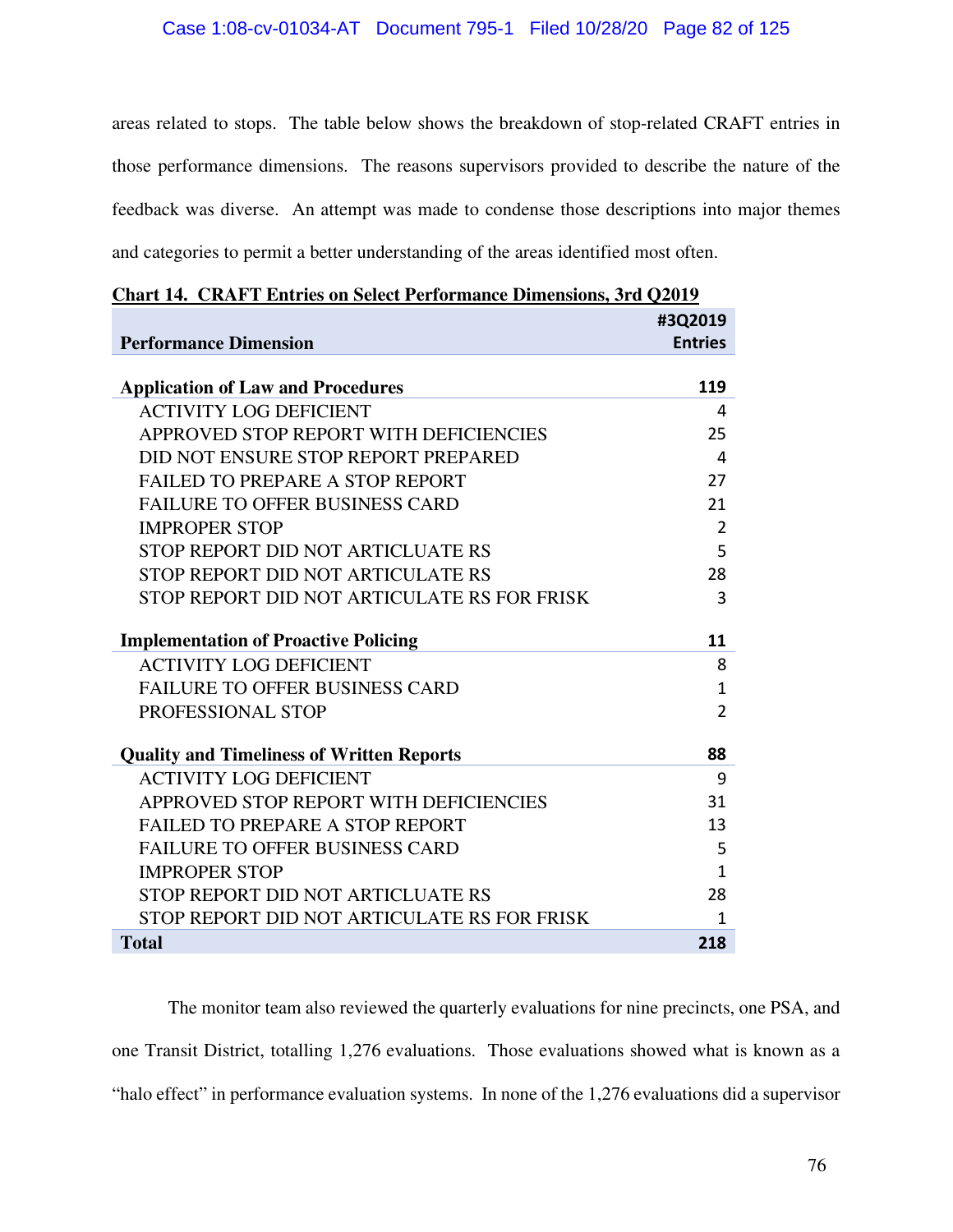### Case 1:08-cv-01034-AT Document 795-1 Filed 10/28/20 Page 83 of 125

rate an officer as "Needs Improvement" in any of the 12 dimensions. This was the case even for the seven officers who received a negative CRAFT entry for failing to prepare a stop report, one officer who received two negative CRAFT entries for failing to prepare a stop report, 13 officers who received negative CRAFT entries for failing to articulate reasonable suspicion for a stop or a frisk, and one officer who received two negative CRAFT entries for failing to provide a business card. Indeed, the rating for "Application Law and Procedures" for each one of these 22 officers was either "Exceptional" or "Exceeds Standards." This suggests that supervisors are not using the evaluation system to achieve one of its stated purposes**—**to identify and correct performance that need improvement.

The monitor team's review of the data indicates that the NYPD's performance evaluation system, as it is being implemented in practice, does not lead supervisors to pressure officers to make more stops without regard to the lawfulness of those stops. The monitor team did not find cases in which officers were given negative evaluations because of a lack of stop activity. However, the Monitor has not reviewed the performance evaluations of officers who conducted multiple improper stops or frisks or failed to complete stop reports to examine whether those deficiencies were taken into account in their evaluations. High performance evaluations, including in the dimension of "Application of Law and Procedures," may indicate that the performance evaluation system is undermining rather than supporting the goals of the remedial process. For this reason, the Monitor is deferring the compliance determination for the performance evaluation requirement until the monitor team reviews more data as indicated above (Task 38b).

#### **VIII. AUDITING**

The Court's Remedial Order requires the NYPD to develop systems to monitor its members' compliance with constitutional and state law standards. The Department's auditing function is designed to discover and then correct deviations from NYPD policy and the law. The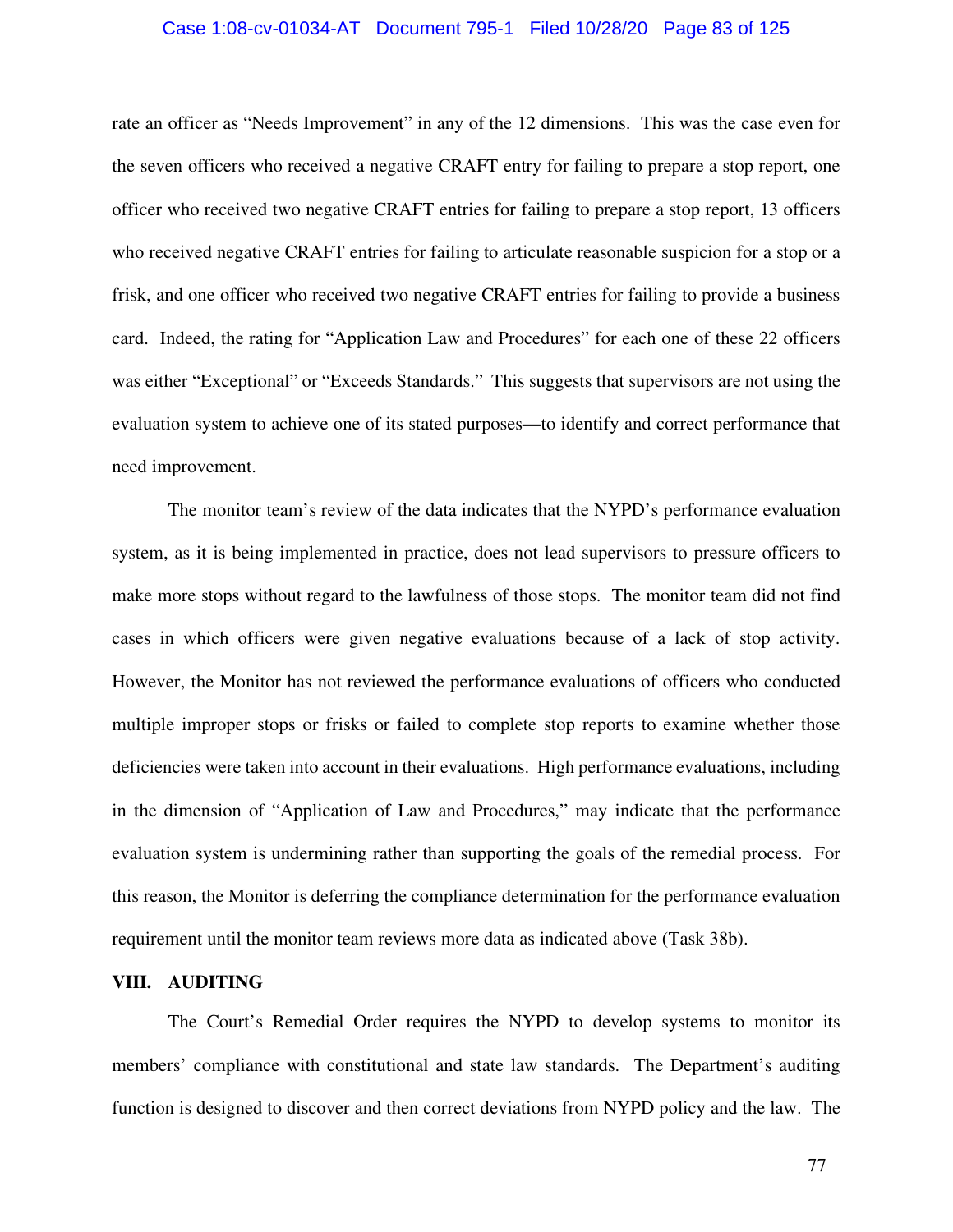#### Case 1:08-cv-01034-AT Document 795-1 Filed 10/28/20 Page 84 of 125

Department's QAD is the unit that conducts audits, including those relating to stop and frisk and trespass enforcement. QAD also requires commands to submit self-inspections in order to monitor their compliance. The audit procedures address whether Department reports were properly prepared (e.g., whether a stop report was completed), and the quality of the information contained in the Department reports (i.e., whether the stop met 4th Amendment standards). QAD is currently conducting four types of audits relevant to the remedial measures: (1) audits of stop reports and associated BWC videos; (2) RAND audits to identify undocumented stops; (3) PIE audits, also to identify undocumented stops; and (4) audits of trespass arrests and Trespass Crime Fact Sheets (TCFS).

On July 27, the Court approved the NYPD's 2020 Audit Plan. These audits and selfinspections examine each command's compliance with the 4th Amendment and the NYPD's stop and frisk procedures.Now that the Court has approved the 2020 Auditing Plan, the Department has begun to put it into operation. The sections below report on the changes from earlier auditing protocols to what the Department is now beginning to implement after court approval.

### **A. QAD Auditing of Stop Reports and Activity Logs**

QAD had been using two auditing methodologies, one for Patrol Bureau commands and another for other commands, including Housing PSAs and Transit Districts. For all Patrol Bureau commands, stop reports were evaluated weekly. Stop reports in other commands, including PSAs and Transit Districts, were evaluated quarterly. Now that the 2020 Audit Plan has been approved, QAD will be auditing all commands, including PSAs and Transit Districts, weekly. QAD provides each command a detailed assessment of their performance in the most recent quarter and compares that performance to prior quarters. Chart 15, below, shows QAD's determinations of the percentage of stop reports that articulate reasonable suspicion for the stop, the percentage of stop reports that articulate reasonable suspicion that the person frisked was armed and dangerous, and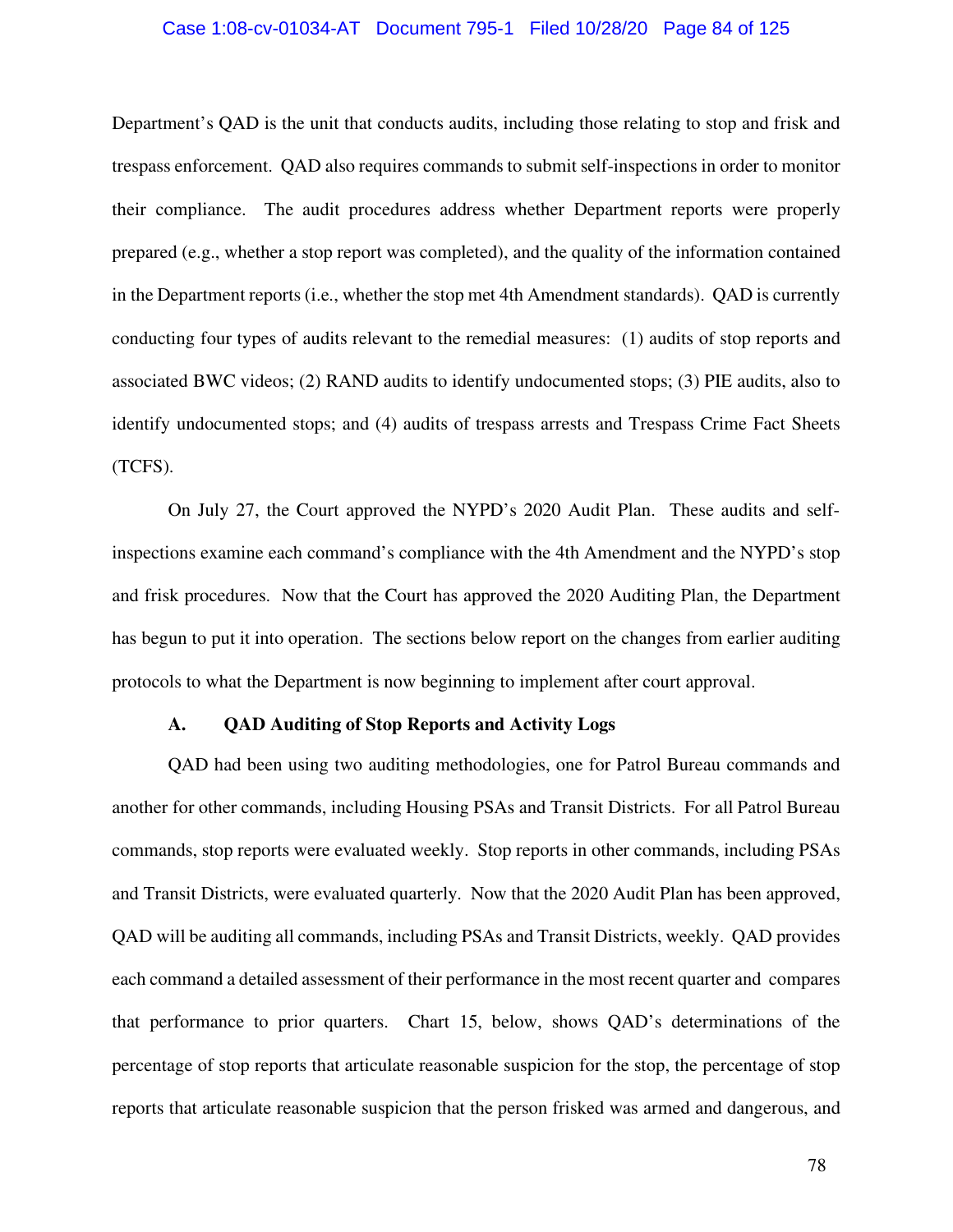the percentage of stop reports that articulated a legal basis for the search conducted. Based on the assessments from QAD audits, the NYPD's level of compliance improved from 2017 to 2018, and remained at about the same level for 2019.

| Period | Stop      | <b>Stop Narrative</b> | Frisks    | <b>Frisk Narrative</b> | Searches  | Search          |  |  |  |
|--------|-----------|-----------------------|-----------|------------------------|-----------|-----------------|--|--|--|
|        | Reports   | Articulates           | Evaluated | Articulates            | Evaluated | Narrative       |  |  |  |
|        | Evaluated | Reasonable            |           | Reasonable             |           | Articulates     |  |  |  |
|        |           | Suspicion for         |           | Suspicion for          |           | Legal Basis for |  |  |  |
|        |           | Stop                  |           | Frisk                  |           | Search          |  |  |  |
| 2017   | 7,526     | 5,448 (72%)           | 4,480     | 3,920 (88%)            | 2,458     | 2,256(92%)      |  |  |  |
| 2018   | 7,134     | 5,839 (82%)           | 4,119     | 3,739 (91%)            | 2,421     | 2,277(94%)      |  |  |  |
| 2019   | 7,475     | 6,050(81%)            | 3,434     | 3,233(94%)             | 2,473     | 2,312 (93%)     |  |  |  |

**Chart 15. QAD Stop Report Audits** 

Note that for stops in 2017-2019, QAD reviewed only frisks and searches from stops that were deemed lawful. If QAD determined that the stop report did not articulate reasonable suspicion, the frisk and search, if conducted, were not reviewed by QAD in its audits and not included in the calculations of the percentage of frisks with reasonable suspicion and searches with a legal basis in Chart 15 above. Under the 2020 Audit Plan, QAD will now be reviewing all frisks and searches, even if the stop that led to the frisk or search was deemed improper.

As noted in Section IV, Supervision, commanding officers oversee self-inspections in their commands. Concerning stop, question, and frisk, the ICO in each command must identify and evaluate the last 25 stop reports and corresponding activity log entries. If there are fewer than 25 stop reports for the month reviewed, the ICO must evaluate all of them. The results of these selfinspections are reported up the chain of command in the precinct and the borough, and then QAD reviews a subset of the results to assess whether the results of the command's self-inspection of stop reports are different than the results of QAD's audit of stop reports. Stop reports that QAD finds deficient, but that the command's self-inspection did not, are identified in the command's RISKS profile and are raised at the command's RISKS Review meeting. Chart 16 below shows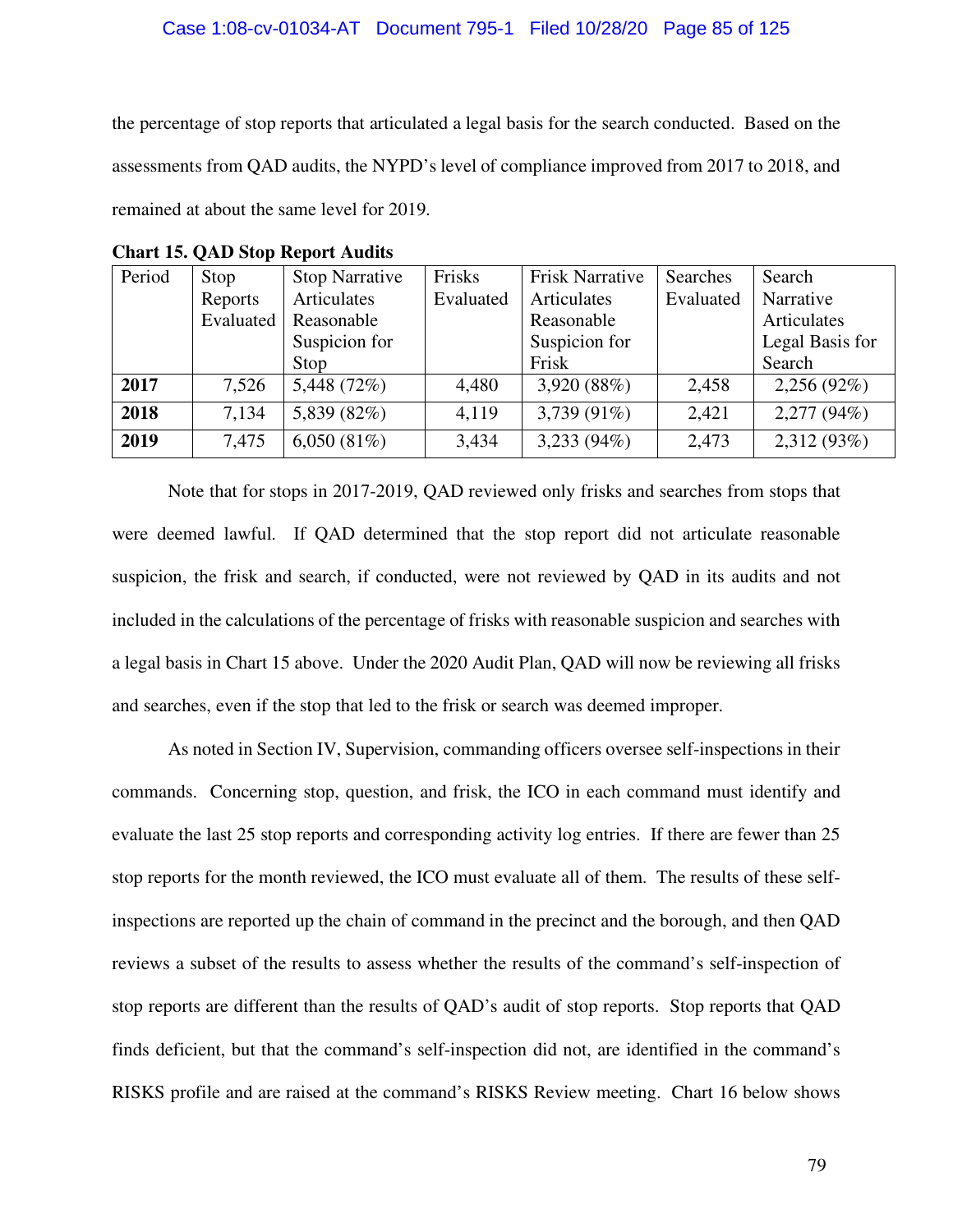improvement from 2018 to 2019 in the percentage of stop reports for which QAD auditors and command self-inspections came to the same conclusions.

| Quarter | # Stop<br><b>Reports</b><br><b>Audited</b><br>by QAD | # Stop Reports<br><b>Audited by QAD</b><br>in Command<br><b>Self-Inspection</b> | # QAD,<br><b>Command</b><br><b>Consistent</b> | % QAD, Command<br><b>Consistent (Column</b><br>3 divided by<br>Column 4) |
|---------|------------------------------------------------------|---------------------------------------------------------------------------------|-----------------------------------------------|--------------------------------------------------------------------------|
| 1Q2018  | 1,862                                                | 1,414                                                                           | 868                                           | 61%                                                                      |
| 2Q2018  | 1,852                                                | 1,458                                                                           | 948                                           | 65%                                                                      |
| 3Q2018  | 1,761                                                | 1,343                                                                           | 942                                           | 70%                                                                      |
| 4Q2018  | 1,659                                                | 1,088                                                                           | 765                                           | 70%                                                                      |
| 1Q2019  | 1,741                                                | 1,100                                                                           | 884                                           | 80%                                                                      |
| 2Q2019  | 2,172                                                | 1,313                                                                           | 1,078                                         | 82%                                                                      |
| 3Q2019  | 1,915                                                | 1,244                                                                           | 972                                           | 78%                                                                      |
| 4Q2019  | 1,647                                                | 1,094                                                                           | 842                                           | 77%                                                                      |
| 1Q2020  | 1,823                                                | 1,105                                                                           | 833                                           | 75%                                                                      |

**Chart 16. QAD Audits and Command Self-Inspections of 2018-1Q2020 Stop Reports** 

# **B. Monitor Team Review of Stop Report Audits**

Starting with the audits from the fourth quarter of 2016, the monitor team has obtained QAD's audits of a sample of commands, along with the audited stop reports from those commands. The goal is to evaluate the auditors' work and also to review a sufficient number of stops to be able to make meaningful statements about citywide compliance. The stop reports are evaluated by three members of the monitor team. When they disagree, the stop reports are reviewed by the Monitor and Deputy Monitor. These disagreements are discussed in monitor team meetings, and then the results are sent to QAD, which meets with the monitor team to discuss those cases in which there is a disagreement between QAD's and the Monitor's assessment.

Chart 17 below compares the number and percentage of stop reports each quarter that QAD determined articulated reasonable suspicion with the number and percentage of stop reports that the monitor team determined to be justified. Both QAD audits and those conducted by the monitor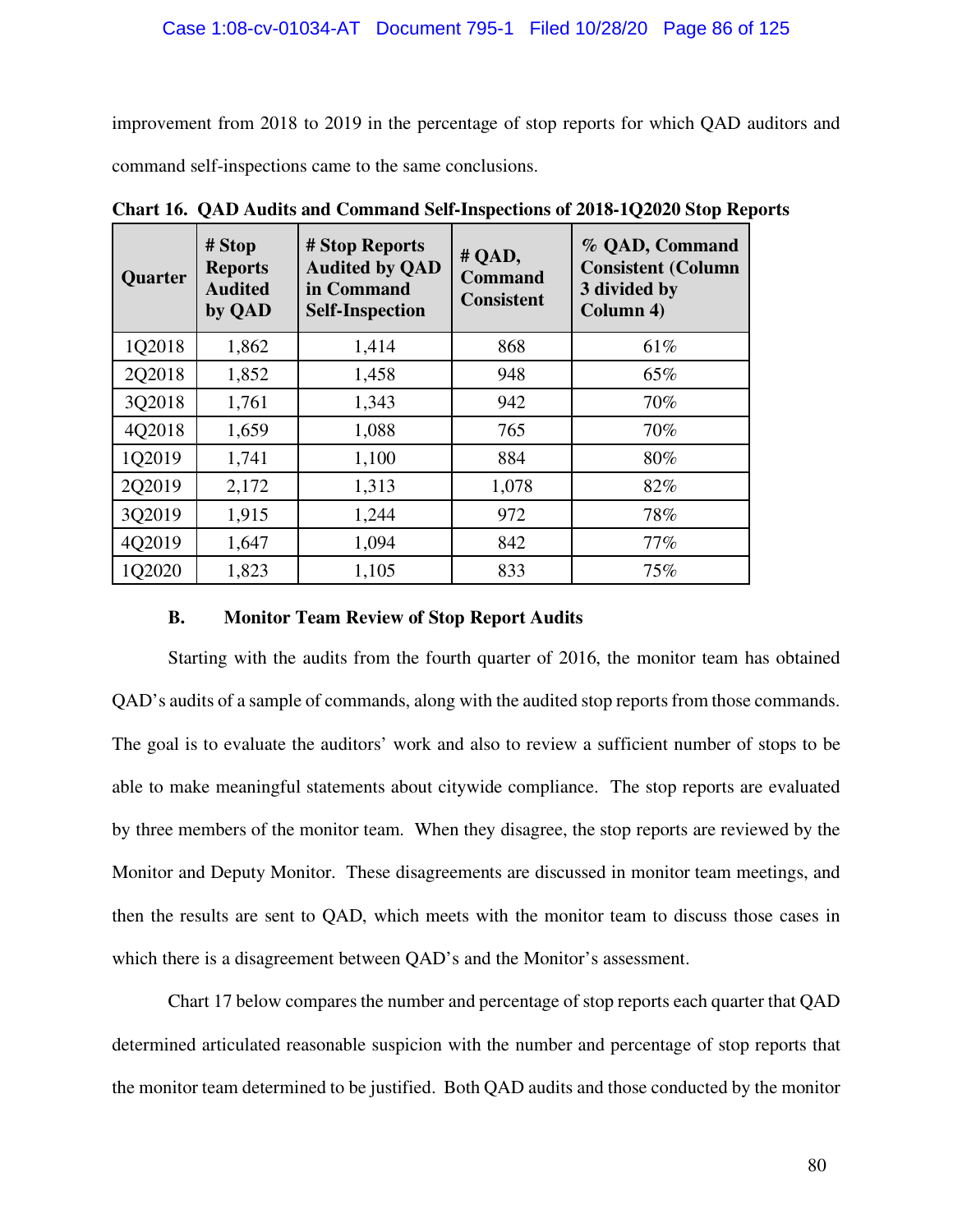team show an improvement in the stops meeting the standard of reasonable suspicion. Chart 17 shows that although the monitor team's assessment of compliance is lower than the NYPD's assessment of compliance, the difference between the monitor team's assessments and QAD's assessments has decreased over time. This is likely due at least in part to the meetings with the monitor team and NYPD and a more thorough review of the stop reports by QAD as a result.

|              | QAD (No., % Yes) | Monitor (No., % Yes) | <b>Total</b> |
|--------------|------------------|----------------------|--------------|
| 1Q2017       | 197 (77%)        | 142 (55%)            | 256          |
| 2Q2017       | 209 (69%)        | 178 (59%)            | 302          |
| 3Q2017       | 219 (70%)        | 188 (60%)            | 312          |
| 4Q2017       | 221 (72%)        | 212 (70%)            | 305          |
| 1Q2018       | 222 (72%)        | 202 (66%)            | 308          |
| 2Q2018       | 238 (81%)        | 211 (72%)            | 295          |
| 302018       | 240 (79%)        | 251 (83%)            | 302          |
| 4Q2018       | 232 (77%)        | 239 (80%)            | 300          |
| 102019       | 263 (83%)        | 250 (79%)            | 315          |
| 202019       | 255 (83%)        | 245 (80%)            | 308          |
| 3Q2019       | 257 (85%)        | 249 (82%)            | 304          |
| 4Q2019       | 233 (75%)        | 228 (74%)            | 310          |
| <b>Total</b> | 2,786 (77%)      | 2,595 (72%)          | 3,617        |

**Chart 17. QAD and Monitor Ratings of Justified Stop Reports** 

# **C. QAD Audits of BWC Videos Associated with Stop Reports and Arrests**

In the fourth quarter of 2017, QAD began auditing BWC videos associated with the five most recent stop reports that indicate there is a corresponding BWC video. These videos and their corresponding stop reports are reviewed to assess whether the BWC video is complete and to test the accuracy of the stop report narratives. QAD will identify stops where the narrative for the stop or the frisk in the stop report is inconsistent with what is recorded on the BWC video of the encounter. Chart 18 below shows QAD's findings regarding whether the BWC videos are inconsistent with the Stop Report narrative of the encounter. The number of videos listed in the second column of the chart below are only those for which the auditor was able to make a conclusion about the consistency of the video and the stop report narrative. QAD's methodology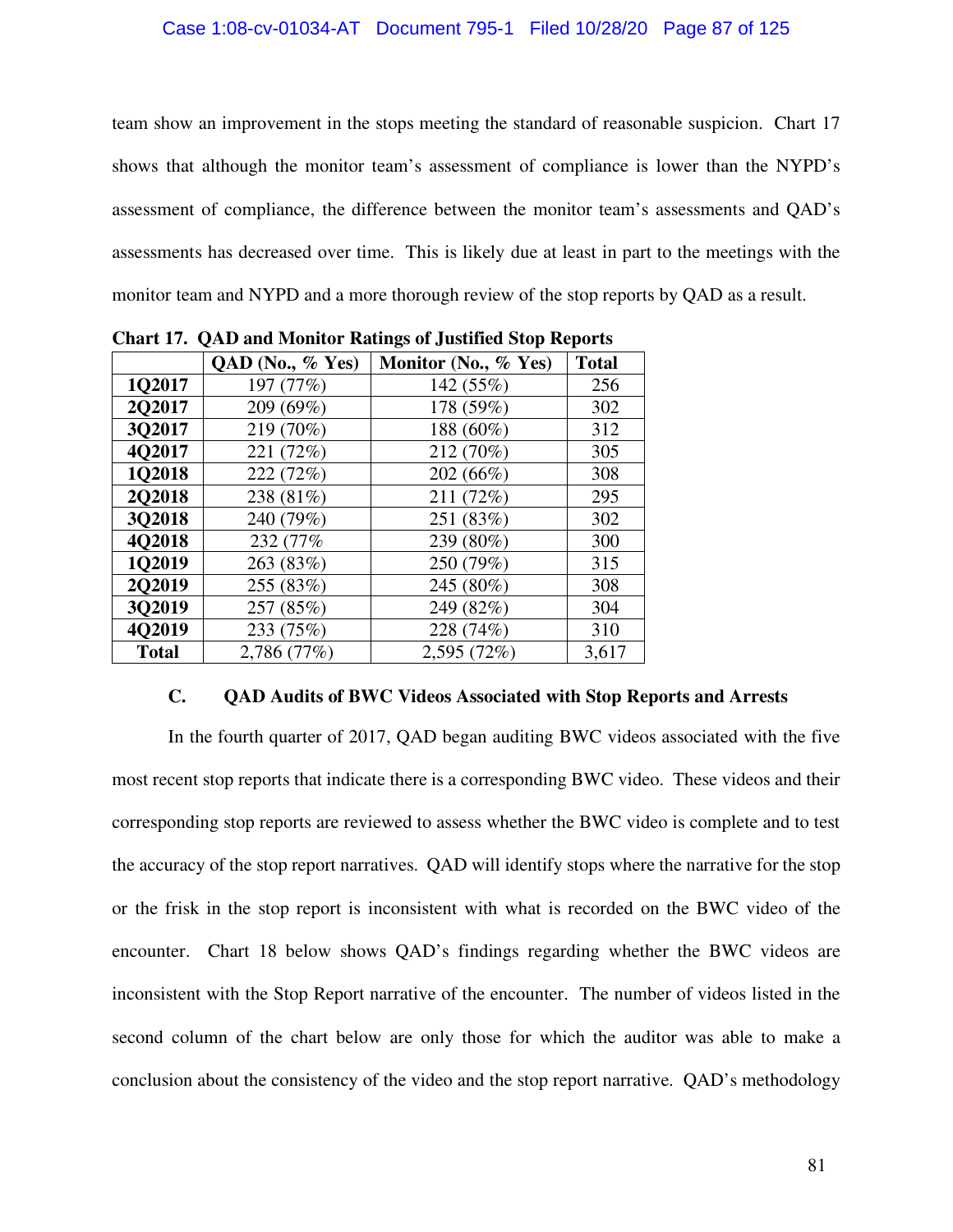# Case 1:08-cv-01034-AT Document 795-1 Filed 10/28/20 Page 88 of 125

changed in 2Q2019 to eliminate "inconclusive" as a determination. QAD auditors now assess whether there is any inconsistency between the BWC video and the stop report narrative, and if there are no inconsistencies, the video is listed as consistent.

|               | Number of<br><b>Videos Reviewed</b> | <b>Video Consistent</b><br>with Stop<br><b>Narrative</b> | <b>Video</b><br><b>Inconsistent</b><br>with<br><b>Stop Narrative</b> | <b>Video</b><br><b>Inconclusive with</b><br><b>Regard to Stop</b><br><b>Narrative</b> |
|---------------|-------------------------------------|----------------------------------------------------------|----------------------------------------------------------------------|---------------------------------------------------------------------------------------|
| 1Q2018        | 82                                  | 61 $(74%)$                                               | 21(26%)                                                              |                                                                                       |
| <b>2Q2018</b> | 164                                 | 141 (86%)                                                | 23(14%)                                                              | 43                                                                                    |
| 3Q2018        | 258                                 | 222 (86%)                                                | 36 $(14\%)$                                                          | 40                                                                                    |
| 4Q2018        | 476                                 | 406 (85%)                                                | 70 (15%)                                                             | 36                                                                                    |
| 102019        | 755                                 | 666 (88%)                                                | 89 (12%)                                                             | 1                                                                                     |
| 2Q2019        | 940                                 | 863 (92%)                                                | 77 (8%)                                                              |                                                                                       |
| 302019        | 947                                 | 877 (93%)                                                | 70(7%)                                                               |                                                                                       |
| 4Q2019        | 870                                 | 797 (92%)                                                | 73 (8%)                                                              |                                                                                       |
| <b>1Q2020</b> | 905                                 | 817 (90%)                                                | 88 (10%)                                                             |                                                                                       |

**Chart 18. QAD Audit of Stop Reports with Associated BWC Video** 

QAD also conducts a similar analysis for the five most recent arrest reports in the PIE audits that indicate they have corresponding BWC videos. In the case of arrests, the videos and arrest reports are reviewed for completeness, whether a stop report was prepared if the arrest arose out of a stop, and whether the BWC video was consistent with the arrest report. The arrest reports reviewed are for all PIE arrests not only trespass arrests. Chart 19 below shows QAD's findings.

**Chart 19. QAD Audits of Arrests with Associated BWC Video** 

|               | <b>Number of Videos</b><br><b>Reviewed</b> | <b>Video Consistent</b><br>with Arrest Report | <b>Video Inconsistent</b><br>with Arrest Report |
|---------------|--------------------------------------------|-----------------------------------------------|-------------------------------------------------|
| <b>2Q2018</b> | 38                                         | 37 (97%)                                      | 1(3%)                                           |
| 3Q2018        | 144                                        | 139 (96%)                                     | 5(4%)                                           |
| 4Q2018        | 418                                        | 410 (98%)                                     | 8(2%)                                           |
| 1Q2019        | 924                                        | 894 (97%)                                     | 30(3%)                                          |
| 2Q2019        | 1,089                                      | 1,077(99%)                                    | 12(1%)                                          |
| 3Q2019        | 1,016                                      | 1,008 (99%)                                   | 8(1%)                                           |
| 4Q2019        | 1,021                                      | 1,011 (99%)                                   | $10(1\%)$                                       |
| 1Q2020        | 988                                        | 982 (99%)                                     | 6(1%)                                           |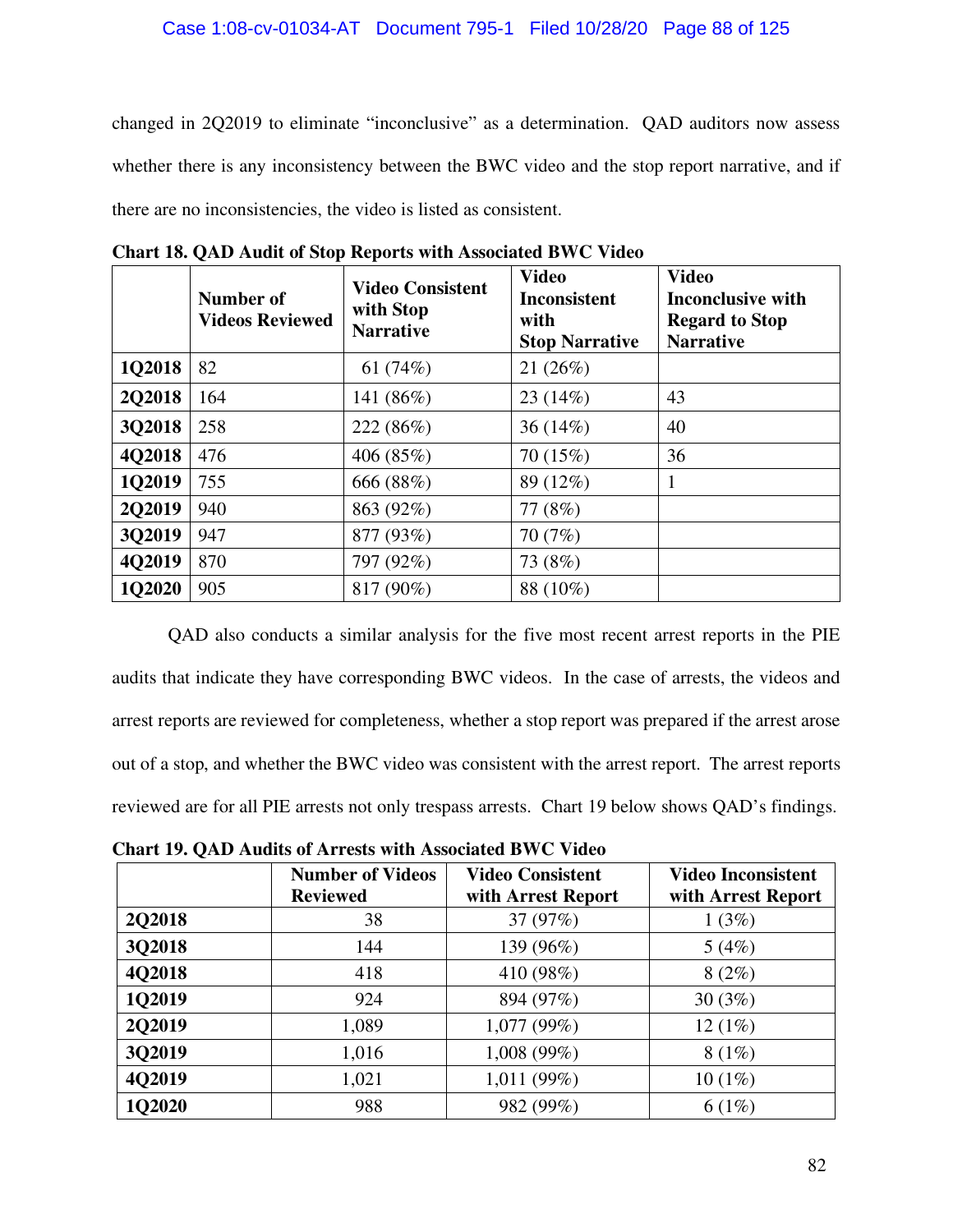### **D. QAD Audits for Undocumented Stops**

The documentation of stops is essential for the Department to demonstrate substantial compliance with the remedial orders. QAD performs two types of audits to determine whether or not stops are being properly documented: RAND audits and PIE audits.

# **1. RAND Audit Results**

QAD continues to audit the potential underreporting of stop reports by using what has been labeled a RAND audit. As discussed above, this audit program is designed to identify stop encounters using radio transmissions to identify instances in which stop reports should have been prepared. QAD uses keyword searches of ICADs to identify events that likely involved stop encounters. These keywords are "Stopped," "Show-up," "Holding," and "Warrant Check." If a potential stop encounter is identified through the review of ICADs and/or listening to the corresponding radio transmissions, QAD checks NYPD records to determine if a stop report was prepared. If there is BWC video of the event, QAD reviews the video as part of this analysis. If the auditor determines that a stop report may have been required, QAD refers the matter to the command for further investigation. The command then reports back to QAD whether the encounter did, in fact, require a stop report and whether one was filed.

Chart 20 below shows that in 2019, there were 21 *Terry* stops without a stop report prepared. The compliance levels have fluctuated, with the 1Q2020 at 56 percent compliance.

|        | <b>Total</b><br><b>RAND</b><br><b>Audits</b><br><b>Indicating</b><br>a Possible<br><b>Stop</b> | <b>Stop</b><br><b>Reports</b><br><b>Prepared</b> | <b>Report</b><br><b>Deemed Not</b><br><b>Necessary</b><br><b>After</b><br><b>Command</b><br>Investigation | <b>Total</b><br><b>Terry</b><br><b>Stops</b> | <b>Terry</b><br><b>Stop</b><br><b>Without</b><br><b>Stop</b><br><b>Report</b> | Compliance<br>Rate $(\%)$<br>(Stop Reports<br><b>Prepared/Total</b><br>Stops) |
|--------|------------------------------------------------------------------------------------------------|--------------------------------------------------|-----------------------------------------------------------------------------------------------------------|----------------------------------------------|-------------------------------------------------------------------------------|-------------------------------------------------------------------------------|
| 4Q2016 | 28                                                                                             | 8                                                | 8                                                                                                         | 20                                           | 12                                                                            | $40\%$                                                                        |
| 1Q2017 | 28                                                                                             | 6                                                | 10                                                                                                        | 17                                           |                                                                               | 35%                                                                           |

**Chart 20. RAND Audit with Command Responses**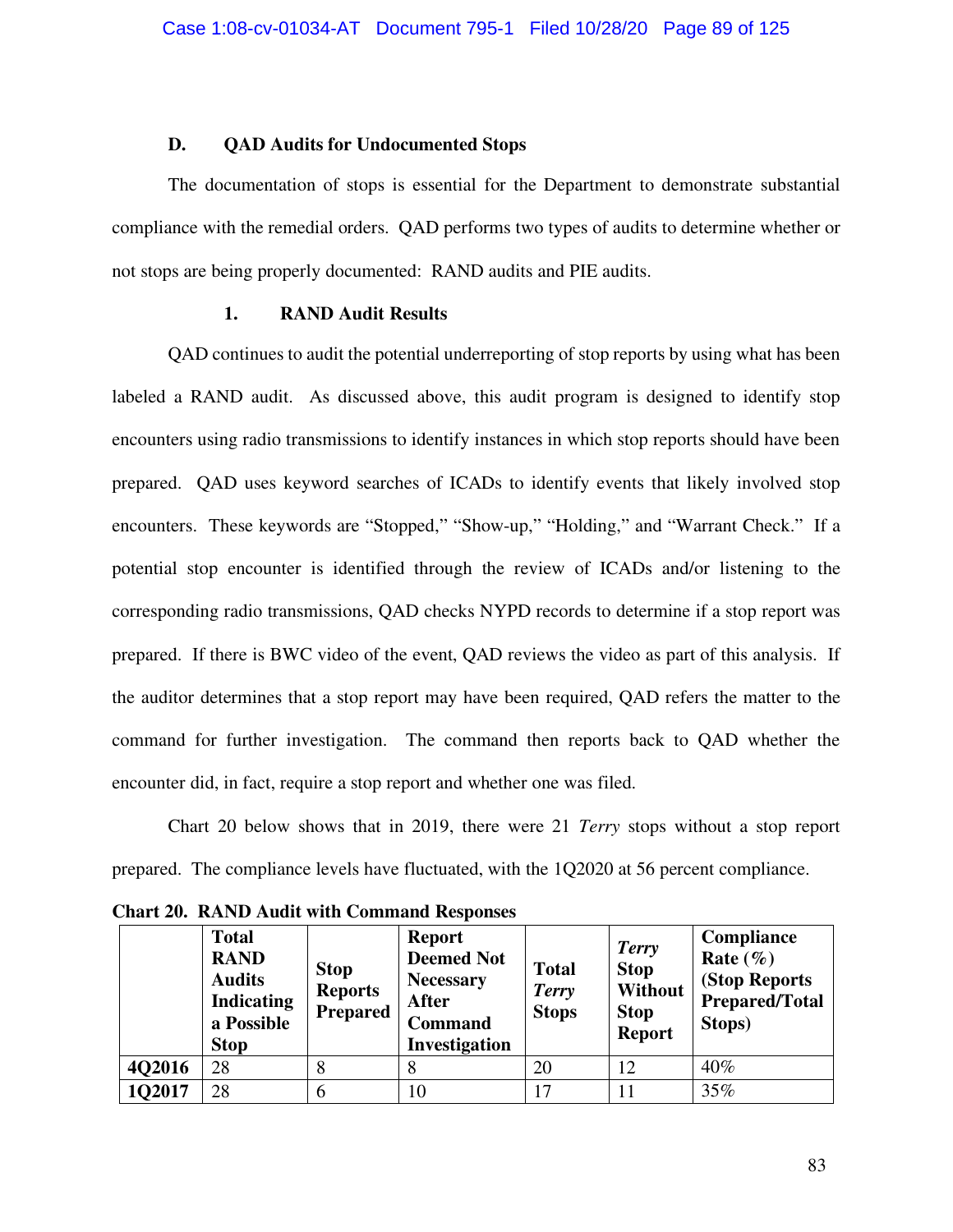|        | <b>Total</b><br><b>RAND</b><br><b>Audits</b><br><b>Indicating</b><br>a Possible<br><b>Stop</b> | <b>Stop</b><br><b>Reports</b><br><b>Prepared</b> | <b>Report</b><br><b>Deemed Not</b><br><b>Necessary</b><br><b>After</b><br><b>Command</b><br>Investigation | <b>Total</b><br><b>Terry</b><br><b>Stops</b> | Terry<br><b>Stop</b><br><b>Without</b><br><b>Stop</b><br><b>Report</b> | Compliance<br>Rate $(\% )$<br>(Stop Reports<br><b>Prepared/Total</b><br>Stops) |
|--------|------------------------------------------------------------------------------------------------|--------------------------------------------------|-----------------------------------------------------------------------------------------------------------|----------------------------------------------|------------------------------------------------------------------------|--------------------------------------------------------------------------------|
| 2Q2017 | 31                                                                                             | 6                                                | 9                                                                                                         | 22                                           | 16                                                                     | 27%                                                                            |
| 3Q2017 | 21                                                                                             | 12                                               | $\overline{4}$                                                                                            | 17                                           | 5                                                                      | 71%                                                                            |
| 4Q2017 | 23                                                                                             | 12                                               | 6                                                                                                         | 17                                           | 5                                                                      | 71%                                                                            |
| 1Q2018 | 21                                                                                             | 10                                               | 7                                                                                                         | 14                                           | $\overline{4}$                                                         | 71%                                                                            |
| 2Q2018 | 25                                                                                             | 13                                               | 5                                                                                                         | 20                                           | 7                                                                      | 65%                                                                            |
| 3Q2018 | 26                                                                                             | 6                                                | 12                                                                                                        | 14                                           | 8                                                                      | 43%                                                                            |
| 4Q2018 | 25                                                                                             | 9                                                | 3                                                                                                         | 22                                           | 13                                                                     | 41\%                                                                           |
| 1Q2019 | 19                                                                                             | 13                                               | 4                                                                                                         | 15                                           | $\overline{2}$                                                         | 87%                                                                            |
| 2Q2019 | 18                                                                                             | 11                                               | 5                                                                                                         | 13                                           | $\overline{2}$                                                         | 85%                                                                            |
| 3Q2019 | 28                                                                                             | 13                                               | $\overline{2}$                                                                                            | 26                                           | 13                                                                     | 50%                                                                            |
| 4Q2019 | 22                                                                                             | 16                                               | $\overline{2}$                                                                                            | 20                                           | $\overline{4}$                                                         | 80%                                                                            |
| 1Q2020 | 40                                                                                             | 20                                               | 4                                                                                                         | 36                                           | 16                                                                     | 56%                                                                            |

When a command investigates a RAND audit encounter and determines that it was a stop without a stop report, the command directs the officer to complete a stop report and takes corrective action. Below are the follow-up actions taken by the commands for members who did not document stops.

|        | <b>Terry Stop</b><br><b>Without Stop</b><br><b>Report</b> | <b>Command</b><br><b>Discipline</b> | <b>Instructions/</b><br><b>Training</b> | <b>Minor Violations</b><br><b>Log or CRAFT</b><br><b>Supervisory</b><br><b>Report</b> | N <sub>0</sub><br><b>Disciplinary</b><br><b>Action</b> |
|--------|-----------------------------------------------------------|-------------------------------------|-----------------------------------------|---------------------------------------------------------------------------------------|--------------------------------------------------------|
| 4Q2016 | 12                                                        | $\overline{2}$                      | 3                                       | 5                                                                                     | $\overline{2}$                                         |
| 1Q2017 | 11                                                        | $\overline{0}$                      | 6                                       | 5                                                                                     | $\theta$                                               |
| 2Q2017 | 16                                                        | $\overline{0}$                      | 8                                       | 5                                                                                     | 3                                                      |
| 3Q2017 | 5                                                         | $\overline{0}$                      | 3                                       |                                                                                       |                                                        |
| 4Q2017 | 5                                                         | 4                                   |                                         | $\Omega$                                                                              | $\Omega$                                               |
| 1Q2018 | 3                                                         | $\overline{2}$                      | $\Omega$                                |                                                                                       | $\Omega$                                               |
| 2Q2018 | 7                                                         | $\overline{0}$                      | $\overline{2}$                          | 3                                                                                     | $\overline{2}$                                         |
| 3Q2018 | 8                                                         |                                     | $\overline{4}$                          | 3                                                                                     | $\theta$                                               |
| 4Q2018 | 10                                                        |                                     |                                         |                                                                                       |                                                        |
| 1Q2019 | $\overline{2}$                                            | $\theta$                            | U                                       | 2                                                                                     | O                                                      |

**Chart 21. Command Follow-Up Actions from RAND Audit**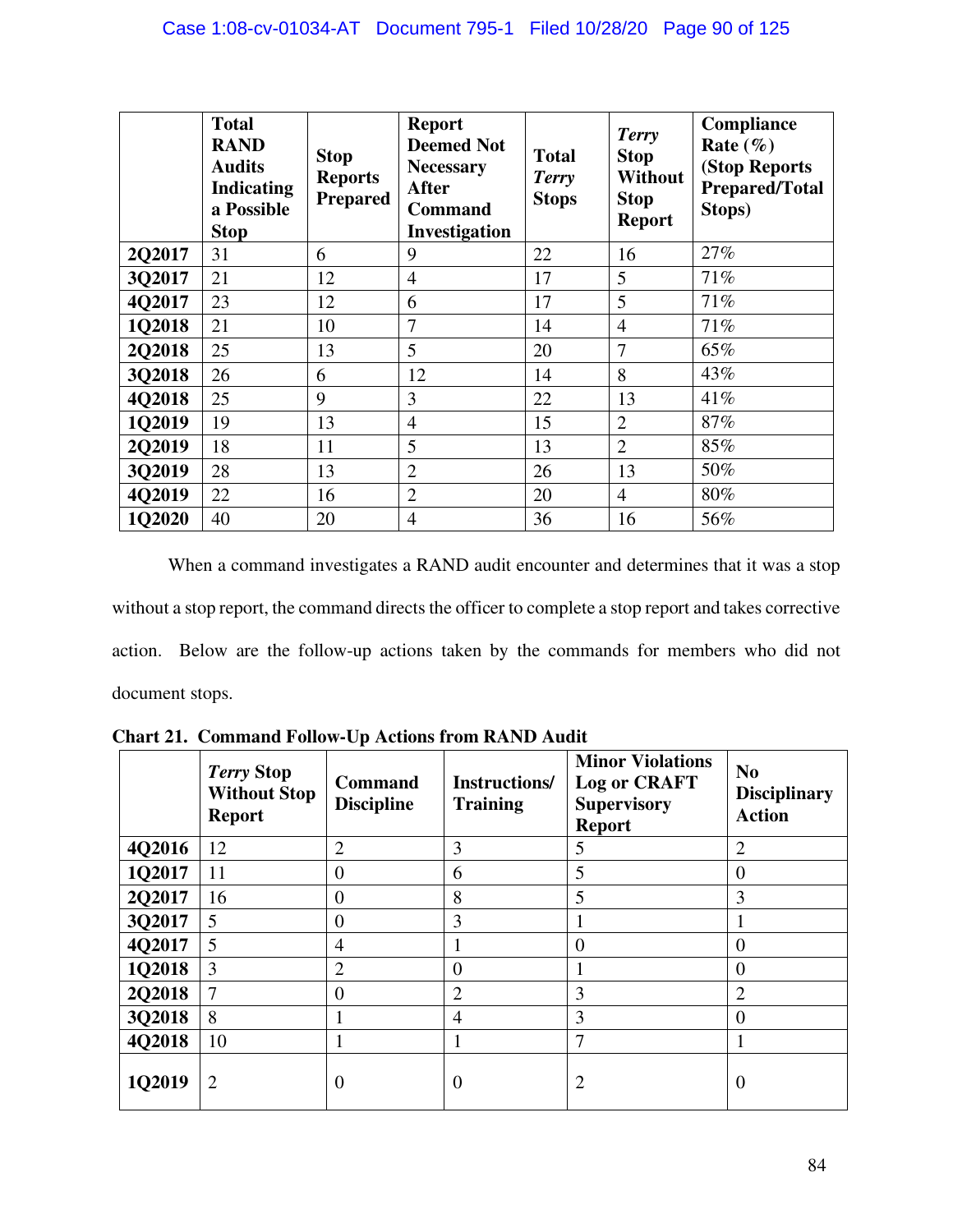|               | Terry Stop<br><b>Without Stop</b><br><b>Report</b> | <b>Command</b><br><b>Discipline</b> | Instructions/<br><b>Training</b> | <b>Minor Violations</b><br><b>Log or CRAFT</b><br><b>Supervisory</b><br><b>Report</b> | N <sub>0</sub><br><b>Disciplinary</b><br><b>Action</b> |
|---------------|----------------------------------------------------|-------------------------------------|----------------------------------|---------------------------------------------------------------------------------------|--------------------------------------------------------|
| <b>2Q2019</b> | ∍                                                  |                                     |                                  |                                                                                       |                                                        |
| 3Q2019        | 13                                                 |                                     |                                  | Ħ                                                                                     |                                                        |
| 4Q2019        | 4                                                  |                                     |                                  |                                                                                       |                                                        |
| 1Q2020        | 16                                                 |                                     |                                  | 14                                                                                    |                                                        |

# **2. Results from PIE Audits**

QAD also uses PIE audits to detect undocumented stop encounters. These audits look at the last 25 arrests in each command from the audit period that result from police-initiated enforcement. These are defined as arrests in which the People of the State of New York are the complainants on the Complaint Report, such as criminal possession of a controlled substance or criminal possession of a weapon. Arrest reports are reviewed to determine whether or not a stop report should have been completed for the encounter. When an auditor determines that an arrest report possibly required a stop report and no stop report was filled out, the arrest report is sent to the command for further investigation.

|        | <b>Arrests</b><br><b>Audited</b><br><b>Possibly</b><br><b>Requiring</b><br><b>Stop Reports</b> | <b>Stop</b><br><b>Report</b><br><b>Not</b><br><b>Required</b> | <b>Command</b><br><b>Response</b><br><b>Missing</b> | <b>Stop</b><br><b>Report</b><br><b>Required</b> | <b>Stop</b><br><b>Report</b><br>on File | Percentage<br>Compliance<br>(SR on<br>file/SR<br><b>Required</b> ) |
|--------|------------------------------------------------------------------------------------------------|---------------------------------------------------------------|-----------------------------------------------------|-------------------------------------------------|-----------------------------------------|--------------------------------------------------------------------|
| 4Q2016 | 103                                                                                            | 50                                                            | 7                                                   | 46                                              | 20                                      | 44%                                                                |
| 1Q2017 | 161                                                                                            | 95                                                            | 23                                                  | 43                                              | 19                                      | 44%                                                                |
| 2Q2017 | 154                                                                                            | 104                                                           | 6                                                   | 44                                              | 13                                      | 30%                                                                |
| 3Q2017 | 194                                                                                            | 122                                                           | 26                                                  | 46                                              | 12                                      | 26%                                                                |
| 4Q2017 | $\overline{225}$                                                                               | 171                                                           | $\overline{0}$                                      | 54                                              | 20                                      | 37%                                                                |
| 1Q2018 | 122                                                                                            | 74                                                            | $\overline{4}$                                      | 44                                              | 18                                      | 41%                                                                |
| 2Q2018 | 149                                                                                            | 103                                                           | 5                                                   | 41                                              | 16                                      | 39%                                                                |
| 3Q2018 | 190                                                                                            | 121                                                           | 19                                                  | 50                                              | 22                                      | 44%                                                                |
| 4Q2018 | 166                                                                                            | 74                                                            | 37                                                  | 55                                              | 34                                      | 62%                                                                |
| 1Q2019 | 156                                                                                            | 63                                                            | 72                                                  | 21                                              | 13                                      | 62%                                                                |
| 2Q2019 | 128                                                                                            | 94                                                            | 1                                                   | 33                                              | 20                                      | 61%                                                                |
| 3Q2019 | 149                                                                                            | 96                                                            | $\overline{0}$                                      | 53                                              | 21                                      | 40%                                                                |

 **Chart 22. PIE Audits with Command Responses**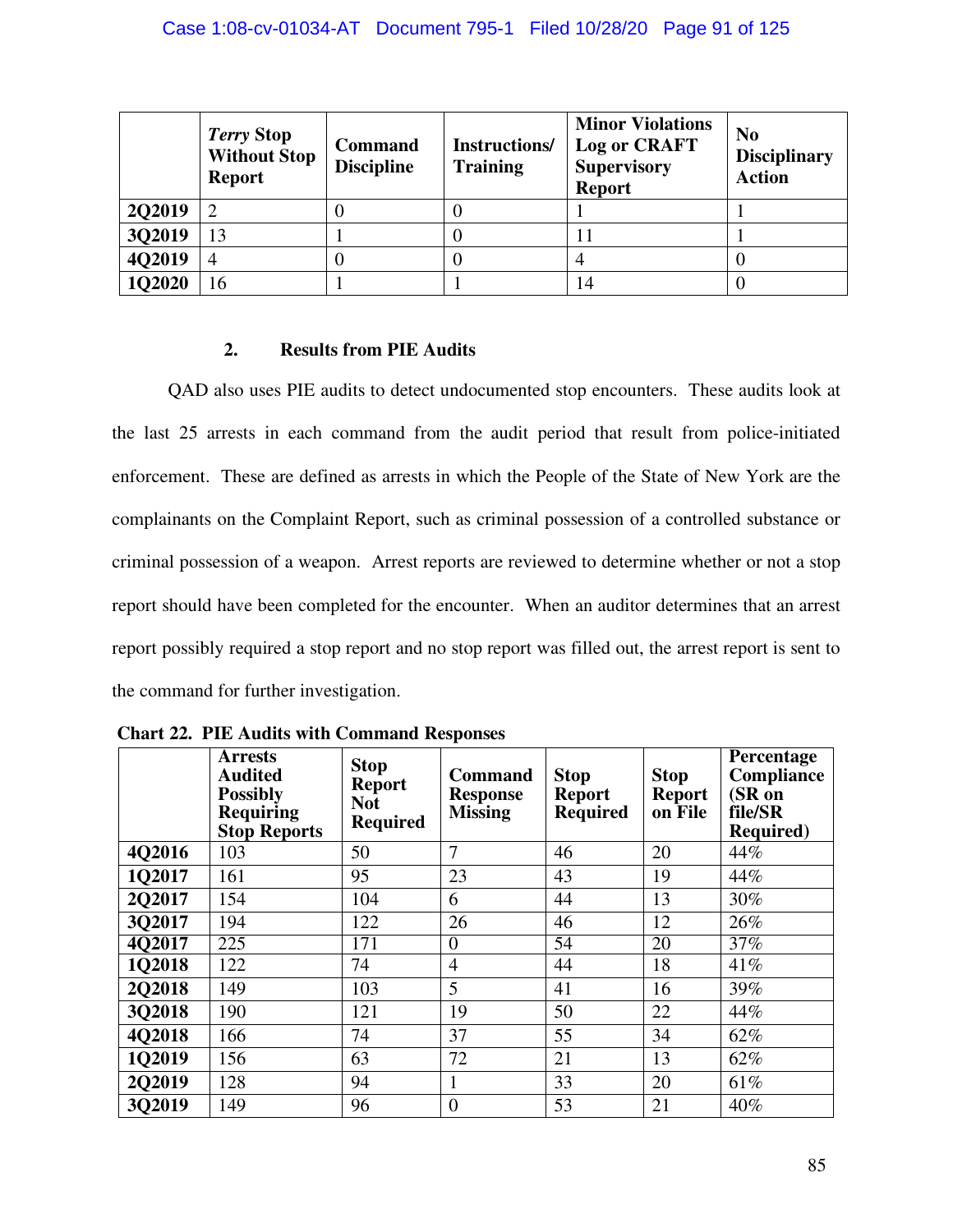|        | <b>Arrests</b><br><b>Audited</b><br><b>Possibly</b><br><b>Requiring</b><br><b>Stop Reports</b> | <b>Stop</b><br><b>Report</b><br><b>Not</b><br><b>Required</b> | <b>Command</b><br><b>Response</b><br><b>Missing</b> | <b>Stop</b><br><b>Report</b><br><b>Required</b> | <b>Stop</b><br><b>Report</b><br>on File | Percentage<br><b>Compliance</b><br>(SR on<br>file/SR<br><b>Required</b> ) |
|--------|------------------------------------------------------------------------------------------------|---------------------------------------------------------------|-----------------------------------------------------|-------------------------------------------------|-----------------------------------------|---------------------------------------------------------------------------|
| 4Q2019 | 138                                                                                            | 103                                                           |                                                     | 35                                              | 16                                      | 46%                                                                       |

# **E. QAD Auditing of Trespass Crimes Fact Sheets**

Officers are required to fill out a TCFS for all trespass arrests in and around NYCHA buildings and buildings enrolled in TAP. QAD auditors review whether or not a TCFS was prepared when required, whether or not the officer articulated a proper basis for the approach, and whether the arrest documentation articulates probable cause for the arrest. As noted in Chart 23 below, in 2019, NYPD officers completed a TCFS for only 20 of 39 (51%) trespass arrests at TAP locations, an insufficient level of compliance. QAD determined that all of the 20 TCFS articulated a proper basis for the approach, and that of the 39 trespass arrests, 85 percent of the arrest documentation articulated probable cause. For trespass arrests at NYCHA properties, 94 percent had a TCFS, 98 percent of the TCFS articulated a proper basis for the approach, and 93 percent of the arrest documents articulated probable cause. It appears that Housing officers, who make trespass arrests more frequently than precinct patrol officers, are more familiar with the requirement of a TCFS for every trespass arrest.

|      | <b>TAP</b>        | <b>TAP TCFS</b> | <b>TAP</b>  | <b>NYCHA</b>    | <b>NYCHA</b> | <b>NYCHA</b> |
|------|-------------------|-----------------|-------------|-----------------|--------------|--------------|
|      | Trespass          | Articulated     | Trespass    | <b>Trespass</b> | <b>TCFS</b>  | Trespass     |
|      | <b>Arrest Had</b> | Proper Basis    | Arrests     | Arrest          | Articulated  | Arrests      |
|      | <b>TCFS</b>       | for Approach    | Articulated | Had             | Proper Basis | Articulated  |
|      |                   |                 | Probable    | <b>TCFS</b>     | for Approach | Probable     |
|      |                   |                 | Cause       |                 |              | Cause        |
| 2018 | 82%               | 98%             | $75\%$      | 85%             | $97\%$       | 94%          |
|      | (140/171)         | (137/140)       | (129/171)   | (516/604)       | (501/516)    | (567/604)    |
|      |                   |                 |             |                 |              |              |
| 2019 | 51%               | 100%            | 85%         | 94%             | 98%          | 93%          |
|      | (20/39)           | (20/20)         | (33/39)     | (520/555)       | (508/520)    | (515/555)    |

**Chart 23. QAD Audits of Trespass Arrests**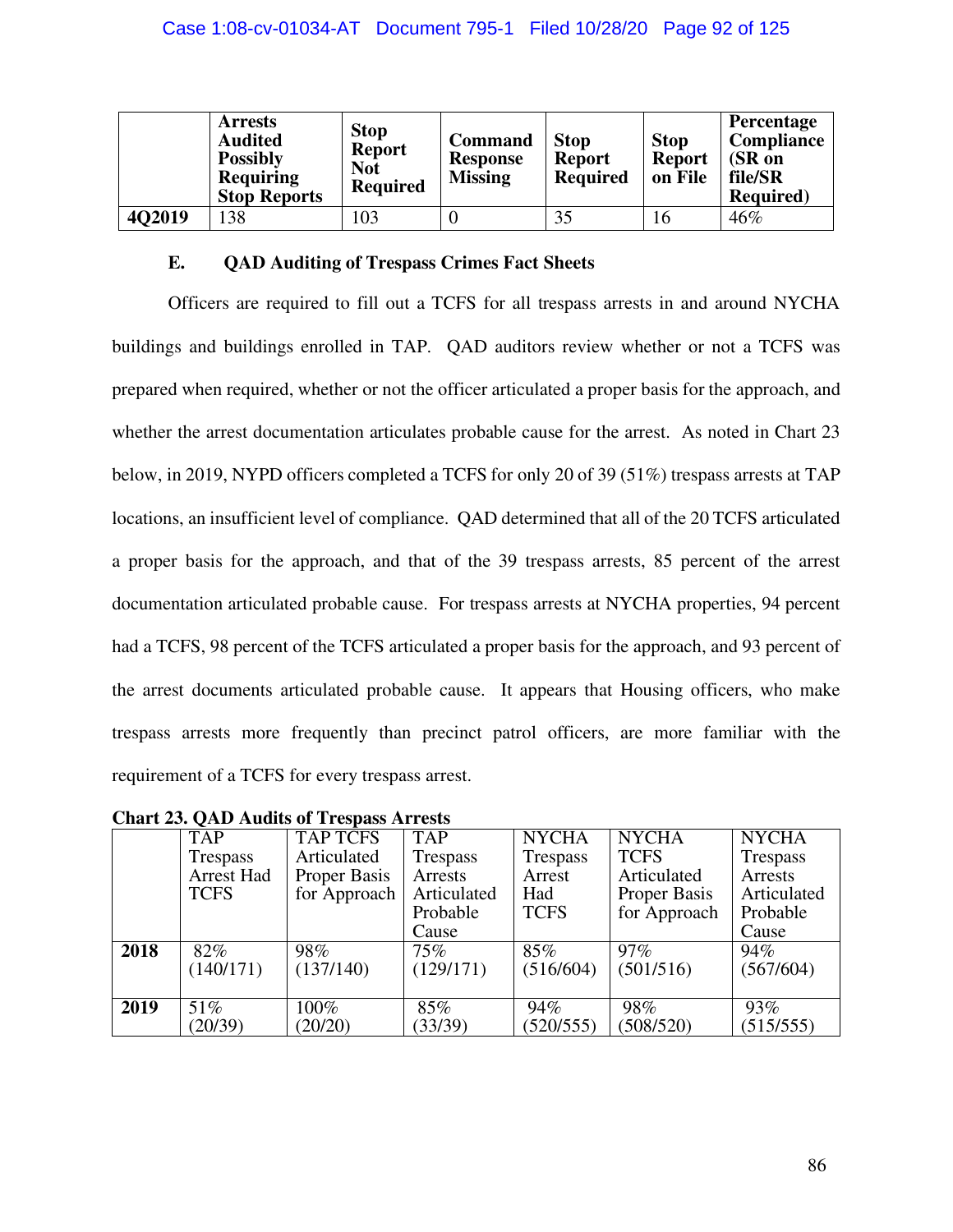# **1. Compliance Assessment—Auditing**

In its Liability Opinion, the Court held that the NYPD was deliberately indifferent to unconstitutional stops and frisks, in part because it had "no meaningful procedures for auditing stop paperwork to monitor the constitutionality of stops." *Floyd v. City of New York*, 959 F. Supp. 2d 540, 609 (S.D.N.Y. 2013). In particular, the Court found that QAD's process of reviewing stops consisted of "a superficial review of whether paperwork was completed, not a substantive review of whether a stop was constitutional." *Id.* at 609-10. Partly to address that finding, the Court's Remedial Order instructed the Monitor to work with the parties to develop reforms to the NYPD's "monitoring . . . regarding stop and frisk." *Floyd v. City of New York*, 959 F. Supp. 2d 668, 677 (S.D.N.Y. 2013).

The Monitor has worked with the NYPD and plaintiffs to make QAD's review of stops more effective. That process has produced many changes through the years. In 2016, new methods were developed and implemented for reviewing representative samples of stop reports in the precincts. In 2017, more stringent criteria were developed for assessing whether stop reports articulate reasonable suspicion; a new worksheet was created to improve the commands' selfinspections of encounters; and QAD went beyond stop reports to start auditing TCFS. And in 2019, QAD began auditing stop reports from precincts weekly, rather than monthly, and began reviewing the BWC footage related to some of the stop reports it audited.

On July 27, 2020, the Court approved the NYPD's 2020 Auditing Plan. The 2020 Audit Plan was the result of substantial feedback shared among the monitor team, plaintiffs, and NYPD. The 2020 Audit Plan includes important improvements over the prior protocols. Most significantly, the plan requires QAD to review BWC video corresponding to every stop report being audited. In this BWC review, QAD will examine: whether the encounter was recorded in full or in part; whether the BWC video was consistent or inconsistent with the stop report, and, in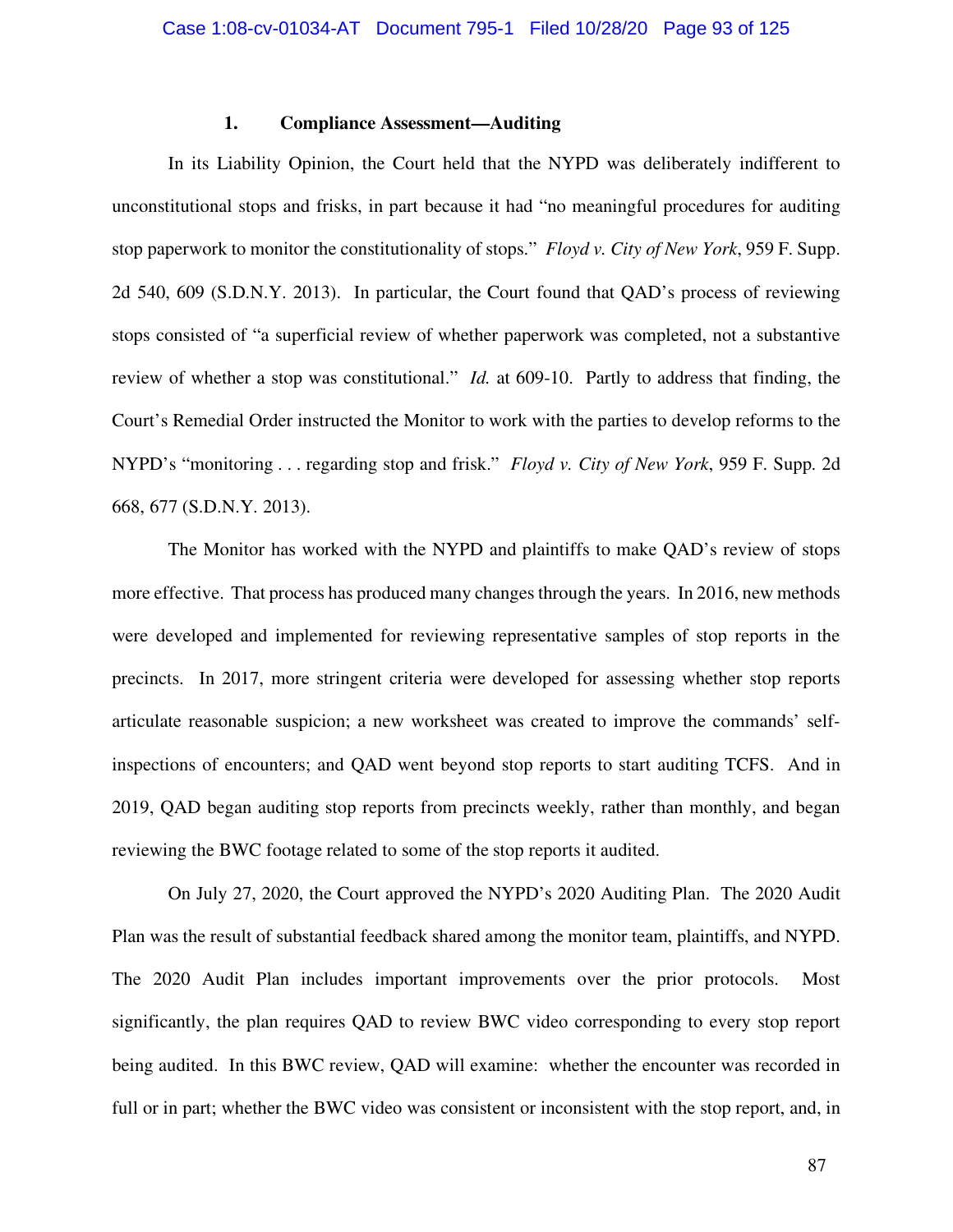### Case 1:08-cv-01034-AT Document 795-1 Filed 10/28/20 Page 94 of 125

particular, whether the video indicates that the stop report does not accurately articulate reasonable suspicion for the stop or frisk, or a legally sufficient basis for the search; and whether the officer complied with the Right to Know Laws, including compliance with the consent to search policy. This is a substantial increase in BWC review over the prior protocols. Also, under the prior protocols, QAD reviewed only a sample of BWC videos associated with trespass arrests and PIE arrests as part of QAD Trespass Arrests audits and PIE audits. Under the 2020 Audit Plan, QAD will review the BWC video associated with every audited trespass arrest and PIE arrest. In addition, under the new command self-inspection protocol in the 2020 Audit Plan, the ICOs at commands will review the BWC video associated with each stop report being evaluated as part of the command stop report self-inspection.

With respect to the frequency of audits, QAD implemented a pilot program in which it now audits precincts on a weekly basis. This frequency provides those commands with timely feedback, allowing them to take appropriate corrective actions more quickly than audits conducted quarterly. Under the 2020 Audit Plan, this weekly audit protocol will now also be applied to Transit Districts, PSAs, and selected Specialized Units.

The NYPD is required to establish auditing procedures that identify non-compliant stops, frisks, searches, and trespass arrests and a mechanism for correcting them. With the 2020 Audit Plan, the NYPD is in compliance with this requirement (Task  $36a$ ).<sup>17</sup>

Because the 2020 Audit Plan has just recently been approved, the Monitor is not yet able to assess how the NYPD is implementing these protocols to determine compliance in practice.

<sup>&</sup>lt;sup>17</sup> QAD's audits and command self-inspections assess compliance with the 4th Amendment and the Department's stop and frisk policies. The NYPD also is required to develop sound procedures for monitoring 14th Amendment compliance as well.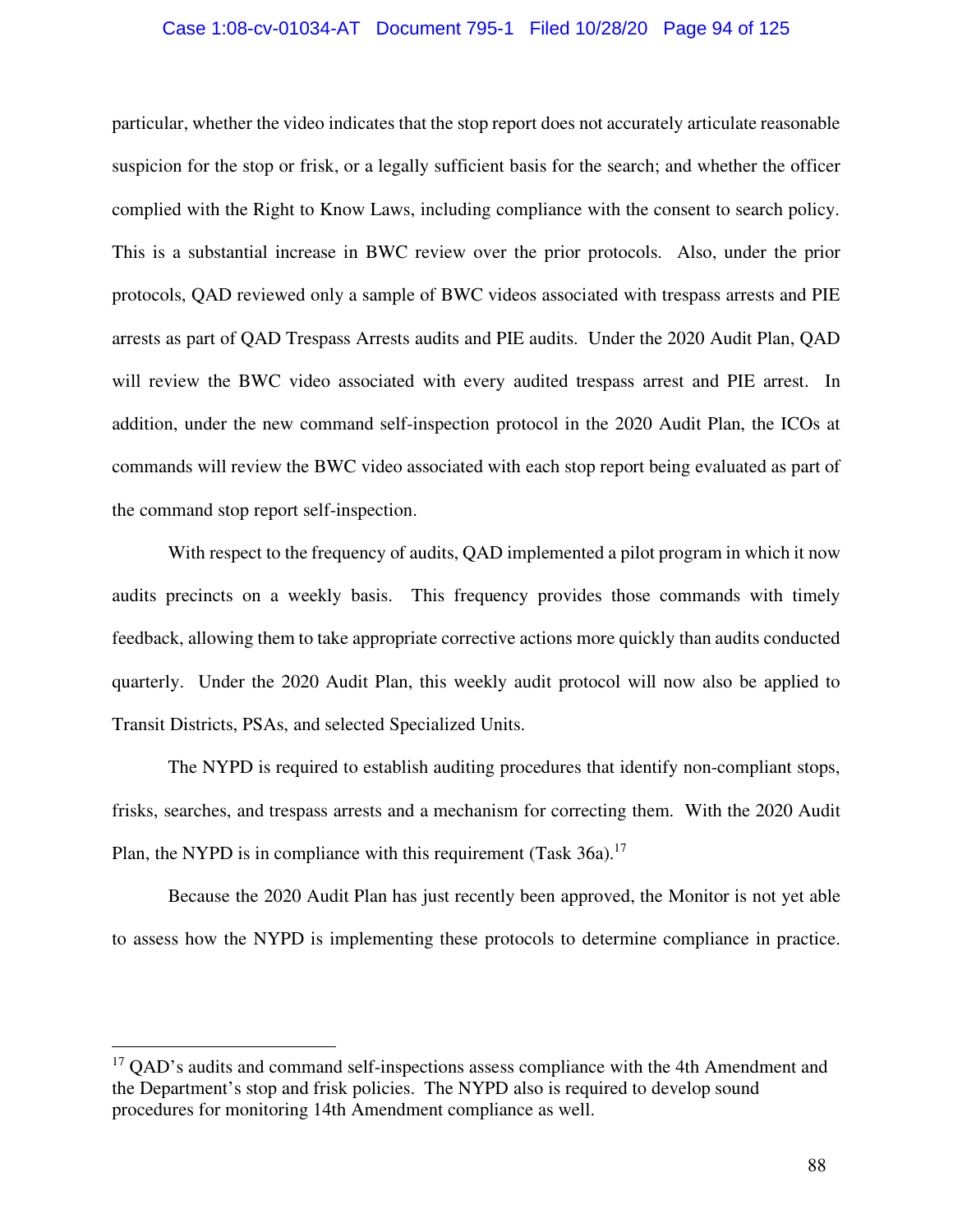# Case 1:08-cv-01034-AT Document 795-1 Filed 10/28/20 Page 95 of 125

That will be reported in our next Report. As of this Report, the NYPD is in partial compliance (Task 36b).

# **IX. EARLY INTERVENTION SYSTEM**

On November 20, 2018, the Court ordered the Department, in consultation with the Monitor, to develop a program for "systematically receiving, assessing, and acting" on five categories of "information regarding adverse findings of conduct of police officers involving illegal stops or illegal trespass enforcement."<sup>18</sup> The information to be included in the early intervention system are: (a) declinations of prosecutions by the District Attorneys in New York City; (b) suppression decisions by courts precluding evidence as a result of unlawful stops and searches; (c) court findings of incredible testimony by police officers; (d) denials of indemnification and/or representation of police officers by the New York City Law Department; and (e) judgments and settlements against police officers in civil cases where there exists evidence of police misconduct. *Id.* The purpose of the "early intervention system" is to identify members who engage in potentially problematic behavior, not as part of the NYPD's discipline system, but to mentor, support, and correct members of the service so as to prevent officers from future misconduct.

The Department submitted its first plan for its early intervention system in January 2019. After the plaintiffs objected to a number of aspects of the NYPD plan and numerous pleadings in response and reply, the Department in December 2019 submitted a revised plan to comply with the Court's order. Negotiations among the parties followed, and a joint submission was made to the Court laying out the remaining differences between the parties. On June 2, 2020, the Court issued a final order regarding the Department's early intervention system. *Floyd*, ECF Dkt. 767.

<sup>18</sup> *Floyd,* ECF No. 662.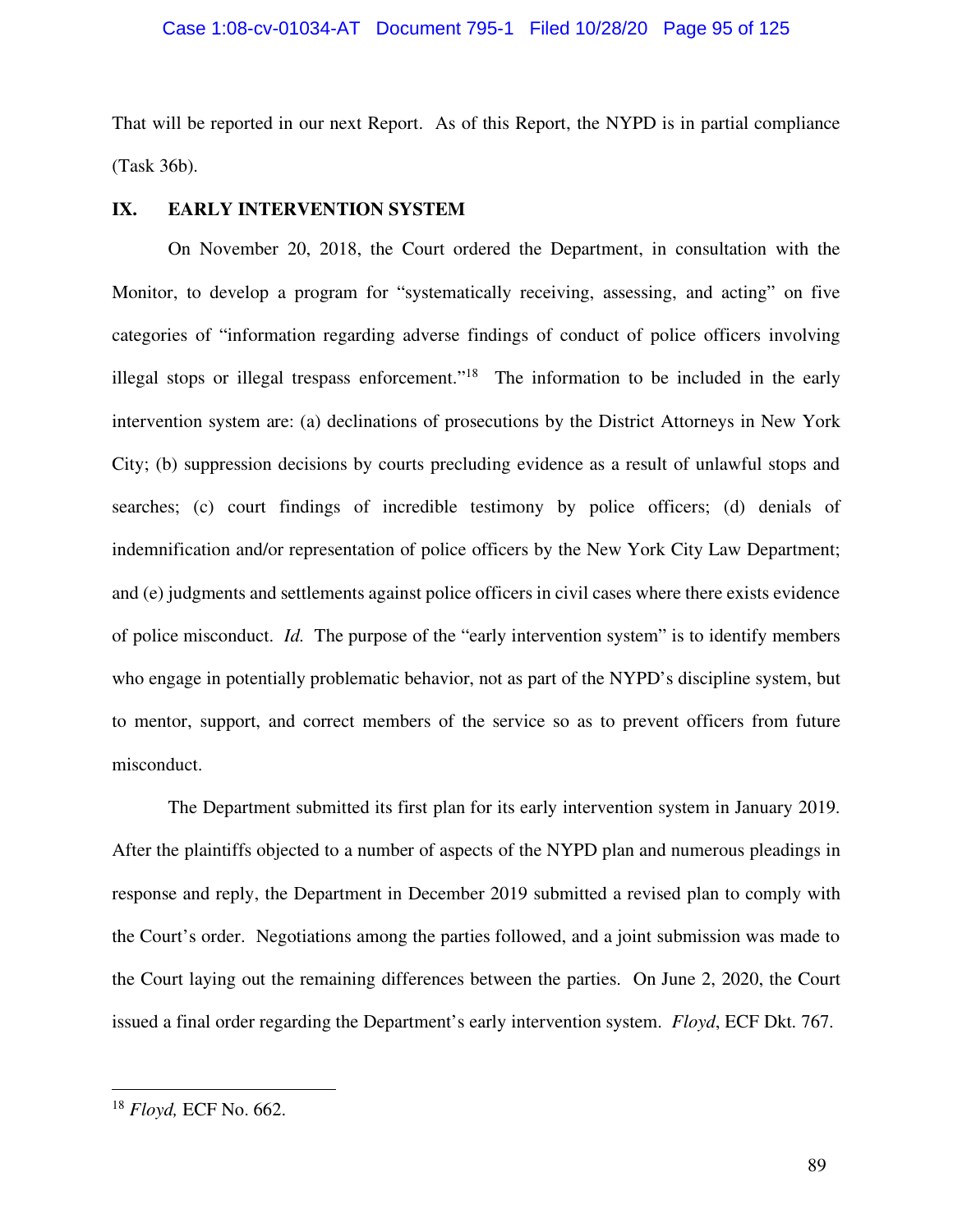### **A. The Early Intervention Committee**

The NYPD has provided the Monitor with information regarding how it is implementing the Court's early intervention order. The central component of the Department's system is the Early Intervention Committee (the "Committee"). This Committee is chaired by the Deputy Commissioner of Risk Management and includes executive-level personnel representing the Deputy Commissioner of Legal Matters, the Deputy Commissioner of Equity and Inclusion, the Chief of Department, the Chief of Detectives, the Chief of Patrol, and the Chief of Personnel. The Committee replaces the existing Civil Lawsuit Monitoring and Adverse Credibility Committees, which had their last meetings to assess officers who met specific thresholds prior to June 1, 2020.

The Committee will review officers who met designated thresholds from June 1, 2020 onward for potential intervention. The thresholds for review by the Committee include three or more declinations to prosecute in a 12-month period for 12 specified categories,<sup>19</sup> a suppression decision, a court finding of incredible testimony, a declination by the Law Department to represent or indemnify the officer, a judgment or settlement where there exists evidence the officer violated Department policy, or a complaint containing an allegation of racial profiling or racial slurs. In addition to the thresholds specified in the Order, the Committee will also review any officer who

 $19$  The 12 categories are: complainant or witness failed to positively identify defendant; incorrect or missing paperwork; insufficient evidence; lack of element of a crime; lack of jurisdiction; lack of nexus between defendant and crime; mere presence of defendant at location; no personal observation of violation by arresting officer; potential search and seizure issue; unavailability of arresting officer; prosecutorial discretion; summonsable offense.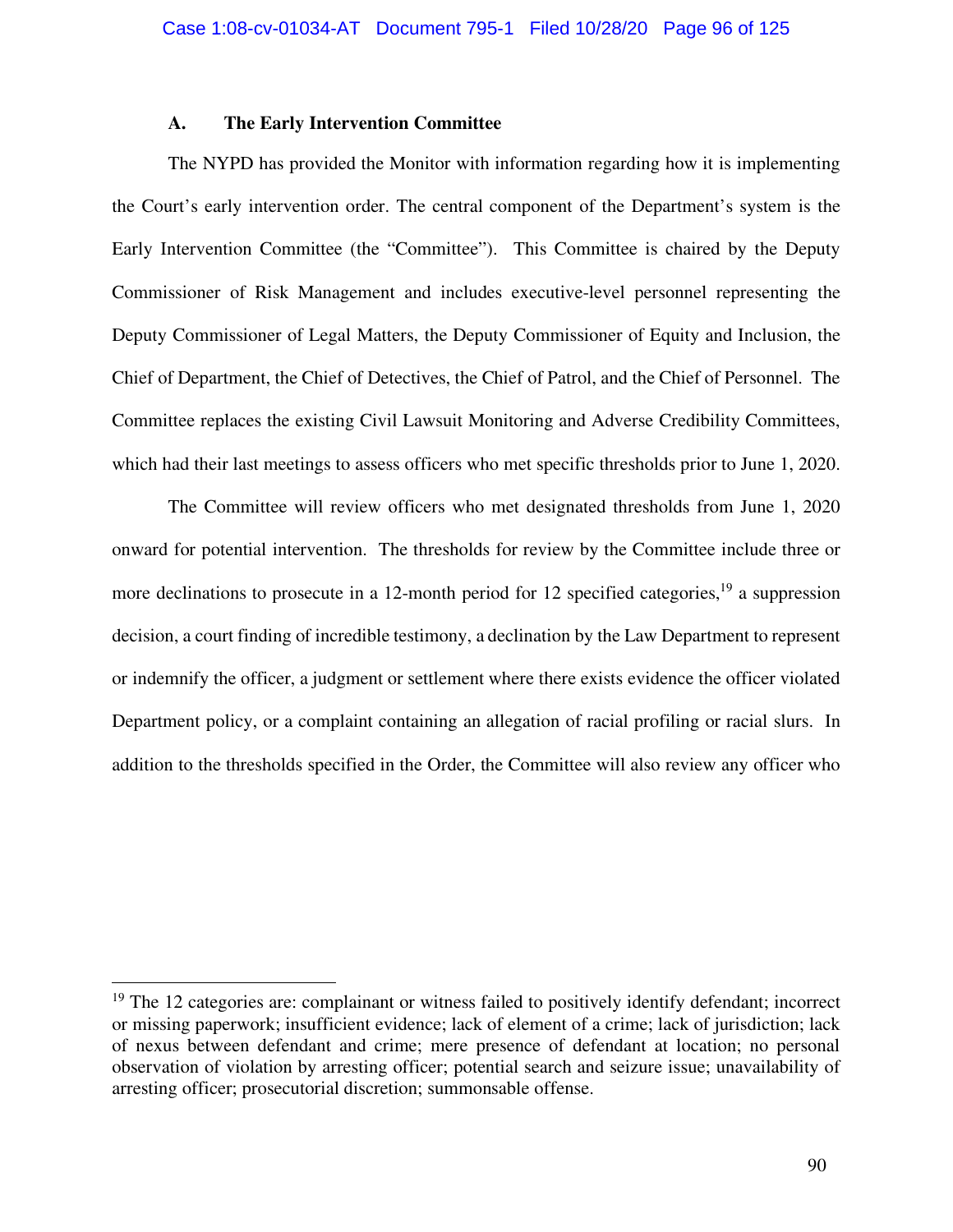### Case 1:08-cv-01034-AT Document 795-1 Filed 10/28/20 Page 97 of 125

meets certain criteria regarding civil litigation,<sup>20</sup> force complaints,<sup>21</sup> and other indicators specified in a bill recently passed by the City Council and signed by the Mayor.<sup>22</sup>

When a threshold is triggered, RMB staff prepare a profile of the officer and the Committee evaluates the officer for potential intervention. As required by the Court's order, guidelines for the Committee's evaluation process will be set out in a written policy that will be posted on the Department's website. The Department anticipates that the guidelines will be published in the fourth quarter of 2020. When evaluating an officer, the Committee will consider relevant details relating to the incident that caused the officer to meet the threshold, the officer's disciplinary and monitoring history, the officer's tenure with the Department, the officer's performance evaluations, the officer's past and current assignments, arrest history, and sick leave, and whether the officer has previously appeared before the Committee. Additionally, the Committee will examine any information related to a prosecutor's office's determination that an officer's testimony lacks credibility or is otherwise ineffective. Prior to making a decision, the Committee will ask the commanding officer for their recommendation regarding early intervention and the effectiveness of any prior interventions regarding the officer in question.

The Committee has a number of potential interventions from which to choose, including refresher trainings, mentoring, monitoring, mediation, enhanced supervision, change of

 $20$  Three or more commenced lawsuits in a 12-month period; six or more commenced lawsuits in a five-year period; one disposed lawsuit for \$200,000 or greater in a 12-month period.

 $21$  Two or more force complaints in a 12-month period; four or more force complaints in a twoyear period; five or more force complaints in a four-year period.

 $22$  These indicators include CCRB and Internal Affairs Bureau (IAB) investigations, criminal arrests and investigations of an officer, vehicle pursuits and collisions, violations of the Patrol Guide, and arrests and summonses for resisting arrest, obstructing governmental administration, and disorderly conduct. The bill took effect on September 1, 2020.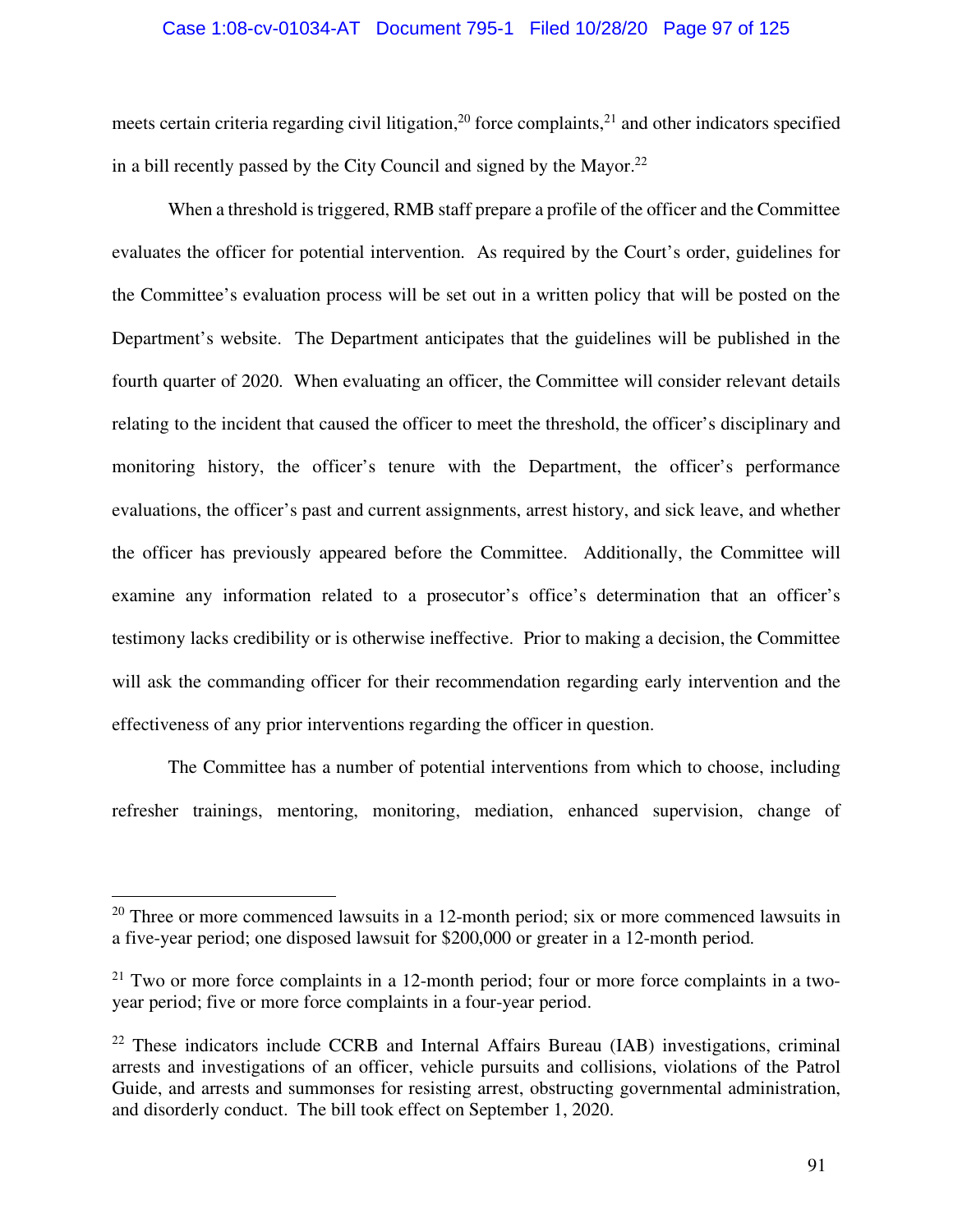### Case 1:08-cv-01034-AT Document 795-1 Filed 10/28/20 Page 98 of 125

assignment, a health and wellness referral, or referral for discipline or prosecution. Within seven business days of making a decision, the Committee will inform the commanding officer and other applicable internal stakeholders of its recommendation. Within 30 days, the commanding officer will be required to report back on the implementation of the Committee's recommendation.

RMB has created a new unit to gather the necessary information for the Committee, input information regarding the Committee's activities into a central database, and ensure that commanding officers are implementing the Committee's recommendations. When an officer triggers one of the designated thresholds, the relevant documents will be collected by RMB and entered into the early intervention database. RMB will create a profile for that particular officer, which will be sent to the Committee and entered into the early intervention database. In addition to containing relevant details of the incident that caused the officer to trigger the threshold, the profile will contain information regarding the officer's tenure, the officer's past and current assignments, any history of CCRB or IAB investigations, the number of arrests made by the officer, RMB's analysis and recommendation for intervention, and the Commanding Officer's recommendation to the Committee. RMB will enter the Committee's recommendation into the early intervention database, track whether commanding officers respond within 30 days, and ensure that the Committee's recommendations have been implemented.

As required by the Court's order, RMB will track relevant data on a quarterly basis and report them to the Committee. Aggregate data will be posted publicly, including the number of officers assessed by the Committee, the number and types of interventions, the number of officers who have successfully completed the written action plans, and the number of officers terminated or placed on dismissal probation following intervention. RMB will also perform analyses of racial profiling and bias complaints and report those findings to the Committee. These analyses and data

92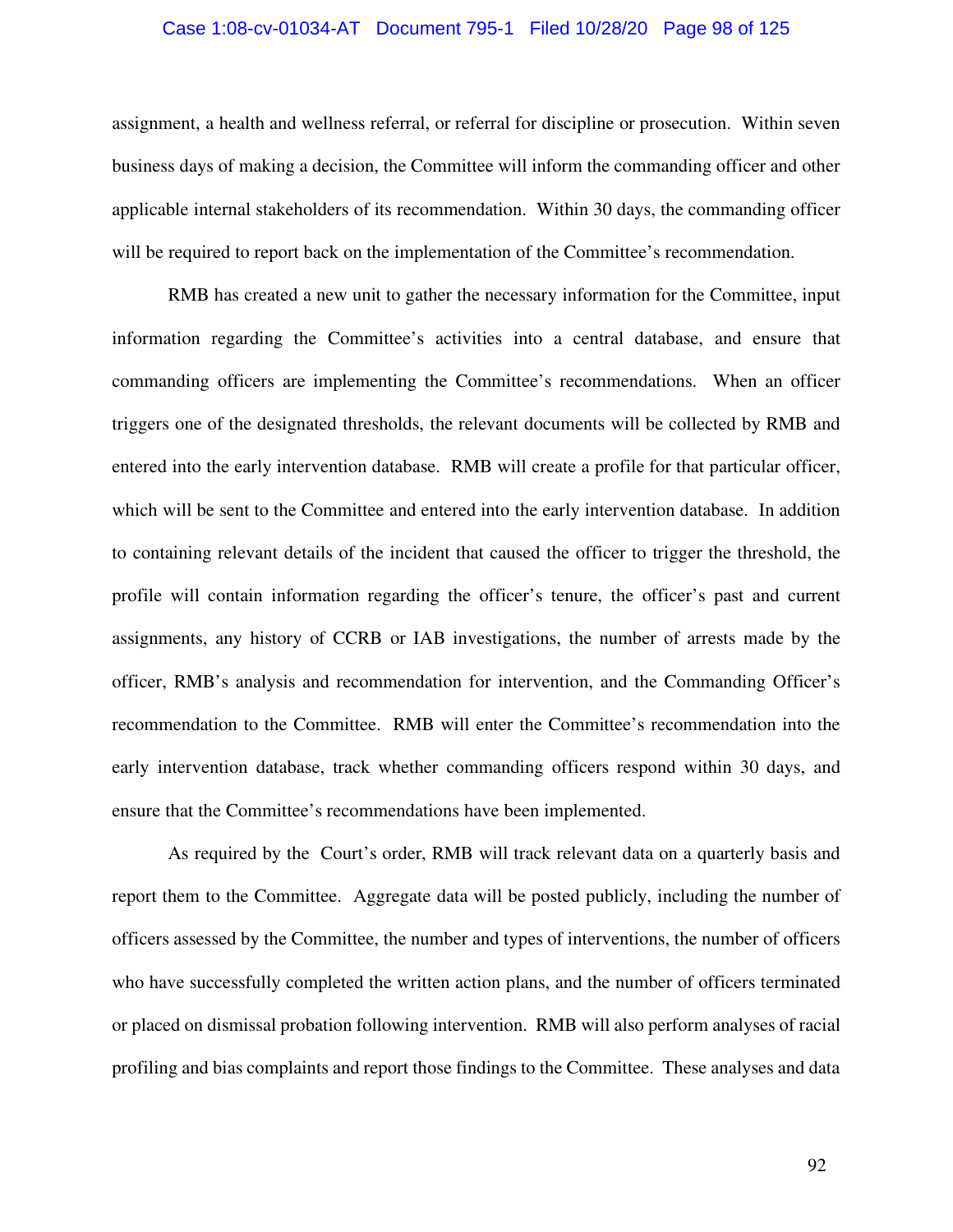### Case 1:08-cv-01034-AT Document 795-1 Filed 10/28/20 Page 99 of 125

will assist in informing the Committee whether there are potential issues on which the Department should focus and how to improve the effectiveness of the early intervention program going forward.

### **1. Compliance Assessment—Early Intervention System**

The NYPD submitted to the Court its plan for receiving, assessing, and acting on information regarding adverse findings regarding unlawful stops and trespass enforcement. The Court then issued an order setting out the requirements for the early intervention system. The NYPD is in compliance with this requirement (Task 37a).

Concerning implementation, the monitor team observed the Early Intervention Committee meetings in August and September 2020. NYPD provided the monitor team with the officer profiles of the members being reviewed by the Committee. After the Committee meetings, the monitor team shared its observations and recommendations with RMB. The Monitor recognizes that the Early Intervention System is an important opportunity to identify potential at-risk officers and steer them in the right direction. A significant effort has been put into getting it off the ground. It is, however, a work in progress and thus too soon to assess its implementation in practice. The NYPD is in partial compliance with implementation of the early intervention system (Task 37b).

# **X. COMPLAINTS AND DISCIPLINE**

The Court's remedial order required the NYPD to change its policies and practices with respect to investigations of racial profiling and other bias-based profiling allegations as well as its handling of civilian complaints that have been substantiated by the CCRB.

# **A. NYPD Investigations of Profiling Allegations**

The NYPD investigates all profiling allegations related to race and biased-based policing, whether the allegation is made directly to the Department or referred from the CCRB. Profiling complaints have decreased each year since 2017, with 160 complaints filed in the first half of 2020.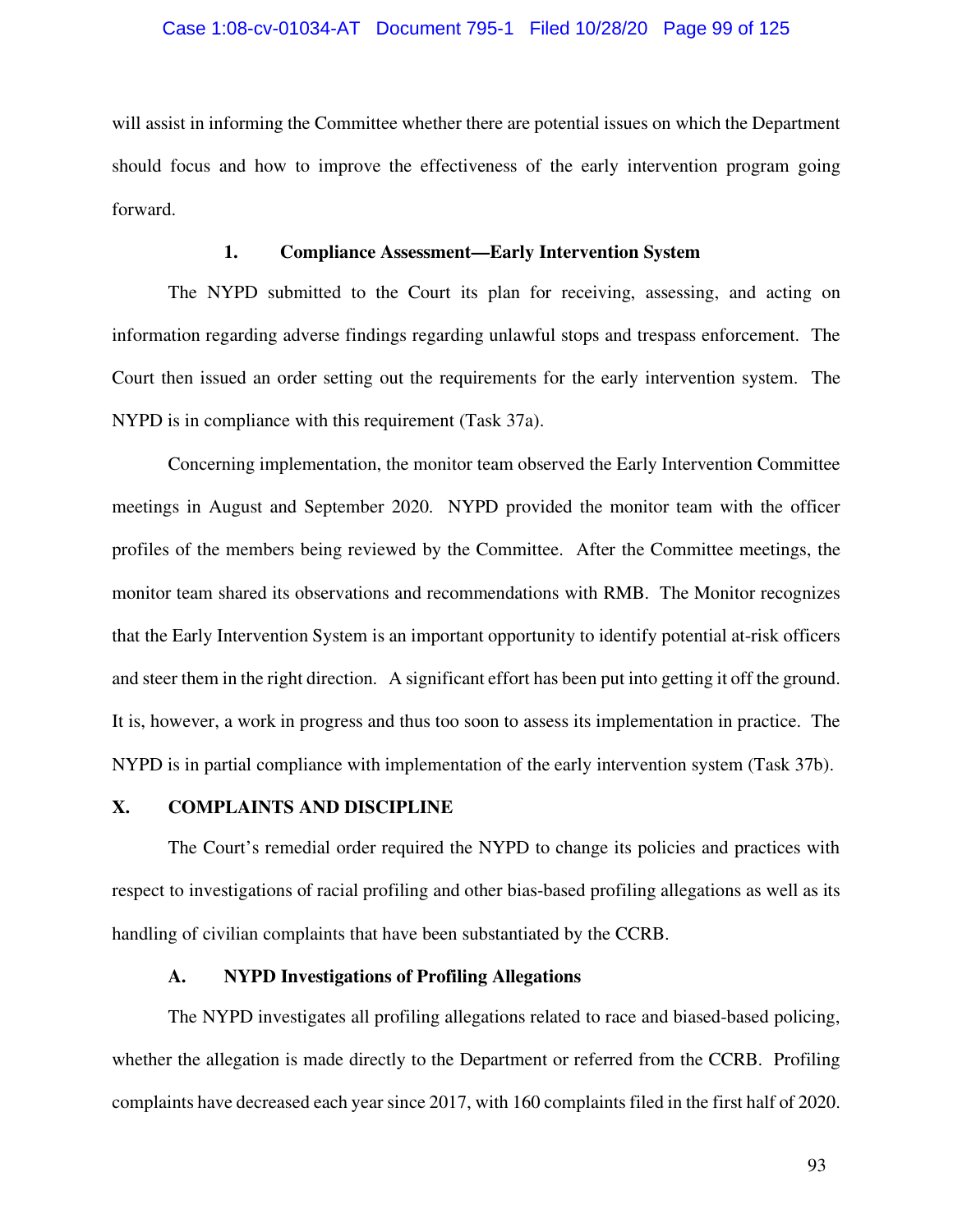However, to date, the NYPD has not substantiated any profiling allegations. See Monitor's 10th

Report at 73.

|                        | 2014           | 2015     | 2016     | 2017           | 2018           | 2019                        | 2020           | <b>Total</b> |
|------------------------|----------------|----------|----------|----------------|----------------|-----------------------------|----------------|--------------|
| <b>Unfounded</b>       | $\overline{2}$ | 160      | 205      | 311            | 318            | 202                         | 20             | 1,218        |
| <b>Unsubstantiated</b> | 6              | 112      | 267      | 449            | 365            | 212                         | 40             | 1,451        |
| <b>Exonerated</b>      | ↑              | 11       | 0        | $\overline{2}$ | 8              | 4                           |                | 28           |
| <b>Partially</b>       | $\theta$       | 32       | 36       | 46             | 39             | 46                          | $\overline{2}$ | 201          |
| Substantiated*         |                |          |          |                |                |                             |                |              |
| Information and        | $\Omega$       | $\Omega$ | $\Omega$ |                | $\overline{2}$ | $\mathcal{D}_{\mathcal{L}}$ | $\theta$       | 5            |
| Intelligence           |                |          |          |                |                |                             |                |              |
| <b>Open or Active</b>  | $\Omega$       | 28       | 54       | 49             | 12             | 47                          | 97             | 287          |
| <b>Substantiated</b>   | $\Omega$       | $\Omega$ | 0        | $\theta$       | 0              | 0                           | $\Omega$       | $\theta$     |
| Total                  | 10             | 343      | 562      | 858            | 744            | 513                         | 160            | 3,190        |

**Chart 24. Profiling Case Dispositions by Year, 2014 – June 30, 2020** 

\* These are cases in which other allegations in a profiling complaint were substantiated, but not profiling allegations.

In January 2019, the Court approved an IAB guide section and related training that provide detailed guidance on how to process and investigate profiling complaints. The NYPD also made changes to the way that it investigates profiling complaints, based on the recommendations of the monitor team in the last report. Changes to NYPD's procedures for profiling investigations included : (1) a reduction in time to assignment of case and contact with complainant; (2) a review of public social media of both complainant and subject officer, when appropriate; (3) designation of specific investigators at the Borough Investigations Unit level as primary investigators for these cases; and (4) additional training for supervisors up to and including the borough adjutant regarding proper review of these cases.<sup>23</sup> These changes, along with others reflecting the monitor team's and the plaintiffs' counsel's review of investigative files, will be included in a revised IAB investigative guide that will be submitted for court review and approval. The NYPD has also

 $23$  The borough adjutant is the executive in each patrol borough who supervises the borough investigations unit and oversees the disciplinary system in the borough command. P.G. 202-02.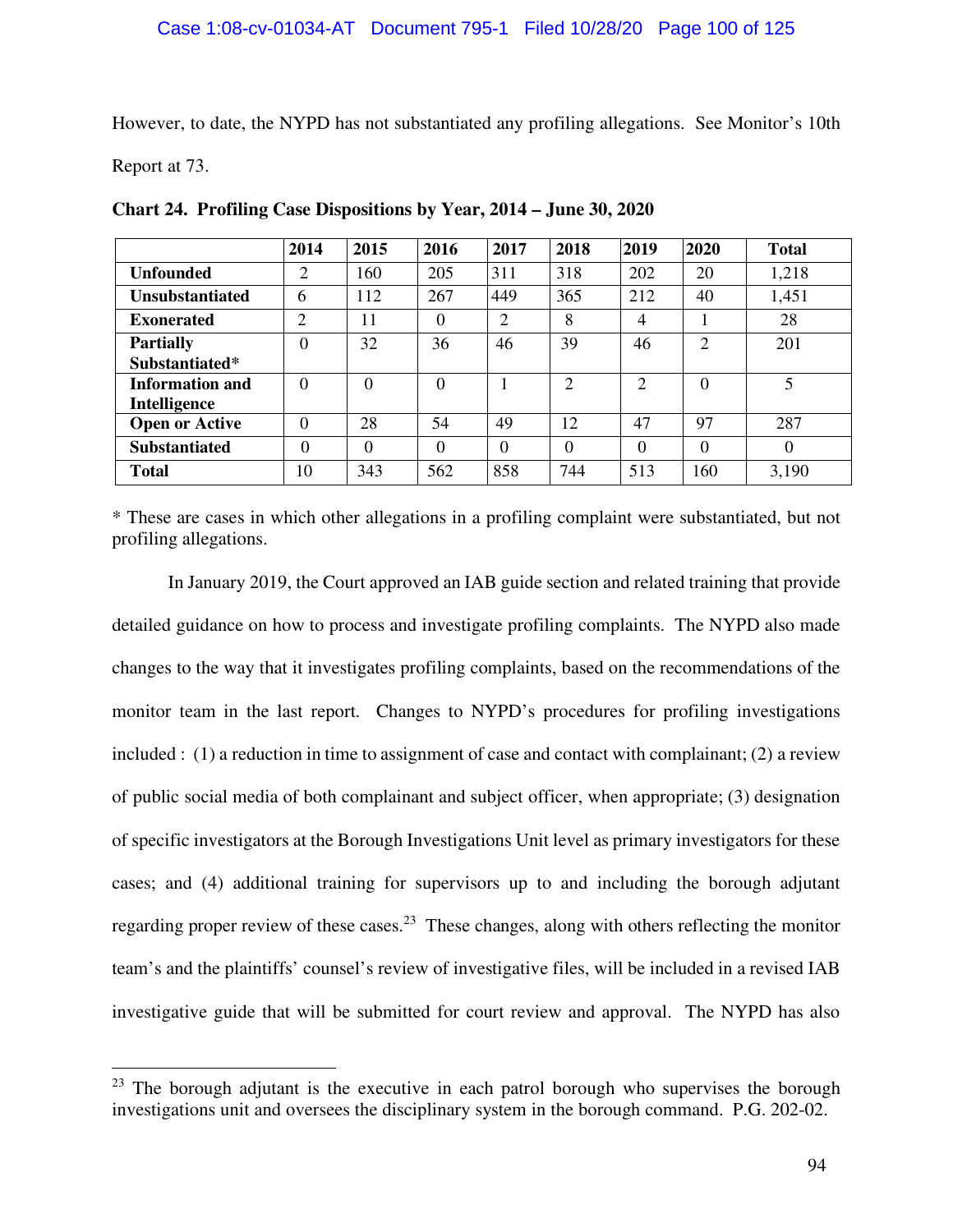# Case 1:08-cv-01034-AT Document 795-1 Filed 10/28/20 Page 101 of 125

included profiling complaints made against officers in a command in that commands' RISKS Review profiles, and profiling complaints will also be a threshold criterion for the Department's early intervention system.

# **1. Compliance Assessment—Racial Profiling Investigations**

Although the IAB Guidelines for Racial Profiling Investigations were approved by the Court, additional changes to the guidelines are necessary to ensure that the investigations conducted are thorough and impartial. The NYPD is in partial compliance with this requirement (Task 35a).

Since the 10th Report, the monitor team reviewed another set of 46 profiling investigations, conducted from late 2016 to early 2019. Cases selected for the review were based upon specific criteria, including:

- Profiling cases in which a police officer was named as a subject in three or more profiling complaints and/or the officer was identified as a subject in recorded civil actions and settlements involving profiling complaints;
- Profiling cases in which the complaint was referred to IAB from the CCRB or the profiling allegation refers to an encounter relating to a companion CCRB investigation;
- Profiling cases in which BWC video was initiated during the encounter or some other video was noted; and
- Profiling cases in which the subject officer was also the subject of a corruption investigation stemming from the same event or encounter.

However, because these investigations were all conducted before the NYPD began implementing the changes recommended by the monitor team, it is not possible to make an assessment of whether the investigations being done today meet the requirements of the monitorship. The Monitor is now reviewing another 23 more recent profiling investigations to assess whether the changes in the NYPD investigation protocols have improved the thoroughness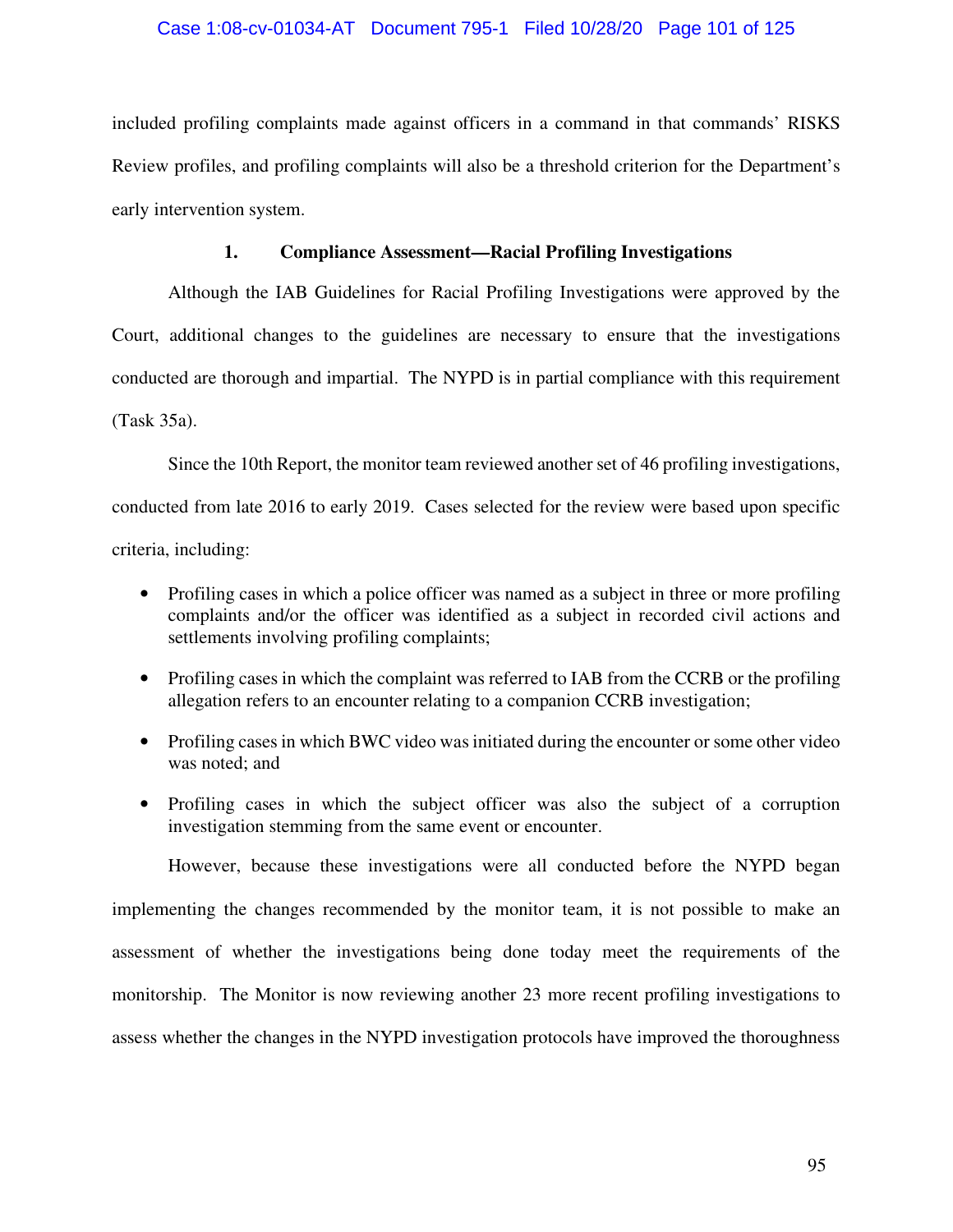### Case 1:08-cv-01034-AT Document 795-1 Filed 10/28/20 Page 102 of 125

and impartiality of the investigations. The NYPD is not yet in compliance with this requirement (Task 35b).

#### **B. NYPD Handling of Substantiated CCRB Cases**

At trial, the Court found that the NYPD failed to impose meaningful discipline when the CCRB determined that officers engaged in unconstitutional stops and frisks. The Court's order requires the NYPD to improve its procedures for handling CCRB findings of substantiated misconduct during stops. Specifically, the Department Advocate's Office (DAO) must provide more deference to credibility determinations made by the CCRB, use an evidentiary standard that is neutral between the claims of complainants and officers, and not require that physical evidence corroborate the complaint.

# **1. NYPD Discipline and Penalties Imposed**

The charts below show the final discipline and penalties imposed for substantiated CCRB cases sent to the NYPD in 2014 through 2019. The data illustrate the decline in the incidence and severity of the final discipline and penalties imposed. This decline resulted from both changes in the initial CCRB recommendations made to the NYPD and the final disposition and penalties imposed by the NYPD.

The Monitor examined CCRB disciplinary recommendations in cases involving allegations relating to stop and frisk cases and trespass enforcement cases specifically. Based on data provided by the NYPD to the Monitor, it appears that the CCRB's recommendations have shifted over time, with a decrease in severity from 2014 to 2016 and a slight increase in severity since then. Recommendations of charges and specifications declined from 57 percent of the total in 2014 to 11 percent of the total in 2016, and then rose slightly to 14 percent in 2019. CCRB recommendations for Command Discipline-B went from 28 percent in 2014 to 21 percent in 2016 and then increased to 39 percent in 2019.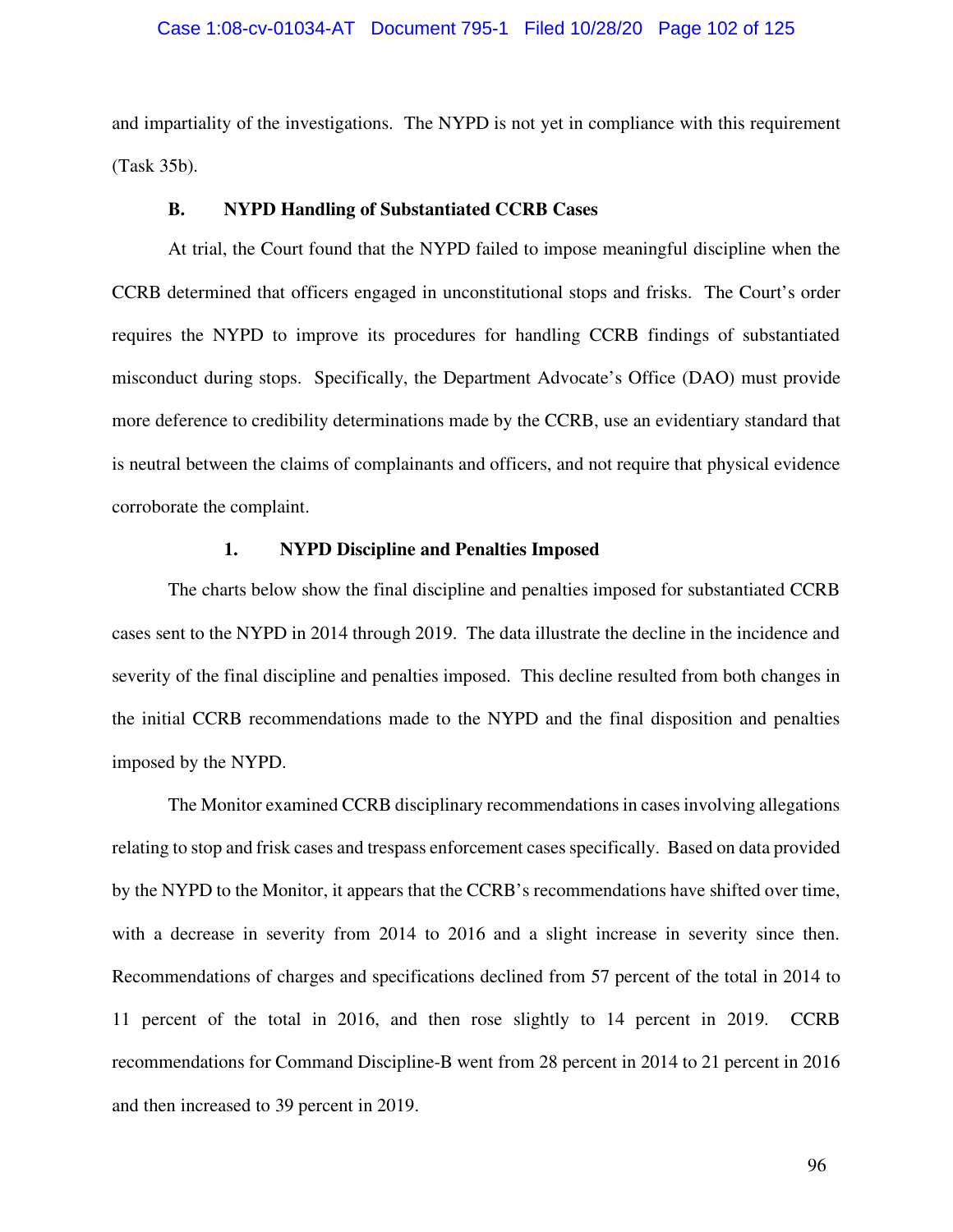|                       | 2014 | 2015      | 2016           | 2017 | 2018 | 2019     |
|-----------------------|------|-----------|----------------|------|------|----------|
| <b>Instructions</b>   | 20   | 58        | $\overline{4}$ | 4    | 15   | 6        |
| <b>Training</b>       |      | 22        | 69             | 22   | 14   | 24       |
| <b>Command</b>        | 4    | $65^{24}$ | 72             | 41   | 15   | 16       |
| Discipline-A          |      |           |                |      |      |          |
| <b>Command</b>        | 51   | $74^{25}$ | 44             | 16   | 28   | 37       |
| Discipline-B          |      |           |                |      |      |          |
| <b>Charges and</b>    | 102  | 48        | 23             | 19   | 15   | 13       |
| <b>Specifications</b> |      |           |                |      |      |          |
| <b>Other</b>          | 126  | 127       |                |      | 128  | $\theta$ |
| <b>TOTAL</b>          | 179  | 268       | 212            | 102  | 88   | 96       |

**Chart 25. CCRB's Initial Disciplinary Recommendations, 2014-2018**

The Police Commissioner makes the final determination about the discipline imposed. Chart 26 below compares the CCRB's initial discipline recommendations with the final discipline imposed by the NYPD for 50 closed 2019 cases involving stops, frisks and searches. In many of the cases in which the CCRB recommended a Command Discipline-B, the Police Commissioner imposed Command Discipline-A or training. The Police Commissioner also imposed command discipline-a in the two cases in which the CCRB recommended charges and specifications. There were four cases in which the Police Commissioner imposed no discipline (labeled "NDA," no disciplinary action).

 $24$  Includes five cases in which instructions were also recommended and three cases in which training was also recommended.

 $25$  Includes one case in which Instructions were also recommended and four cases in which training was also recommended.

 $26$  In 2014, there was one case in which the CCRB's disciplinary recommendation is listed in the data as "Command Discipline" without specifying whether level A or B was recommended.

 $^{27}$  In 2015, one case is listed as "NDA" in the data. The notes on the case indicate that the complaint was received after the statute of limitations had run.

<sup>&</sup>lt;sup>28</sup> CCRB initially recommended charges and specifications, but then reconsidered on its own and unsubstantiated the case.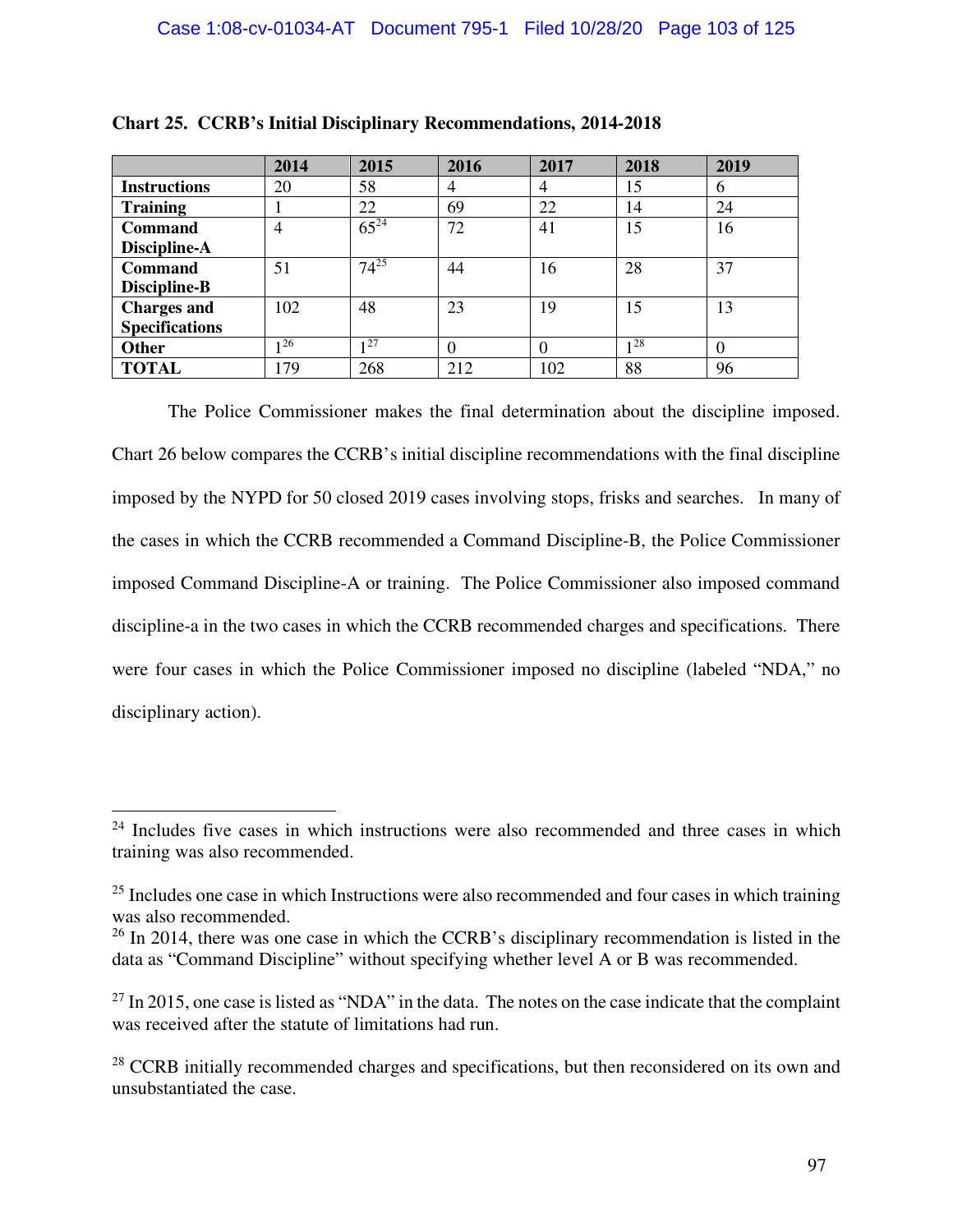| 2019 Penalty Type,           | <b>CCRB Recommended Discipline</b> | <b>Final Penalty</b> |
|------------------------------|------------------------------------|----------------------|
| <b>Closed Cases</b>          |                                    |                      |
| Charges and Specifications   | $\overline{2}$                     |                      |
| Command Discipline-B         | 22                                 |                      |
| Command Discipline-A         | g                                  | 16                   |
| Training                     | 15                                 | 22                   |
| Instructions                 | 2                                  |                      |
| No Disciplinary Action       |                                    | $\overline{4}$       |
| Case Closed Administratively | 0                                  | $4^{29}$             |
| <b>Total</b>                 | 50                                 | 50                   |
|                              |                                    |                      |

**Chart 26. Comparison of Recommended Penalties to Final Disposition, 2019 Closed Cases** 

# **2. DAO Reconsideration Requests**

In 2014, the NYPD and the CCRB established a new "reconsideration process," in which the DAO may ask the CCRB to reconsider its findings on whether allegations were substantiated or its recommendations for discipline. The CCRB may then choose to change or maintain its original conclusions. Alternatively, in certain circumstances (such as when a case is running out of time under the statute of limitations), the DAO may unilaterally recommend a different disposition or discipline to the police commissioner, without requesting reconsideration by the CCRB. In either case, the police commissioner makes the final decision on what discipline, if any, to impose after reviewing both the CCRB's and the DAO's findings and recommended remedy. In addition, pursuant to a Memorandum of Understanding between the CCRB and the NYPD, if the police commissioner determines that CCRB's prosecution of charges and specifications a substantiated case "would be detrimental to the Police Department's disciplinary process," the police commissioner may retain the cases. The police commissioner's authority to retain cases is contained in Provision 2 of the MOU. In such cases, the NYPD will determine if charges and specifications will be served and what discipline, if any, will be imposed.

<sup>&</sup>lt;sup>29</sup> Of the cases closed administratively, two MOSs resigned, one retired, and one lost three days before the statute of limitations expired.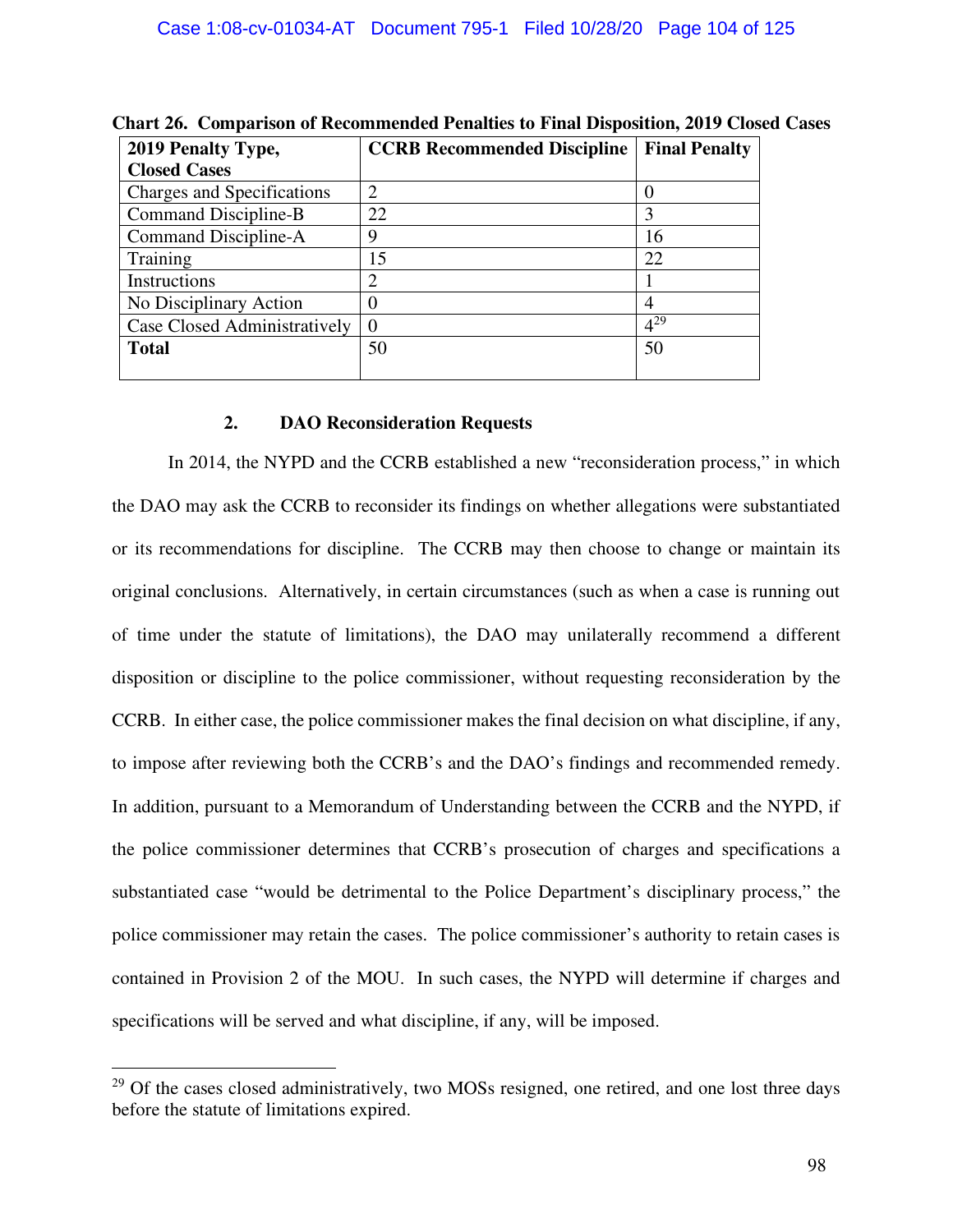### Case 1:08-cv-01034-AT Document 795-1 Filed 10/28/20 Page 105 of 125

Chart 27 below shows how the NYPD handled the 50 closed cases that were substantiated by the CCRB in 2019. For the 50 cases closed in 2019, four were closed administratively because the member resigned or retired or the statute of limitations (SOL) expired. The DAO agreed with CCRB's findings and recommendations in 32 of the remaining 46 cases (70 percent) and disagreed with the recommendation in 14 cases (30 percent). The DAO requested reconsideration in five cases, retained two cases using its authority under Provision 2 of the MOU, and changed the penalty without reconsideration in seven cases. In ten of the 14 cases in which the NYPD disagreed with the CCRB's recommendation, the disagreement was with the discipline recommended by the CCRB, rather than with the CCRB's investigation, its credibility determinations, or its substantiated findings. In four cases, the NYPD disagreed with the CCRB's disposition and imposed no penalty.

|                                                                                                                                                                                    | <b>2019 Closed CCRB Cases</b> |
|------------------------------------------------------------------------------------------------------------------------------------------------------------------------------------|-------------------------------|
| <b>DAO Agrees with CCRB</b><br><b>Recommendation</b>                                                                                                                               | 32                            |
| DAO Agrees with Disposition,<br><b>Disagrees with Penalty, Asks for</b><br><b>Reconsideration</b>                                                                                  | 3                             |
| DAO Agrees with Disposition,<br><b>Disagrees with Penalty, NYPD Changes</b><br><b>Penalty Without Reconsideration</b><br>(Includes Two cases Retained Under<br><b>Provision 2)</b> | 7                             |
| DAO Disagreed with Both Disposition<br>and Penalty and Asked for<br><b>Reconsideration, and Imposed No</b><br><b>Disciplinary Action</b>                                           | 2                             |
| <b>DAO Disagreed with Both Disposition</b><br>and Penalty and Imposed No                                                                                                           | 2                             |

**Chart 27. 2019 Substantiated CCRB Cases**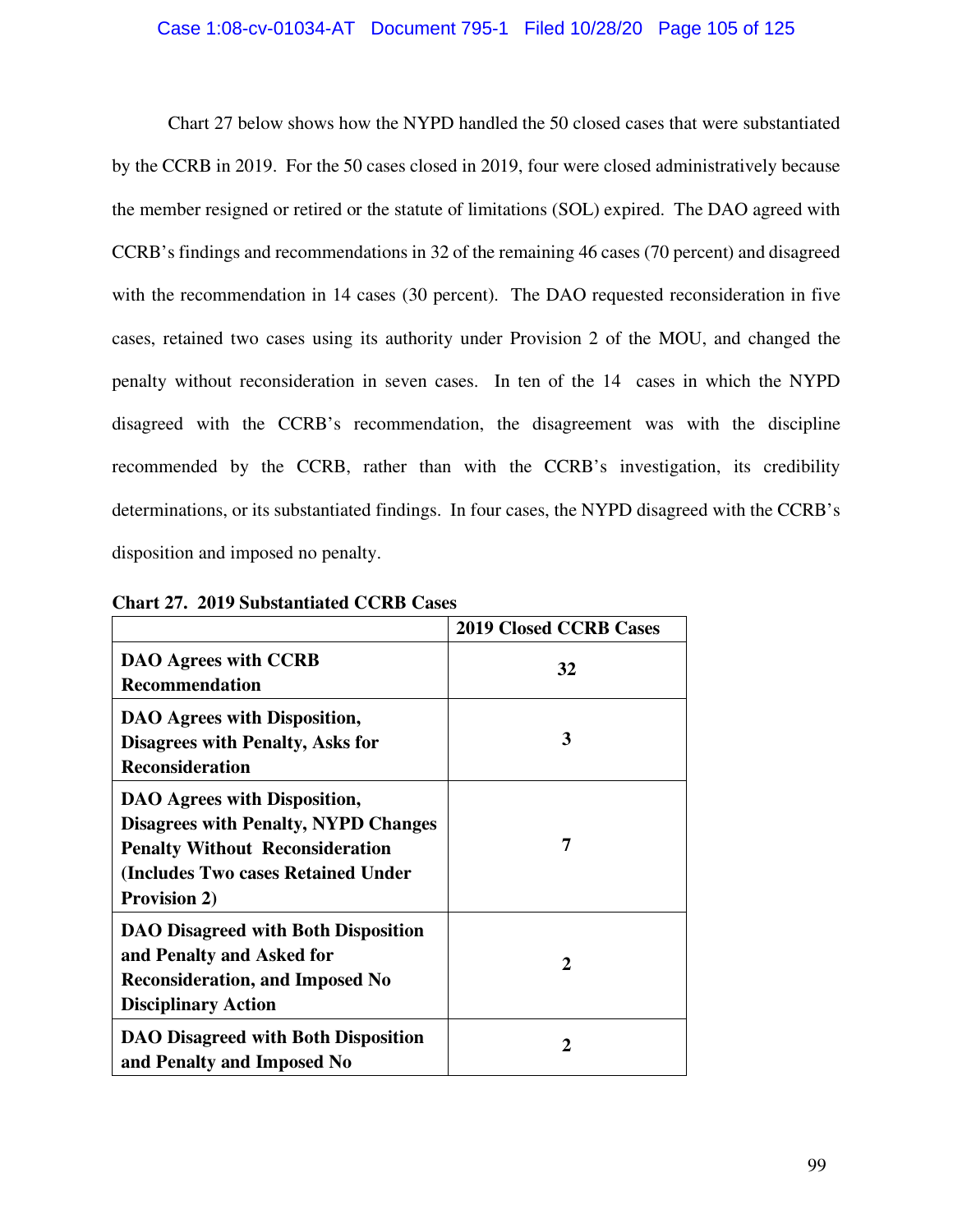|                                                                    | <b>2019 Closed CCRB Cases</b> |
|--------------------------------------------------------------------|-------------------------------|
| <b>Disciplinary Action Without</b>                                 |                               |
| <b>Reconsideration</b>                                             |                               |
| <b>Case Closed Due to Resignation,</b><br><b>Retirement or SOL</b> |                               |
| <b>Total Closed CCRB Cases</b>                                     | 50                            |

Of the five reconsideration requests, the Police Commissioner imposed training or instructions in three cases in which the CCRB recommended Command Discipline-B, and imposed no discipline (NDA) in two cases in which the CCRB recommended Command Discipline-B. Of the seven cases with a different final disposition, but no reconsideration request, five involved command discipline recommended by the CCRB in which the Police Commissioner imposed training, while the Police Commissioner imposed no discipline (NDA) in two cases in which the CCRB recommended instructions. The NYPD explained that no reconsideration was requested in these seven cases either because of a short statute of limitations period, or because the DAO disagreed with the CCRB's recommendation after the initial 30 days from when the CCRB provided its recommendations to the NYPD.

#### **3. Compliance Assessment—DAO Handling of Substantiated CCRB Cases**

The Court's Remedial Order requires the NYPD to improve its procedures for handling CCRB findings of substantiated misconduct during stops. Specifically, the DAO must provide more deference to credibility determinations made by the CCRB, use an evidentiary standard that is neutral between the claims of complainants and officers, and not require that physical evidence corroborate the complaint. Although the DAO has made changes to its procedures for handling substantiated CCRB complaints, the procedures have not yet been submitted for court approval.

For 32 (70%) of the substantiated CCRB cases in 2019, the NYPD agreed with the CCRB's substantiation disposition and imposed the discipline recommended by the CCRB. In those cases,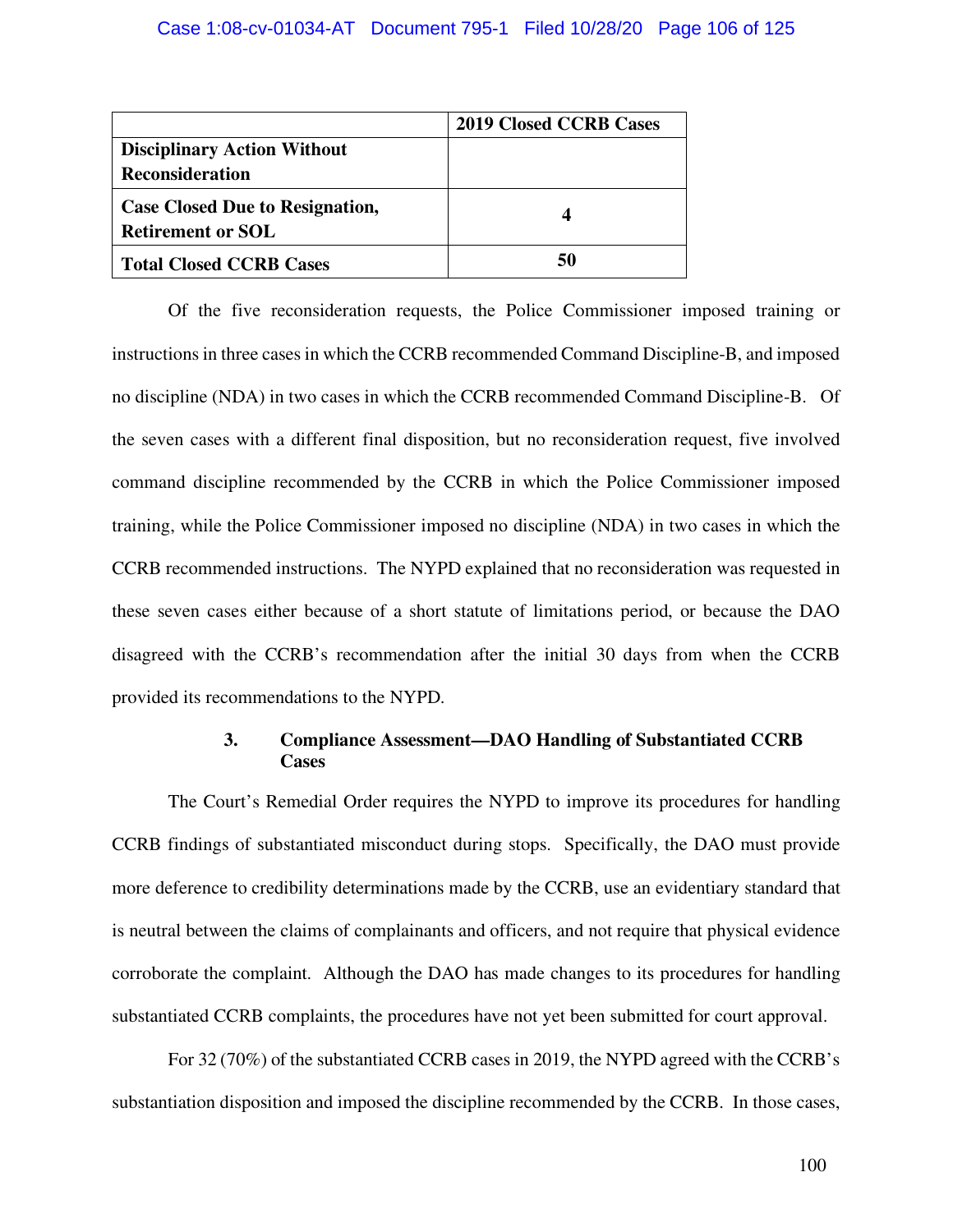#### Case 1:08-cv-01034-AT Document 795-1 Filed 10/28/20 Page 107 of 125

the NYPD was compliant with the Court's requirements. The NYPD disagreed with the CCRB's recommendation in 14 cases. In 10 of these, the NYPD disagreed with the recommended penalty and not the CCRB's credibility determination; so in those cases, the DAO did not challenge the CCRB's credibility determinations, use an improper evidentiary standard, or require corroboration of the complaint. There were only four cases out of 50 closed cases in 2019 in which the DAO disagreed with the CCRB's substantiation finding. For two officers, the DAO requested reconsideration of the CCRB's disposition because it disagreed with the legal conclusions of the CCRB, based on the same set of facts. For two other officers, the DAO disagreed with the CCRB's legal conclusions, but did not request reconsideration. At this time, the Monitor concludes that the NYPD is in partial compliance with the Court's requirements (Tasks 34a, 34b).

#### **C. Other Misconduct Noted; Failure to Complete Stop Report**

If the CCRB, in the course of its investigation, identifies misconduct outside its jurisdiction, it refers the misconduct to the NYPD for investigation and any additional action. These cases are referred to as Other Misconduct Noted, or OMN, cases. For example, if the CCRB investigates a complaint involving a stop, frisk, or search, and determines that the subject member or members made a *Terry* stop but did not complete a stop report for the encounter, the CCRB refers the case to the NYPD as OMN. If the failure to complete a stop report is associated with a complaint that CCRB substantiates, then the CCRB sends the OMN with the substantiated complaint, and the DAO handles both. If there is no substantiated complaint associated with the failure to complete a stop report, the OMN is sent to the IAB, the IAB logs the case, and the NYPD assigns it to the command for investigation and tracks the outcome.

Below are the outcomes of the NYPD's investigations of CCRB's OMN referrals for failure to complete a stop report for completed CCRB cases from 2015 through 2020. For the year 2020, as of July 31, 2020, the CCRB has made 41 OMN referrals to the Department for failure to

101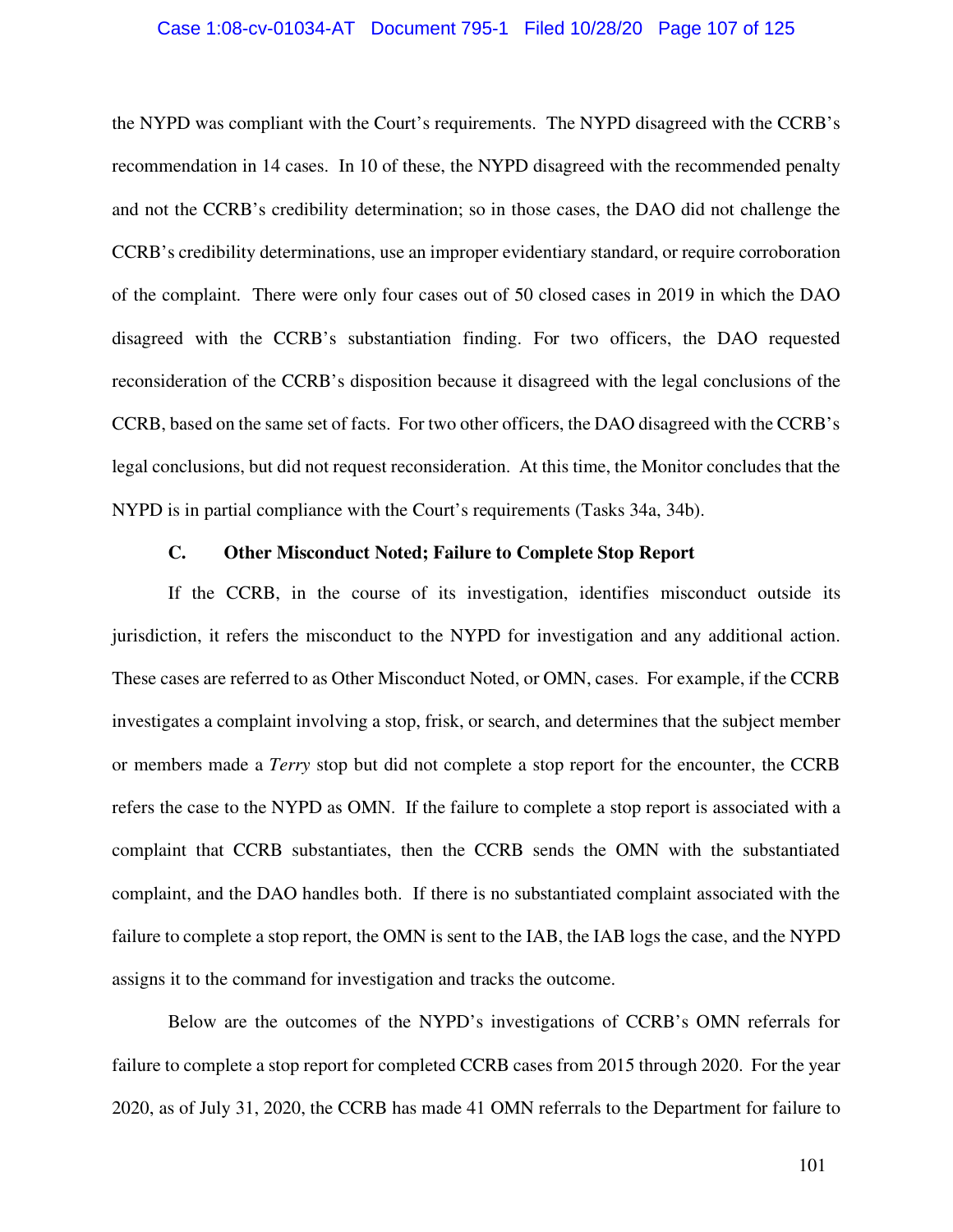#### Case 1:08-cv-01034-AT Document 795-1 Filed 10/28/20 Page 108 of 125

compete a stop report; of those, 22 cases are still open and being investigated at the commands. For the cases for which investigations were completed and substantiated in 2019 and 2020, the majority listed no penalty imposed on the officer.

|                            | 2015           | 2016                     | 2017           | 2018           | 2019           | 2020           |
|----------------------------|----------------|--------------------------|----------------|----------------|----------------|----------------|
| <b>Command Discipline</b>  | 4              | 17                       | 30             | 8              | 6              | $\overline{2}$ |
| C&S                        | 1              | $\overline{0}$           | 1              | $\overline{0}$ | $\overline{0}$ | $\overline{0}$ |
| <b>Training</b>            | 1              | $\overline{\mathcal{A}}$ | 11             | 9              | 1              | $\Omega$       |
| <b>Instructions</b>        | 14             | 59                       | 42             | 15             | 4              | $\mathbf{1}$   |
| <b>Minor Procedural</b>    | $\Omega$       | $\overline{0}$           | 3              | $\overline{0}$ | $\overline{0}$ | $\overline{0}$ |
| <b>Violations</b>          |                |                          |                |                |                |                |
| <b>Substantiated, Warn</b> | 1              | 4                        | $\Omega$       | $\Omega$       | $\Omega$       | $\Omega$       |
| and Admonish               |                |                          |                |                |                |                |
| Substantiated (no          | $\theta$       | $\overline{0}$           | $\theta$       | 8              | 14             | 11             |
| penalty listed)            |                |                          |                |                |                |                |
| <b>Substantiated NDA</b>   | 1              | $\overline{2}$           | 10             | 8              | $\Omega$       | $\Omega$       |
| <b>NDA-DUP</b>             | 3              | 3                        | 5              | 8              | 1              | $\theta$       |
| <b>Exonerated</b>          | 3              | $\overline{2}$           | 8              | 6              | 15             | 1              |
| <b>Unfounded</b>           | $\overline{2}$ | $\mathbf{1}$             | 5              | $\mathbf{1}$   | $\mathbf{1}$   | $\overline{0}$ |
| <b>Unsubstantiated</b>     | 1              | $\mathbf{1}$             | $\overline{4}$ | 13             | 9              | $\mathbf{1}$   |
| <b>Information and</b>     | $\theta$       | $\overline{0}$           | $\Omega$       | $\overline{7}$ | $\overline{0}$ | 3              |
| Intelligence               |                |                          |                |                |                |                |
| <b>Open/Pending</b>        | 3              | 11                       | $\overline{4}$ | $\mathbf{1}$   | $\Omega$       | 22             |
| Other*                     | 1              | $\overline{2}$           | $\overline{2}$ | 3              | $\mathbf{1}$   | $\Omega$       |
| <b>Total</b>               | 35             | 106                      | 125            | 87             | 52             | 41             |

**Chart 28. Outcomes for Failure to Complete Stop Report (OMN Cases)** 

\* Includes the following dispositions: Filed, No Allegation, No Record Found.

#### **XI. ALTERNATIVE TO COMBINED PILOT**

On May 15, 2018, the Court-appointed facilitator, the Hon. Ariel Belen, filed his Final Report and Recommendations on the Joint Remedial Process with the Court. ECF No. 597. Judge Belen recommended that the Court order 14 specific reforms. On July 19, 2018, the Court ordered a pilot program to study one of the facilitator's recommendations, the electronic documentation of Level 1 and 2 encounters.<sup>30</sup> Three weeks later, the Court ordered a pilot program to study another

<sup>30</sup> *Floyd*, ECF No. 619.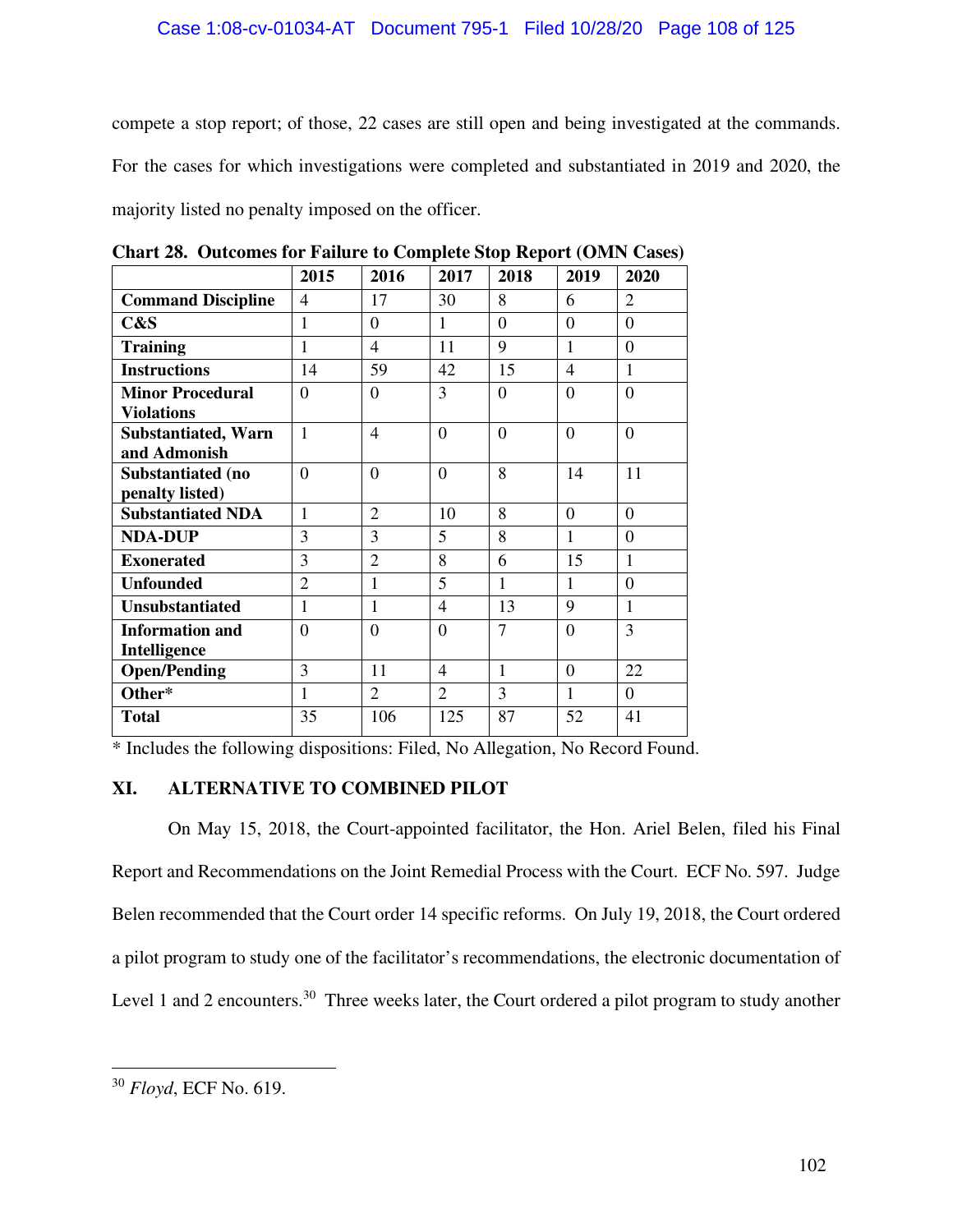#### Case 1:08-cv-01034-AT Document 795-1 Filed 10/28/20 Page 109 of 125

of the facilitator's recommendations, the activation of BWCs during Level 1 encounters.<sup>31</sup> On November 9, 2018, the Monitor submitted a proposal combining the two Court-ordered pilots into one. In response to objections from plaintiffs' counsel, the Monitor submitted a reply and revised proposal in January 2019, which was approved by the Court on February 7, 2019.<sup>32</sup> The combined pilot was to be overseen by the Monitor, who retained Professor Stephen Mastrofski and CUNY's Institute for State and Local Governance (ISLG) to assist in planning and implementation. As designed, the pilot was to use systematic social observations—in other words, trained observers, who would ride along with officers and collect data. Results from the pilot would then inform the Court on the impact of implementing one or both of the proposed policy changes.

Because of the pandemic, it is no longer feasible to have trained observers ride with NYPD officers. Moreover, on February 21, 2020, the NYPD proposed an alternative to the combined pilot. In the NYPD's alternative, the NYPD would voluntarily adopt one of the two policy changes **—**mandatory activation of BWCs for Level 1 encounters. The NYPD proposed to adopt this requirement citywide, with the exception of those Level 1 encounters that: (1) are currently "Do Not Record" scenarios, such as interviewing confidential informants, undercover officers, and strip searches; (2) are aided situations, other than with emotionally disturbed persons; and (3) are taking reports for past crimes.

Under this proposed alternative, the NYPD would not have officers electronically document Level 1 and Level 2 encounters on their phones, but the BWC metadata (Evidence.com) would include certain information about encounters, including the date and time of the encounter and the applicable level of the encounter. In addition, for Level 2 encounters, the officer would

<sup>31</sup> *Floyd*, ECF No. 634.

<sup>32</sup> *Floyd*, ECF No. 691.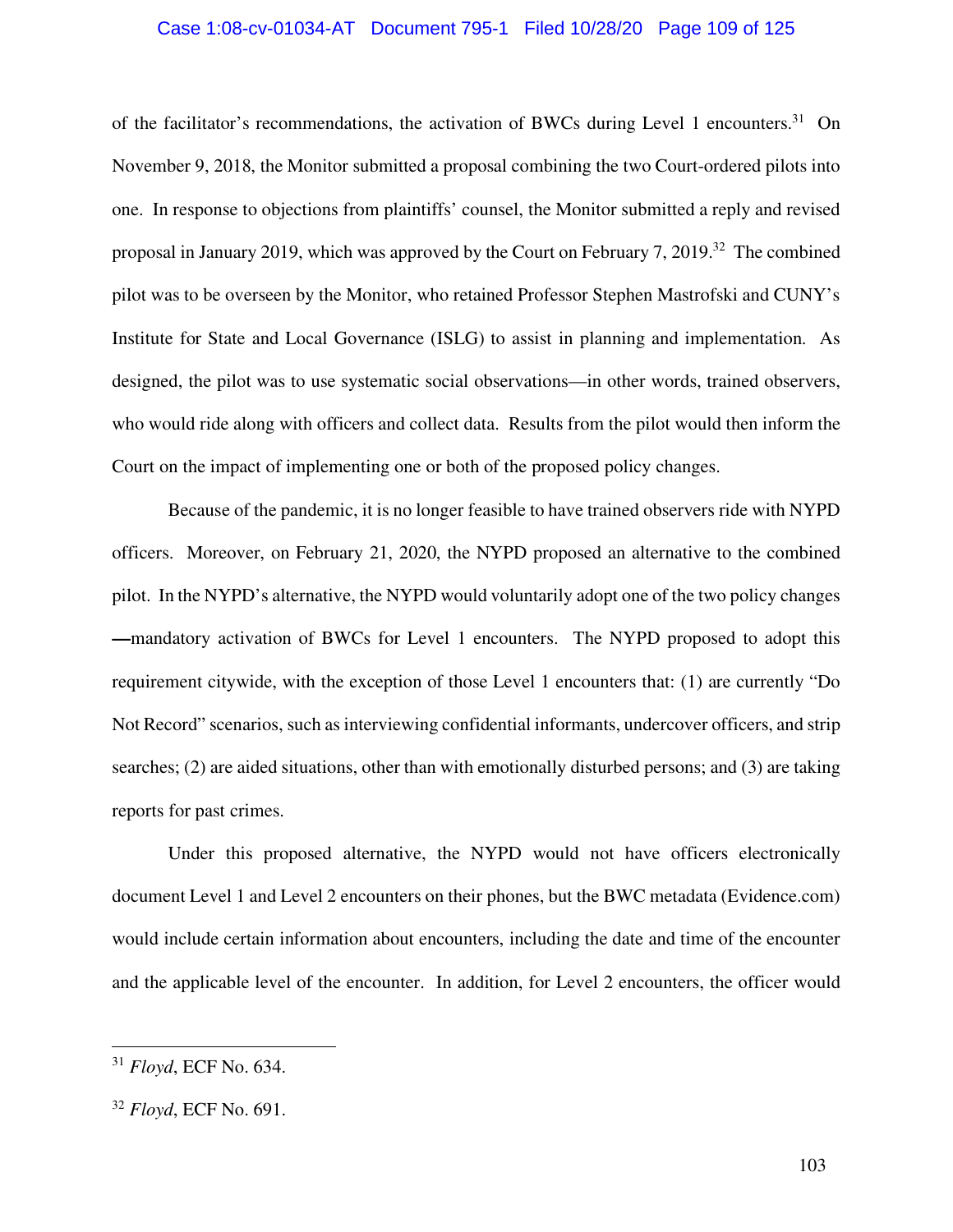#### Case 1:08-cv-01034-AT Document 795-1 Filed 10/28/20 Page 110 of 125

record in Evidence.com the race and gender of the primary individual encountered and whether the encounter was with more than one individual. The City will be submitting its proposed alternative for court approval.

In response to the City's proposed alternative, and because the systematic social observation study is no longer feasible, the Monitor has proposed studies to improve the City's alternative proposal, to answer questions raised by the Court in its orders for the pilots, and to provide additional information to assist the Monitor in assessing compliance. These studies would be conducted by ISLG and a team of researchers from Stanford University, including Dr. Jennifer Eberhardt. These studies will address important questions about the NYPD's compliance with the Fourth and Fourteenth Amendments in police-citizen encounters: legal compliance in policecitizen encounters, racial disparities in compliance and escalation of encounters, and appropriate documentation of encounters. All these issues can be examined on a broader scale following the introduction of the new policy proposed by NYPD to record nearly all police-citizen encounters at every *De Bour* level with BWCs. With a more complete record of police-citizen encounters available on BWC, the studies can supply novel insights into officer compliance with the Fourth and Fourteenth Amendments and the degree of NYPD documentation of police-citizen encounters without direct observation of officers.

The proposed studies to be conducted by the Stanford team are using a methodology that the monitor team has not used before**—**harnessing "machine learning." Although BWCs are being implemented by more and more police agencies, the video footage from BWCs is more often used as evidence to evaluate particular interactions than as data to inform practice and policy. The Stanford team has developed scalable computational tools for quickly and accurately analyzing police-community interactions captured by BWCs, and for examining broad patterns in those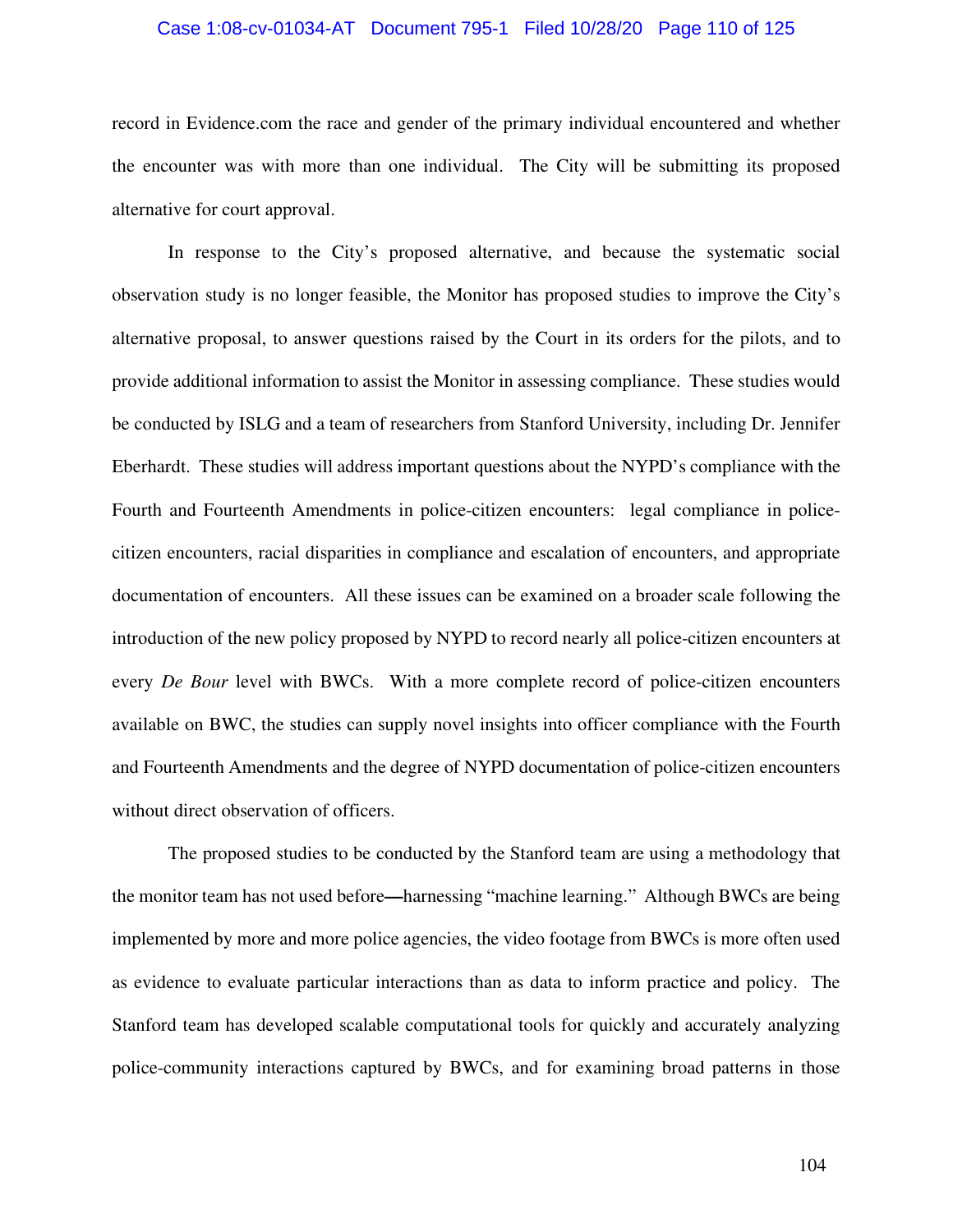#### Case 1:08-cv-01034-AT Document 795-1 Filed 10/28/20 Page 111 of 125

interactions. The Stanford studies will analyze the language that officers use during investigative encounters. An officer's words are of great legal import: they can signal to citizens whether they are detained or free to leave, request their consent, or provoke their complaint. More broadly, the manner in which officers relate to the public is consequential for building or eroding citizens' trust in the law and law enforcement, their support for law enforcement, and whether they personally

cooperate with the police.

The ISLG and Stanford studies will explore the following research questions:

- 1. *Compliance*: How often does officer behavior in police-citizen encounters violate the Fourth Amendment or Fourteenth Amendment? What are the key reasons for officers' failure to comply with legal requirements? Are there racial disparities in the legality of police-citizen encounters?
- 2. *Consent Searches*: Do officers seek overt consent to search in Level 3 encounters? If so, when and how is consent sought? What language used by officers is associated with citizen consent versus refusal to search?
- 3. *Escalation*: How often do police-citizen encounters escalate from lower to higher levels? Are there racial disparities in the frequency and nature of escalated encounters?
- 4. *Citizen Complaints*: What elements of officer language and behavior in Level 3 encounters are most likely to result in citizen complaints?
- 5. *Documentation*: Does the expansion of mandatory BWC recording to most Level 1 encounters increase the number of Level 3 encounters that are reported? Post-expansion of BWC recording, what is the documentation rate of Level 3 encounters? Are undocumented Level 3 encounters associated with race and ethnicity or legal noncompliance?

In addition to addressing these substantive research questions, the studies will generate important

descriptive information about the nature of police-citizen encounters.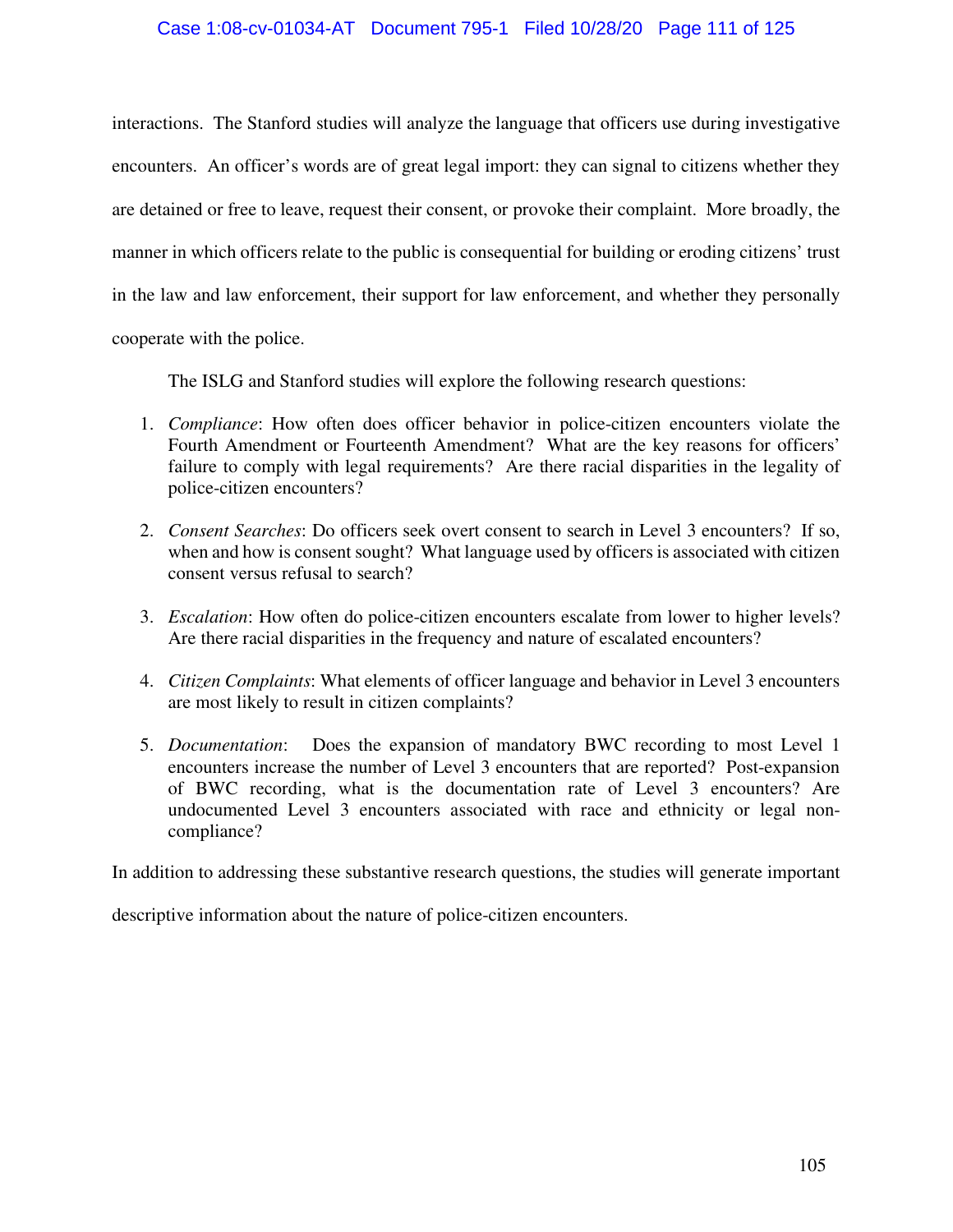# **APPENDIX A**

# **COMPLIANCE MATRIX**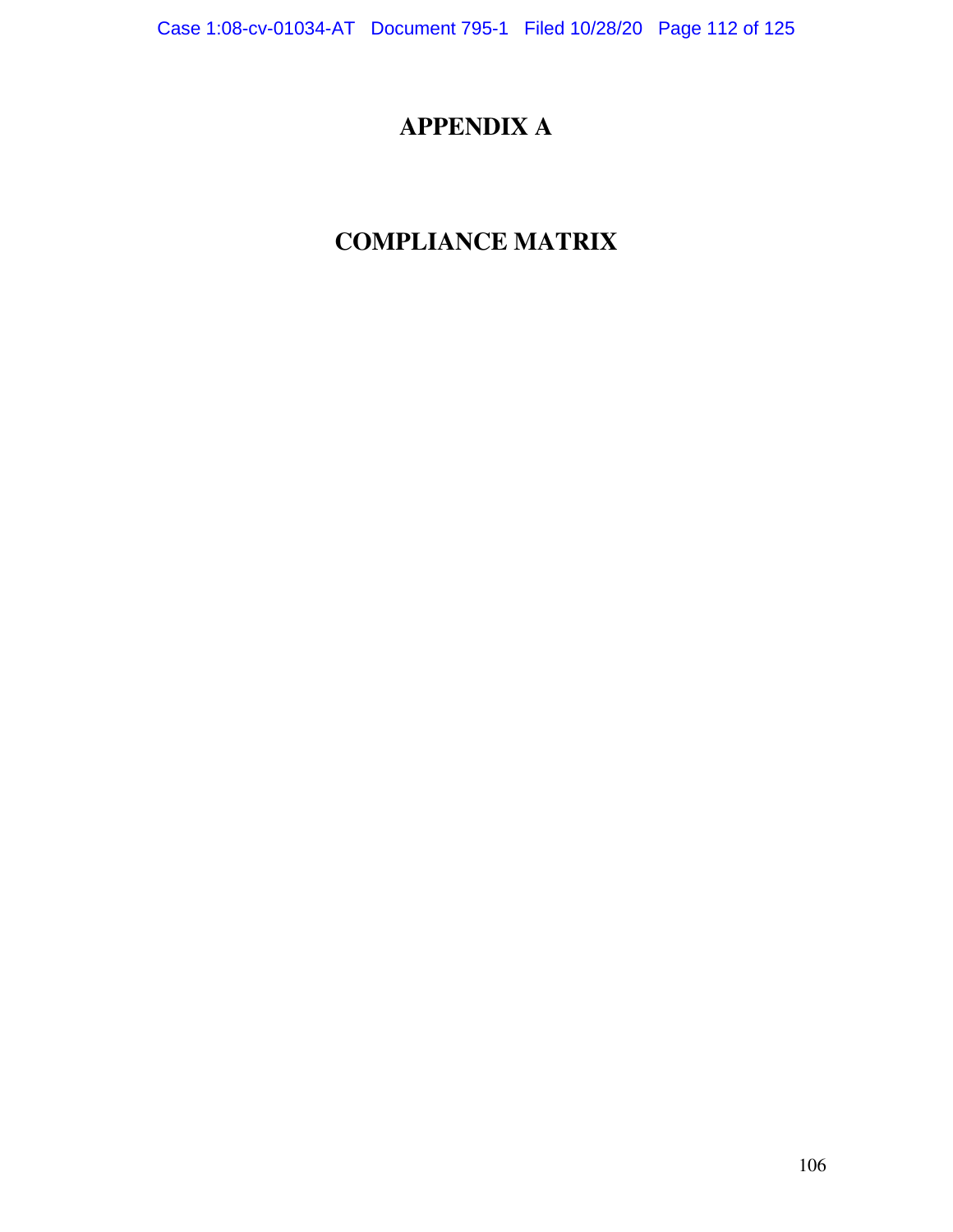# Case 1:08-cv-01034-AT Document 795-1 Filed 10/28/20 Page 113 of 125

|                                            |                                                                                                              | <b>Task No. and</b>                                                                |                                                                                                                                                                                                                      |                                                                                                                                                                                                                                                                                                                                                                                                                                                                                                                                                                                                                             |                                                                                                                                                                                                                                                                                                                                                                                                                                                                                                                                                                                                                                                          |
|--------------------------------------------|--------------------------------------------------------------------------------------------------------------|------------------------------------------------------------------------------------|----------------------------------------------------------------------------------------------------------------------------------------------------------------------------------------------------------------------|-----------------------------------------------------------------------------------------------------------------------------------------------------------------------------------------------------------------------------------------------------------------------------------------------------------------------------------------------------------------------------------------------------------------------------------------------------------------------------------------------------------------------------------------------------------------------------------------------------------------------------|----------------------------------------------------------------------------------------------------------------------------------------------------------------------------------------------------------------------------------------------------------------------------------------------------------------------------------------------------------------------------------------------------------------------------------------------------------------------------------------------------------------------------------------------------------------------------------------------------------------------------------------------------------|
|                                            |                                                                                                              | Source of                                                                          |                                                                                                                                                                                                                      |                                                                                                                                                                                                                                                                                                                                                                                                                                                                                                                                                                                                                             |                                                                                                                                                                                                                                                                                                                                                                                                                                                                                                                                                                                                                                                          |
| <b>Status</b>                              | <b>Standard</b>                                                                                              | Requirement                                                                        | <b>Essence of Requirement</b>                                                                                                                                                                                        | <b>Compliance Definition</b>                                                                                                                                                                                                                                                                                                                                                                                                                                                                                                                                                                                                | Methodology for Assessing and Achieving Compliance                                                                                                                                                                                                                                                                                                                                                                                                                                                                                                                                                                                                       |
|                                            |                                                                                                              |                                                                                    |                                                                                                                                                                                                                      |                                                                                                                                                                                                                                                                                                                                                                                                                                                                                                                                                                                                                             |                                                                                                                                                                                                                                                                                                                                                                                                                                                                                                                                                                                                                                                          |
|                                            |                                                                                                              | <b>Requirements for Policies and Procedures</b>                                    |                                                                                                                                                                                                                      |                                                                                                                                                                                                                                                                                                                                                                                                                                                                                                                                                                                                                             |                                                                                                                                                                                                                                                                                                                                                                                                                                                                                                                                                                                                                                                          |
| Compliance<br><b>Partial</b><br>Compliance | Creation of Written Task #1a.<br>policies.<br>procedures, and<br><b>Training Materials</b><br>Implementation | Floyd remedial order,<br>p.14<br>Task #1b<br>Source: Floyd remedial<br>order, p.14 | Source: Revise policies regarding stop<br>and frisk to adhere to<br>constitutional standards and<br>New York state law<br>NYPD stops and frisks comply<br>with NYPD policies and with<br>state and federal standards | Compliance with this provision will be achieved when NYPD<br>develops new policies regarding stops which comply with<br>federal and state constitutional standards and which are<br>approved by the Monitor and the Court.<br>Compliance with this provision will be achieved when:<br>and with federal and state standards.<br>2. Stop reports that do not articulate reasonable suspicion for                                                                                                                                                                                                                             | Revise policies for stops to comport with federal and state constitutional<br>standards.<br>Percentage of compliant stops must increase over time. Reviews of<br>1. Stops made by NYPD MOS comply with NYPD's new policies BWC footage and associated stop reports will be made to assess the<br>accuracy of stop reports and whether the BWC footage and stop reports<br>are consistent. Compliance on this task is dependent on demonstration                                                                                                                                                                                                          |
|                                            |                                                                                                              |                                                                                    |                                                                                                                                                                                                                      | the stop or the frisk, or do not articulate the basis for the search<br>are identified as deficient by supervisors and the officer is<br>corrected.<br>3. Stop<br>by QAD, and corrective action is taken with respect to the<br>relevant MOS (officers and supervisors).<br>4. QAD evaluates BWC footage of stop encounters described in inform the Monitor's qualitative assessment.<br>audited stop reports, identifies stops when the BWC footage is<br>contrary to the reasonable suspicion articulated in the stop<br>report, and corrective action is taken with respect to the relevant<br>officers and supervisors. | of compliance with documentation (Task 1c). Compliance must be<br>consistent over time and across commands. Substantial compliance will<br>be assessed by a combination of a quantitative measure (percentage of<br>reports that do not articulate reasonable suspicion are identified compliant stops) with a qualitative assessment of the Department's<br>efforts, including RISK Reviews, correction and discipline, and EIS.<br>Compliance or non-compliance with other tasks/requirements will also                                                                                                                                                |
| Not yet in<br>Compliance                   | Implementation                                                                                               | Task #1c<br>Floyd remedial order,<br>p.14                                          | Source: Stops and Frisk are<br>Documented on Stop Reports                                                                                                                                                            | Compliance with this provision will be achieved when<br>I. Stops made by NYPD MOS are documented on Stop<br>Reports:<br>and frisk, if conducted, and the basis for a search, if conducted.<br>3. BWC footage of stops are not contrary to the reasonable<br>suspicion articulated in stop reports of the same encounters.<br>. Officers who make stops and do not document them are<br>corrected through instructions and discipline.                                                                                                                                                                                       | RISKS Reviews, QAD audits. The Monitor team will review a<br>combination of RAND audit compliance rates, PIE audit compliance rates<br>2. In and CCRB OMN rates for failure to complete stop reports. The Monitor<br>stop reports, officers articulate reasonable suspicion for the stop will review the Department's efforts to correct undocumented stops,<br>including RISK Reviews, supervisory actions and officer instructions and<br>discipline. The Monitor also will assess NYPD efforts (by leadership and<br>supervisors) to communicate the importance of documenting stops.<br>Compliance must be consistent over time and across commands. |
| Compliance                                 | Creation of Written<br>policies.<br>procedures and<br><b>Training Materials</b>                              | Task #2a<br>Floyd remedial order,<br>p.17                                          | Source: Revise policies regarding racial<br>profiling to make clear targeting<br>"right people" for stops is racial<br>profiling and violates<br>Constitution                                                        | Compliance with this provision will be achieved when NYPD<br>develops new policies regarding racial profiling.                                                                                                                                                                                                                                                                                                                                                                                                                                                                                                              | Revise policies to ensure race is not used improperly when officers<br>conduct stops                                                                                                                                                                                                                                                                                                                                                                                                                                                                                                                                                                     |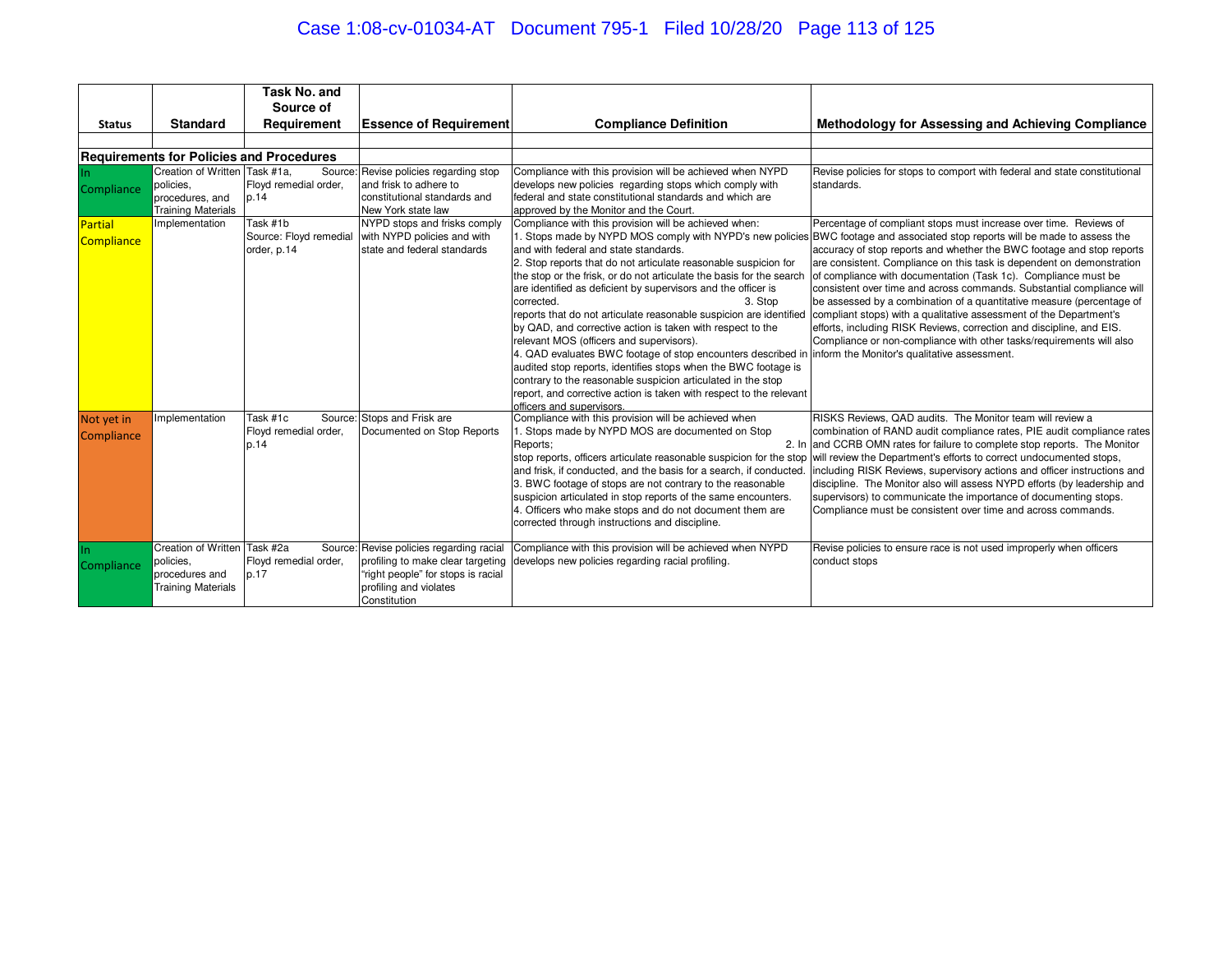# Case 1:08-cv-01034-AT Document 795-1 Filed 10/28/20 Page 114 of 125

| Not yet in | mplementation                               | Task #2b<br>Source:           | NYPD stops and frisks comply                                                            | Compliance with this provision will be achieved when:                                                                            | Assessment of this task will be both quantitative and qualitative.                                                                                                                              |
|------------|---------------------------------------------|-------------------------------|-----------------------------------------------------------------------------------------|----------------------------------------------------------------------------------------------------------------------------------|-------------------------------------------------------------------------------------------------------------------------------------------------------------------------------------------------|
| Compliance |                                             | Floyd remedial order,<br>p.17 | with NYPD policies and with<br>state and federal standards                              | and with federal and state standards regarding racial profiling.                                                                 | 1. Stops made by NYPD MOS comply with NYPD's new policies Compliance or non-compliance with other tasks/requirements, such as<br>Task 1c (documentation of stops) and Task 35 (racial profiling |
|            |                                             |                               | regarding racial profiling                                                              | 2. Data on stops, frisks and searches made by NYPD MOS do                                                                        | investigations), will inform the Monitor's assessment.                                                                                                                                          |
|            |                                             |                               |                                                                                         | not show racial disparities that are not explained by legally                                                                    | Analyses will be conducted to assess whether there are racial disparities                                                                                                                       |
|            |                                             |                               |                                                                                         | justified reasons, and that are practically significant in                                                                       | that are statistically significant and practically significant, and whether                                                                                                                     |
|            |                                             |                               |                                                                                         | magnitude and statistically significant, based on analyses                                                                       | racial disparities are declining over time. Monitor team analyses may                                                                                                                           |
|            |                                             |                               |                                                                                         | 3.<br>conducted by Monitor experts.<br>Communications from NYPD leadership (executives, CO's and                                 | include: (1) An analysis of outcomes from stops (frisks, searches,<br>summonses and arrests, force) for Blacks and Hispanics compared to                                                        |
|            |                                             |                               |                                                                                         | others) and officers' stop report narratives do not indicate a                                                                   | similarly-situated non-Hispanics; (2) An analysis of the recovery rate of                                                                                                                       |
|            |                                             |                               |                                                                                         | targeting of defined racial or ethnic groups for stops because of                                                                | contraband and weapons for stops of Blacks and Hispanics compared to                                                                                                                            |
|            |                                             |                               |                                                                                         | their prevalence in local crime suspect data.                                                                                    | similarly-situated non-Hispanics; (3) An analysis of whether there are<br>racial disparities in the stop reports that the Monitor team found deficient                                          |
|            |                                             |                               |                                                                                         |                                                                                                                                  | in articulating reasonable suspicion for stops, frisks or searches,                                                                                                                             |
|            |                                             |                               |                                                                                         |                                                                                                                                  | including an assessment of how MOS are using the term "fits"                                                                                                                                    |
|            |                                             |                               |                                                                                         |                                                                                                                                  | description." The Monitor team will also conduct an analysis that will                                                                                                                          |
|            |                                             |                               |                                                                                         |                                                                                                                                  | examine racial disparity by place, over time.<br>The Monitor team will also conduct analyses for assessing compliance                                                                           |
|            |                                             |                               |                                                                                         |                                                                                                                                  | with the Davis case. The Monitor team is currently considering the                                                                                                                              |
|            |                                             |                               |                                                                                         |                                                                                                                                  | following types of analyses:                                                                                                                                                                    |
|            |                                             |                               |                                                                                         |                                                                                                                                  | A. Descriptive results and multivariate analyses for 2015-2018, for                                                                                                                             |
|            |                                             |                               |                                                                                         |                                                                                                                                  | NYCHA: (1) Comparison of trespass stops, arrests, and summonses<br>over time in and around NYCHA developments; (2) Comparison of                                                                |
|            |                                             |                               |                                                                                         |                                                                                                                                  | outcomes (frisk, searches, use of force, and enforcement activity) from                                                                                                                         |
|            |                                             |                               |                                                                                         |                                                                                                                                  | stops in NYCHA developments and around NYCHA developments over                                                                                                                                  |
|            |                                             |                               |                                                                                         |                                                                                                                                  | time; (3) Examination of whether outcomes vary by whether an officer is<br>assigned to the Housing Bureau or other NYPD units; (4) Examination of                                               |
|            |                                             |                               |                                                                                         |                                                                                                                                  | racial disparities in outcomes from stops in NYCHA developments                                                                                                                                 |
|            |                                             |                               |                                                                                         |                                                                                                                                  | compared to outcomes from stops of individuals stopped under similar                                                                                                                            |
|            |                                             |                               |                                                                                         |                                                                                                                                  | contexts.<br>B. Spatial analysis of overall enforcement activity and disparities by                                                                                                             |
|            |                                             |                               |                                                                                         |                                                                                                                                  | race/ethnicity for Davis case: (5) Assess enforcement activity (stops,                                                                                                                          |
| In.        | Creation of Written                         | Task #3<br>Source:            | Stop Report must include a                                                              | Compliance with this provision will be achieved when:                                                                            |                                                                                                                                                                                                 |
| Compliance | policies,<br>procedures and                 | Floyd remedial order,<br>p.19 | narrative section to explain<br>basis for the stop and a                                | 1. NYPD revises its stop report form to include a narrative<br>section for the officer to explain the reason for the stop.<br>2. |                                                                                                                                                                                                 |
|            | <b>Training Materials</b>                   |                               | narrative section to explain                                                            | NYPD revises its stop report form to include a narrative section                                                                 |                                                                                                                                                                                                 |
|            |                                             |                               | basis for frisk or search, if                                                           | for the officer to explain the reason for the frisk or search.                                                                   |                                                                                                                                                                                                 |
|            |                                             |                               | applicable, and the stop report<br>checkboxes must be simplified                        | 3. NYPD prepares a stop report form which contains simplified<br>and improved checkboxes                                         |                                                                                                                                                                                                 |
|            |                                             |                               | and improved.                                                                           |                                                                                                                                  |                                                                                                                                                                                                 |
|            | Creation of Written                         | Task #4<br>Source:            | NYPD must transmit FINEST                                                               | Compliance with this provision will be achieved when NYPD                                                                        | Prepare and distribute a FINEST message to all NYPD personnel                                                                                                                                   |
| Compliance | policies,                                   | Floyd remedial order,         | message explaining Floyd and<br>related reforms to entire                               |                                                                                                                                  | prepares and distributes a FINEST message detailing the Floyd Summarizing the constitutional standards for conducting stops and frisks                                                          |
|            | procedures and<br><b>Training Materials</b> | p.25                          | Department                                                                              | itigation disposition and constitutional standards NYPD<br>personnel have to comply when conducting stops                        | and prohibiting racial profiling                                                                                                                                                                |
|            | <b>Creation of Written</b>                  | Task #5a<br>Source:           | NYPD shall develop and adopt                                                            | Compliance with this provision will be achieved when:                                                                            | Revise policies for stops to comport with federal and state constitutional                                                                                                                      |
| Compliance | policies,                                   | Floyd remedial order          | the standards set forth in                                                              | 1. NYPD revises its policy to specify when it is legally                                                                         | standards.                                                                                                                                                                                      |
|            | procedures and<br><b>Training Materials</b> | (Ligon remedies               | subparagraph E(1)(a) though<br>section), p.33-34; Ligon (m) of the Ligon stipulation of | permissible to stop a person outside a TAP building on<br>2.<br>suspicion of trespass;                                           |                                                                                                                                                                                                 |
|            |                                             | stipulation of                | settlement regarding                                                                    | NYPD develops and adopts specified standards regarding                                                                           |                                                                                                                                                                                                 |
|            |                                             | settlement, p.11              | enforcement activities in and                                                           | enforcement activities in and around TAP buildings                                                                               |                                                                                                                                                                                                 |
|            |                                             |                               | around TAP buildings                                                                    |                                                                                                                                  |                                                                                                                                                                                                 |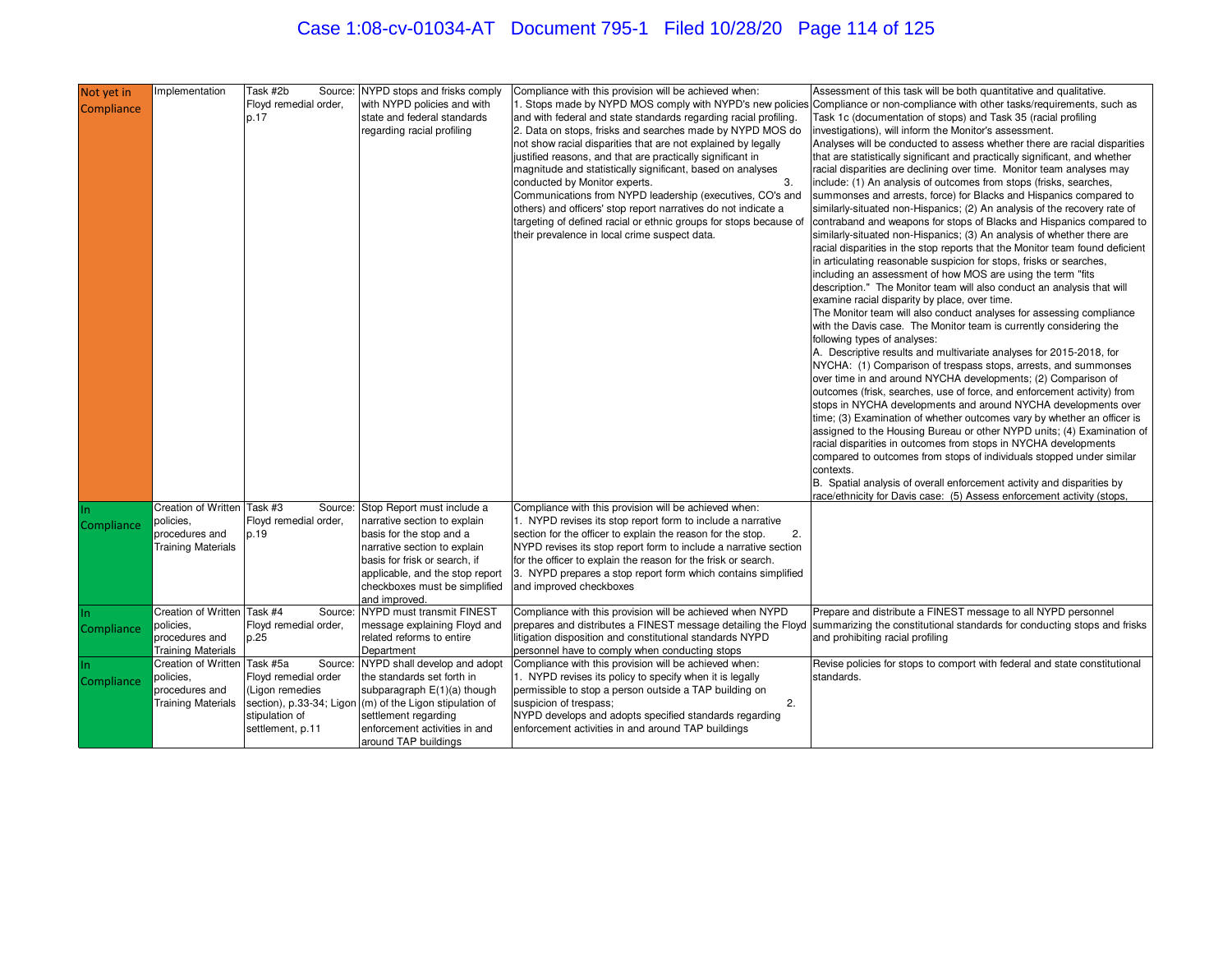# Case 1:08-cv-01034-AT Document 795-1 Filed 10/28/20 Page 115 of 125

| Not yet in<br>Compliance     | mplementation                                                                            | Task #5b<br>Source:<br>Floyd remedial order<br>(Ligon remedies<br>section), p.33-34; Ligon<br>stipulation of<br>settlement, p.11 | NYPD shall implement policies<br>and procedures, training,<br>supervision and monitoring<br>programs sufficient to<br>consistently follow, apply and<br>use the standards regarding<br>enforcement in and around TAP corrected.<br>stipulation of settlement. | Compliance with this provision will be achieved when:<br>1. Stops made by NYPD MOS at TAP locations comply with<br>NYPD's new policies and with federal and state standards.<br>2. Stop reports that do not articulate reasonable suspicion for<br>the stop or the frisk, or do not articulate the basis for the search<br>are identified as deficient by supervisors and the officer is<br>3. Stop<br>buildings specified in Paragraph reports that do not articulate reasonable suspicion are identified<br>$E(1)(a)$ through (m) of the Ligon by QAD, and corrective action is taken with respect to the<br>relevant MOS (officers and supervisors).<br>4. NYPD MOS follow the agreed-upon standards for<br>investigative encounters and trespass enforcement activities in<br>and around TAP buildings. | Percentage of compliant stops must increase over time. Compliance on<br>this task is dependent on demonstration of compliance with<br>documentation (Task 1c). Compliance must be consistent over time and<br>across commands.                             |
|------------------------------|------------------------------------------------------------------------------------------|----------------------------------------------------------------------------------------------------------------------------------|---------------------------------------------------------------------------------------------------------------------------------------------------------------------------------------------------------------------------------------------------------------|-------------------------------------------------------------------------------------------------------------------------------------------------------------------------------------------------------------------------------------------------------------------------------------------------------------------------------------------------------------------------------------------------------------------------------------------------------------------------------------------------------------------------------------------------------------------------------------------------------------------------------------------------------------------------------------------------------------------------------------------------------------------------------------------------------------|------------------------------------------------------------------------------------------------------------------------------------------------------------------------------------------------------------------------------------------------------------|
| Compliance                   | Creation of Written Task #6a<br>policies.<br>procedures and<br><b>Training Materials</b> | Source:<br>Floyd remedial order<br>(Ligon remedies<br>section), p.34                                                             | Amend Interim Order 22 with<br>specified language regarding<br>mere presence near, entry into<br>or exit out of TAP building                                                                                                                                  | Compliance will be achieved when revisions are made to NYPD Revise and publish PG 212-59<br>policy (P.G. 212-59) on interior patrols in buildings enrolled in<br>the Trespass Affidavit Program buildings specifying that mere<br>presence outside of or entry into or exit from a TAP building<br>does not constitute an objective credible reason to approach an<br>ndividual under a DeBour analysis.                                                                                                                                                                                                                                                                                                                                                                                                    |                                                                                                                                                                                                                                                            |
| Not yet in<br>Compliance     | Implementation                                                                           | Task #6b<br>Source:<br>Floyd remedial order<br>(Ligon remedies<br>section), p.34                                                 | NYPD MOS must have OCR to<br>approach person at TAP<br>locations                                                                                                                                                                                              | Compliance will be achieved when NYPD MOS have OCR for<br>Level 1 encounters at TAP locations.                                                                                                                                                                                                                                                                                                                                                                                                                                                                                                                                                                                                                                                                                                              |                                                                                                                                                                                                                                                            |
| Compliance                   | <b>Creation of Written</b><br>policies.<br>procedures and<br><b>Training Materials</b>   | Task #7<br>Source:<br>Floyd remedial order<br>(Ligon remedies<br>section), p.34                                                  | Draft FINEST message<br>explaining revisions to Interim<br>Order 22                                                                                                                                                                                           | Compliance with this provision will be achieved when NYPD<br>drafts and promulgates FINEST message explaining revisions<br>to IO 22                                                                                                                                                                                                                                                                                                                                                                                                                                                                                                                                                                                                                                                                         | Draft and promulgate FINEST message explaining revisions to IO 22                                                                                                                                                                                          |
| Compliance                   | <b>Creation of Written</b><br>policies,<br>procedures and<br><b>Training Materials</b>   | Task #8a<br>Source<br>Floyd remedial order<br>(Ligon remedies<br>section), p.35; Ligon<br>stipulation of<br>settlement, p.7      | Develop procedures to ensure<br>Stop Reports are completed for<br>every trespass stop at TAP<br>locations                                                                                                                                                     | Compliance with this provision will be achieved when the NYPD<br>has developed procedures to ensure that Stop Reports are<br>prepared for all stops in and around TAP buildings                                                                                                                                                                                                                                                                                                                                                                                                                                                                                                                                                                                                                             | NYPD needs to revise its procedures to make clear that Stop Reports are<br>required for all stops including stops for trespass outside of TAP<br>buildings                                                                                                 |
| Not yet in<br>Compliance     | Implementation                                                                           | Task #8b<br>Source:<br>Floyd remedial order<br>(Ligon remedies<br>section), p.35; Ligon<br>stipulation of<br>settlement, p.7     | All stops at TAP locations must<br>be documented by a Stop<br>Report                                                                                                                                                                                          | Compliance with this provision will be achieved when MOS<br>complete a Stop Report for all stops conducted in or around<br>TAP buildings.                                                                                                                                                                                                                                                                                                                                                                                                                                                                                                                                                                                                                                                                   | QAD Audits, RISK Reviews. Monitor team will review a combination of<br>RAND audit compliance rates, PIE audit compliance rates and CCRB<br>OMN rates for failure to complete stop reports. Compliance must be<br>consistent over time and across commands. |
| In.<br>Compliance            | Implementation                                                                           | Task #9<br>Source:<br>Floyd remedial order<br>(Ligon remedies<br>section), p.36                                                  | Distribute revised TAP policies<br>and procedures to each NYPD<br>member and redistribute two<br>additional times at six-month<br>intervals                                                                                                                   | Compliance with this provision will be achieved when the<br>revised version of P.G. 212-59 has been distributed to all MOS.                                                                                                                                                                                                                                                                                                                                                                                                                                                                                                                                                                                                                                                                                 | Distribution of P.G. 212-59                                                                                                                                                                                                                                |
| Compliance                   | <b>Creation of Written</b><br>policies,<br>procedures and<br><b>Training Materials</b>   | Task #10a<br>Source:<br>Davis stipulation of<br>settlement, p.9                                                                  | Revise Patrol Guide 212-60                                                                                                                                                                                                                                    | Compliance with this provision will be achieved when the<br>Department revises its policy on interior patrols in NYCHA<br>buildings to promote constitutional interactions.                                                                                                                                                                                                                                                                                                                                                                                                                                                                                                                                                                                                                                 | Revise PG 212-60 to promote constitutional interactions.                                                                                                                                                                                                   |
| <b>Partial</b><br>Compliance | Implementation                                                                           | Task #10b<br>Source:<br>Davis stipulation of<br>settlement, p.9                                                                  | frisks at NYCHA properties<br>comply with NYPD policies and                                                                                                                                                                                                   | NYPD interior patrols, stops and Compliance with this provision will be achieved when:<br>. Stops made by NYPD MOS at NYCHA properties comply<br>with NYPD's new policies and with federal and state standards.<br>with state and federal standards 2. Stop reports that do not articulate reasonable suspicion for<br>the stop or the frisk, or do not articulate the basis for the search<br>are identified as deficient by supervisors and the officer is<br>corrected.<br>3. Stop<br>reports that do not articulate reasonable suspicion are identified<br>by QAD, and corrective action is taken with respect to the<br>relevant MOS (officers and supervisors).                                                                                                                                       | Percentage of compliant stops must increase over time. Compliance on<br>this task is dependent on demonstration of compliance with<br>documentation (Task 1c#)                                                                                             |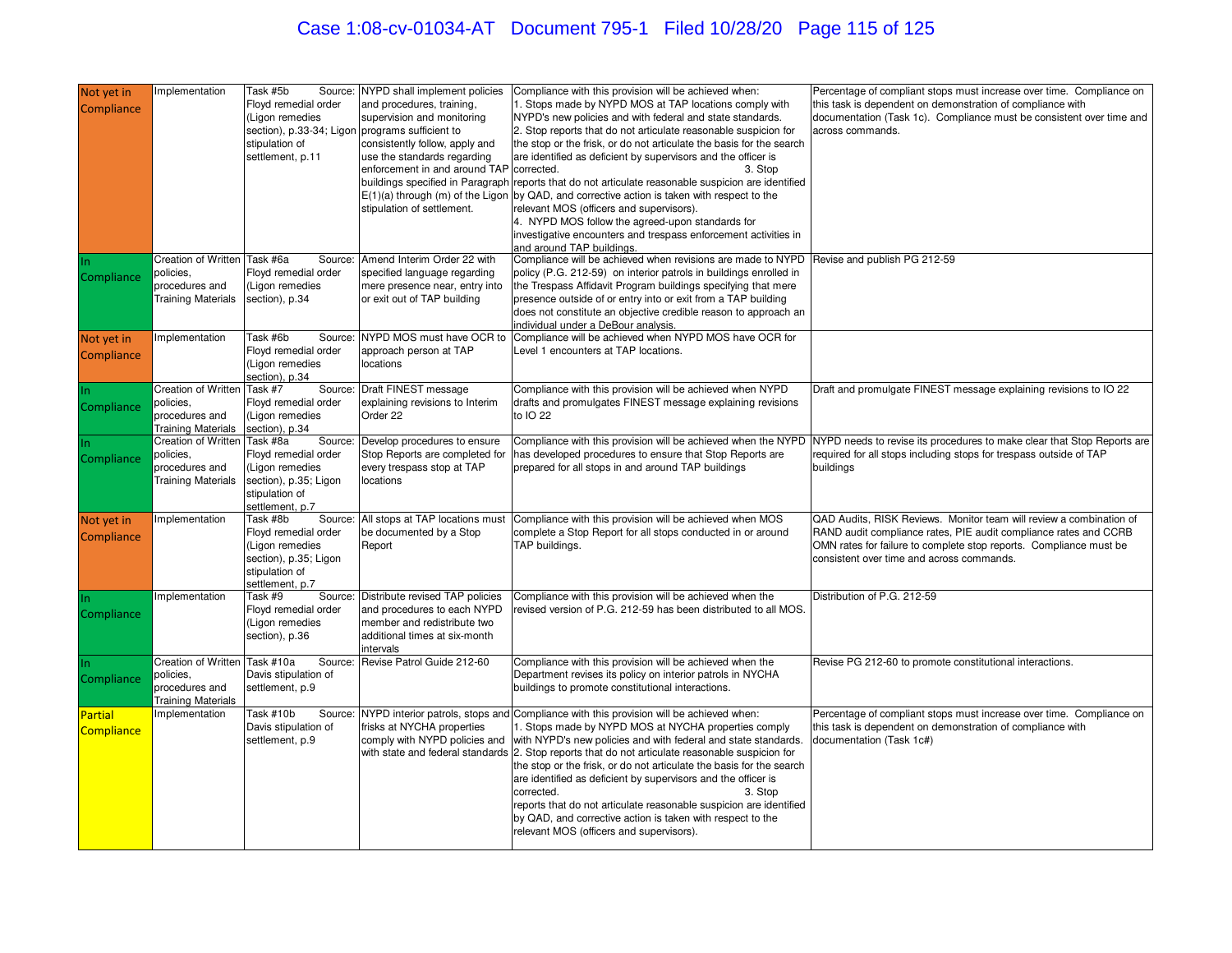# Case 1:08-cv-01034-AT Document 795-1 Filed 10/28/20 Page 116 of 125

| Partial<br><b>Compliance</b> | Implementation                                                                            | Task #10c<br>Source:<br>Davis stipulation of<br>settlement, p.9                                               | NYPD trespass arrests at<br>NYCHA properties comply with<br>NYPD policies and with state<br>and federal standards                          | Compliance with this provision will be achieved when:<br>1. Trespass arrests made at NYCHA properties comply with the must be consistent over time and across commands.<br>NYPD's policies and with federal and state standards                                                                                                                                                                                                                                                                                                                                                                                                                                                                                                                                                                                                                                                                            | Percentage of compliant arrest must increase over time. Compliance                                                                                                                                                |
|------------------------------|-------------------------------------------------------------------------------------------|---------------------------------------------------------------------------------------------------------------|--------------------------------------------------------------------------------------------------------------------------------------------|------------------------------------------------------------------------------------------------------------------------------------------------------------------------------------------------------------------------------------------------------------------------------------------------------------------------------------------------------------------------------------------------------------------------------------------------------------------------------------------------------------------------------------------------------------------------------------------------------------------------------------------------------------------------------------------------------------------------------------------------------------------------------------------------------------------------------------------------------------------------------------------------------------|-------------------------------------------------------------------------------------------------------------------------------------------------------------------------------------------------------------------|
| In.<br>Compliance            | Creation of Written Task #11a<br>policies,<br>procedures and<br><b>Training Materials</b> | Source: Davis<br>stipulation of<br>settlement, p.10, Ligon<br>stipulation of<br>settlement, p.12              | Revise Trespass Crimes Fact<br>Sheet                                                                                                       | Compliance with this provision will be achieved when the<br>Department revises the Trespass Crimes Fact Sheet                                                                                                                                                                                                                                                                                                                                                                                                                                                                                                                                                                                                                                                                                                                                                                                              | Revise Trespass Crimes Fact Sheet                                                                                                                                                                                 |
| Partial<br>Compliance        | Implementation                                                                            | Source:<br>Task #11b<br>Davis stipulation of<br>settlement, p.10, Ligon<br>stipulation of<br>settlement, p.12 | MOS use Trespass Crime Fact<br>Sheet for Housing trespass<br>arrests                                                                       | Compliance with this provision will be achieved when:<br>1. NYPD MOS complete a Trespass Crime Fact Sheet form (PD<br>351-144) prior to arraignment, any time they effect an arrest for<br>trespass in or around a NYCHA residence.<br>2. The TCFS<br>articulates a proper basis for the approach and probable cause<br>for the trespass arrest.                                                                                                                                                                                                                                                                                                                                                                                                                                                                                                                                                           | Compliance must be consistent across commands and over time.                                                                                                                                                      |
| Compliance                   | <b>Creation of Written</b><br>policies,<br>procedures and<br><b>Training Materials</b>    | Task #12a<br>Source:<br>Ligon stipulation of<br>settlement, p.10                                              | NYPD officers are required to<br>complete a Trespass Crimes<br>Fact Sheet for every trespass<br>arrest made in or around a TAP<br>building | Compliance with this provision will be achieved when officers<br>are required to complete a Trespass Crimes Fact Sheet for all<br>trespass arrests made in or around TAP buildings prior to<br>arraignment.                                                                                                                                                                                                                                                                                                                                                                                                                                                                                                                                                                                                                                                                                                | Require officers to complete a Trespass Crimes Fact Sheet for all<br>respass arrests made in or around TAP buildings prior to arraignment                                                                         |
| Not yet in<br>Compliance     | Implementation                                                                            | Task #12b<br>Source:<br>Ligon stipulation of<br>settlement, p.10                                              | NYPD officers complete a<br>Trespass Crimes Fact Sheet for<br>around a TAP building                                                        | Compliance with this provision will be achieved when:<br>$\mathbf{1}$ .<br>Officers complete a Trespass Crimes Fact Sheet for all trespass<br>every trespass arrest made in or arrests made in or around TAP buildings prior to arraignment;<br>2. The TCFS<br>articulates a proper basis for the approach and probable cause<br>for the trespass arrest.                                                                                                                                                                                                                                                                                                                                                                                                                                                                                                                                                  | Compliance must be consistent across commands and over time.                                                                                                                                                      |
| Compliance                   | Creation of Written<br>policies,<br>procedures and<br><b>Training Materials</b>           | Task #13a<br>Ligon stipulation of<br>settlement, p.13-14                                                      | Source: Revise and promulgate<br>Administrative Guide 303-27                                                                               | Compliance with this provision will be achieved when the NYPD Promulgate the revised AG 303-27.<br>promulgates the revised AG 303-27.                                                                                                                                                                                                                                                                                                                                                                                                                                                                                                                                                                                                                                                                                                                                                                      |                                                                                                                                                                                                                   |
| Not yet in<br>Compliance     | Implementation                                                                            | Task 13b<br>Source:<br>Ligon stipulation of<br>settlement, p.10                                               | 303-27                                                                                                                                     | Implement Administrative Guide Compliance with this provision will be achieved when the NYPD<br>implements the revised AG 303-27:<br>1 <sub>1</sub><br>CPOs obtain appropriate Trespass Crimes Owner's Affidavit<br>and complete TAP enrollment form for buildings entering the<br>2. CPOs review<br>program.<br>and evaluate whether to renew a building's participation in the<br>program before the expiration of six months.<br>3. COs review and evaluate whether to renew a building's<br>participation in the program before the expiration of one year.<br>4. Borough Commanders are notified if there is a need for a<br>building to remain in TAP beyond one year, and will recommend<br>approval to the Officer of the Chief of Patrol if the they determine<br>that the building should remain in the program. The Office of<br>the Chief of Patrol will issue the final approval for renewal. |                                                                                                                                                                                                                   |
| Not yet in<br>Compliance     | Implementation                                                                            | Task #14<br>Source:<br>Floyd remedial order,<br>p.21                                                          | NYPD Business Card given to<br>or summonsed, replacing the<br>tear-off receipt                                                             | Compliance will be achieved when NYPD MOS offer a business<br>person stopped but not arrested card to persons stopped but not arrested or summonsed                                                                                                                                                                                                                                                                                                                                                                                                                                                                                                                                                                                                                                                                                                                                                        | Monitor team will review BWC videos and Stop Reports to assess<br>whether persons stopped but not arrested or summonsed are offered a<br>business card.                                                           |
|                              |                                                                                           |                                                                                                               |                                                                                                                                            |                                                                                                                                                                                                                                                                                                                                                                                                                                                                                                                                                                                                                                                                                                                                                                                                                                                                                                            |                                                                                                                                                                                                                   |
| In.                          | Creation of Written Task #15a                                                             | <b>Supervisory Review Requirements</b><br>Source:                                                             | Sergeants and must address                                                                                                                 | Compliance with this provision will be achieved when:                                                                                                                                                                                                                                                                                                                                                                                                                                                                                                                                                                                                                                                                                                                                                                                                                                                      | Add Supervisor checkboxes "Sufficient Basis to Stop," "Sufficient Basis                                                                                                                                           |
| Compliance                   | policies,<br>procedures and<br><b>Training Materials</b>                                  | Floyd remedial order,<br>p.24                                                                                 | constitutionality of stops of their<br>subordinates                                                                                        | 1. NYPD policies and procedures require supervisors to review<br>stops for constitutionality in a comprehensive manner;<br>2. NYPD requires supervisors to complete Supervisory Review<br>section of Stop Report;                                                                                                                                                                                                                                                                                                                                                                                                                                                                                                                                                                                                                                                                                          | for Frisk" and Sufficient Basis for Search" on the Stop Report, which<br>requires supervisor to determine whether officer had reasonable<br>suspicion to stop and, if applicable, frisk or search the individual; |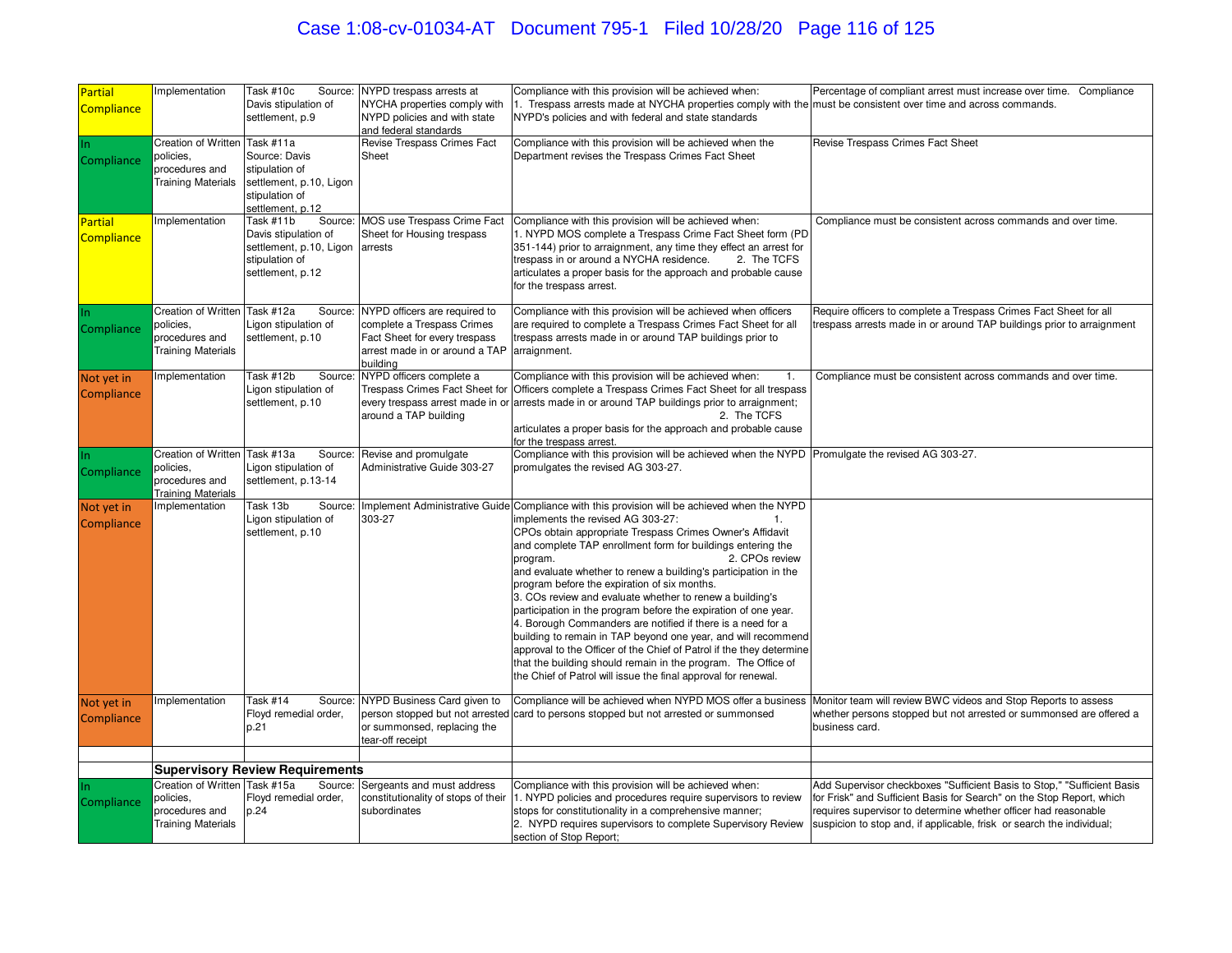# Case 1:08-cv-01034-AT Document 795-1 Filed 10/28/20 Page 117 of 125

| Not yet in<br>Compliance            | mplementation                                                                             | Task #15b<br>Source:<br>Floyd remedial order,<br>p.24               | Sergeants review and assess<br>the constitutionality of stops of<br>their subordinates                                                       | Compliance with this provision will be achieved when:<br>1. Supervisors review stops for constitutionality in a<br>comprehensive manner and take appropriate corrective action<br>when they identify improper stops, frisks or searches.<br>2. Supervisors who observe or learn of MOS who make a stop<br>but do not document the stop with a stop report take<br>appropriate corrective action.                   | Monitor team will examine a sample of stop reports audited by QAD; as<br>well as ICO self-inspections and QAD's audit of supervisory review.<br>Monitor team will also assess NYPD's efforts through RISKS Reviews<br>and follow-up training conducted for supervisors who do not identify<br>deficient stop reports.                                                                                                                                                                                                                                                                                                                                                                                                                                                                                                                                      |
|-------------------------------------|-------------------------------------------------------------------------------------------|---------------------------------------------------------------------|----------------------------------------------------------------------------------------------------------------------------------------------|--------------------------------------------------------------------------------------------------------------------------------------------------------------------------------------------------------------------------------------------------------------------------------------------------------------------------------------------------------------------------------------------------------------------|------------------------------------------------------------------------------------------------------------------------------------------------------------------------------------------------------------------------------------------------------------------------------------------------------------------------------------------------------------------------------------------------------------------------------------------------------------------------------------------------------------------------------------------------------------------------------------------------------------------------------------------------------------------------------------------------------------------------------------------------------------------------------------------------------------------------------------------------------------|
| In.<br>Compliance                   | Creation of Written<br>policies,<br>procedures and<br><b>Training Materials</b>           | Task #16a<br>Source:<br>Floyd remedial order,<br>p.24               | ICOs must address<br>constitutionality of stops of their<br>subordinates                                                                     | Compliance with this provision will be achieved when:<br>1. NYPD prepares ICOs self-inspection procedures and forms<br>for review of Stop Reports for constitutionality                                                                                                                                                                                                                                            | ICO SQF self-inspection protocols revised                                                                                                                                                                                                                                                                                                                                                                                                                                                                                                                                                                                                                                                                                                                                                                                                                  |
| <b>Partial</b><br><b>Compliance</b> | mplementation                                                                             | Task #16b<br>Source:<br>Floyd remedial order,<br>p.24               | ICOs conduct Self-Inspections<br>to assess the constitutionality of<br>stops                                                                 | Compliance with this provision will be achieved when:<br>1. ICOs complete SQF self-inspections and review Stop<br>Reports for constitutionality;                                                                                                                                                                                                                                                                   | Monitor team will assess a sample of ICO Self-Inspections as well as<br>reviewing the QAD audit findings of ICO self-inspections. ICO efforts to<br>review BWC footage will also be considered.                                                                                                                                                                                                                                                                                                                                                                                                                                                                                                                                                                                                                                                            |
|                                     | <b>Training Requirements</b>                                                              |                                                                     |                                                                                                                                              |                                                                                                                                                                                                                                                                                                                                                                                                                    |                                                                                                                                                                                                                                                                                                                                                                                                                                                                                                                                                                                                                                                                                                                                                                                                                                                            |
| Compliance                          | Creation of Written Task #17a<br>policies,<br>procedures and<br><b>Training Materials</b> | Source:<br>Floyd remedial order,<br>p.14                            | Revise training regarding stop<br>and frisk to adhere to new<br>NYPD policies, constitutional<br>standards and New York state<br>law         | Compliance with this provision will be achieved when<br>1. NYPD develops new In-Service training regarding stops<br>which comply with federal and state standards and which are<br>approved by the Monitor and the Court;<br>2. NYPD develops new In-Service training for supervisors<br>regarding their responsibilities for reviewing officer stops and<br>documentation of stops.                               | Revise training materials for stops to comport with federal and state<br>standards.                                                                                                                                                                                                                                                                                                                                                                                                                                                                                                                                                                                                                                                                                                                                                                        |
| Compliance                          | Creation of Written<br>policies.<br>procedures and<br><b>Training Materials</b>           | Task #17 $\overline{b}$<br>Source:<br>Floyd remedial order,<br>p.14 | Revise recruit training regarding<br>stop and frisk to adhere to new<br>NYPD policies, constitutional<br>standards and New York state<br>law | Compliance with this provision will be achieved when<br>1. NYPD develops new Recruit training regarding stops which<br>comply with federal and state standards and which are<br>approved by the Monitor and the Court.                                                                                                                                                                                             | Revise training materials for stops to comport with federal and state<br>standards.                                                                                                                                                                                                                                                                                                                                                                                                                                                                                                                                                                                                                                                                                                                                                                        |
| Compliance                          | mplementation                                                                             | Task #17c<br>Source:<br>Floyd remedial order,<br>p.14               | NYPD has trained its members<br>regarding stops to comply with<br>NYPD policies and with state<br>and federal standards                      | Compliance with this provision will be achieved when:<br>1. NYPD training instructors provide training consistent with the<br>court approved training materials.<br>2.<br>NYPD patrol officers and detectives are trained on investigative<br>encounters.<br>3. NYPD<br>supervisors are trained on investigative encounters and their<br>responsibility for reviewing officer stops and documentation of<br>stops; | Patrol officers, detectives and supervisors in the Patrol Services Bureau,<br>Housing Bureau and Transit Bureau must be trained regarding<br>investigative encounters to demonstrate substantial compliance Other<br>MOS with enforcement responsibilities, such as those in Narcotics and<br>Gang Units and the Strategic Response Group also must be trained.<br>The training must be effective and consistent, both in terms of consistent<br>with the curricula and consistently provided over time, based on Monitor<br>Team observation. Qualitative assessment of SQF training will also take<br>into account outcome measures, such as the level of compliance of MOS<br>as reflected in their stop reports and an assessment of unreported stops.<br>Sustained compliance will be assessed in conjunction with refresher<br>training in Task 31b. |
| Compliance                          | mplementation                                                                             | Task #17d<br>Source<br>Floyd remedial order,<br>p.14                | NYPD has trained its recruits<br>regarding stops to comply with<br>NYPD policies and with state<br>and federal standards                     | Compliance with this provision will be achieved when:<br>1. NYPD training instructors provide training consistent with the<br>court approved training materials.<br>2.<br>NYPD recruit officers are trained on investigative encounters.                                                                                                                                                                           | Patrol officers, detectives and supervisors in the Patrol Services Bureau,<br>Housing Bureau and Transit Bureau must be trained regarding<br>investigative encounters to demonstrate substantial compliance Other<br>MOS with enforcement responsibilities, such as those in Narcotics and<br>Gang Units and the Strategic Response Group also must be trained.<br>The training must be effective and consistent, both in terms of consistent<br>with the curricula and consistently provided over time, based on Monitor<br>Team observation. Qualitative assessment of SQF training will also take<br>into account outcome measures, such as the level of compliance of MOS<br>as reflected in their stop reports and an assessment of unreported stops.<br>Sustained compliance will be assessed in conjunction with refresher<br>training in Task 31b. |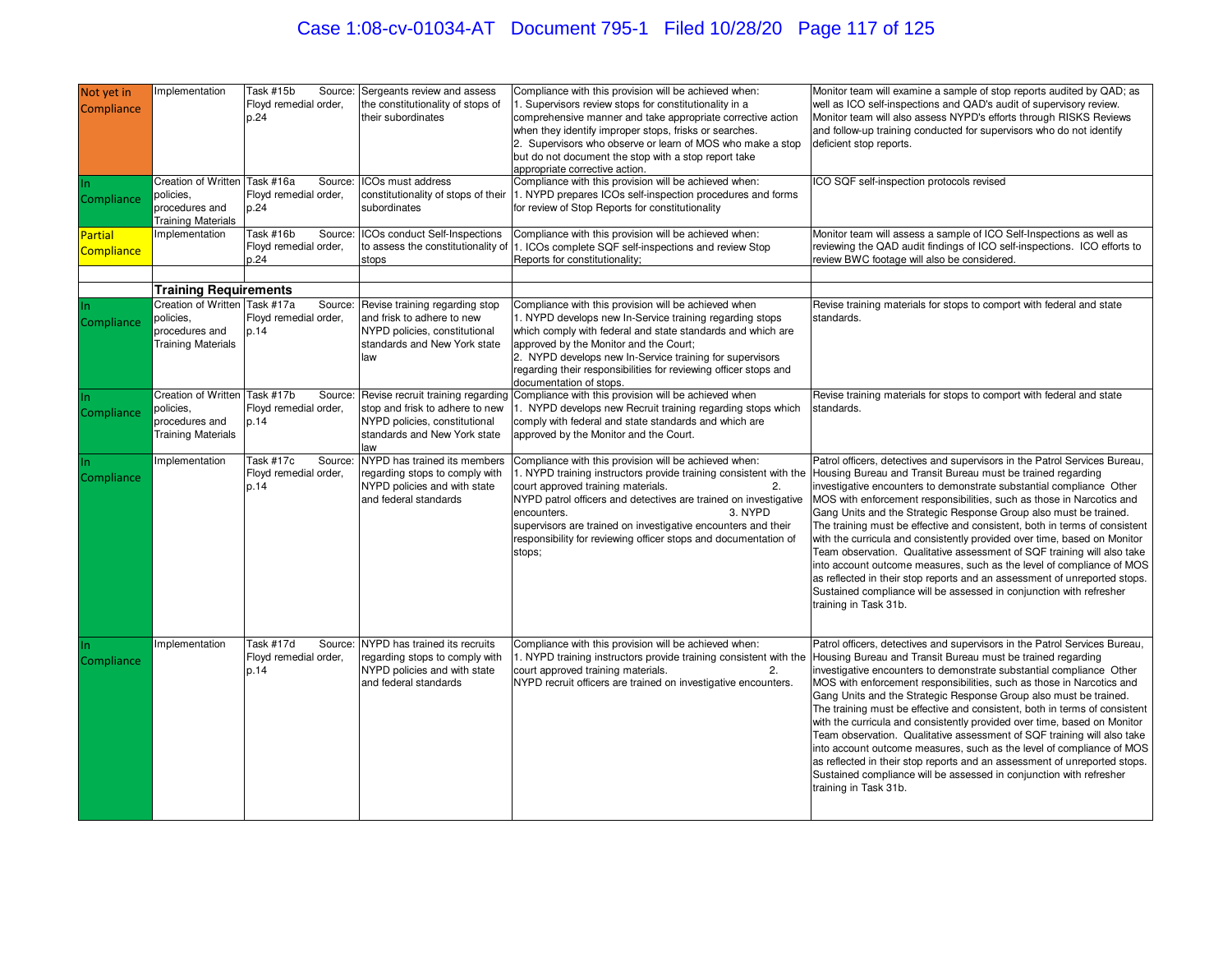# Case 1:08-cv-01034-AT Document 795-1 Filed 10/28/20 Page 118 of 125

| In<br>Compliance  | Creation of Written Task #18a<br>policies.<br>procedures and<br><b>Training Materials</b> | Source:<br>Floyd remedial order,<br>p.17              | Revise in-service training<br>regarding racial profiling to<br>make clear targeting "right<br>people" for stops is racial<br>profiling and violates<br>Constitution | Compliance with this provision will be achieved when NYPD<br>develops new in-service training regarding racial profiling                                                                                                                                                                                                           | Revise training to ensure race is not used improperly when officers<br>conduct stops                                                                                                                                                                                                                                                                                                                                                                                                                                                                                                                                                                                                                                                                                                  |
|-------------------|-------------------------------------------------------------------------------------------|-------------------------------------------------------|---------------------------------------------------------------------------------------------------------------------------------------------------------------------|------------------------------------------------------------------------------------------------------------------------------------------------------------------------------------------------------------------------------------------------------------------------------------------------------------------------------------|---------------------------------------------------------------------------------------------------------------------------------------------------------------------------------------------------------------------------------------------------------------------------------------------------------------------------------------------------------------------------------------------------------------------------------------------------------------------------------------------------------------------------------------------------------------------------------------------------------------------------------------------------------------------------------------------------------------------------------------------------------------------------------------|
| <b>Compliance</b> | <b>Creation of Written</b><br>policies,<br>procedures and<br><b>Training Materials</b>    | Task #18b<br>Source:<br>Floyd remedial order,<br>p.17 | racial profiling to make clear<br>targeting "right people" for stops<br>is racial profiling and violates<br>Constitution                                            | Revise recruit training regarding Compliance with this provision will be achieved when NYPD<br>develops new recruit training regarding racial profiling                                                                                                                                                                            | Revise training to ensure race is not used improperly when officers<br>conduct stops                                                                                                                                                                                                                                                                                                                                                                                                                                                                                                                                                                                                                                                                                                  |
| Compliance        | mplementation                                                                             | Task #18c<br>Source:<br>Floyd remedial order,<br>p.17 | NYPD has trained its members<br>regarding stops to comply with<br>NYPD policies and with state<br>racial profiling                                                  | Compliance with this provision will be achieved when:<br>1. NYPD training instructors provide training consistent with the<br>court approved training materials.<br>2.<br>and federal standards regarding NYPD patrol officers, detectives and supervisors are trained<br>regarding racial profiling.                              | Patrol officers, detectives and supervisors in the Patrol Services Bureau,<br>Housing Bureau and Transit Bureau must be trained regarding<br>investigative encounters to demonstrate substantial compliance Other<br>MOS with enforcement responsibilities, such as those in Narcotics and<br>Gang Units and the Strategic Response Group also must be trained.<br>The training must be effective and consistent, both in terms of consistent<br>with the curricula and consistently provided over time, based on Monitor<br>Team observation. Qualitative assessment of SQF training will also take<br>into account outcome measures, such as the level of compliance with<br>Task #2b. Sustained compliance will be assessed in conjunction with<br>refresher training in Task 31b. |
| In.<br>Compliance | mplementation                                                                             | Task #18d<br>Source:<br>Floyd remedial order,<br>p.17 | NYPD has trained its recruts<br>regarding stops to comply with<br>NYPD policies and with state<br>racial profiling                                                  | Compliance with this provision will be achieved when:<br>1. NYPD training instructors provide training consistent with the<br>court approved training materials.<br>2.<br>and federal standards regarding NYPD recruit officers are trained regarding racial profiling.                                                            | Patrol officers, detectives and supervisors in the Patrol Services Bureau,<br>Housing Bureau and Transit Bureau must be trained regarding<br>investigative encounters to demonstrate substantial compliance Other<br>MOS with enforcement responsibilities, such as those in Narcotics and<br>Gang Units and the Strategic Response Group also must be trained.<br>The training must be effective and consistent, both in terms of consistent<br>with the curricula and consistently provided over time, based on Monitor<br>Team observation. Qualitative assessment of SQF training will also take<br>into account outcome measures, such as the level of compliance with<br>Task #2b. Sustained compliance will be assessed in conjunction with<br>refresher training in Task 31b. |
| Compliance        | Creation of Written<br>policies,<br>procedures and<br><b>Training Materials</b>           | Task #19a<br>Source:<br>Floyd remedial order,<br>p.21 | NYPD has developed in-service<br>training in use of new Stop<br>Report                                                                                              | Compliance with this provision will be achieved when NYPD<br>develops new training guidelines for officers to explain reasons<br>for stopping and frisking the individual, especially why the officer<br>had reasonable suspicion that individual was committing or<br>about commit criminal activity and was armed and dangerous. | Revise training for stops and frisk to comport with federal and state<br>standards                                                                                                                                                                                                                                                                                                                                                                                                                                                                                                                                                                                                                                                                                                    |
| <b>Compliance</b> | Creation of Written<br>policies,<br>procedures and<br><b>Training Materials</b>           | Task #19b<br>Source:<br>Floyd remedial order,<br>p.21 | NYPD has developed recruit<br>training in use of new Stop<br>Report                                                                                                 | Compliance with this provision will be achieved when NYPD<br>develops new training guidelines for recruits to explain reasons<br>for stopping and frisking the individual, especially why the officer<br>had reasonable suspicion that individual was committing or<br>about commit criminal activity and was armed and dangerous. | Revise training for stops and frisk to comport with federal and state<br>standards                                                                                                                                                                                                                                                                                                                                                                                                                                                                                                                                                                                                                                                                                                    |
| Compliance        | mplementation                                                                             | Task #19c<br>Source:<br>Floyd remedial order,<br>p.21 | NYPD has trained its members<br>regarding the use of the new<br>Stop Report                                                                                         | Compliance with this provision will be achieved when:<br>1. NYPD training instructors provide training consistent with the<br>court approved training materials.<br>2.<br>NYPD patrol officers, detectives and supervisors are trained<br>regarding the use of the new Stop Report.                                                | Patrol officers, detectives and supervisors in the Patrol Services Bureau,<br>Housing Bureau and Transit Bureau must be trained regarding<br>investigative encounters to demonstrate substantial compliance Other<br>MOS with enforcement responsibilities, such as those in Narcotics and<br>Gang Units and the Strategic Response Group also must be trained.<br>The training must be effective and consistent, both in terms of consistent<br>with the curricula and consistently provided over time, based on Monitor<br>Team observation.                                                                                                                                                                                                                                        |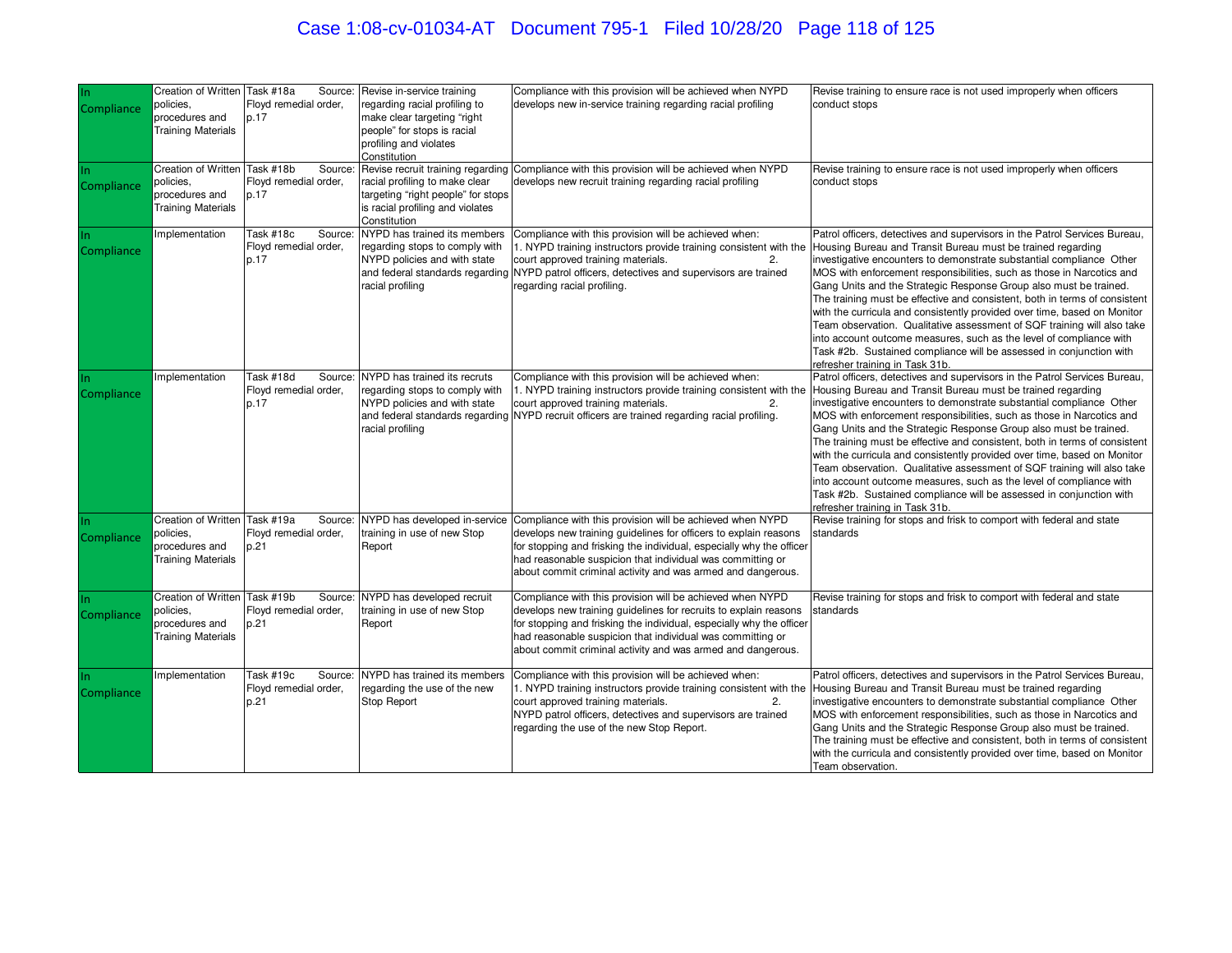# Case 1:08-cv-01034-AT Document 795-1 Filed 10/28/20 Page 119 of 125

| Compliance                   | Implementation                                                                         | Task #19d<br>Source:<br>Floyd remedial order,<br>p.21                                                                          | NYPD has trained its recruit<br>members regarding the use of<br>the new Stop Report                                                                                                        | Compliance with this provision will be achieved when:<br>1. NYPD training instructors provide training consistent with the Housing Bureau and Transit Bureau must be trained regarding<br>court approved training materials.<br>2.<br>NYPD recruit officers are trained regarding the use of the new<br>Stop Report.                     | Patrol officers, detectives and supervisors in the Patrol Services Bureau,<br>investigative encounters to demonstrate substantial compliance Other<br>MOS with enforcement responsibilities, such as those in Narcotics and<br>Gang Units and the Strategic Response Group also must be trained.<br>The training must be effective and consistent, both in terms of consistent<br>with the curricula and consistently provided over time, based on Monitor<br>Team observation.                                                                                                                                 |
|------------------------------|----------------------------------------------------------------------------------------|--------------------------------------------------------------------------------------------------------------------------------|--------------------------------------------------------------------------------------------------------------------------------------------------------------------------------------------|------------------------------------------------------------------------------------------------------------------------------------------------------------------------------------------------------------------------------------------------------------------------------------------------------------------------------------------|-----------------------------------------------------------------------------------------------------------------------------------------------------------------------------------------------------------------------------------------------------------------------------------------------------------------------------------------------------------------------------------------------------------------------------------------------------------------------------------------------------------------------------------------------------------------------------------------------------------------|
| Compliance                   | Creation of Written<br>policies<br>procedures, and<br><b>Training Materials</b>        | Task #20a<br>Source: Floyd<br>remedial order, p.24                                                                             | NYPD has developed<br>training on supervisory<br>responsibilities for newly<br>promoted supervisors                                                                                        | Compliance with this provision will be achieved when:<br>1. NYPD has developed training, approved by the monitor and<br>the Court, for newly promoted NYPD supervisors on<br>nvestigative encounters and their responsibility for reviewing<br>officer stops and documentation of stops.                                                 |                                                                                                                                                                                                                                                                                                                                                                                                                                                                                                                                                                                                                 |
| Compliance                   | Implementation                                                                         | Task #20b<br>Source:<br>Floyd remedial order,<br>p.24                                                                          | NYPD has trained its newly<br>promoted supervisors on<br>supervisory responsibilities for<br>newly promoted supervisors                                                                    | Compliance with this provision will be achieved when:<br>1. NYPD training instructors provide training consistent with the<br>court approved training materials.<br>2. Newly<br>promoted NYPD supervisors are trained on investigative<br>encounters and their responsibility for reviewing officer stops<br>and documentation of stops. | The training must be effective and consistent, both in terms of consistent<br>with the curricula and consistently provided over time, based on Monitor<br>Team observation.                                                                                                                                                                                                                                                                                                                                                                                                                                     |
| Compliance                   | Creation of Written<br>policies,<br>procedures and<br><b>Training Materials</b>        | Task #21a<br>Source:<br>Floyd remedial order<br>Ligon remedies<br>section), p.36; Ligon<br>stipulation of<br>settlement, p.16  | NYPD must develop stop and<br>frisk training at Rodman's Neck<br>that incorporates instruction<br>specifically targeting the<br>problem of unconstitutional<br>stops outside TAP buildings | Compliance with this provision will be achieved when the SQF<br>in-service training materials at Rodman's Neck incorporates<br>instruction specifically aimed at the preventing unconstitutional<br>stops outside TAP buildings.                                                                                                         | SQF in-service training needs to include instruction specifically aimed at<br>preventing unconstitutional stops outside TAP buildings.                                                                                                                                                                                                                                                                                                                                                                                                                                                                          |
| Compliance                   | Implementation                                                                         | Task #21b<br>Source:<br>Floyd remedial order<br>(Ligon remedies<br>section), p.36; Ligon<br>stipulation of<br>settlement, p.16 | NYPD has trained its members<br>regarding stops at TAP<br>locations to comply with NYPD<br>policies and with state and<br>federal standards                                                | Compliance with this provision will be achieved when:<br>court approved training materials.<br>2.<br>NYPD patrol officers, detectives and supervisors are trained on<br>stops at TAP locations.                                                                                                                                          | Patrol officers, detectives and supervisors in the Patrol Services Bureau,<br>. NYPD training instructors provide training consistent with the Housing Bureau and Transit Bureau must be trained regarding<br>investigative encounters to demonstrate substantial compliance Other<br>MOS with enforcement responsibilities, such as those in Narcotics and<br>Gang Units and the Strategic Response Group also must be trained.<br>The training must be effective and consistent, both in terms of consistent<br>with the curricula and consistently provided over time, based on Monitor<br>Team observation. |
| Compliance                   | Creation of Written<br>policies,<br>procedures and<br><b>Training Materials</b>        | Task $#22a$<br>Source:<br>Floyd remedial order<br>(Ligon remedies<br>section), p.36                                            | NYPD must develop training<br>regarding stops outside TAP<br>buildings for new recruits                                                                                                    | training includes the constitutional standard for when an officer<br>may and may not stop someone outside of a TAP building                                                                                                                                                                                                              | Compliance with this provision will be achieved when the recruit   Recruit training needs to include instruction specifically on when an<br>officer may and may not stop someone outside of a TAP building                                                                                                                                                                                                                                                                                                                                                                                                      |
| <b>Partial</b><br>Compliance | Implementation                                                                         | Task #22b<br>Source: Floyd remedial<br>order (Ligon remedies<br>section), p.36                                                 | NYPD has trained its recruits<br>regarding stops at TAP<br>locations to comply with NYPD<br>policies and with state and<br>federal standards                                               | Compliance with this provision will be achieved when:<br>court approved training materials.<br>2.<br>NYPD recruits are trained on stops at TAP locations.                                                                                                                                                                                | Interior Patrol training course must be part of Recruit Curriculum taken by<br>L. NYPD training instructors provide training consistent with the each recruit class. The training must be effective and consistent, both in<br>terms of consistent with the curricula and consistently provided over time,<br>based on Monitor Team observation.                                                                                                                                                                                                                                                                |
| Compliance                   | <b>Creation of Written</b><br>policies,<br>procedures and<br><b>Training Materials</b> | Task #23a<br>Source:<br>Floyd remedial order<br>(Ligon remedies<br>section), p.36                                              | Field Training Guide and FTO<br>training materials must be<br>revised to reflect formal written<br>policy governing trespass stops<br>outside TAP buildings                                | Compliance with this provision will be achieved when the Field<br>reflect the formal written policy governing trespass stops outside TAP buildings.<br>of TAP buildings.                                                                                                                                                                 | The Field Training Guide and FTO training needs to include instruction<br>Training Guide and FTO training materials have been revised to regarding the formal written policy governing trespass stops outside of                                                                                                                                                                                                                                                                                                                                                                                                |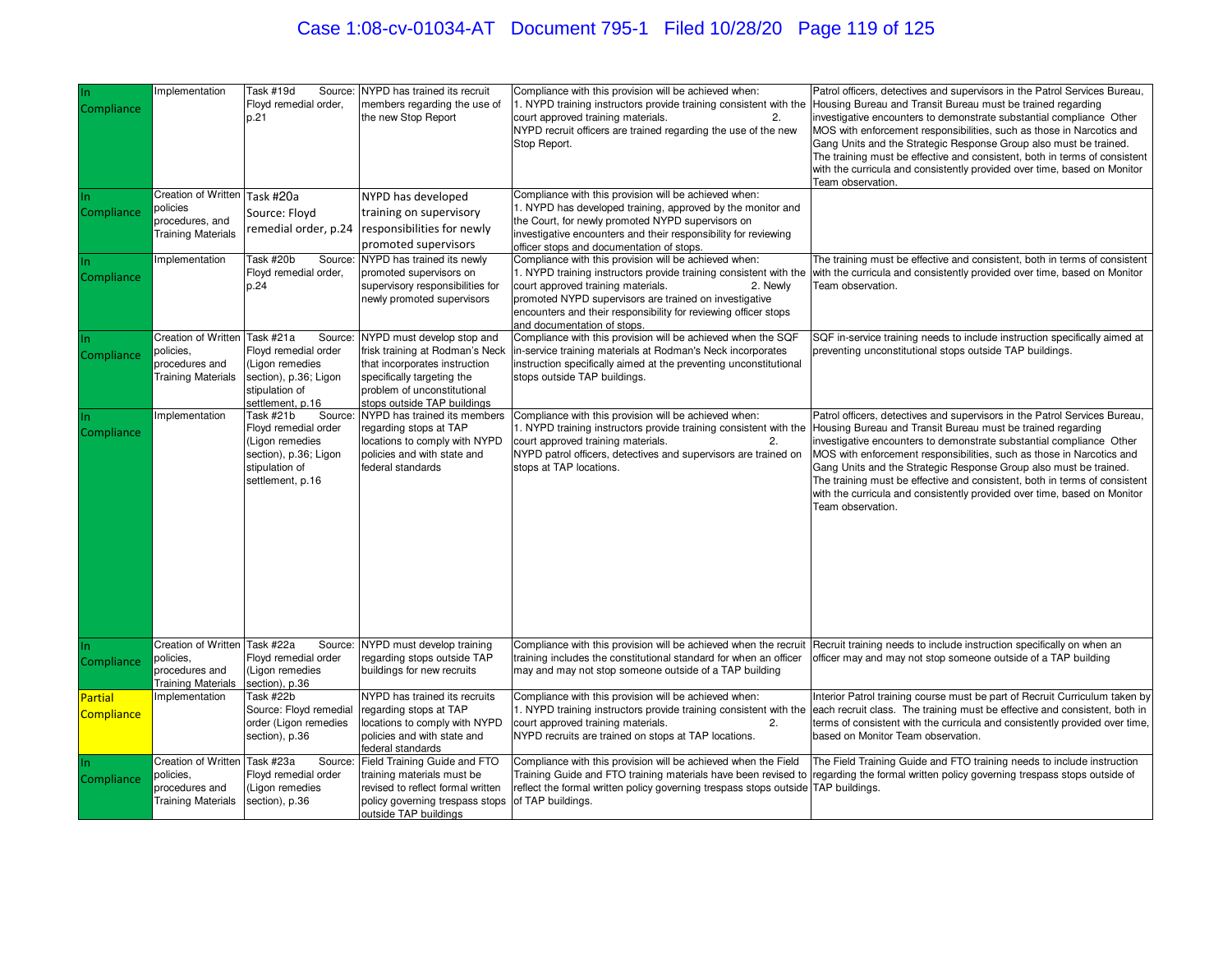# Case 1:08-cv-01034-AT Document 795-1 Filed 10/28/20 Page 120 of 125

| In<br>Compliance             | Implementation                                                                         | Task #23b<br>Floyd remedial order<br>(Ligon remedies<br>section), p.36          | Source: NYPD has trained its FTOs on<br>TAP policies and procedures                                                                                                                                                                    | Compliance with this provision will be achieved when FTOs<br>have been trained on TAP policies and procedures                                                                                                                                                                                                                                                                                                                                                                                     | SQF and TAP Training module must be part of each FTO training class.<br>The training must be effective and consistent, both in terms of consistent<br>with the curricula and consistently provided over time, based on Monitor<br>Team observation.                                              |
|------------------------------|----------------------------------------------------------------------------------------|---------------------------------------------------------------------------------|----------------------------------------------------------------------------------------------------------------------------------------------------------------------------------------------------------------------------------------|---------------------------------------------------------------------------------------------------------------------------------------------------------------------------------------------------------------------------------------------------------------------------------------------------------------------------------------------------------------------------------------------------------------------------------------------------------------------------------------------------|--------------------------------------------------------------------------------------------------------------------------------------------------------------------------------------------------------------------------------------------------------------------------------------------------|
| Compliance                   | Implementation                                                                         | Task #24<br>Source:<br>Floyd remedial order<br>Ligon remedies<br>section), p.36 | SQF Training Video No. 5 must<br>be revised to state information<br>in earlier video was incorrect                                                                                                                                     | Compliance with this provision will be achieved when the<br>Department disseminates an SQF video stating that the<br>nformation in the previous training video was incorrect and<br>explain why it was incorrect.                                                                                                                                                                                                                                                                                 | Create SQF video stating that the information in the previous training<br>video was incorrect and explaining why it was incorrect.                                                                                                                                                               |
| Compliance                   | Creation of Written<br>policies.<br>procedures and<br>Training Materials               | Task #25a<br>Source:<br>Davis stipulation of<br>settlement, p.9                 | Revise Interior Patrol recruit<br>training                                                                                                                                                                                             | Compliance with this provision will be achieved when the<br>Department revises its recruit training on interior patrols in<br>NYCHA buildings to promote constitutional interactions.                                                                                                                                                                                                                                                                                                             | Revise Interior Patrol recruit training to promote constitutional interactions<br>in and around NYCHA buildings.                                                                                                                                                                                 |
| Partial<br><b>Compliance</b> | Implementation<br>Compliance                                                           | Task #25b<br>Davis stipulation of<br>settlement, p.9                            | Source: Train recruits at the Academy<br>on Interior Patrol                                                                                                                                                                            | Compliance with this provision will be achieved when the<br>Department trains its recruits in the Police Academy on interior<br>patrols in NYCHA buildings to promote constitutional<br>nteractions.                                                                                                                                                                                                                                                                                              | Interior Patrol Training Course must be part of Recruit Curriculum taken<br>by each recruit class. The training must be effective and consistent, both<br>in terms of consistent with the curricula and consistently provided over<br>time, based on Monitor Team observation.                   |
| Compliance                   | Creation of Written<br>policies,<br>procedures and<br><b>Training Materials</b>        | Task #26a<br>Davis stipulation of<br>settlement, p.9                            | Source: Revise training regarding<br>NYCHA rules, regulations, and<br>signage                                                                                                                                                          | Compliance with this provision will be achieved when the<br>Department:<br>I. Develops roll call training for Housing officers on NYPD<br>policies on interior patrol;<br>2.<br>Develops training for Housing officers that includes instruction<br>on NYCHA rules, regulations, and signage utilizing material<br>contained in Exhibit E (lesson plan) contained in the Davis<br>stipulation.                                                                                                    | Create Housing one-day training that includes instruction based on<br>Exhibit E of the stipulation, specifically including instruction on NYCHA<br>rules, regulations, and signage                                                                                                               |
| In.<br>Compliance            | Implementation                                                                         | Task #26b<br>Source:<br>Davis stipulation of<br>settlement, p.9                 | Implement training regarding<br>NYCHA rules, regulations, and<br>signage                                                                                                                                                               | Compliance with this provision will be achieved when:<br>1. NYPD disseminates roll call training on NYPD interior patrol<br>policies to Housing officers;<br>$\overline{2}$<br>NYPD training instructors provide training for Housing officers<br>consistent with the court approved training materials.<br>3. NYPD Housing officers and supervisors are trained on<br>NYCHA rules, regulations, and signage utilizing material<br>contained in Exhibit E (lesson plan) of the Davis stipulation. | The training must be effective and consistent, both in terms of consistent<br>with the curricula and consistently provided over time, based on Monitor<br>Team observation.                                                                                                                      |
| Partial<br><b>Compliance</b> | Implementation                                                                         | <b>Task #27</b><br>Source:<br>Ligon stipulation of<br>settlement, p.16          | Ensure every member of NYPD<br>of TAP is trained on specified<br>standards                                                                                                                                                             | Compliance with this provision will be achieved when TAP<br>who is involved in administration administrators have been trained on the specified standards.                                                                                                                                                                                                                                                                                                                                        | Revise TAP enrollment form and instructions and meet with relevant<br>actors to go over how to implement the revisions.                                                                                                                                                                          |
| Compliance                   | <b>Creation of Written</b><br>policies,<br>procedures and<br><b>Training Materials</b> | Task #28a<br>Source<br>Floyd remedial order<br>p.16                             | Training on constitutional<br>suspicion that a stopped person<br>is armed and dangerous to<br>correct overbroad definition of<br>furtive behavior, the misleading<br>training on unusual firearms                                      | Compliance with this provision will be achieved when:<br>standard for a frisk - reasonable 1. Errors identified in the training materials (furtive behavior,"<br>"unusual firearms") have been corrected;<br>2. The proper legal standards for a frisk or search are clearly<br>articulated in the SQF training;                                                                                                                                                                                  | Revise recruit and in-service trainings to correct identified errors and<br>clearly articulate the proper legal standards regarding stops and frisks.                                                                                                                                            |
| Compliance                   | Implementation                                                                         | Task #28b<br>Source:<br>Floyd remedial order<br>p.16                            | Training on constitutional<br>standard for a frisk - reasonable<br>suspicion that a stopped person<br>is armed and dangerous to<br>correct overbroad definition of<br>furtive behavior, the misleading<br>training on unusual firearms | Compliance with this provision will be achieved when:<br>court approved training materials.<br>2.<br>NYPD recruits are correctly trained on identifying characteristics on Monitor Team observation.<br>of armed suspects.                                                                                                                                                                                                                                                                        | Monitor team observation of Characteristics of Armed Suspects recruit<br>1. NYPD training instructors provide training consistent with the training. The training must be effective and consistent, both in terms of<br>consistent with the curricula and consistently provided over time, based |
| Partial<br><b>Compliance</b> | Creation of Written<br>policies,<br>procedures and<br><b>Training Materials</b>        | Task #29a<br>Source:<br>Floyd remedial order<br>p.24-25                         | NYPD develops training for its<br>investigators on racial profiling<br>complaint investigations                                                                                                                                        | Compliance with this provision will be achieved when: 1. IAB<br>develops an Internal Investigators Course on profiling and bias-<br>based policing.                                                                                                                                                                                                                                                                                                                                               |                                                                                                                                                                                                                                                                                                  |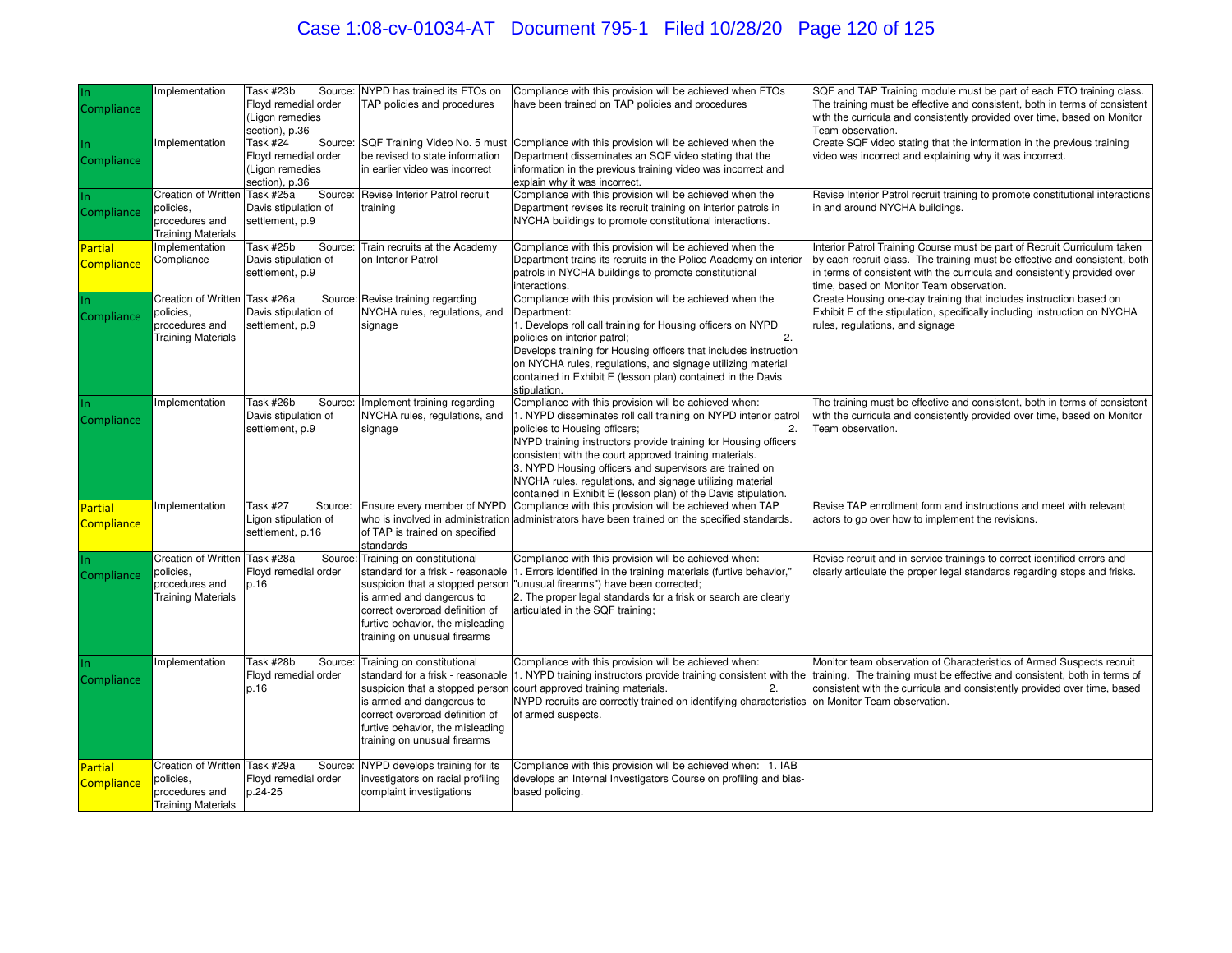# Case 1:08-cv-01034-AT Document 795-1 Filed 10/28/20 Page 121 of 125

| Not yet in<br>Compliance            | mplementation                                                                          | Task #29b<br>Source:<br>Floyd remedial order<br>p.16                  | NYPD must train investigators<br>on racial profiling complaint<br>investigations                                                                                                                                                                     | Compliance with this provision will be achieved when:<br>1. IAB intake personnel are trained on handling profiling<br>$\overline{2}$<br>complaints;<br>Investigators in Investigations Units who will be undertaking<br>profiling investigations have been trained on investigating<br>profiling complaints                                                                                                                 | Monitor team observation of Internal Investigators course, Module #4.<br>The training must be effective and consistent, both in terms of consistent<br>with the curricula and consistently provided over time, based on Monitor<br>Team observation. Assessment of the training will be informed by the<br>Monitor's review of profiling investigations, Task 35(b). |
|-------------------------------------|----------------------------------------------------------------------------------------|-----------------------------------------------------------------------|------------------------------------------------------------------------------------------------------------------------------------------------------------------------------------------------------------------------------------------------------|-----------------------------------------------------------------------------------------------------------------------------------------------------------------------------------------------------------------------------------------------------------------------------------------------------------------------------------------------------------------------------------------------------------------------------|----------------------------------------------------------------------------------------------------------------------------------------------------------------------------------------------------------------------------------------------------------------------------------------------------------------------------------------------------------------------|
| In.<br>Compliance                   | Creation of Written<br>policies,<br>procedures and<br><b>Training Materials</b>        | Task #30a<br>Source:<br>Floyd remedial order<br>p.14                  | NYPD must develop training for<br>officers newly assigned to<br>plainclothes assignments                                                                                                                                                             | Compliance with this provision will be achieved when:<br>1. NYPD has developed training, approved by the monitor and<br>the Court, for officers newly assigned to plainclothes units on<br>investigative encounters and the standards for stops and frisks.                                                                                                                                                                 |                                                                                                                                                                                                                                                                                                                                                                      |
| Not yet in<br>Compliance            | <b>Implementation</b>                                                                  | Task #30b<br>Source:<br>Floyd remedial order<br>p.14                  | Training is provided for officers<br>newly assigned to plainclothes<br>assignments                                                                                                                                                                   | Compliance with this provision will be achieved when:<br>court approved training materials.<br>2. NYPD MOS<br>assigned to plainclothes units are trained on investigative<br>encounters.                                                                                                                                                                                                                                    | SQF Training module must be part of each Basic Plainclothes training<br>1. NYPD training instructors provide training consistent with the class. The training must be effective and consistent, both in terms of<br>consistent with the curricula and consistently provided over time, based<br>on Monitor Team observation.                                         |
| <b>Partial</b><br>Compliance        | <b>Creation of Written</b><br>oolicies,<br>procedures and<br><b>Training Materials</b> | Task #31a<br>Source: Floyd<br>remedial order p.14                     | NYPD develops SQF<br>refresher training for<br>incumbent and<br>probationary officers, and<br>for supervisors                                                                                                                                        | Compliance with this provision will be achieved when:<br>1. NYPD develops SQF refresher training for incumbent<br>2.<br>and probationary officers.<br>NYPD develops SQF refresher training for<br>supervisors.                                                                                                                                                                                                              | Create refresher course for incumbent and probationary officers                                                                                                                                                                                                                                                                                                      |
| Not yet in<br>Compliance            | mplementation                                                                          | Task #31b<br>Source: Floyd<br>remedial order p.14                     | <b>NYPD conducts SQF</b><br>refresher training for<br>incumbent and<br>probationary officers                                                                                                                                                         | Compliance with this provision will be achieved when:<br>1. NYPD provide training consistent with court approved<br>training materials.<br>2.<br>NYPD incumbent and probationary officers have taken a<br>refresher course on investigative encounters.<br>3.<br>Supervisors have taken a refresher course on investigative<br>encounters and supervisory responsibilities for review of stop<br>reports and documentation. | Conduct SQF refresher for incumbent and probationary officers.                                                                                                                                                                                                                                                                                                       |
|                                     |                                                                                        |                                                                       |                                                                                                                                                                                                                                                      |                                                                                                                                                                                                                                                                                                                                                                                                                             |                                                                                                                                                                                                                                                                                                                                                                      |
|                                     |                                                                                        | <b>Body-Worn Camera Requirements</b>                                  |                                                                                                                                                                                                                                                      |                                                                                                                                                                                                                                                                                                                                                                                                                             |                                                                                                                                                                                                                                                                                                                                                                      |
| In.<br>Compliance                   | mplementation                                                                          | Task #32a<br>Source:<br>Floyd remedial order<br>p.27                  | NYPD must institute one-year<br><b>BWC</b> pilot project                                                                                                                                                                                             | Compliance with this provision will be achieved when:<br>1. The Monitor reports on the results of his BWC Pilot with<br>respect to the effectiveness of body-worn cameras in reducing<br>unconstitutional Stop and Frisks.                                                                                                                                                                                                  | Acquire BWC technology; Create BWC policy PG 212-123; equip MOS<br>in pilot commands with BWC for use on the third platoon; train affected<br>MOS in proper use of BWC's. Retaining BWC footage for use by<br>Monitor's team.                                                                                                                                        |
| In.<br>Compliance                   | mplementation                                                                          | Task #32b<br>Source:<br>Floyd remedial order<br>p.27                  | for supervisory review of BWC<br>videos                                                                                                                                                                                                              | NYPD must develop procedures Compliance with this provision will be achieved when:<br>1. NYPD implements supervisory reviews of BWCs consistent<br>with the review protocols approved by the Monitor.                                                                                                                                                                                                                       |                                                                                                                                                                                                                                                                                                                                                                      |
| Compliance                          | mplementation                                                                          | Task #32c<br>Source<br>Floyd remedial order<br>p.27                   | CCRB for complaint<br>investigations                                                                                                                                                                                                                 | NYPD must develop procedures Compliance with this provision will be achieved when:<br>for sharing BWC videos with the 1. NYPD shares BWC videos with CCRB consistent with<br>procedures approved by the Monitor.                                                                                                                                                                                                            |                                                                                                                                                                                                                                                                                                                                                                      |
| <b>Partial</b><br><b>Compliance</b> | mplementation                                                                          | Task #33<br>Source<br>October 2018 Court<br>approval of stop report   | NYPD must implement a BWC<br>pilot for Housing officers<br>working in PSA                                                                                                                                                                            | Compliance with this provision will be achieved when the<br>Monitor reports on the results of his PSA BWC Pilot with<br>respect to the effectiveness of body-worn cameras in reducing<br>unconstitutional Stop and Frisks.                                                                                                                                                                                                  |                                                                                                                                                                                                                                                                                                                                                                      |
|                                     |                                                                                        |                                                                       |                                                                                                                                                                                                                                                      |                                                                                                                                                                                                                                                                                                                                                                                                                             |                                                                                                                                                                                                                                                                                                                                                                      |
|                                     | <b>Creation of Written</b>                                                             | <b>Complaints and Discipline Requirements</b><br>Task #34a<br>Source: | DAO must improve procedures                                                                                                                                                                                                                          | Compliance with this provision will be achieved when NYPD                                                                                                                                                                                                                                                                                                                                                                   | Establish Department Advocate's Office procedures relating to handling                                                                                                                                                                                                                                                                                               |
| <b>Partial</b><br>Compliance        | oolicies,<br>procedures and<br><b>Training Materials</b>                               | Floyd remedial order,<br>p.24                                         | for imposing discipline by<br>increasing deference to CCRB<br>credibility determinations,<br>applying evidentiary standard<br>that is neutral between claims of<br>complainants and officers and<br>not requiring corroborating<br>physical evidence | mproves its procedures regarding imposing discipline in<br>response to CCRB findings of substantiated misconduct during<br>stops.                                                                                                                                                                                                                                                                                           | and prosecution of substantiated complaints received from the CCRB.                                                                                                                                                                                                                                                                                                  |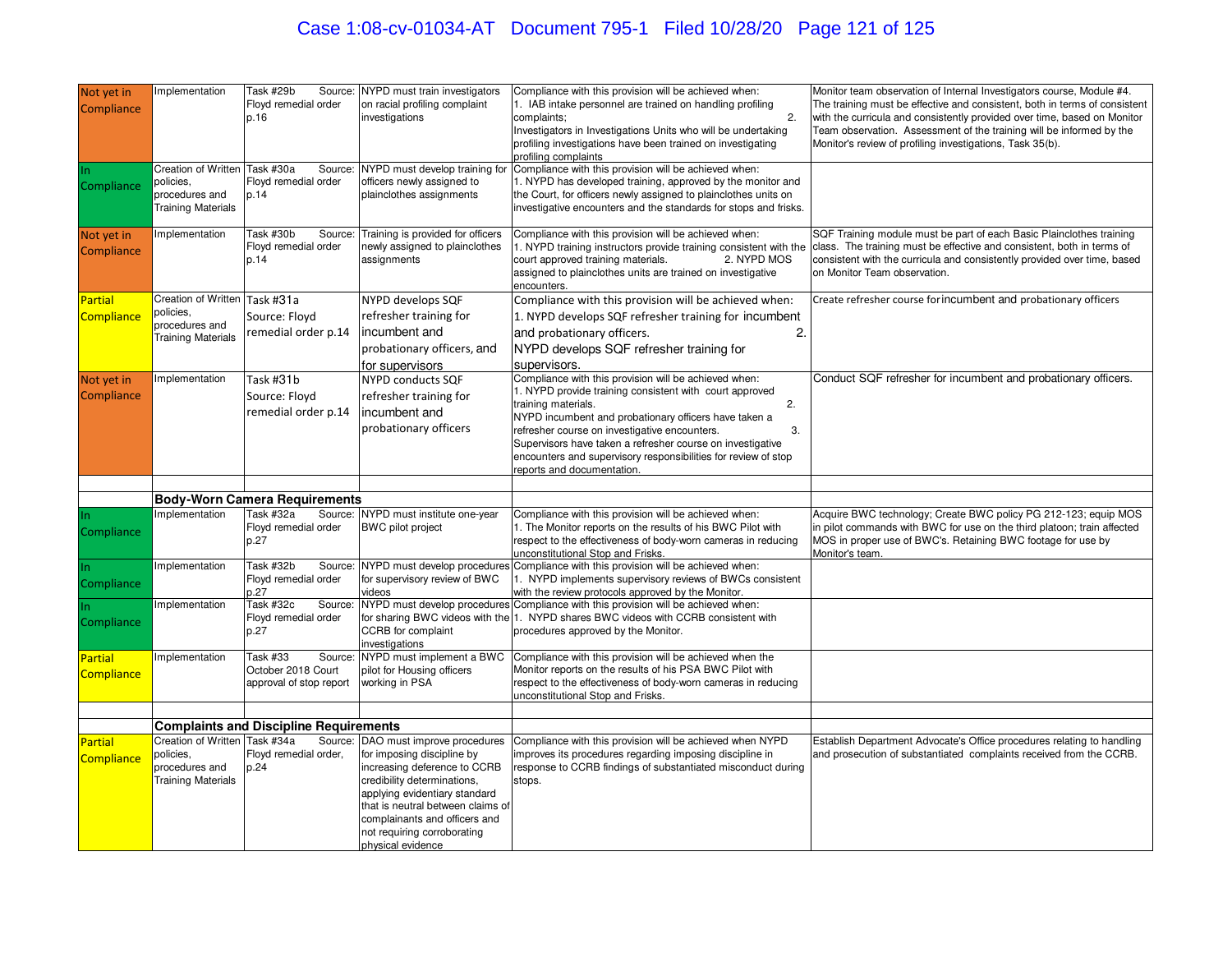| Partial<br><b>Compliance</b>        | mplementation                                                                             | Task #34b<br>Floyd remedial order,<br>p.24               | Source: DAO handling of substantiated<br>CCRB complaints must meet<br>improved procedures                                                                                    | Compliance with this provision will be achieved when:<br>1. The DAO's handling of substantiated CCRB complaints<br>reflects:<br>(a) Increased deference<br>to CCRB's factual findings;<br>(b) A neutral<br>evidentiary standard; and<br>(c) No general requirement<br>2. NYPD tracks<br>of corroborating physical evidence.<br>and analyzes CCRB complaints and discipline imposed.                                                                                                                                                                                                                                                                                                                                                                                                                                                                                                                                                                                                                               | Monitor review of DAO handling of CCRB complaints, including case files<br>for Reconsideration Requests and Provision II retention cases.                                                                                                                                                                                                                                                                                                                                                                    |
|-------------------------------------|-------------------------------------------------------------------------------------------|----------------------------------------------------------|------------------------------------------------------------------------------------------------------------------------------------------------------------------------------|-------------------------------------------------------------------------------------------------------------------------------------------------------------------------------------------------------------------------------------------------------------------------------------------------------------------------------------------------------------------------------------------------------------------------------------------------------------------------------------------------------------------------------------------------------------------------------------------------------------------------------------------------------------------------------------------------------------------------------------------------------------------------------------------------------------------------------------------------------------------------------------------------------------------------------------------------------------------------------------------------------------------|--------------------------------------------------------------------------------------------------------------------------------------------------------------------------------------------------------------------------------------------------------------------------------------------------------------------------------------------------------------------------------------------------------------------------------------------------------------------------------------------------------------|
| <b>Partial</b><br><b>Compliance</b> | Creation of Written Task #35a<br>policies,<br>procedures and<br><b>Training Materials</b> | Source:<br>Floyd remedial order,<br>p.24-25              | investigating racial profiling<br>complaints                                                                                                                                 | NYPD must begin tracking and Compliance with this provision will be achieved when:<br>1. IAB establishes a procedural guide for processing and<br>investigating cases of profiling and bias-based policing                                                                                                                                                                                                                                                                                                                                                                                                                                                                                                                                                                                                                                                                                                                                                                                                        |                                                                                                                                                                                                                                                                                                                                                                                                                                                                                                              |
| Not yet in<br>Compliance            | Implementation                                                                            | Task #35b<br>Source:<br>Floyd remedial order,<br>p.24-25 | be thoroughly and fairly<br>investigated                                                                                                                                     | Racial Profiling complaints must Compliance with this provision will be achieved when:<br>1. NYPD tracks and investigates profiling investigations;<br>2. NYPD investigations are thorough and impartial and<br>consistent with the IAB guide.<br>3. NYPD analyzes trends and patterns of profiling complaints.                                                                                                                                                                                                                                                                                                                                                                                                                                                                                                                                                                                                                                                                                                   | Any complaints that contain an allegation of profiling will be processed<br>and inputted into the IAB case management system, appropriately<br>assigned to an investigator in IAB (for C cases) or in an Investigation<br>Unit, and the results of the investigation will be tracked by IAB.<br>Investigators assigned to Investigations Units and IAB will receive<br>training and guidance regarding investigation of allegations of racial<br>profiling. Monitor review of profiling investigation files. |
|                                     |                                                                                           |                                                          |                                                                                                                                                                              |                                                                                                                                                                                                                                                                                                                                                                                                                                                                                                                                                                                                                                                                                                                                                                                                                                                                                                                                                                                                                   |                                                                                                                                                                                                                                                                                                                                                                                                                                                                                                              |
|                                     | <b>Auditing Requirements</b><br>Creation of Written Task #36a                             |                                                          | NYPD establishes auditing                                                                                                                                                    | Compliance will be achieved when the NYPD establishes                                                                                                                                                                                                                                                                                                                                                                                                                                                                                                                                                                                                                                                                                                                                                                                                                                                                                                                                                             |                                                                                                                                                                                                                                                                                                                                                                                                                                                                                                              |
| Compliance                          | policies,<br>procedures and<br><b>Training Materials</b>                                  | Source: Floyd                                            | procedures that identify non an auditing plan that:<br>remedial order, p.23 compliant stops, frisks,<br>searches, trespass arrests<br>and a mechanism for<br>correcting them | 1.<br>Provides a sampling methodology for auditing Stop<br>Reports;<br>2.<br>Provides audit procedures for Stop Reports, assessing<br>whether: (i) officers sufficiently articulated reasonable<br>suspicion as the basis for the stop, (ii) officers<br>sufficiently articulated the legal basis for a frisk and/or<br>search, if applicable; (iii) supervisors reviewed the form<br>and made correct determinations about the legality of<br>the stop, frisk and search and took appropriate follow-up<br>action;<br>3.<br>Includes a review of BWC videos as part of the SQF<br>audits;<br>4.<br>Includes a review and audit of Command Self-<br>Inspections;<br>5.<br>Includes audit procedures for trespass arrests and<br>associated TCFS at NYCHA and TAP locations assessing<br>whether: (i) officers sufficiently articulate a legal basis<br>for the approach; and (ii) officers sufficiently articulated<br>probable cause for the arrest;<br>6.<br>Provides procedures for audits of Police Initiated |                                                                                                                                                                                                                                                                                                                                                                                                                                                                                                              |
| Partial<br>Compliance               | mplementation                                                                             | Task #36b<br>Source: Floyd remedial<br>order, p.23       | NYPD implements auditing<br>procedures that identify non-<br>compliant stops, frisks,<br>searches, trespass arrests and<br>a mechanism for correcting<br>them                | 7.<br>Enforcement arrests;<br>Provides procedures for RAND audits.<br>Compliance will be achieved when:<br>1.<br>The NYPD conducts auditing in accordance with a plan<br>approved by the monitor and the Court;<br>2. QAD audits identify non-compliant stops, frisks, searches<br>and trespass arrests;<br>3.<br>Commands take appropriate action in response to QAD findings                                                                                                                                                                                                                                                                                                                                                                                                                                                                                                                                                                                                                                    | Monitor team will review a representative sample of stop reports, along<br>with BWC footage, and will compare QAD audit results with Monitor audit<br>results.                                                                                                                                                                                                                                                                                                                                               |
|                                     |                                                                                           |                                                          |                                                                                                                                                                              |                                                                                                                                                                                                                                                                                                                                                                                                                                                                                                                                                                                                                                                                                                                                                                                                                                                                                                                                                                                                                   |                                                                                                                                                                                                                                                                                                                                                                                                                                                                                                              |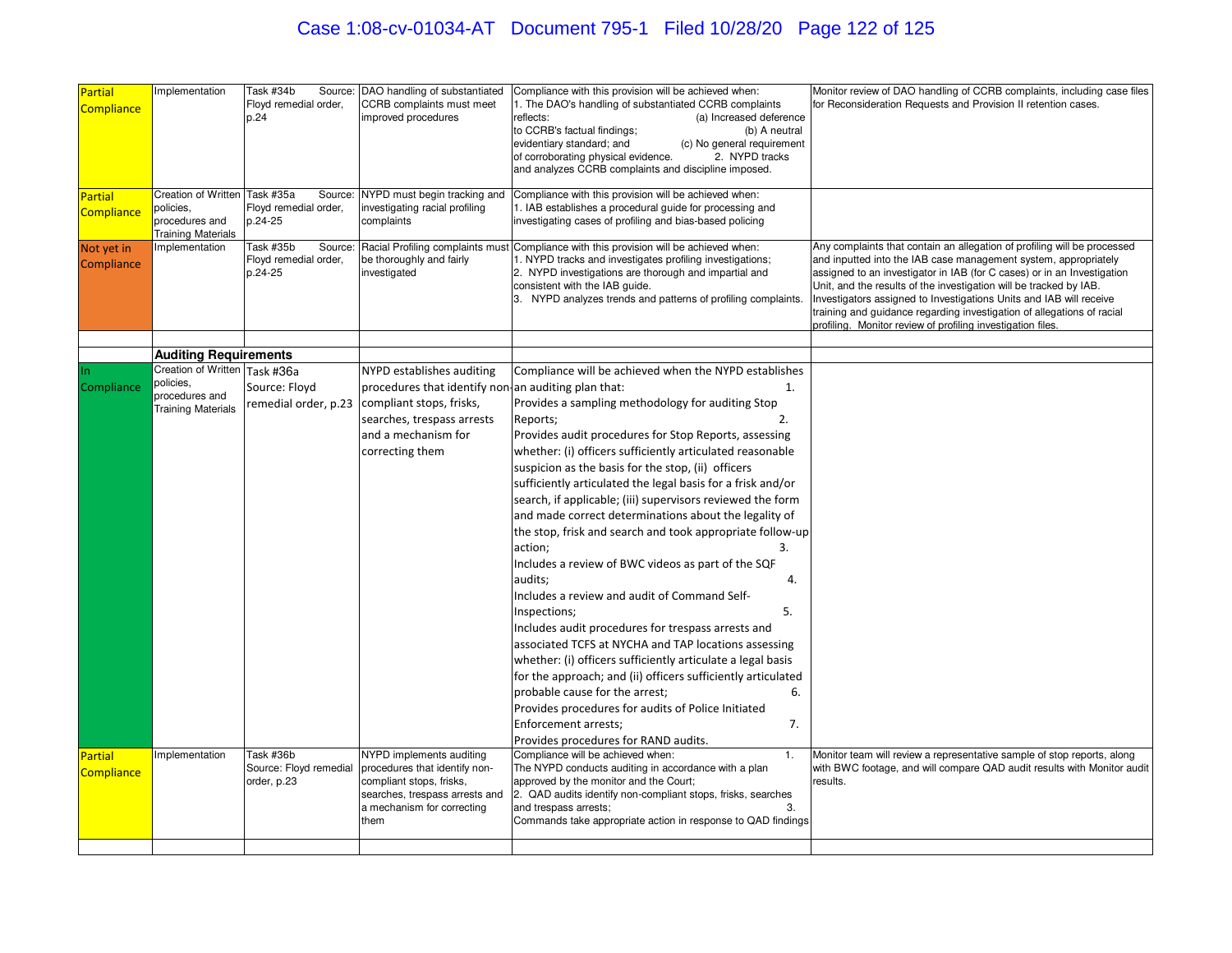# Case 1:08-cv-01034-AT Document 795-1 Filed 10/28/20 Page 123 of 125

|                   | <b>Early Intervention System</b>                               |                                      |                                                          |                                                                                                                         |                                                                                                                                              |
|-------------------|----------------------------------------------------------------|--------------------------------------|----------------------------------------------------------|-------------------------------------------------------------------------------------------------------------------------|----------------------------------------------------------------------------------------------------------------------------------------------|
|                   | Creation of Written Task #37a                                  | Source:                              | NYPD to design a program to                              | Compliance will be achieved when the Department submits a                                                               |                                                                                                                                              |
|                   | policies,                                                      | Court Order Regarding                | receive, assess, and act on                              | plan, approved by the Court, to receive, assess, and act on                                                             |                                                                                                                                              |
| Compliance        | procedures and                                                 | Facilitator's                        | information regarding adverse                            | information regarding adverse findings regarding unlawful stops                                                         |                                                                                                                                              |
|                   | <b>Training Materials</b>                                      | Recommendation No. 1                 | findings regarding unlawful                              | and trespass enforcements                                                                                               |                                                                                                                                              |
|                   |                                                                |                                      | stops and trespass                                       |                                                                                                                         |                                                                                                                                              |
|                   |                                                                |                                      | enforcements                                             |                                                                                                                         |                                                                                                                                              |
| <b>Partial</b>    | mplementation                                                  | Task #37b<br>Source:                 | NYPD to implement a program                              | Compliance will be achieved when:<br>1. The NYPD                                                                        | Monitor will review EIS system to ensure that appropriate data is included                                                                   |
| <b>Compliance</b> |                                                                | Court Order Regarding                | to receive, assess, and act on                           | mplements a program to receive, assess, and act on                                                                      | in system and that Commanding Officers and RMB implement                                                                                     |
|                   |                                                                | Facilitator's                        | information regarding adverse                            | nformation regarding adverse findings regarding unlawful stops  interventions when MOS reach threshold triggers.        |                                                                                                                                              |
|                   |                                                                | Recommendation No. 1                 | findings regarding unlawful                              | and trespass enforcements, in accordance to a plan approved                                                             |                                                                                                                                              |
|                   |                                                                |                                      | stops and trespass                                       | by the Court:<br>2. Data on                                                                                             |                                                                                                                                              |
|                   |                                                                |                                      | enforcements                                             | declined prosecutions, adverse credibility findings, suppression                                                        |                                                                                                                                              |
|                   |                                                                |                                      |                                                          | decisions, lawsuits and denials of indemnification are included                                                         |                                                                                                                                              |
|                   |                                                                |                                      |                                                          | in the Department's early intervention system;                                                                          |                                                                                                                                              |
|                   |                                                                |                                      |                                                          | 3. Commanding Officers and RMB implement and document                                                                   |                                                                                                                                              |
|                   |                                                                |                                      |                                                          | interventions for officers identified through data on at-risk                                                           |                                                                                                                                              |
|                   |                                                                |                                      |                                                          | behaviors in the categories identified by the court.                                                                    |                                                                                                                                              |
|                   |                                                                |                                      |                                                          |                                                                                                                         |                                                                                                                                              |
|                   | <b>Performance Evaluation</b><br>Creation of Written Task #38a | Source:                              |                                                          | 1.<br>Performance Evaluation System Compliance will be achieved when:                                                   |                                                                                                                                              |
|                   | policies,                                                      | Floyd remedial order,                | that does not pressure MOS to                            | NYPD eliminates Operation Order 52 and any improper                                                                     |                                                                                                                                              |
| Compliance        | procedures and                                                 | p.17; Floyd Order                    | make stops without regard to                             | performance objectives from its performance evaluation system;                                                          |                                                                                                                                              |
|                   | <b>Training Materials</b>                                      | approving PERF,                      | constitutionality                                        | 2. NYPD establishes a performance evaluation system that                                                                |                                                                                                                                              |
|                   |                                                                | 11/6/2017                            |                                                          | does not pressure MOS to make stops without regard to their                                                             |                                                                                                                                              |
|                   |                                                                |                                      |                                                          | constitutionality:                                                                                                      |                                                                                                                                              |
|                   |                                                                |                                      |                                                          | 3. NYPD establishes a performance evaluation system that                                                                |                                                                                                                                              |
|                   |                                                                |                                      |                                                          | does not undermine the goals of the remedial process.                                                                   |                                                                                                                                              |
|                   | mplementation                                                  | Task #38b<br>Source:                 |                                                          | Implementation of Performance Compliance with this provision will be achieved when the                                  | The monitor team will undertake focus groups of officers and focus                                                                           |
| Deferring         |                                                                | Floyd remedial order,                |                                                          |                                                                                                                         |                                                                                                                                              |
|                   |                                                                |                                      |                                                          |                                                                                                                         |                                                                                                                                              |
| Assessment        |                                                                |                                      | Evaluation System that does                              | NYPD's performance-evaluation system, on paper and in<br>practice, does not:<br>$\mathbf{1}$ .                          | groups of supervisors to assess whether the PERF system pressures                                                                            |
|                   |                                                                | p.17; Floyd Order<br>approving PERF, | not pressure officers to make<br>stops without regard to | Reinstitute pressures that result in a focus on the quantity of                                                         | MOS to make stops without regard to constitutionality; monitor team will<br>review data on MOS who receive rating of "needs improvement" for |
|                   |                                                                | 11/6/2017                            | constitutionality                                        | stops without regard to their lawfulness; or                                                                            | dimensions of Application of Law and Procedure, Quality and Timeliness                                                                       |
|                   |                                                                |                                      |                                                          | 2. Undermine the goals of the remedial process, including                                                               | of Written Reports, and Proactive Policing, and the documentation for                                                                        |
|                   |                                                                |                                      |                                                          | compliance with the Fourth and Fourteenth Amendments of the those ratings, as well as CRAFT Supervisory Feedback forms. |                                                                                                                                              |
|                   |                                                                |                                      |                                                          | Constitution as required by the Remedies Opinion.                                                                       |                                                                                                                                              |
|                   |                                                                |                                      |                                                          |                                                                                                                         |                                                                                                                                              |
|                   | <b>Joint Remedial Process</b>                                  |                                      |                                                          |                                                                                                                         |                                                                                                                                              |
| In.               | mplementation                                                  | Task #39<br>Source:                  | NYPD must participate in the                             | Compliance with this provision will be achieved when: 1. NYPD<br>2.                                                     | Participate in JRP meetings and respond to Facilitator's Final Report.                                                                       |
| Compliance        |                                                                | Floyd remedial order,<br>p.30        | <b>Joint Remedial Process</b>                            | participates in the Joint Remedial Process;<br>Facilitator submits his report and recommendations to the                |                                                                                                                                              |
|                   |                                                                |                                      |                                                          | parties, the monitor and the Court.                                                                                     |                                                                                                                                              |
| Not yet in        | mplementation                                                  | <b>Task #40</b><br>Source:           | The NYPD must conduct a pilot                            | Compliance will be achieved when 1. The NYPD participates in                                                            |                                                                                                                                              |
|                   |                                                                | Court Order Regarding                | to test requiring officers to                            | the pilot study and provides the Monitor Team the relevant data                                                         |                                                                                                                                              |
| Compliance        |                                                                | Body-Worn Cameras,                   | activate BWCs at the inception                           | to complete its analysis and report; 2. Monitor submits its report                                                      |                                                                                                                                              |
|                   |                                                                | 8/9/2018                             | of all Level 1 encounters with                           | to the Court                                                                                                            |                                                                                                                                              |
|                   |                                                                |                                      | civilians                                                |                                                                                                                         |                                                                                                                                              |
| Not yet in        | mplementation                                                  | Task #41<br>Source:                  | The NYPD must conduct a pilot                            | Compliance will be achieved when 1. The NYPD participates in                                                            | Development of Level 1 and Level 2 electronic documentation app                                                                              |
| Compliance        |                                                                | Court Order Regarding                | to test requiring officers to                            | the pilot study and provides the Monitor Team the relevant data                                                         |                                                                                                                                              |
|                   |                                                                | Documenting and                      | electronically document Level 1                          | to complete its analysis and report; 2. Monitor submits its report                                                      |                                                                                                                                              |
|                   |                                                                | Recording Police-                    | and Level 2 encounters with                              | to the Court                                                                                                            |                                                                                                                                              |
|                   |                                                                | Citizen Encounters,<br>7/19/2018     | civilians                                                |                                                                                                                         |                                                                                                                                              |
|                   |                                                                |                                      |                                                          |                                                                                                                         |                                                                                                                                              |
|                   |                                                                |                                      |                                                          |                                                                                                                         |                                                                                                                                              |
|                   |                                                                |                                      |                                                          |                                                                                                                         |                                                                                                                                              |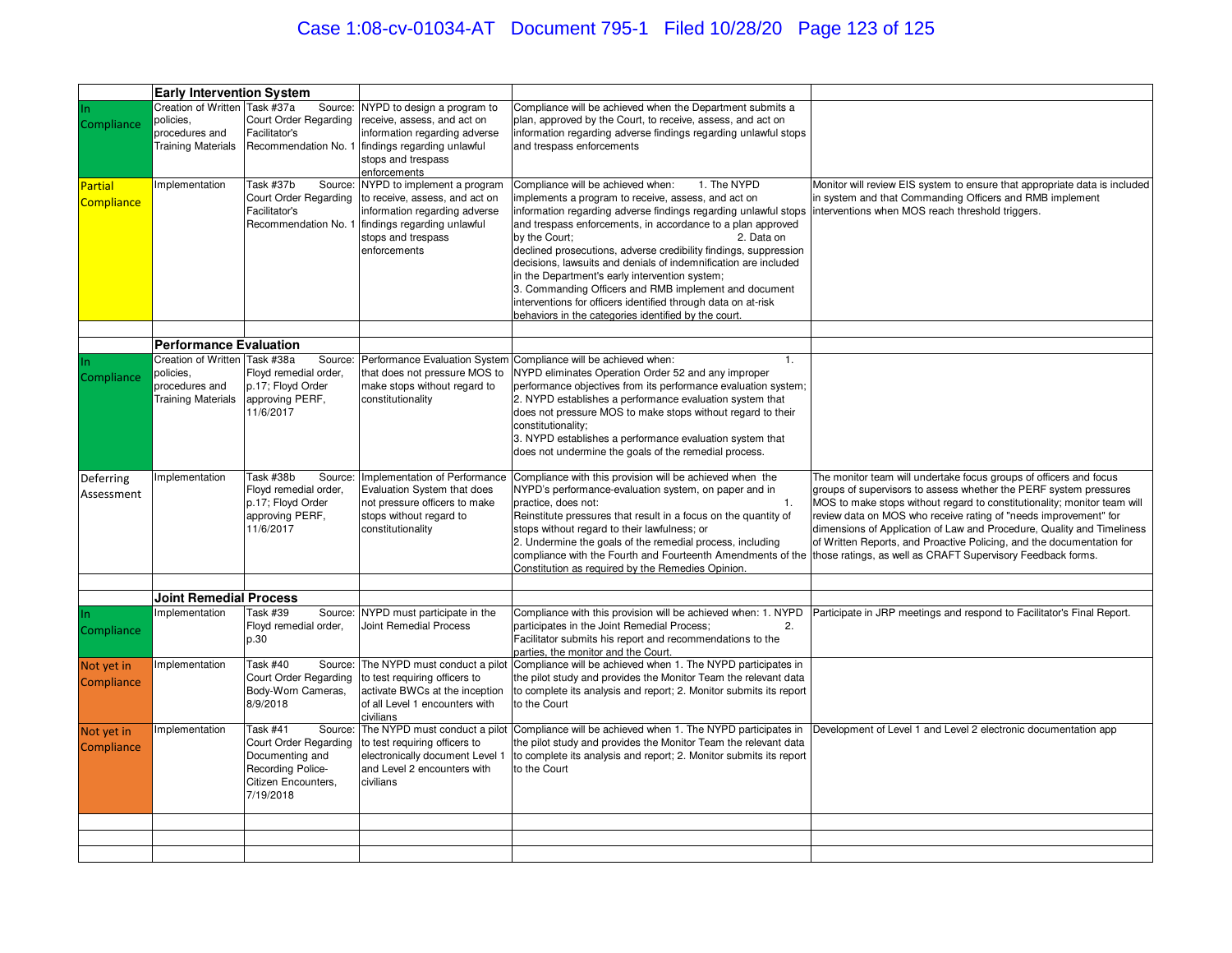#### **APPENDIX B**

# **BWC VIDEOS ASSESSMENT WORKSHEET**